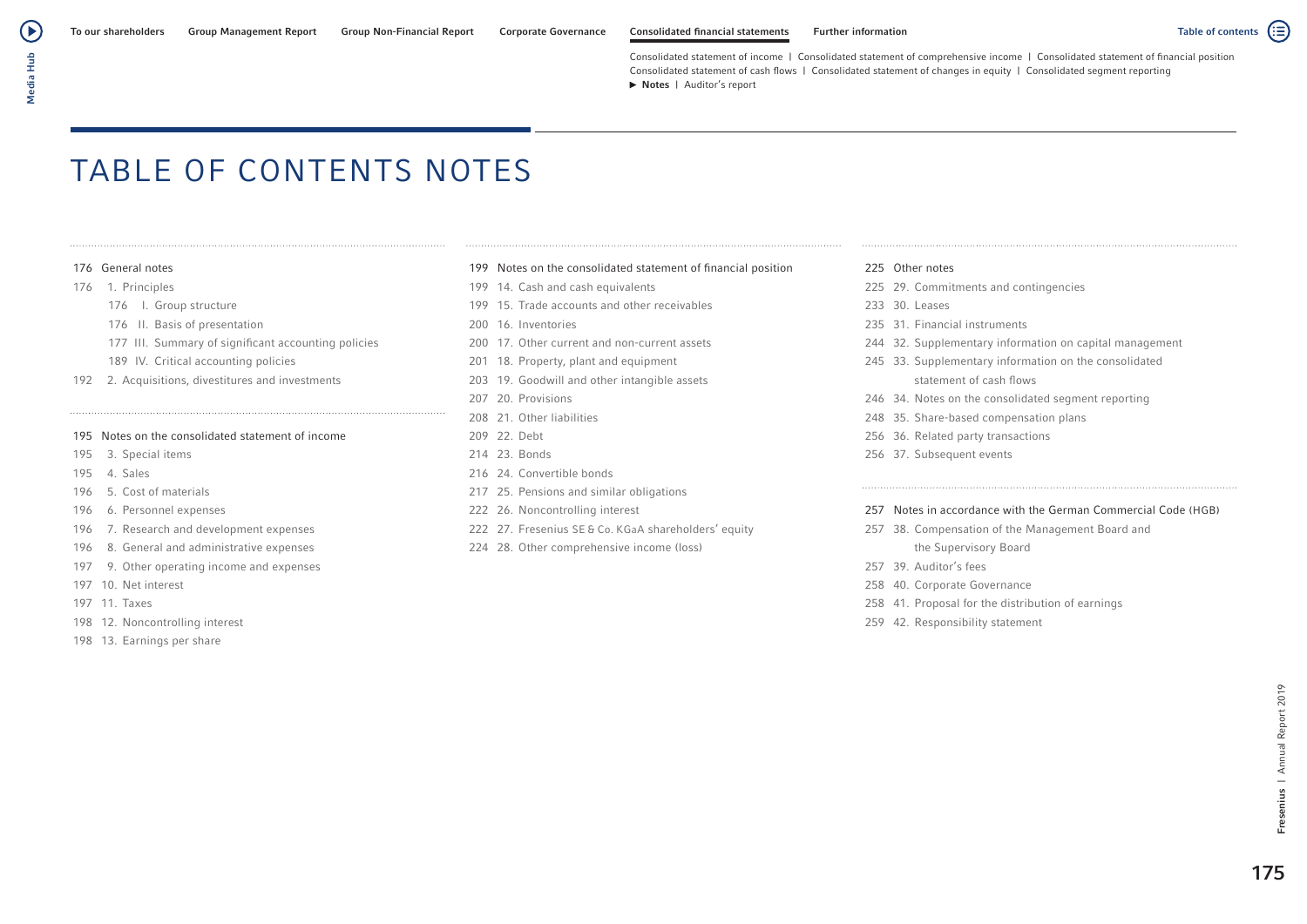Consolidated statement of income | Consolidated statement of comprehensive income | Consolidated statement of financial position Consolidated statement of cash flows | Consolidated statement of changes in equity | Consolidated segment reporting Notes | Auditor's report

# GENERAL NOTES

### 1. PRINCIPLES

### I. GROUP STRUCTURE

Fresenius is a global health care group with products and services for dialysis, hospitals and outpatient medical care. In addition, the Fresenius Group focuses on hospital operations and also manages projects and provides services for hospitals and other health care facilities worldwide. Besides the activities of the parent company Fresenius SE & Co. KGaA, Bad Homburg v. d. H., the operating activities were split into the following legally independent business segments in the fiscal year 2019:

- ▶ Fresenius Medical Care
- ▶ Fresenius Kabi
- ▶ Fresenius Helios
- ▶ Fresenius Vamed

Fresenius Medical Care offers services and products for patients with chronic kidney failure. As of December 31, 2019, Fresenius Medical Care treated 345,096 patients at 3,994 dialysis clinics. Dialyzers and dialysis machines are among the most important product lines. In addition, Fresenius Medical Care offers dialysis-related services, among others in the field of Care Coordination.

Fresenius Kabi specializes in intravenously administered generic drugs (IV drugs), clinical nutrition, and infusion therapies. The company is also a supplier of medical devices and products of transfusion technology. In addition, Fresenius Kabi develops products with a focus on oncology and autoimmune diseases within its biosimilars segment.

Fresenius Helios is Europe's leading private hospital operator. The company comprises Helios Germany and Helios Spain (Quirónsalud). At the end of 2019, Helios Germany operated a total of 86 hospitals, around 125 outpatient clinics, and 8 prevention centers. In Spain, Quirónsalud operated 47 hospitals, 71 outpatient centers, and around 300 occupational risk prevention centers at the end of 2019. In addition, Quirónsalud is active in Latin America with 4 hospitals and as a provider of medical diagnostics.

Fresenius Vamed manages projects, provides services for hospitals as well as other health care facilities worldwide and is a leading post-acute care provider in Central Europe. The portfolio ranges along the entire value chain – from project development, planning, and turnkey construction, via maintenance and technical management, to total operational management.

Fresenius SE & Co. KGaA owned 31.64% of the subscribed capital of Fresenius Medical Care AG & Co. KGaA (FMC-AG & Co. KGaA) at the end of the fiscal year 2019. Fresenius Medical Care Management AG, the general partner of FMC-AG & Co. KGaA, is a wholly owned subsidiary of Fresenius SE & Co. KGaA. Through this structure, Fresenius SE & Co. KGaA has rights that give Fresenius SE & Co. KGaA the ability to direct the relevant activities and, hence, the earnings of FMC-AG & Co. KGaA. Therefore, FMC-AG & Co. KGaA is fully consolidated in the consolidated financial statements of the Fresenius Group.

Fresenius SE & Co. KGaA continued to hold 100% of the management companies of the business segments Fresenius Kabi (Fresenius Kabi AG) as well as Fresenius Helios and Fresenius Vamed (both held through Fresenius ProServe GmbH) on December 31, 2019. Through Fresenius ProServe GmbH, Fresenius SE & Co. KGaA holds 100% in HELIOS Kliniken GmbH and Helios Healthcare Spain S.L. (Quirónsalud) as well as a 77% stake in VAMED AG. In addition, Fresenius SE & Co. KGaA holds interests in companies with holding functions regarding real estate, financing and insurance, as well as in Fresenius Netcare GmbH which offers intercompany services in the field of information technology.

The reporting currency in the Fresenius Group is the euro. In order to make the presentation clearer, amounts are mostly shown in million euros. Amounts under €1 million after rounding are marked with "–".

#### II. BASIS OF PRESENTATION

Fresenius SE & Co. KGaA, as a stock exchange listed company with a domicile in a member state of the European Union (EU), fulfills its obligation to prepare and publish the consolidated financial statements in accordance with the International Financial Reporting Standards (IFRS) applying Section 315e of the German Commercial Code (HGB). The consolidated financial statements of Fresenius SE & Co. KGaA at December 31, 2019 have been prepared and are published in accordance with the Standards valid on the date of the statement of financial position issued by the International Accounting Standards Board (IASB) and the mandatory Interpretations of the International Financial Reporting Interpretations Committee (IFRIC), which are binding to be applied in the EU. The financial statements are also in accordance with IFRS as issued by the IASB.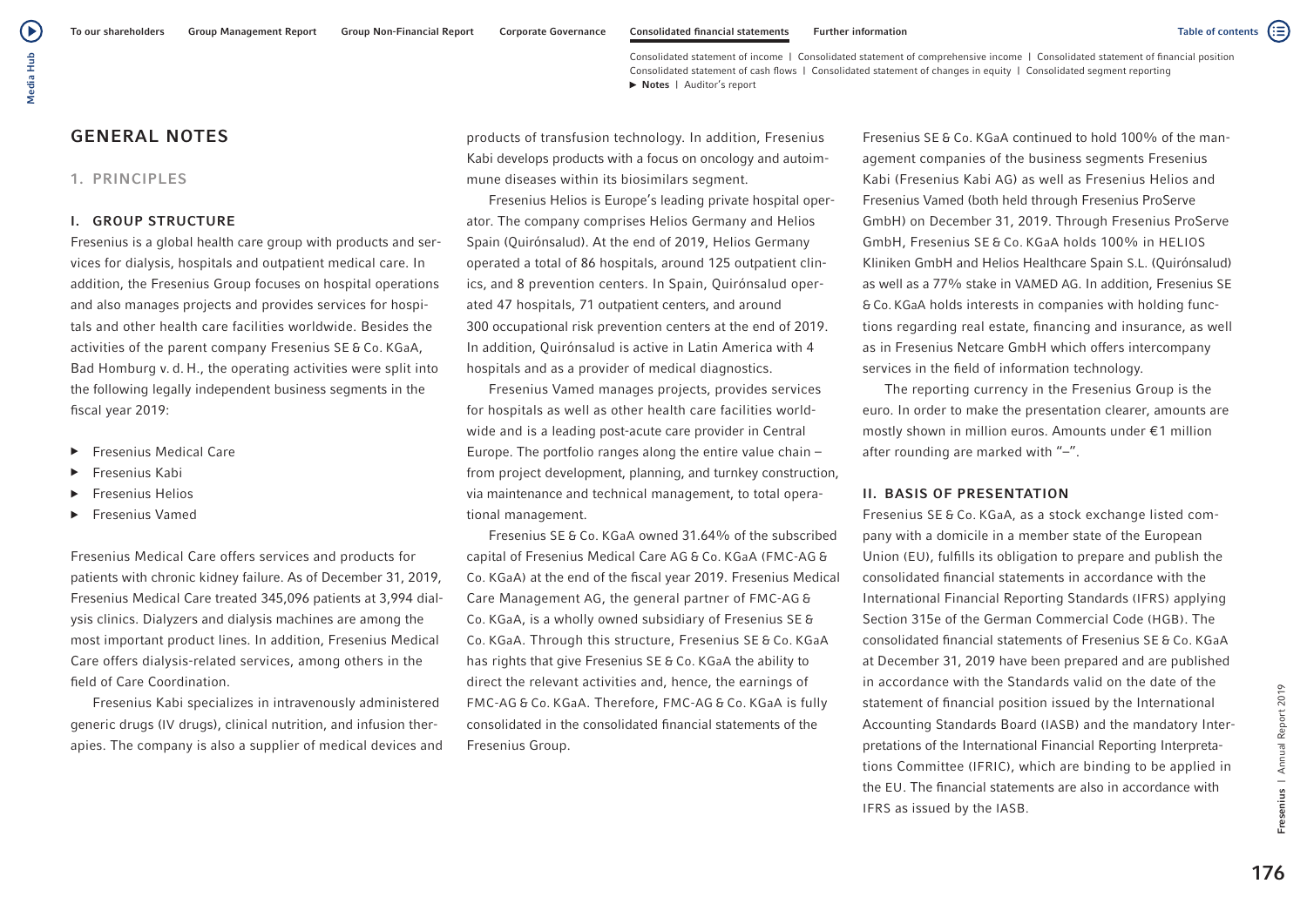(▶

 $(\textbf{m})$ Table of contents

Consolidated statement of income | Consolidated statement of comprehensive income | Consolidated statement of financial position Consolidated statement of cash flows | Consolidated statement of changes in equity | Consolidated segment reporting Notes | Auditor's report

The Fresenius Group has applied IFRS 16, Leases, since January 1, 2019. As a result of the implementation, the Fresenius Group has updated its accounting policies accordingly. Changes in the accounting policies due to the implementation of IFRS 16 are described in note 1.III. cc, Recent pronouncements, applied. For all other issues, the accounting policies applied in the accompanying consolidated financial statements are the same as those applied in the consolidated financial statements as of December 31, 2018.

In order to improve readability, various items are aggregated in the consolidated statement of financial position and in the consolidated statement of income. These items are shown separately in the notes to provide useful information to the readers of the consolidated financial statements.

Moreover, the notes include information required by HGB according to Section 315e (1) HGB. The consolidated financial statements include a management report according to Section 315e HGB in conjunction with Section 315 HGB.

The consolidated statement of financial position contains all information required to be disclosed by International Accounting Standard (IAS) 1, Presentation of Financial Statements, and is classified on the basis of the maturity of assets and liabilities. The consolidated statement of income is classified using the cost-of-sales accounting format.

The general partner of Fresenius SE & Co. KGaA is Fresenius Management SE. Fresenius Management SE prepares its own consolidated financial statements.

At February 19, 2020, the Management Board of Fresenius Management SE authorized the consolidated financial statements for issue and passed it to the Supervisory Board of Fresenius SE & Co. KGaA. The Supervisory Board has to review and approve the consolidated financial statements.

# III. SUMMARY OF SIGNIFICANT ACCOUNTING POLICIES

### a) Principles of consolidation

The financial statements of consolidated entities have been prepared using uniform accounting methods. The acquisitions of companies are accounted for applying the purchase method.

Capital consolidation is performed by offsetting investments in subsidiaries against the underlying revaluated equity at the date of acquisition. The identifiable assets and liabilities of subsidiaries as well as the noncontrolling interest are recognized at their fair values. Any remaining debit balance between the investments in subsidiaries plus the noncontrolling interest and the revaluated equity is recognized as goodwill and is tested at least once a year for impairment.

All significant intercompany sales, expenses, income, receivables and payables are eliminated. Profits and losses on items of property, plant and equipment and inventory acquired from other Group entities are also eliminated. Deferred tax assets and liabilities are recognized on temporary differences resulting from consolidation procedures.

Noncontrolling interest is comprised of the interest of noncontrolling shareholders in the consolidated equity of Group entities and is recognized at its fair value at date of first consolidation. Profits and losses attributable to the noncontrolling interests are separately disclosed in the consolidated statement of income. As far as the Fresenius Group, as option writer on behalf of existing put options, can be obliged to purchase noncontrolling interests held by third parties, the potential purchase price liability is recorded in long-term provisions and other long-term liabilities as well as short-term provisions and other short-term liabilities at fair value at the date of the consolidated financial statements. According to the present access method, noncontrolling interests are further recorded in equity as noncontrolling interests. The initial recognition of the purchase price liability as well as valuation differences are recorded neutral to profit or loss through equity.

Generally, entities in which Fresenius SE & Co. KGaA, directly or indirectly, holds more than 20% and less than 50% of the voting rights and can exercise a significant influence over their financial and operating policies are associated companies. These companies are consolidated using the equity method. Investments that are not classified as in associated companies are recorded at acquisition costs or at fair value, respectively.

#### b) Composition of the Group

Besides Fresenius SE & Co. KGaA, the consolidated financial statements include all material subsidiaries according to IFRS 10 and IFRS 11, over which Fresenius SE & Co. KGaA has control or significant influence. Fresenius SE & Co. KGaA controls an entity if it has power over the entity. That is, Fresenius SE & Co. KGaA has existing rights that give Fresenius SE & Co. KGaA the current ability to direct the relevant activities, which are the activities that significantly affect Fresenius SE & Co. KGaA's return. In addition, Fresenius SE & Co. KGaA is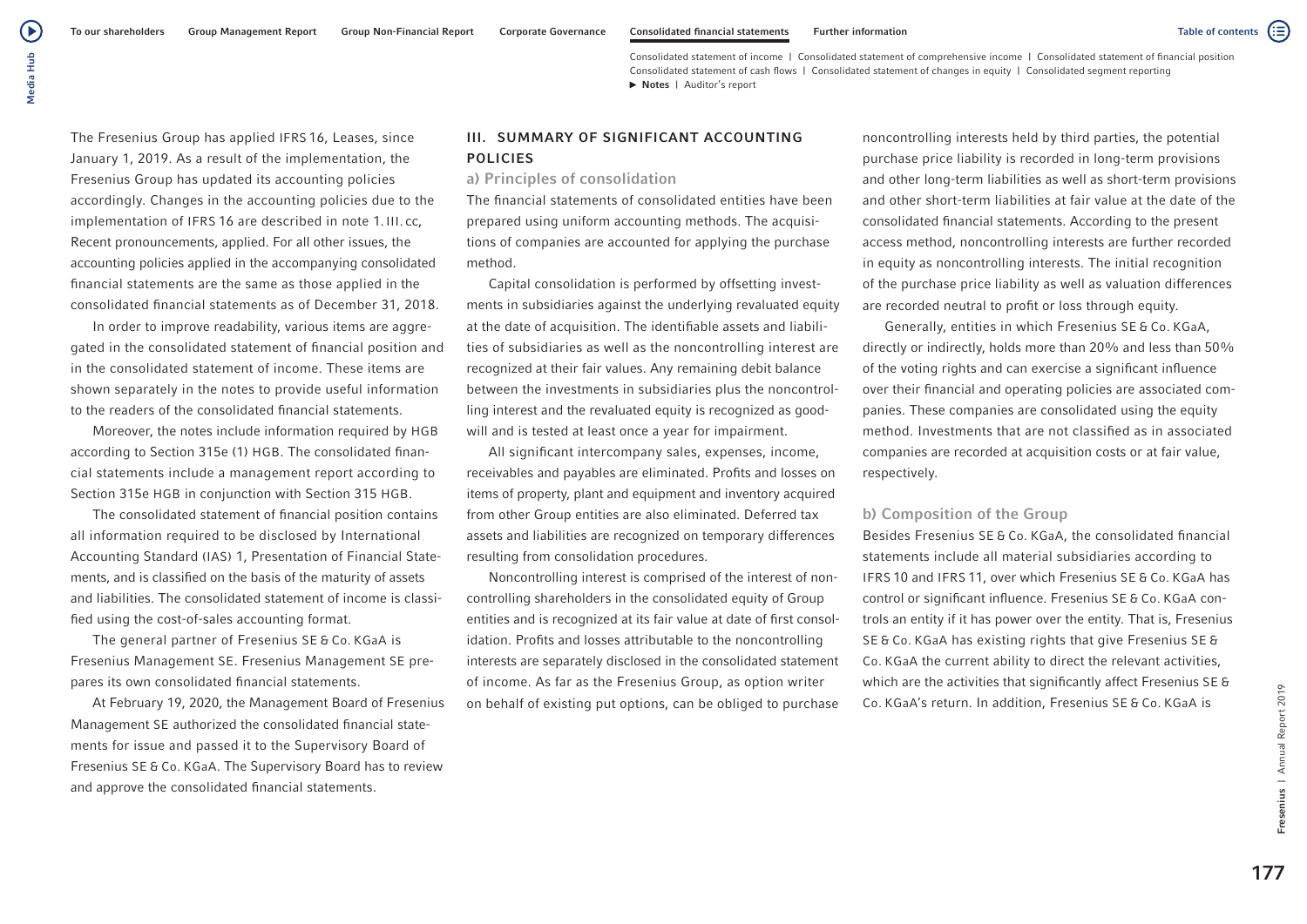(⊟) Table of contents

Consolidated statement of income | Consolidated statement of comprehensive income | Consolidated statement of financial position Consolidated statement of cash flows | Consolidated statement of changes in equity | Consolidated segment reporting Notes | Auditor's report

exposed to, or has rights to, variable returns from the involvement with the entity and Fresenius SE & Co. KGaA has the ability to use its power over the entity to affect the amount of Fresenius SE & Co. KGaA's return.

Media Hub

Media Hub

 $\blacktriangleright$ 

Fresenius Vamed participates in project entities which are set up for long-term defined periods of time and for the specific purpose of constructing and operating thermal centers. These project entities are not controlled by Fresenius Vamed and therefore are not consolidated. The project entities generated approximately €129 million in sales in 2019 (2018: €123 million). The project entities finance themselves mainly through debt, profit participation rights and investment grants. Assets and liabilities relating to the project entities are not material. Fresenius Vamed made no payments to the project entities other than contractually stipulated. From today's perspective and due to the contractual situation, Fresenius Vamed is not exposed to any material risk of loss from these project entities.

The consolidated financial statements of 2019 included, in addition to Fresenius SE & Co. KGaA, 2,747 (2018: 2,594) fully consolidated companies and 53 (2018: 49) companies were accounted for under the equity method. In 2019, there were no material changes in the scope of consolidated entities, except for those mentioned in note 2, Acquisitions, divestitures and investments.

The complete list of the investments of Fresenius SE & Co. KGaA, registered office in 61352 Bad Homburg v. d. H., Else-Kröner-Straße 1, registered in the Commercial Register of the local court in Bad Homburg v. d. H. under B11852, will be submitted to the electronic Federal Gazette and the electronic companies register.

For the fiscal year 2019, the following fully consolidated German subsidiaries of the Fresenius Group will apply the exemption provided in Sections 264 (3) and 264b, respectively, of the German Commercial Code (HGB):

| Name of the company                                                                              | Registered office                            |
|--------------------------------------------------------------------------------------------------|----------------------------------------------|
| Corporate/Other                                                                                  |                                              |
| Fresenius Biotech Beteiligungs GmbH                                                              | Bad Homburg v. d. H.                         |
| Fresenius Immobilien-Verwal-<br>tungs-GmbH & Co. Objekt Friedberg KG                             | Bad Homburg v. d. H.                         |
| Fresenius Immobilien-Verwal-<br>tungs-GmbH & Co. Objekt St. Wendel KG                            | Bad Homburg v. d. H.                         |
| Fresenius Immobilien-Verwal-<br>tungs-GmbH & Co. Objekt Schweinfurt KG<br>Fresenius Netcare GmbH | Bad Homburg v. d. H.<br>Bad Homburg v. d. H. |
| Fresenius ProServe GmbH                                                                          | Bad Homburg v. d. H.                         |
| FPS Immobilien Verwaltungs<br>GmbH & Co. Reichenbach KG                                          | Bad Homburg v. d. H.                         |
| ProServe Krankenhaus Beteiligungs-<br>gesellschaft mbH & Co. KG                                  | München                                      |
| Fresenius Kabi                                                                                   |                                              |
| Fresenius HemoCare GmbH                                                                          | Bad Homburg v. d. H.                         |
| Fresenius HemoCare Beteiligungs GmbH                                                             | Bad Homburg v. d. H.                         |
| Fresenius Kabi AG                                                                                | Bad Homburg v. d. H.                         |
| Fresenius Kabi Deutschland GmbH                                                                  | Bad Homburg v. d. H.                         |
| Fresenius Kabi Logistik GmbH                                                                     | Friedberg                                    |
| MC Medizintechnik GmbH                                                                           | Alzenau                                      |
| medi1one medical gmbh                                                                            | Waiblingen                                   |

| Burg                 |
|----------------------|
| <b>Bad Schwartau</b> |
| Wiesbaden            |
| Oschersleben         |
| Schleswig            |
|                      |
| Gommern              |
|                      |
| Hildburghausen       |
| Kronach              |
| Stralsund            |
| Berlin               |
| Blankenhain          |
| Bleicherode          |
|                      |
| Karlsruhe            |
| Burg                 |
| Leezen               |
| Leisnig              |
| Lengerich            |
| Rottweil             |
| Schkeuditz           |
| Schleswig            |
| Volkach              |
| Wipperfürth          |
| Zerbst               |
|                      |
| Berlin               |
| Müllheim             |
|                      |

178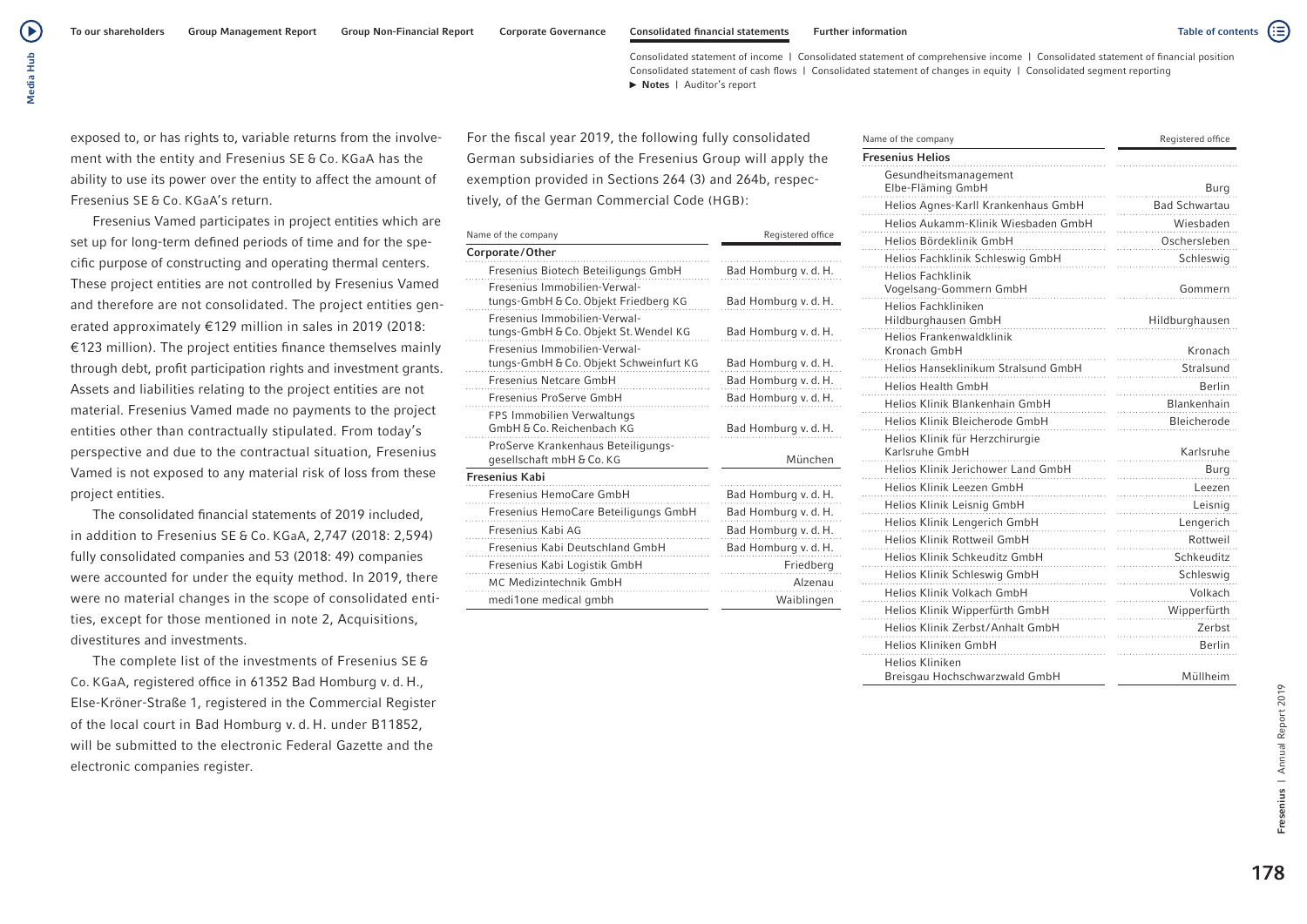⊜ Table of contents

Consolidated statement of income | Consolidated statement of comprehensive income | Consolidated statement of financial position Consolidated statement of cash flows | Consolidated statement of changes in equity | Consolidated segment reporting Notes | Auditor's report

| <b>Fresenius Helios</b><br>Helios Kliniken Mansfeld-Südharz GmbH<br>Sangerhausen<br>Helios Kliniken Mittelweser GmbH<br>Nienburg<br>Helios Kliniken Taunus GmbH<br><b>Bad Schwalbach</b><br>Helios Klinikum Aue GmbH<br>Aue<br>Helios Klinikum Bad Saarow GmbH<br><b>Bad Saarow</b><br>Helios Klinikum Berlin-Buch GmbH<br><b>Berlin</b><br>Helios Klinikum Erfurt GmbH<br>Erfurt<br>Helios Klinikum Gifhorn GmbH<br>Gifhorn<br>Helios Klinikum Gotha GmbH<br>Gotha<br>Helios Klinikum Hildesheim GmbH<br>Hildesheim<br>Helios Klinikum Meiningen GmbH<br>Meiningen<br>Helios Klinikum Pirna GmbH<br>Pirna<br>Helios Klinikum Schwelm GmbH<br>Schwelm<br>Helios Klinikum Siegburg GmbH<br>Siegburg<br>Helios Klinikum Uelzen GmbH<br>Uelzen<br>Helios Klinikum Wuppertal GmbH<br>Wuppertal<br>Helios Park-Klinikum Leipzig GmbH<br>Leipzig<br>Helios Privatkliniken GmbH<br>Bad Homburg v. d. H.<br><b>Berlin</b><br>Helios Reinigung GmbH<br>Helios Spital Überlingen GmbH<br>Überlingen<br>Helios St. Elisabeth Klinik<br>Oberhausen GmbH<br>Oberhausen<br>Helios St. Josefs-Hospital GmbH<br>Bochum<br>Helios St. Marienberg Klinik<br><b>Helmstedt GmbH</b><br>Helmstedt<br>Helios Versorgungszentren GmbH<br><b>Berlin</b><br>Helios Vogtland-Klinikum Plauen GmbH<br>Plauen<br>Helios Weißeritztal-Kliniken GmbH<br>Freital<br>Herzzentrum Leipzig GmbH<br>Leipzig<br>Kliniken Miltenberg-Erlenbach GmbH<br>Erlenbach<br>Medizinisches Versorgungszentrum am<br>Helios Klinikum Bad Saarow GmbH<br><b>Bad Saarow</b> | Name of the company | Registered office |
|----------------------------------------------------------------------------------------------------------------------------------------------------------------------------------------------------------------------------------------------------------------------------------------------------------------------------------------------------------------------------------------------------------------------------------------------------------------------------------------------------------------------------------------------------------------------------------------------------------------------------------------------------------------------------------------------------------------------------------------------------------------------------------------------------------------------------------------------------------------------------------------------------------------------------------------------------------------------------------------------------------------------------------------------------------------------------------------------------------------------------------------------------------------------------------------------------------------------------------------------------------------------------------------------------------------------------------------------------------------------------------------------------------------------------------------------------------------------------------------------------------------------------|---------------------|-------------------|
|                                                                                                                                                                                                                                                                                                                                                                                                                                                                                                                                                                                                                                                                                                                                                                                                                                                                                                                                                                                                                                                                                                                                                                                                                                                                                                                                                                                                                                                                                                                            |                     |                   |
|                                                                                                                                                                                                                                                                                                                                                                                                                                                                                                                                                                                                                                                                                                                                                                                                                                                                                                                                                                                                                                                                                                                                                                                                                                                                                                                                                                                                                                                                                                                            |                     |                   |
|                                                                                                                                                                                                                                                                                                                                                                                                                                                                                                                                                                                                                                                                                                                                                                                                                                                                                                                                                                                                                                                                                                                                                                                                                                                                                                                                                                                                                                                                                                                            |                     |                   |
|                                                                                                                                                                                                                                                                                                                                                                                                                                                                                                                                                                                                                                                                                                                                                                                                                                                                                                                                                                                                                                                                                                                                                                                                                                                                                                                                                                                                                                                                                                                            |                     |                   |
|                                                                                                                                                                                                                                                                                                                                                                                                                                                                                                                                                                                                                                                                                                                                                                                                                                                                                                                                                                                                                                                                                                                                                                                                                                                                                                                                                                                                                                                                                                                            |                     |                   |
|                                                                                                                                                                                                                                                                                                                                                                                                                                                                                                                                                                                                                                                                                                                                                                                                                                                                                                                                                                                                                                                                                                                                                                                                                                                                                                                                                                                                                                                                                                                            |                     |                   |
|                                                                                                                                                                                                                                                                                                                                                                                                                                                                                                                                                                                                                                                                                                                                                                                                                                                                                                                                                                                                                                                                                                                                                                                                                                                                                                                                                                                                                                                                                                                            |                     |                   |
|                                                                                                                                                                                                                                                                                                                                                                                                                                                                                                                                                                                                                                                                                                                                                                                                                                                                                                                                                                                                                                                                                                                                                                                                                                                                                                                                                                                                                                                                                                                            |                     |                   |
|                                                                                                                                                                                                                                                                                                                                                                                                                                                                                                                                                                                                                                                                                                                                                                                                                                                                                                                                                                                                                                                                                                                                                                                                                                                                                                                                                                                                                                                                                                                            |                     |                   |
|                                                                                                                                                                                                                                                                                                                                                                                                                                                                                                                                                                                                                                                                                                                                                                                                                                                                                                                                                                                                                                                                                                                                                                                                                                                                                                                                                                                                                                                                                                                            |                     |                   |
|                                                                                                                                                                                                                                                                                                                                                                                                                                                                                                                                                                                                                                                                                                                                                                                                                                                                                                                                                                                                                                                                                                                                                                                                                                                                                                                                                                                                                                                                                                                            |                     |                   |
|                                                                                                                                                                                                                                                                                                                                                                                                                                                                                                                                                                                                                                                                                                                                                                                                                                                                                                                                                                                                                                                                                                                                                                                                                                                                                                                                                                                                                                                                                                                            |                     |                   |
|                                                                                                                                                                                                                                                                                                                                                                                                                                                                                                                                                                                                                                                                                                                                                                                                                                                                                                                                                                                                                                                                                                                                                                                                                                                                                                                                                                                                                                                                                                                            |                     |                   |
|                                                                                                                                                                                                                                                                                                                                                                                                                                                                                                                                                                                                                                                                                                                                                                                                                                                                                                                                                                                                                                                                                                                                                                                                                                                                                                                                                                                                                                                                                                                            |                     |                   |
|                                                                                                                                                                                                                                                                                                                                                                                                                                                                                                                                                                                                                                                                                                                                                                                                                                                                                                                                                                                                                                                                                                                                                                                                                                                                                                                                                                                                                                                                                                                            |                     |                   |
|                                                                                                                                                                                                                                                                                                                                                                                                                                                                                                                                                                                                                                                                                                                                                                                                                                                                                                                                                                                                                                                                                                                                                                                                                                                                                                                                                                                                                                                                                                                            |                     |                   |
|                                                                                                                                                                                                                                                                                                                                                                                                                                                                                                                                                                                                                                                                                                                                                                                                                                                                                                                                                                                                                                                                                                                                                                                                                                                                                                                                                                                                                                                                                                                            |                     |                   |
|                                                                                                                                                                                                                                                                                                                                                                                                                                                                                                                                                                                                                                                                                                                                                                                                                                                                                                                                                                                                                                                                                                                                                                                                                                                                                                                                                                                                                                                                                                                            |                     |                   |
|                                                                                                                                                                                                                                                                                                                                                                                                                                                                                                                                                                                                                                                                                                                                                                                                                                                                                                                                                                                                                                                                                                                                                                                                                                                                                                                                                                                                                                                                                                                            |                     |                   |
|                                                                                                                                                                                                                                                                                                                                                                                                                                                                                                                                                                                                                                                                                                                                                                                                                                                                                                                                                                                                                                                                                                                                                                                                                                                                                                                                                                                                                                                                                                                            |                     |                   |
|                                                                                                                                                                                                                                                                                                                                                                                                                                                                                                                                                                                                                                                                                                                                                                                                                                                                                                                                                                                                                                                                                                                                                                                                                                                                                                                                                                                                                                                                                                                            |                     |                   |
|                                                                                                                                                                                                                                                                                                                                                                                                                                                                                                                                                                                                                                                                                                                                                                                                                                                                                                                                                                                                                                                                                                                                                                                                                                                                                                                                                                                                                                                                                                                            |                     |                   |
|                                                                                                                                                                                                                                                                                                                                                                                                                                                                                                                                                                                                                                                                                                                                                                                                                                                                                                                                                                                                                                                                                                                                                                                                                                                                                                                                                                                                                                                                                                                            |                     |                   |
|                                                                                                                                                                                                                                                                                                                                                                                                                                                                                                                                                                                                                                                                                                                                                                                                                                                                                                                                                                                                                                                                                                                                                                                                                                                                                                                                                                                                                                                                                                                            |                     |                   |
|                                                                                                                                                                                                                                                                                                                                                                                                                                                                                                                                                                                                                                                                                                                                                                                                                                                                                                                                                                                                                                                                                                                                                                                                                                                                                                                                                                                                                                                                                                                            |                     |                   |
|                                                                                                                                                                                                                                                                                                                                                                                                                                                                                                                                                                                                                                                                                                                                                                                                                                                                                                                                                                                                                                                                                                                                                                                                                                                                                                                                                                                                                                                                                                                            |                     |                   |
|                                                                                                                                                                                                                                                                                                                                                                                                                                                                                                                                                                                                                                                                                                                                                                                                                                                                                                                                                                                                                                                                                                                                                                                                                                                                                                                                                                                                                                                                                                                            |                     |                   |
|                                                                                                                                                                                                                                                                                                                                                                                                                                                                                                                                                                                                                                                                                                                                                                                                                                                                                                                                                                                                                                                                                                                                                                                                                                                                                                                                                                                                                                                                                                                            |                     |                   |
|                                                                                                                                                                                                                                                                                                                                                                                                                                                                                                                                                                                                                                                                                                                                                                                                                                                                                                                                                                                                                                                                                                                                                                                                                                                                                                                                                                                                                                                                                                                            |                     |                   |
|                                                                                                                                                                                                                                                                                                                                                                                                                                                                                                                                                                                                                                                                                                                                                                                                                                                                                                                                                                                                                                                                                                                                                                                                                                                                                                                                                                                                                                                                                                                            |                     |                   |
|                                                                                                                                                                                                                                                                                                                                                                                                                                                                                                                                                                                                                                                                                                                                                                                                                                                                                                                                                                                                                                                                                                                                                                                                                                                                                                                                                                                                                                                                                                                            |                     |                   |
|                                                                                                                                                                                                                                                                                                                                                                                                                                                                                                                                                                                                                                                                                                                                                                                                                                                                                                                                                                                                                                                                                                                                                                                                                                                                                                                                                                                                                                                                                                                            |                     |                   |
| MVZ Campus Gifhorn GmbH<br>Gifhorn                                                                                                                                                                                                                                                                                                                                                                                                                                                                                                                                                                                                                                                                                                                                                                                                                                                                                                                                                                                                                                                                                                                                                                                                                                                                                                                                                                                                                                                                                         |                     |                   |
| Poliklinik am Helios Klinikum Buch GmbH<br>Berlin                                                                                                                                                                                                                                                                                                                                                                                                                                                                                                                                                                                                                                                                                                                                                                                                                                                                                                                                                                                                                                                                                                                                                                                                                                                                                                                                                                                                                                                                          |                     |                   |

As of December 31, 2018, property, plant and equipment included leased fixed assets of €142 million recognized in accordance with IAS 17. These were transferred to the line item right-of-use assets as of the beginning of fiscal year 2019.

As of December 31, 2018, the item of the statement of financial position current portion of long-term debt included short-term liabilities from capital leases in accordance with IAS 17 of €22 million. From fiscal year 2019, these are included in current portion of long-term lease liabilities.

As of December 31, 2018, the statement of financial position item long-term debt, less current portion included longterm liabilities from capital leases in accordance with IAS 17 of €197 million. From fiscal year 2019, these are included in long-term lease liabilities, less current portion.

In the consolidated statement of cash flows, in the comparative information for the fiscal year 2018, the line item repayments of long-term debt (in prior year designated as: repayments of long-term debt and capital lease obligations) included repayments of liabilities from capital leases in accordance with IAS 17 of €33 million. From fiscal year 2019, these repayments are included in the line item repayments of lease liabilities in accordance with IFRS 16.

In the business segment Fresenius Medical Care, in the consolidated statements of income, research and development expenses in the amount of  $E$ 20 million for the fiscal year ended December 31, 2018 have been reclassified to general and administrative expenses to conform to the current year's presentation.

In the business segment Fresenius Medical Care, in the consolidated statement of financial position, receivables from End-Stage Renal Disease Seamless Care Organizations in the amount of €106 million as of December 31, 2018 have been reclassified from trade accounts and other receivables to accounts receivable from and loans to related parties to conform to the current year's presentation. Additionally, the corresponding receivables have been reclassified within the consolidated statement of cash flows from trade accounts and other receivables to accounts receivable from/payable to related parties in the amount of  $E$ 24 million for the period ended December 31, 2018, to conform to the current year's presentation.

In the business segment Fresenius Medical Care, in the consolidated statement of cash flows, impairment losses in the amount of  $\epsilon$ 64 million have been reclassified in the comparative information for the fiscal year 2018 from other current and non-current assets to depreciation and amortization to conform to the current year's presentation.

Certain other items in the prior year's comparative consolidated financial statements have been adjusted to conform to the current year's presentation.

### d) Hyperinflationary accounting

Starting on July 1, 2018, the Fresenius Group's subsidiaries operating in Argentina applied IAS 29, Financial Reporting in Hyperinflationary Economies, due to the inflationary development in Argentina. For the fiscal year 2019, the adoption of IAS 29 resulted in an effect on net income attributable to shareholders of Fresenius SE & Co. KGaA of -€12 million (2018:

# -€12 million). c) Classifications

Certain items in the consolidated financial statements of 2018 have been reclassified to conform with the presentation in 2019.

| Annual Report 2019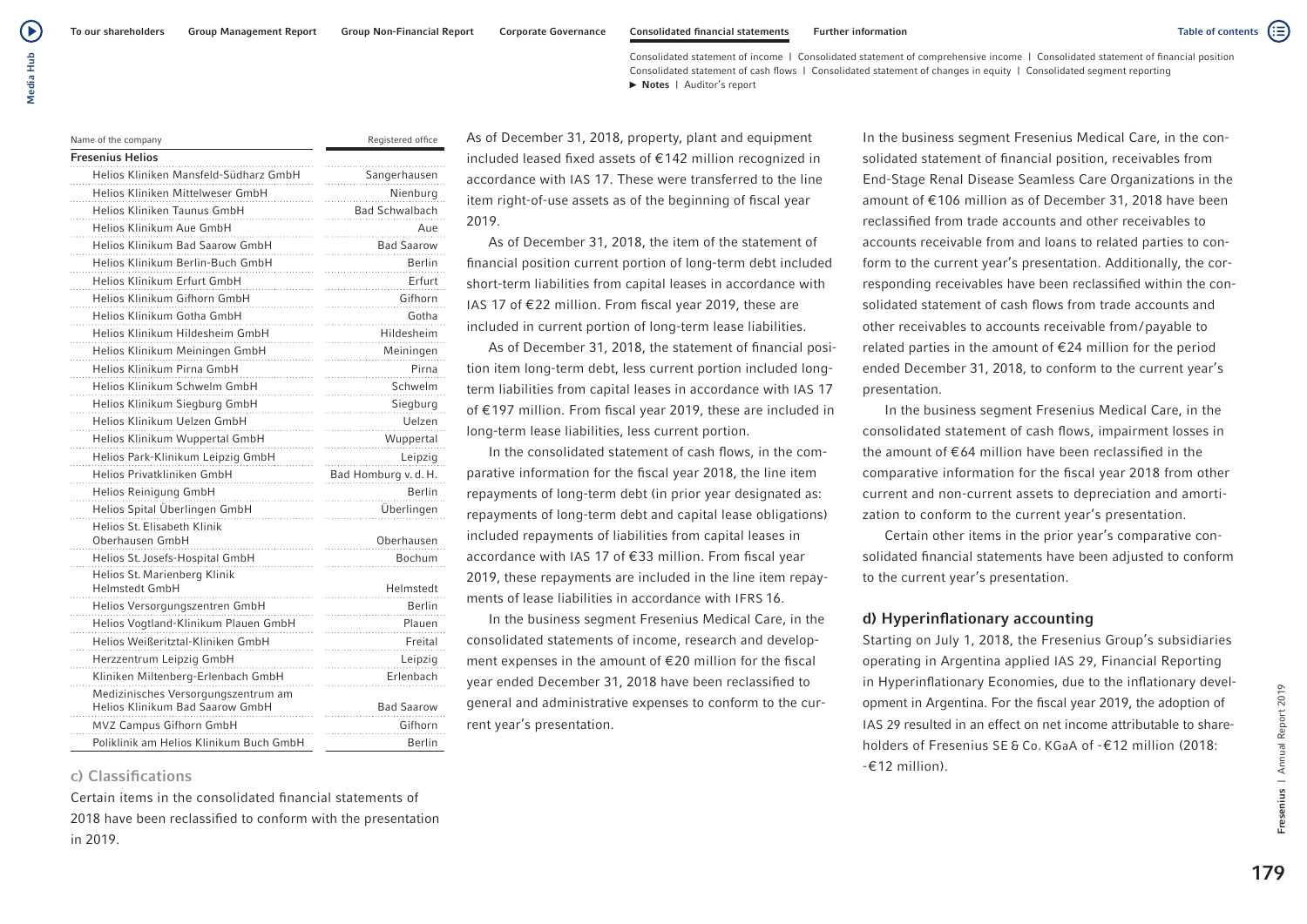Consolidated statement of income | Consolidated statement of comprehensive income | Consolidated statement of financial position Consolidated statement of cash flows | Consolidated statement of changes in equity | Consolidated segment reporting Notes | Auditor's report

### e) Sales recognition policy

Revenue is recognized in accordance with IFRS 15, Revenue from Contracts with Customers.

Revenues from services and products are billed according to the usual contract arrangements with customers, patients and related third parties. For services performed for patients, the transaction price is estimated based on either Fresenius Group's standard rates, rates determined under reimbursement arrangements or by government regulations. These arrangements are generally with third party payors, such as U.S. Medicare, U.S. Medicaid, German health insurance funds or commercial insurers. Deductions from rebates and discounts that are contractually agreed are taken into account to determine the expected recoverable amount which is calculated on the basis of historical data.

If the collection of the billed amount or a portion of the billed amount for services performed for patients is considered to be uncertain at the time services are performed, the Fresenius Group concludes that the consideration is variable (implicit price concession) and records the difference between the billed amount and the amount estimated to be collectible as a reduction to health care services revenue. Implicit price concessions include such items as amounts due from patients without adequate insurance coverage and patient co-payment and deductible amounts due from patients with health care coverage. The Fresenius Group determines implicit price concessions primarily upon past collection history.

Revenue from services is generally recognized on the date the service is performed. At this point of time the payor is obliged to pay for the performed services.

Revenue from product sales is recognized when the customer obtains control of the product, either after possession is transferred or upon installation and provision of the necessary technical instructions or at another point in time that better defines transfer of control.

A portion of revenues is generated from contracts which on the one hand give the customer the right to use dialysis machines and on the other hand provide the customer with disposables and services. In this case, the transaction price is allocated in accordance with IFRS 15, and revenue is recognized separately for the lease and the non-lease components of the contract in accordance with IFRS 16 and IFRS 15, respectively.

Fresenius Vamed has performance obligations from longterm production contracts that are satisfied over time. Revenue is recognized according to progress towards completion. This progress towards completion of the performance obligation is measured based on the costs incurred in relation to expected total costs of fulfilling the contract, contractually defined milestones or performance completed to date whichever better reflects the progress towards completion of the performance obligation.

IFRS 15 does not apply to lease and insurance contracts. Revenue from leasing components and insurance contracts is determined according to IFRS 16 and IFRS 4, respectively. Sales are reported net of sales tax.

### f) Government grants

The Fresenius Group primarily receives governmental funding for hospitals in Germany to finance buildings and medical equipment. Public sector grants are not recognized until there is reasonable assurance that the respective conditions are met and the grants will be received. Initially, the grant is recorded as a liability and as soon as the asset is acquired, the grant is offset against the acquisition costs. Expense-related grants are recognized as income in the periods in which related costs occur.

### g) Research and development expenses

Research is the independent and planned investigation undertaken with the prospect of gaining new scientific or technical knowledge and understanding. Development is the technical and commercial implementation of research results and occurs before the start of the commercial production or use. The research and development phase of pharmaceutical products normally ends with the regulatory approval by the relevant authorities on the market of the particular country. Generally, a new pharmaceutical product is primarily approved on an established market, as such are considered Europe, the United States, China and Japan.

Research expenses are expensed as incurred. Development expenses that fully meet the criteria for the recognition of an intangible asset are capitalized as intangible asset.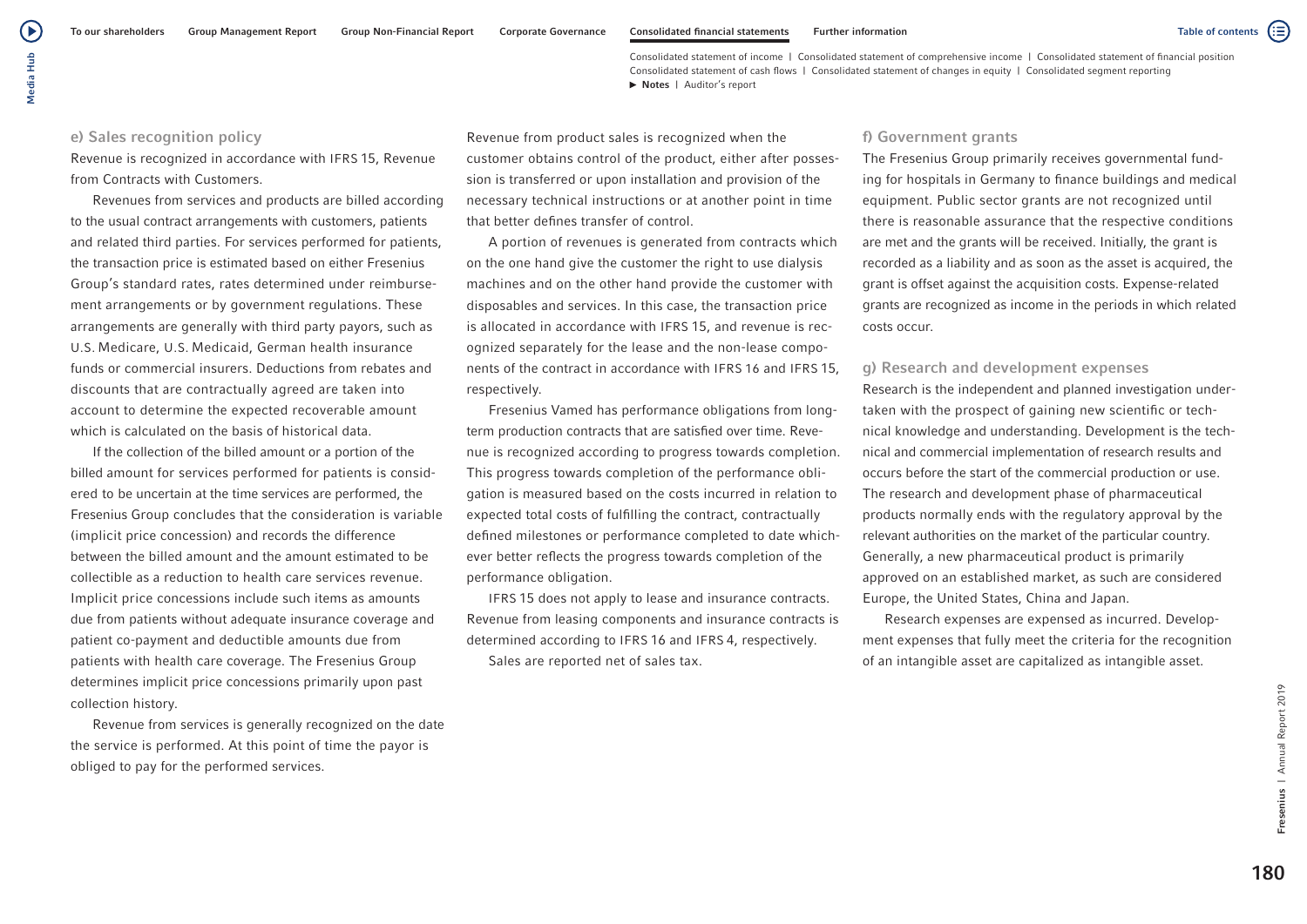Consolidated statement of income | Consolidated statement of comprehensive income | Consolidated statement of financial position Consolidated statement of cash flows | Consolidated statement of changes in equity | Consolidated segment reporting Notes | Auditor's report

### h) Impairment

The Fresenius Group reviews the carrying amounts of its property, plant and equipment, intangible assets and right-ofuse assets as well as other non-current assets for impairment whenever events or changes in circumstances indicate that the carrying amount is higher than the asset's recoverable amount. The recoverable amount is the higher of the net realizable value and its value in use. The net realizable value of an asset is defined as its fair value less costs to sell. The value in use is the present value of future cash flows expected to be derived from the relevant asset. If it is not possible to estimate the future cash flows from the individual assets, impairment is tested on the basis of the future cash flows of the corresponding cash generating units.

Impairment losses, except impairment losses recognized on goodwill, are reversed as soon as the reasons for impairment no longer exist. This reversal shall not exceed the carrying amount that would have been determined had no impairment loss been recognized before.

Assets held for sale are reported at the lower of their carrying amount and fair value less costs to sell. As long as the company intends to sell the asset, it is not depreciated.

### i) Capitalized interest

The Fresenius Group includes capitalized interest as part of the cost of the asset if it is directly attributable to the acquisition, construction or manufacture of qualifying assets. For the fiscal years 2019 and 2018, interest of €12 million and €8 million, based on an average interest rate of 3.08% and 3.51%, respectively, was recognized as a component of the cost of assets.

### j) Income taxes

Current taxes are calculated based on the earnings of the fiscal year and in accordance with local tax rules of the respective tax jurisdictions. Expected and executed additional tax payments and tax refunds for prior years are also taken into account.

Deferred tax assets and liabilities are recognized for the future consequences attributable to temporary differences between the financial statement carrying amounts of existing assets and liabilities and their respective tax basis. Furthermore, deferred taxes are recognized on certain consolidation procedures affecting net income attributable to shareholders of Fresenius SE & Co. KGaA. Deferred tax assets also include claims to future tax reductions which arise from the probably expected usage of existing tax losses available for carryforward. The recognition of deferred tax assets from net operating losses and their utilization is based on the budget planning of the Fresenius Group and implemented tax strategies.

Deferred tax assets and liabilities are measured at the tax rates that are expected to apply to the period when the asset is realized or the liability is settled, based on tax rates that have been enacted or substantially enacted by the end of the reporting period. A change in tax rate for the calculation of deferred tax assets and liabilities is recognized in the period the new laws are enacted or substantively enacted. The effects of the adjustment are generally recognized in the income statement. The effects of the adjustment are recognized in equity, if the temporary differences are related to items directly recognized in equity.

The realizability of the carrying amount of a deferred tax asset is reviewed at each date of the statement of financial position. In assessing the realizability of deferred tax assets, the Management considers to which extent it is probable that the deferred tax asset will be realized. The ultimate realization of deferred tax assets is dependent upon the generation of future taxable income during the periods in which those temporary differences and tax loss carryforwards become deductible. The Management considers the expected reversal of deferred tax liabilities and projected future taxable income in making this assessment.

If it is probable that sufficient taxable income will be available for the utilization of parts or of the entire deferred tax asset, the deferred tax asset is recognized to this certain extent.

The Fresenius Group recognizes assets and liabilities for uncertain tax treatments to the extent it is probable the tax will be recovered or that the tax will be payable, respectively. The Fresenius Group recognizes interest related to its income tax positions as interest expense and penalties as general and administrative expenses.

The Fresenius Group is subject to ongoing and future tax audits in the United States, Germany and other jurisdictions. Different interpretations of tax laws may lead to potential additional tax payments or tax refunds for prior years. To consider income tax accruals or income tax receivables of uncertain tax assessments, management's estimations are based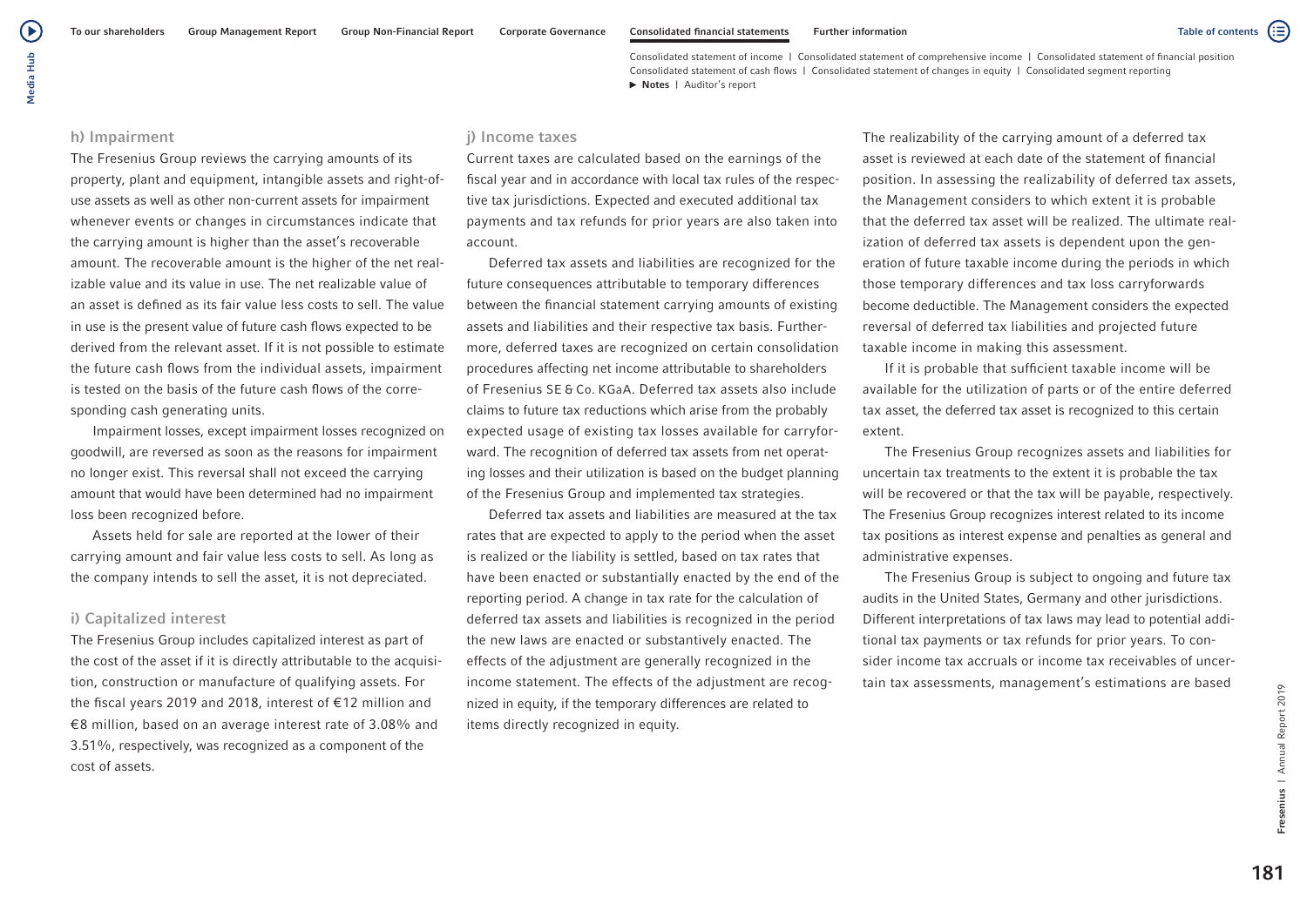Consolidated statement of income | Consolidated statement of comprehensive income | Consolidated statement of financial position Consolidated statement of cash flows | Consolidated statement of changes in equity | Consolidated segment reporting Notes | Auditor's report

on local tax rules of the respective tax jurisdiction and the interpretation of such. Estimates are adjusted in the period in which there is sufficient evidence which legitimates the adjustment of the assumption.

### k) Earnings per share

Basic earnings per share are computed by dividing net income attributable to shareholders of Fresenius SE & Co. KGaA by the weighted-average number of ordinary shares outstanding during the year. Diluted earnings per share include the effect of all potentially dilutive instruments on ordinary shares that would have been outstanding during the fiscal year. The equity-settled awards granted under Fresenius' and Fresenius Medical Care's stock option plans can result in a dilutive effect.

### l) Inventories

Inventories are comprised of all assets which are held for sale in the ordinary course of business (finished goods), in the process of production for such sale (work in process) or consumed in the production process or in the rendering of services (raw materials and purchased components).

Inventories are measured at the lower of acquisition and manufacturing cost (determined by using the average or first-in, first-out method) or net realizable value. Manufacturing costs are comprised of direct costs, production and material overhead, including depreciation charges.

### m) Property, plant and equipment

Property, plant and equipment are stated at acquisition and manufacturing cost less accumulated depreciation. Repairs and maintenance costs are recognized in profit and loss as incurred. The costs for the replacement of components or the general overhaul of property, plant and equipment are recognized, if it is probable that future economic benefits will flow to the Fresenius Group and these costs can be measured reliably. Depreciation on property, plant and equipment is calculated using the straight-line method over the estimated useful lives of the assets ranging from 3 to 50 years for buildings and improvements (with a weighted-average life of 16 years) and 2 to 15 years for machinery and equipment (with a weighted-average life of 11 years).

n) Intangible assets with finite useful lives Intangible assets with finite useful lives, such as patents, product and distribution rights, non-compete agreements, technology as well as licenses to manufacture, distribute and sell pharmaceutical drugs are recognized and reported apart from goodwill and are amortized using the straight-line method over their respective useful lives to their residual values and reviewed for impairment (see note 1. III. h, Impairment). Patient relationships however are not reported as separate intangible assets due to the missing contractual basis but are part of goodwill. The useful lives of patents, product and distribution rights range from 5 to 20 years, the average useful life is 13 years. The useful lives of customer relationships vary from 6 to 15 years, the average useful life is 10 years.

Non-compete agreements with finite useful lives have useful lives ranging from 2 to 25 years with an average useful life of 6 years. Technology has a finite useful live of 15 years. Licenses to manufacture, distribute and sell pharmaceutical drugs are amortized over the contractual license period. All other intangible assets are amortized over their individual estimated useful lives between 3 and 15 years.

Losses in value of a lasting nature are recorded as an impairment and are reversed when the reasons for impairment no longer exist. This reversal shall not exceed the carrying amount that would have been determined had no impairment loss been recognized before.

Development costs are capitalized as manufacturing costs when the recognition criteria are met.

For development costs of dialysis machines manufactured by Fresenius Medical Care, the timing of the recognition as assets is based on the technical utilizability of the machines. The useful lives of capitalized development costs vary from 5 to 20 years, the average useful life is 8 years.

Fresenius Kabi capitalizes development costs as soon as the registration of a new product is very likely. This mainly applies if a product is already approved on an established market. Costs are depreciated on a straight-line basis over the expected useful lives. In 2019, reversals of write-downs and impairments were recorded for in-process R & D of product approval projects, which were acquired through the acquisition of Fresenius Kabi USA, Inc. (see note 7, Research and development expenses).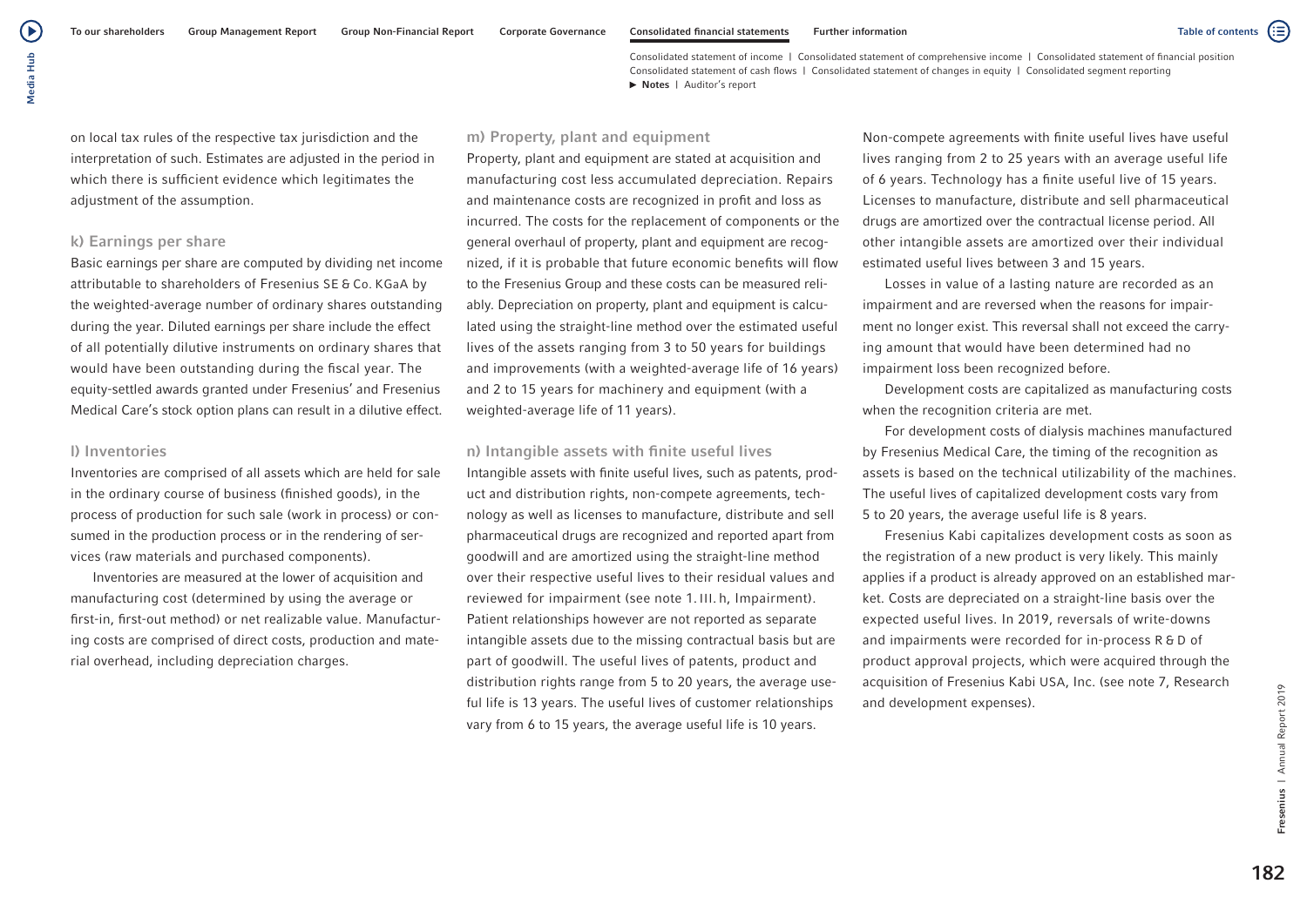Consolidated statement of income | Consolidated statement of comprehensive income | Consolidated statement of financial position Consolidated statement of cash flows | Consolidated statement of changes in equity | Consolidated segment reporting Notes | Auditor's report

# o) Goodwill and other intangible assets with indefinite useful lives

The Fresenius Group identified intangible assets with indefinite useful lives because, based on an analysis of all of the relevant factors, there is no foreseeable limit to the period over which those assets are expected to generate net cash inflows for the Group. The identified intangible assets with indefinite useful lives such as tradenames acquired in a purchase method business combination are recognized and reported apart from goodwill. They are recorded at acquisition costs.

Any excess of the net fair value of identifiable assets and liabilities over cost (badwill) still existing after reassessing the purchase price allocation is recognized immediately in profit or loss.

Goodwill and intangible assets with indefinite useful lives are not amortized but tested for impairment annually or when an event becomes known that could trigger an impairment (impairment test).

To perform the annual impairment test of goodwill, the Fresenius Group identified several cash generating units (CGUs) and determined the carrying amount of each CGU by assigning the assets and liabilities, including the existing goodwill and intangible assets, to those CGUs. A CGU is usually defined one level below the segment level based on regions or the nature of the business activity. Four CGUs were identified in the segments Fresenius Medical Care and Fresenius Kabi, respectively (Europe, Latin America, Asia-Pacific and North America). According to the regional

organizational structure, the segment Fresenius Helios consists of two CGUs, Germany and Spain. The segment Fresenius Vamed consists of two CGUs (Project business and Service business). At least once a year, the Fresenius Group compares the recoverable amount of each CGU to the CGU's carrying amount. The recoverable amount as its value in use of a CGU is determined using a discounted cash flow approach based upon the cash flow expected to be generated by the CGU. In case that the value in use of the CGU is less than its carrying amount, the difference is at first recorded as an impairment of the carrying amount of the goodwill.

To evaluate the recoverability of separable intangible assets with indefinite useful lives, the Fresenius Group compares the recoverable amounts of these intangible assets with their carrying amounts. An intangible asset's recoverable amount is determined using a discounted cash flow approach or other methods, if appropriate.

The recoverability of goodwill and other separable intangible assets with indefinite useful lives recorded in the Group's consolidated statement of financial position was verified. As a result, the Fresenius Group did not record any impairment losses in 2019 and 2018.

### p) Leases

A lease is a contract that conveys the right to use an underlying asset for a period of time in exchange for consideration.

The Fresenius Group decided not to apply the guidance within IFRS 16 to leases with a total maximum term of twelve months (short-term leases) and leases for underlying assets of low-value. These leases are exempt from balance sheet recognition and lease payments will be recognized as expenses over the lease term.

IFRS 16 is not applied to leases of intangible assets.

### Lease liabilities

Lease liabilities are recognized at the present value of the following payments:

- ▶ fixed lease payments (including in-substance fixed payments), less any lease incentives receivable,
- ▶ variable lease payments, that are linked to an index or interest rate,
- ▶ expected payments under residual value guarantees,
- $\blacktriangleright$  the exercise price of purchase options, where exercise is reasonably certain,
- ▶ lease payments in optional renewal periods, where exercise of extension options is reasonably certain, and
- ▶ penalty payments for the termination of a lease, if the lease term reflects the exercise of the respective termination option.

Lease payments are discounted using the implicit interest rate underlying the lease if this rate can be readily determined. Otherwise, the incremental borrowing rate is used as the discount rate.

Lease liabilities are subsequently measured at amortised cost using the effective interest method. Furthermore, lease liabilities may be remeasured due to lease modifications or reassessments of the lease.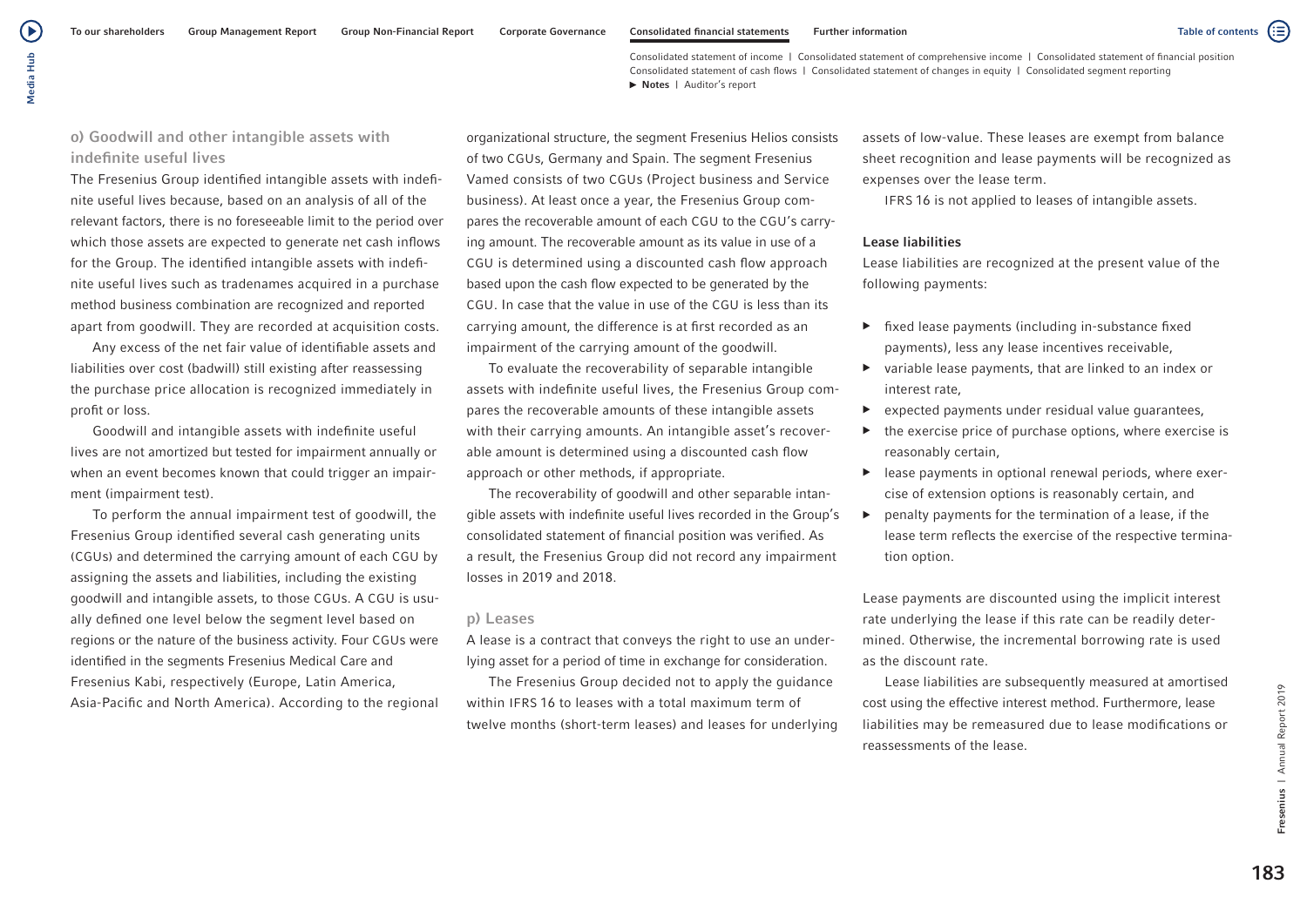Consolidated statement of income | Consolidated statement of comprehensive income | Consolidated statement of financial position Consolidated statement of cash flows | Consolidated statement of changes in equity | Consolidated segment reporting Notes | Auditor's report

For lease contracts that include both lease and non-lease components that are not separable from lease components, no allocation is performed. Each lease component and any associated non-lease components are accounted for as a single lease.

### Right-of-use assets

Right-of-use asset are stated at cost, which comprises of:

- ▶ lease liability amount,
- initial direct costs incurred when entering into the lease,
- ▶ (lease) payments before commencement date of the respective lease, and
- ▶ an estimate of costs to dismantle and remove the underlying asset,
- ▶ less any lease incentives received.

Right-of-use assets are depreciated over the shorter of the lease term or the useful life of the underlying asset using the straight-line method. Where a lease agreement includes a transfer of ownership at the end of the lease term or the exercise of a purchase option is deemed reasonably certain, right-of-use assets are depreciated over the useful life of the underlying asset using the straight-line method. In addition, right-of-use assets are reduced by impairment losses, if any, and adjusted for certain remeasurements.

Right-of-use assets from lease contracts are classified in accordance with the Fresenius Group's classification of property plant and equipment:

- ▶ Right-of-use assets: land
- Right-of-use assets: buildings and improvements
- ▶ Right-of-use assets: machinery and equipment

In addition to the right-of-use asset categories above, prepayments on right-of-use assets are presented separately. Rightof-use assets from lease contracts and lease liabilities are presented separately from property, plant and equipment and other financial debt in the consolidated statement of financial position.

### q) Financial instruments

A financial instrument is any contract that gives rise to a financial asset of one entity and a financial liability or equity instrument of another entity.

Purchases and sales of financial assets are accounted for on the trading day. Furthermore, the Fresenius Group does not make use of the fair value option, which allows financial liabilities to be classified at fair value through profit or loss upon initial recognition. The Fresenius Group elects to represent changes in the fair value of selected equity investments that are not held for trading in other comprehensive income (loss).

Financial instruments are allocated to categories following the analysis of the business model and cash flow characteristics as required by IFRS 9, Financial Instruments. The following categories are relevant for the Fresenius Group: financial

assets and liabilities measured at amortized cost, financial assets and liabilities measured at fair value through profit and loss and financial assets measured at fair value through other comprehensive income (loss). The reconciliation of the categories to the positions in the consolidated statement of financial position is shown in tabular form in note 31, Financial instruments.

### Cash and cash equivalents

Cash and cash equivalents comprise cash funds and all shortterm investments with maturities of up to three months. Short-term investments are highly liquid and readily convertible into known amounts of cash. The risk of changes in value is insignificant.

### Trade accounts and other receivables

Trade accounts and other receivables are stated at their nominal value less lifetime expected credit losses.

### Impairments

According to IFRS 9, impairments are recognized on the basis of expected credit losses (expected credit loss model). The Fresenius Group recognizes a loss allowance for expected credit losses on financial assets measured at amortized cost, contract assets and lease receivables as well as for investments in debt instruments measured at fair value through other comprehensive income.

The Fresenius Group recognizes loss allowances for expected credit losses (allowance for doubtful accounts) mainly for trade accounts receivable and cash and cash equivalents. The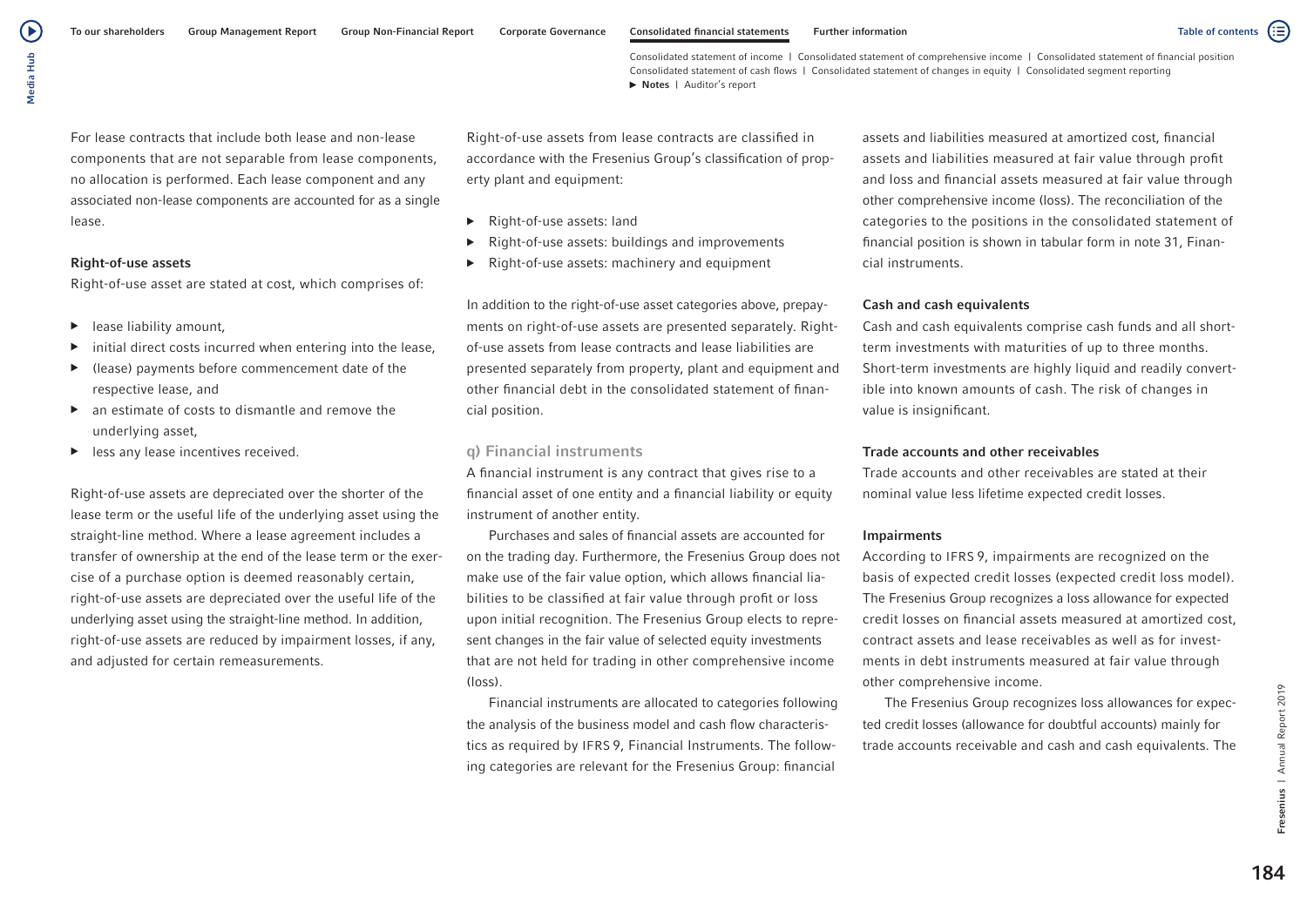Consolidated statement of income | Consolidated statement of comprehensive income | Consolidated statement of financial position Consolidated statement of cash flows | Consolidated statement of changes in equity | Consolidated segment reporting Notes | Auditor's report

amount of expected credit losses is updated at each reporting date to reflect changes in credit risk since initial recognition of the respective instrument.

For trade accounts receivable, the Fresenius Group uses the simplified method which requires recognizing lifetime expected credit losses.

Expected credit losses on cash and cash equivalents are measured according to the general method which is based on 12-month expected credit losses. Due to the short maturity term of the financial instruments, this corresponds with the lifetime expected loss. A significant increase in credit risk is calculated on the basis of available quantitative and qualitative information. Based on external credit ratings of the counterparties, the Fresenius Group considers that its cash and cash equivalents have a low credit risk.

The Fresenius Group does not expect any material credit losses from financial instruments that are measured according to the general approach.

The allowances are estimates comprised of customer and financial asset specific evaluations regarding payment history, current financial stability, and applicable future economic conditions.

Financial assets whose expected credit loss is not assessed individually are allocated to geographical regions. The impairment is generally assessed on the basis of regional macroeconomic indicators such as credit default swaps or scoring models.

In case of objective evidence of a detrimental impact on the estimated future cash flows of a financial asset, the asset is considered to be credit impaired. This is generally the case after more than 360 days overdue, at the latest.

When a counterpart defaults, all financial assets against this counterpart are considered impaired. The definition of default is mainly based on payment practices specific to individual regions and businesses.

#### Noncontrolling interest subject to put provisions

The Fresenius Group, as option writer on behalf of existing put options, can be obliged to purchase noncontrolling interests held by third parties. If these put provisions were exercised, the Fresenius Group would be required to purchase all or part of the third-party owners' noncontrolling interests at the appraised fair value at the time of exercise.

To estimate the fair values of the noncontrolling interest subject to put provisions, the Fresenius Group recognizes the higher of net book value or a multiple of earnings, based on historical earnings, the development stage of the underlying business and other factors. From time to time the Fresenius Group engages external valuation firms for the valuation of the put provisions. The external valuation estimates the fair values using a combination of discounted cash flows and a multiple of earnings and / or revenue. When applicable, the obligations are discounted at a pre-tax discount rate which reflects the market valuation of the interest effect and the

specific risk of the obligation. Depending on the market conditions, the estimated fair values of the noncontrolling interest subject to these put provisions can also fluctuate, the discounted cash flows and the implicit multiple of earnings and/or revenue at which the noncontrolling interest subject to put provisions may ultimately be settled could vary significantly from Fresenius Group's current estimates.

#### Derivative financial instruments

Derivative financial instruments, which primarily include foreign currency forward contracts and interest rate swaps, are recognized at fair value as assets or liabilities in the consolidated statement of financial position. The effective portion of changes in fair value of cash flow hedges is recognized in accumulated other comprehensive income (loss) in shareholders' equity until the secured underlying transaction is realized (see note 31, Financial instruments). The ineffective portion of cash flow hedges is recognized in current earnings. Changes in the fair value of derivatives that are not designated as hedging instruments are recognized periodically in earnings.

Derivatives embedded in host contracts with a financial liability as host contract are accounted for as separate derivatives if their economic characteristics and risks are not closely related to those of the host contracts. These embedded derivatives are measured at fair value with changes in fair value recognized in the income statement.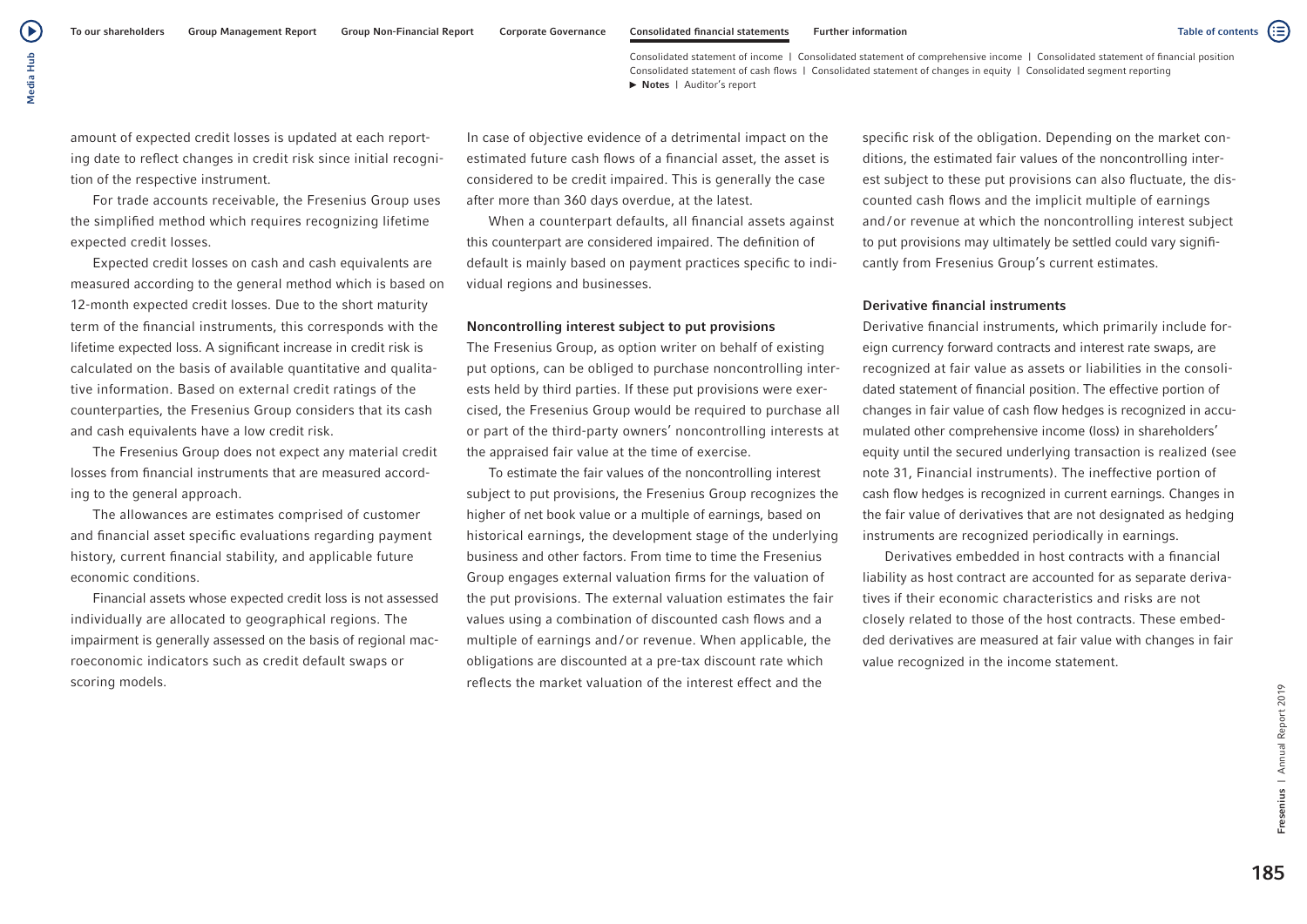Consolidated statement of income | Consolidated statement of comprehensive income | Consolidated statement of financial position Consolidated statement of cash flows | Consolidated statement of changes in equity | Consolidated segment reporting Notes | Auditor's report

### r) Liabilities

At the date of the statement of financial position, liabilities are generally stated at amortized cost, which normally corresponds to the settlement amount.

### s) Legal contingencies

In the ordinary course of Fresenius Group's operations, the Fresenius Group is party to litigation and arbitration and is subject to investigations relating to various aspects of its business. The Fresenius Group regularly analyzes current information about such claims for probable losses and provides accruals for such matters, including the estimated legal expenses and consulting services in connection with these matters, as appropriate. The Fresenius Group utilizes its internal legal department as well as external resources for these assessments. In making the decision regarding the need for a loss accrual, the Fresenius Group considers the degree of probability of an unfavorable outcome and its ability to make a reasonable estimate of the amount of loss.

The filing of a suit or formal assertion of a claim or assessment, or the disclosure of any such suit or assertion, does not necessarily indicate that accrual of a loss is appropriate.

### t) Provisions

Accruals for taxes and other obligations are recognized when there is a present obligation to a third party arising from past events, it is probable that the obligation will be settled in the future and the amount can be reliably estimated.

Provisions for warranties and complaints are estimated based on historical experience.

Tax accruals include obligations for the current year and for prior years.

Non-current provisions with a remaining period of more than one year are discounted to the present value of the expenditures expected to settle the obligation.

### u) Pension liabilities and similar obligations

Pension obligations for post-employment benefits are measured in accordance with IAS 19 (revised 2011), Employee Benefits, using the projected unit credit method, taking into account future salary and trends for pension increase.

The Fresenius Group uses December 31 as the measurement date when measuring the deficit or surplus of all plans.

Net interest costs are calculated by multiplying the pension liability at the beginning of the year with the discount rate utilized in determining the benefit obligation. The pension liability results from the benefit obligation less the fair value of plan assets.

Remeasurements include actuarial gains and losses resulting from the evaluation of the defined benefit obligation as well as from the difference between actual return on plan assets and the expected return on plan assets at the beginning of the year used to calculate the net interest costs. In the event of a surplus for a defined benefit pension plan, remeasurements can also contain the effect from Asset Ceiling, as far as this effect is not included in net interest costs.

Remeasurements are recognized in accumulated other comprehensive income (loss) completely. It is not allowed to reclassify the remeasurements in subsequent periods. Components of net periodic benefit cost are recognized in profit and loss of the period.

### v) Debt issuance costs

Debt issuance costs related to a recognized debt liability are presented in the consolidated statement of financial position as a direct deduction from the carrying amount of that debt liability. These costs are amortized over the term of the related obligation.

#### w) Share-based compensation plans

The Fresenius Group measures its share-based compensation plans in accordance with IFRS 2, Share-based Payments.

The total cost of stock options granted to members of the Management Board and executive employees of the Fresenius Group at the grant date were measured using an option pricing model and are recognized as expense over the vesting period of the stock option plans.

The measurement date fair value of cash-settled phantom stocks granted to members of the Management Board and executive employees of the Fresenius Group (except for Fresenius Medical Care) and of cash-settled performance shares granted to members of the Management Board and executive employees of the Fresenius Group is calculated using the Monte Carlo simulation. The corresponding liability based on the measurement date fair value is accrued over the vesting period of the phantom stock and performance share plans.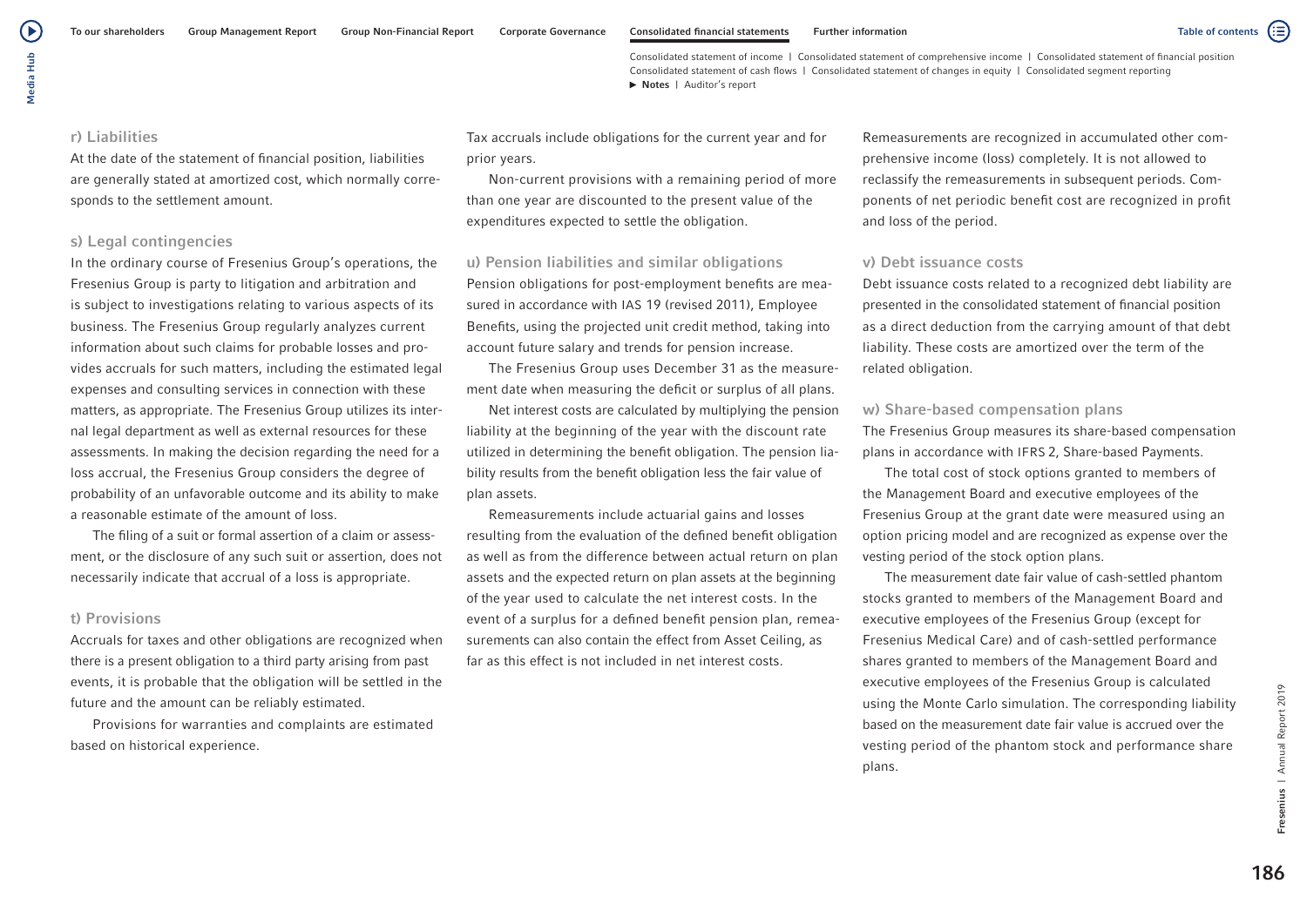⊜ Table of contents

The measurement date fair value of cash-settled phantom stocks granted to members of the Management Board and executive employees of Fresenius Medical Care is calculated using a binomial model. The corresponding liability based on the measurement date fair value is accrued over the vesting period of the phantom stock plans.

### x) Self-insurance programs

Under the insurance programs for professional, product and general liability, auto liability, worker's compensation claims and medical malpractice claims, the largest subsidiary of Fresenius Medical Care AG & Co. KGaA (FMC-AG & Co. KGaA), located in the United States, is partially self-insured for professional liability claims. For all other coverage, FMC-AG & Co. KGaA assumes responsibility for incurred claims up to predetermined amounts, above which third party insurance applies. Reported liabilities for the year represent estimated future payments of the anticipated expense for claims incurred (both reported and incurred but not reported) based on historical experience and existing claim activity. This experience includes both the rate of claims incidence (number) and claim severity (cost) and is combined with individual claim expectations to estimate the reported amounts.

### y) Foreign currency translation

The reporting currency is the euro. Substantially all assets and liabilities of the foreign subsidiaries that use a functional currency other than the euro are translated at year-end exchange rates, while income and expense are translated at annual average exchange rates of the fiscal year. Adjustments due to foreign currency translation fluctuations are excluded from net earnings and are reported in accumulated other comprehensive income (loss). In addition, the translation

Notes | Auditor's report

adjustments of certain intercompany borrowings, which are of a long-term nature, are also reported in accumulated other comprehensive income (loss).

Consolidated statement of income | Consolidated statement of comprehensive income | Consolidated statement of financial position

Consolidated statement of cash flows | Consolidated statement of changes in equity | Consolidated segment reporting

Gains and losses arising from the translation of foreign currency positions as well as those arising from the elimination of foreign currency intercompany loans are recorded as other operating income or expenses, as far as they are not considered foreign equity instruments. In the fiscal year 2019, only immaterial losses resulted out of this translation.

The exchange rates of the main currencies affecting foreign currency translation developed as follows:

|                                  | Year-end exchange rate |               | Average exchange rate |           |
|----------------------------------|------------------------|---------------|-----------------------|-----------|
|                                  | Dec. 31, 2019          | Dec. 31, 2018 | 2019                  | 2018      |
| U.S. dollar per €                | 1.123                  | l 145         | 1.119                 | 181       |
| Chinese renminbi per €           | 7.821                  | 7875          | 7.735                 | 7 808     |
| Argentinean peso per $\epsilon$  | 67.212                 | 43.039        | 53.948                | 32984     |
| Australian dollar per $\epsilon$ | 1.600                  | 1622          | 1.611                 | 1580      |
| Brazilian real per $\epsilon$    | 4.516                  | 4.444         | 4.413                 | 4 308     |
| Japanese yen per $\epsilon$      | 121.940                | 125.850       | 122.006               | 130 396   |
| Korean won per $\epsilon$        | 1,296.280              | 1.277.930     | 1,305.317             | 1 299 በ71 |
| Pound sterling per $\epsilon$    | 0.851                  | 0.895         | 0.878                 | 0.885     |
| Russian ruble per $\epsilon$     | 69.956                 | 79.715        | 72.455                | 74.026    |
| Swedish krona per $\epsilon$     | 10.447                 | 10.255        | 10.589                | 10.258    |

187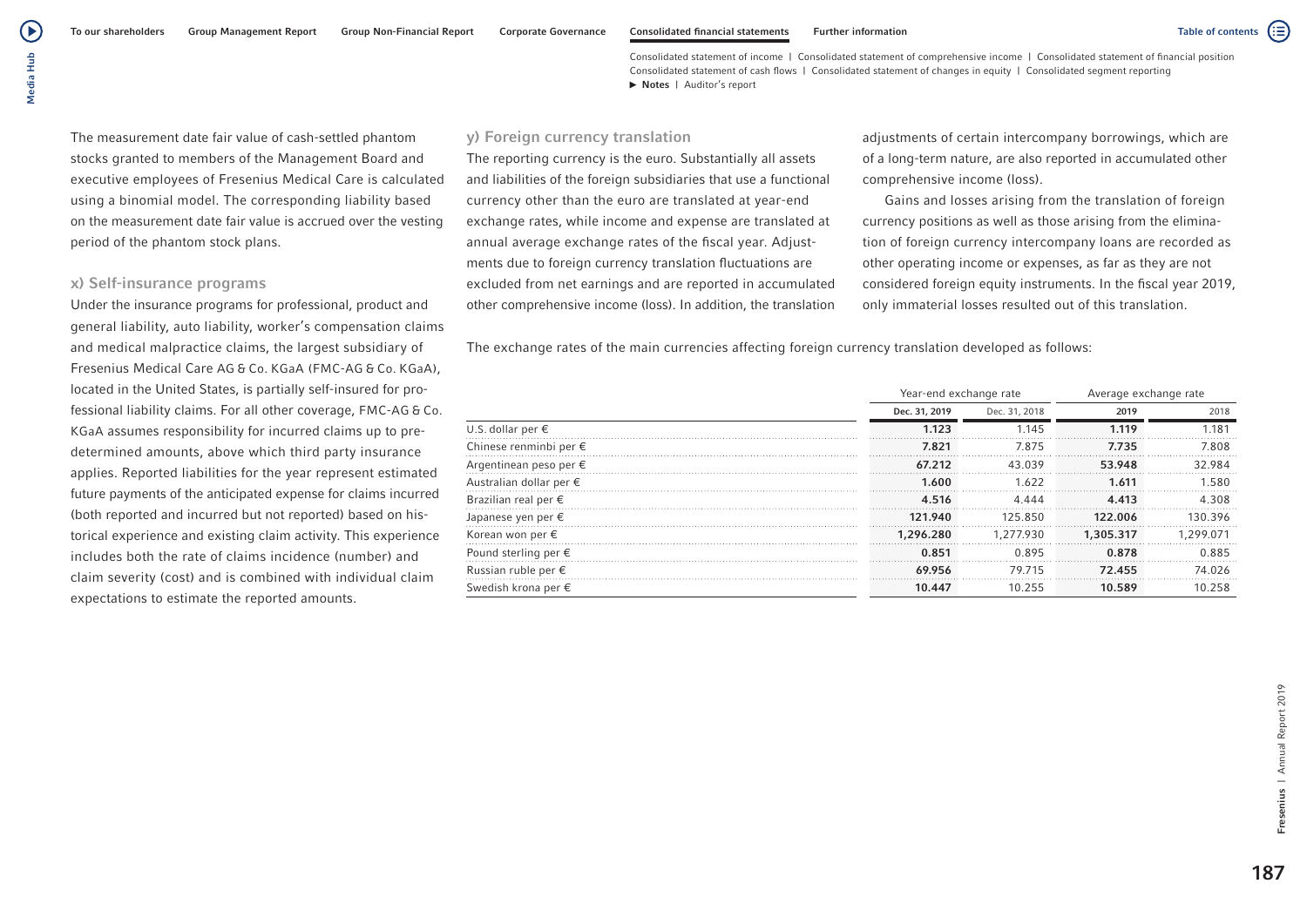Consolidated statement of income | Consolidated statement of comprehensive income | Consolidated statement of financial position Consolidated statement of cash flows | Consolidated statement of changes in equity | Consolidated segment reporting Notes | Auditor's report

### z) Fair value hierarchy

The three-tier fair value hierarchy as defined in IFRS 13, Fair Value Measurement, classifies financial assets and liabilities recognized at fair value based on the inputs used in estimating the fair value. Level 1 is defined as observable inputs, such as quoted prices in active markets. Level 2 is defined as inputs other than quoted prices in active markets that are directly or indirectly observable. Level 3 is defined as unobservable inputs for which little or no market data exists, therefore requiring the company to develop its own assumptions. The three-tier fair value hierarchy is used in note 31, Financial instruments.

### aa) Use of estimates

The preparation of consolidated financial statements in conformity with IFRS requires management to make estimates and assumptions that affect the reported amounts of assets and liabilities, the disclosure of contingent assets and liabilities at the date of the consolidated financial statements and the reported amounts of income and expenses during the reporting period. Actual results could differ from those estimates. Estimates and discretionary decisions are required in particular for the positions trade accounts receivable, deferred tax assets and pension liabilities as well as when examining the recoverability of goodwill.

### bb) Receivables management

The entities of the Fresenius Group perform ongoing evaluations of the financial situation of their customers and generally do not require a collateral from the customers for the supply of products and provision of services. Approximately 16% of Fresenius Group's sales were earned and subject to the regulations under governmental health care programs, Medicare and Medicaid, administered by the United States government in 2019 and 2018, respectively.

### cc) Recent pronouncements, applied

The Fresenius Group has prepared its consolidated financial statements at December 31, 2019 in conformity with IFRS that have to be applied for fiscal years beginning on January 1, 2019.

In 2019, the Fresenius Group applied the following new standard relevant for its business for the first time:

### IFRS 16

In January 2016, the IASB issued IFRS 16, Leases, which supersedes the current standard on lease accounting, IAS 17, as well as the interpretations IFRIC 4, SIC-15 and SIC-27. IFRS 16 significantly changes lessee accounting. For almost all leases, a lessee is required to recognize a right-of-use asset representing its right to use the underlying leased asset and a lease liability representing its obligation to make lease payments. Only leases with a total maximum term of 12 months (short-term leases) and leases for underlying assets of low

value may optionally be exempted from balance sheet recognition by applying an accounting policy choice. Depreciation of the right-of-use asset and interest on the lease liability must be recognized in the consolidated statement of income for every lease contract recognized in the balance sheet. Therefore, straight-line rental expenses will no longer be shown for the vast majority of the leases. The lessor accounting requirements in IAS 17 are substantially carried forward.

The Fresenius Group applies the modified retrospective method in accordance with IFRS 16 as the transition method. Accordingly, the cumulative effect from first-time application was recognized in the opening balance of retained earnings as of January 1, 2019 without adjustments to the comparative information of the previous period.

In the application of the modified retrospective method, the carrying amount of the lease liability at the date of the initial application is determined by discounting the remaining lease payments of lease agreements that were classified as operating leases under IAS 17 using the term-, countryand currency-specific incremental borrowing rate at date of initial application. Furthermore, right-of-use assets are to be recognized. In the application of the modified retrospective method, the carrying amount of the right-of-use asset equals the carrying amount of the lease liability, adjusted for any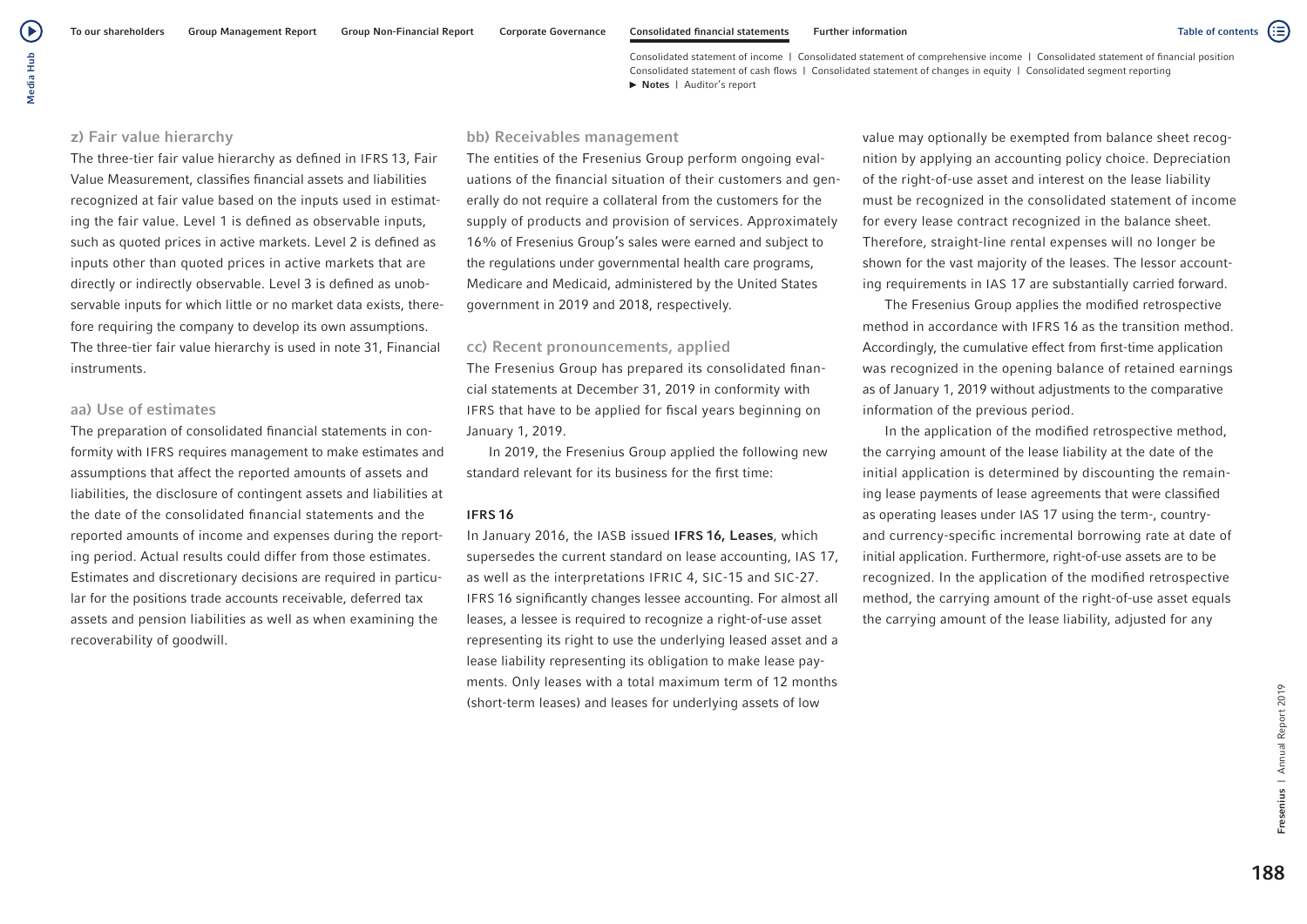Consolidated statement of income | Consolidated statement of comprehensive income | Consolidated statement of financial position Consolidated statement of cash flows | Consolidated statement of changes in equity | Consolidated segment reporting Notes | Auditor's report

prepaid or accrued lease payments. For a part of the existing contracts, the Fresenius Group recognizes the right-of-use asset with its carrying amount assuming the new standard had been applied since the commencement date of the lease discounted using its term-, country- and currency-specific incremental borrowing rate at the date of initial application.

Regarding the options and exemptions available upon the initial application of IFRS 16, the Fresenius Group adopted the following approach:

- ▶ IFRS 16 is only applied to contracts that were previously identified as leases under IAS 17 and IFRIC 4.
- ▶ Recognition, valuation and disclosure principles of IFRS 16 are not applied to lease contracts with a lease term ending in less than 12 months from the date of the initial application. The respective lease contracts are accounted for as if they were short-term leases and recognized as an expense accordingly.
- $\triangleright$  Material initial direct costs are included in the measurement of a right-of-use asset with the carrying amount assuming the new standard was applied since the commencement date of the lease.
- ▶ Upon initial recognition, no impairment review was performed. The right-of-use assets were adjusted for onerous contract provisions, recognized on the consolidated statement of financial position immediately before the date of initial application.

For the impacts of IFRS 16, please see note 30, Leases.

dd) Recent pronouncements, not yet applied The International Accounting Standards Board (IASB) issued the following new standard, which is relevant for the Fresenius Group and mandatory for fiscal years commencing on or after January 1, 2020:

### IFRS 17

In May 2017, the IASB issued IFRS 17, Insurance Contracts. IFRS 17 establishes principles for the recognition, measurement, presentation and disclosure related to the issuance of insurance contracts. IFRS 17 replaces IFRS 4, Insurance Contracts, which was brought in as an interim standard in 2004. IFRS 4 permitted the use of national accounting standards for the accounting of insurance contracts under IFRS. As a result of the varied application for insurance contracts, there was a lack of comparability among peer groups. IFRS 17 eliminates this diversity in practice by requiring all insurance contracts to be accounted for using current values. The frequent updates to the insurance values are expected to provide more useful information to users of financial statements. IFRS 17 is effective for fiscal years beginning on or after January 1, 2021. Earlier adoption is permitted for entities that have also adopted IFRS 9, Financial Instruments, and IFRS 15, Revenue from Contracts with Customers. The Fresenius Group is currently evaluating the impact of IFRS 17 on the consolidated financial statements.

The EU Commission's endorsement of IFRS 17 is still outstanding.

In the Fresenius Group's view, all other pronouncements issued by the IASB do not have a material impact on the consolidated financial statements, as expected.

### IV. CRITICAL ACCOUNTING POLICIES

In the opinion of the Management of the Fresenius Group, the following accounting policies and topics are critical for the consolidated financial statements in the present economic environment. The influences and judgments as well as the uncertainties which affect them are also important factors to be considered when looking at present and future operating earnings of the Fresenius Group.

# a) Recoverability of goodwill and intangible assets with indefinite useful lives

The amount of goodwill and other non-amortizable intangible assets with indefinite useful lives represents a considerable part of the total assets of the Fresenius Group. At December 31, 2019 and December 31, 2018, the carrying amount of these was €27,983 million and €25,915 million, respectively. This represented 42% and 46%, respectively, of total assets.

An impairment test of goodwill and non-amortizable intangible assets with indefinite useful lives is performed at least once a year, or if events occur or circumstances change that would indicate the carrying amount may not be recoverable.

To determine possible impairments of these assets, the recoverable amount as its value in use of the cash generating units (CGUs) is compared to their carrying amount. The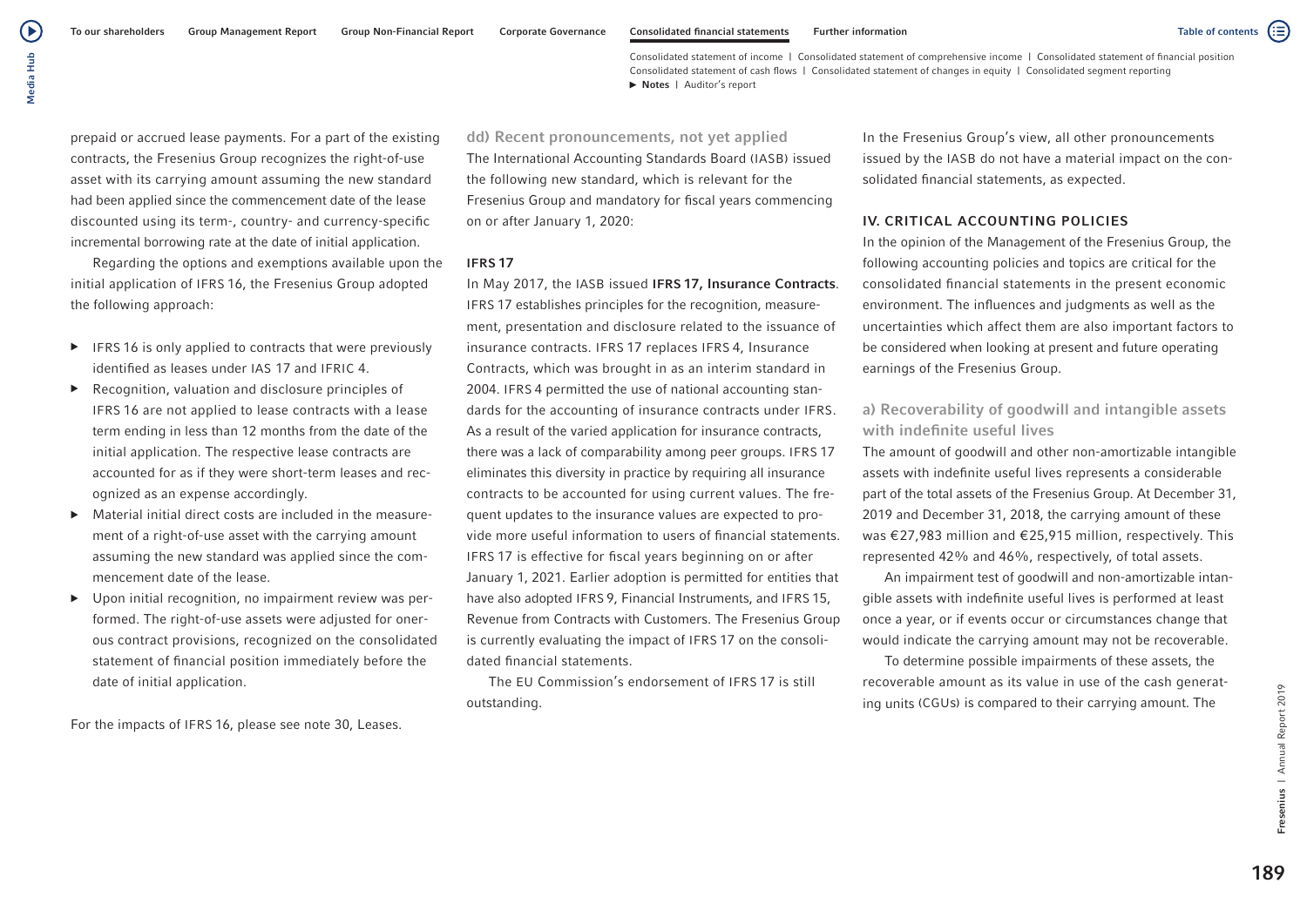Consolidated statement of income | Consolidated statement of comprehensive income | Consolidated statement of financial position

Consolidated statement of cash flows | Consolidated statement of changes in equity | Consolidated segment reporting

 $(\textbf{m})$ Table of contents

Media Hub

Media Hub

(▶

value in use of each CGU is determined using estimated future cash flows for the unit discounted by a weighted-average cost of capital (WACC) specific to that CGU. Estimating the discounted future cash flows involves significant assumptions, especially regarding future reimbursement rates and sales prices, number of treatments, sales volumes and costs. In determining discounted cash flows, the Fresenius Group utilizes for every CGU its approved three-year budget, projections for years 4 to 10 and a corresponding growth rate for all remaining years. Projections for up to 10 years are possible due to historical experience and the stability of Fresenius Group's business, which is largely independent from the economic cycle. Except for the CGUs in Asia-Pacific, the CGUs' average revenue growth for the 10-year planning period is between 3% and 7%. In Asia-Pacific, the average growth is in the upper single-digit range for Fresenius Medical Care and in the low double-digit range for Fresenius Kabi. A significant part of goodwill is assigned to the CGUs of Fresenius Medical Care and Fresenius Kabi in North America (carrying amounts of goodwill as of December 31, 2019: €11,763 million and  $\epsilon$ 4,240 million, respectively) as well as the CGUs of Fresenius Helios in Germany and Spain (carrying amounts of goodwill as of December 31, 2019: €4,481 million and €3,507 million, respectively). A significant part of the operating income is also achieved in these CGUs. For the 10-year

planning period, the average growth of the operating income is in the low to mid single-digit range for these CGUs. For the period after 10 years, the growth rates are 1% to 4% for Fresenius Medical Care, 3% for Fresenius Kabi, 1% for Fresenius Helios (Germany), 1.5% for Fresenius Helios (Spain) and 1% for Fresenius Vamed. The growth rates of the main CGUs of Fresenius Medical Care and Fresenius Kabi in North America were 1% and 3%, respectively. The discount factor is determined by the WACC of the respective CGU. Fresenius Medical Care's WACC consisted of a basic rate of 5.59% and the WACC in the business segment Fresenius Kabi consisted of a basic rate of 5.46% for 2019, respectively. This basic rate is then adjusted by a country-specific risk premium and, if appropriate, by a factor to reflect higher risks associated with the cash flows from recent material acquisitions, until they are appropriately integrated, within each CGU. In 2019, WACCs (after tax) for the CGUs of Fresenius Medical Care ranged from 6.00% to 17.63% and WACCs (after tax) for the CGUs of Fresenius Kabi ranged from 5.99% to 11.32%. In the CGU Fresenius Helios (Germany) and the business segment Fresenius Vamed, the WACC (after tax) was 5.46%, country-specific adjustments did not occur. In the CGU Fresenius Helios (Spain), the WACC (after tax) was 6.62%. The WACCs (after tax) of the main CGUs of Fresenius Medical Care and Fresenius Kabi in North America were 6.00% and 6.37%, respectively.

Notes | Auditor's report

If the value in use of the CGU is less than its carrying amount, the difference is recorded as an impairment of the fair value of the goodwill at first. An increase of the WACC (after tax) by 0.5 percentage points would not have resulted in the recognition of an impairment loss in 2019.

Additional sensitivity analyses were carried out for the CGUs in Latin America. An increase of the WACC of the CGU Fresenius Medical Care Latin America (carrying amount of goodwill as of December 31, 2019: €195 million) by 1.87 percentage points would have led to the fair value being equal to the carrying amount. An increase of the WACC of the CGU Fresenius Kabi Latin America (carrying amount of goodwill as of December 31, 2019: €145 million) by 1 percentage point would not have led to the recognition of an impairment loss. An increase of the WACC by 1.75 percentage points would have led to the fair value being equal to the carrying amount.

A prolonged downturn in the health care industry with lower than expected increases in reimbursement rates and prices and / or higher than expected costs for providing health care services and the manufacture of products could adversely affect the estimated future cash flows of certain countries or segments. Future adverse changes in a reporting unit's economic environment could affect the discount rate. A decrease in the estimated future cash flows and/or a decline in the reporting unit's economic environment could result in impairment charges to goodwill and other intangible assets with indefinite useful lives which could materially and adversely affect Fresenius Group's future operating results.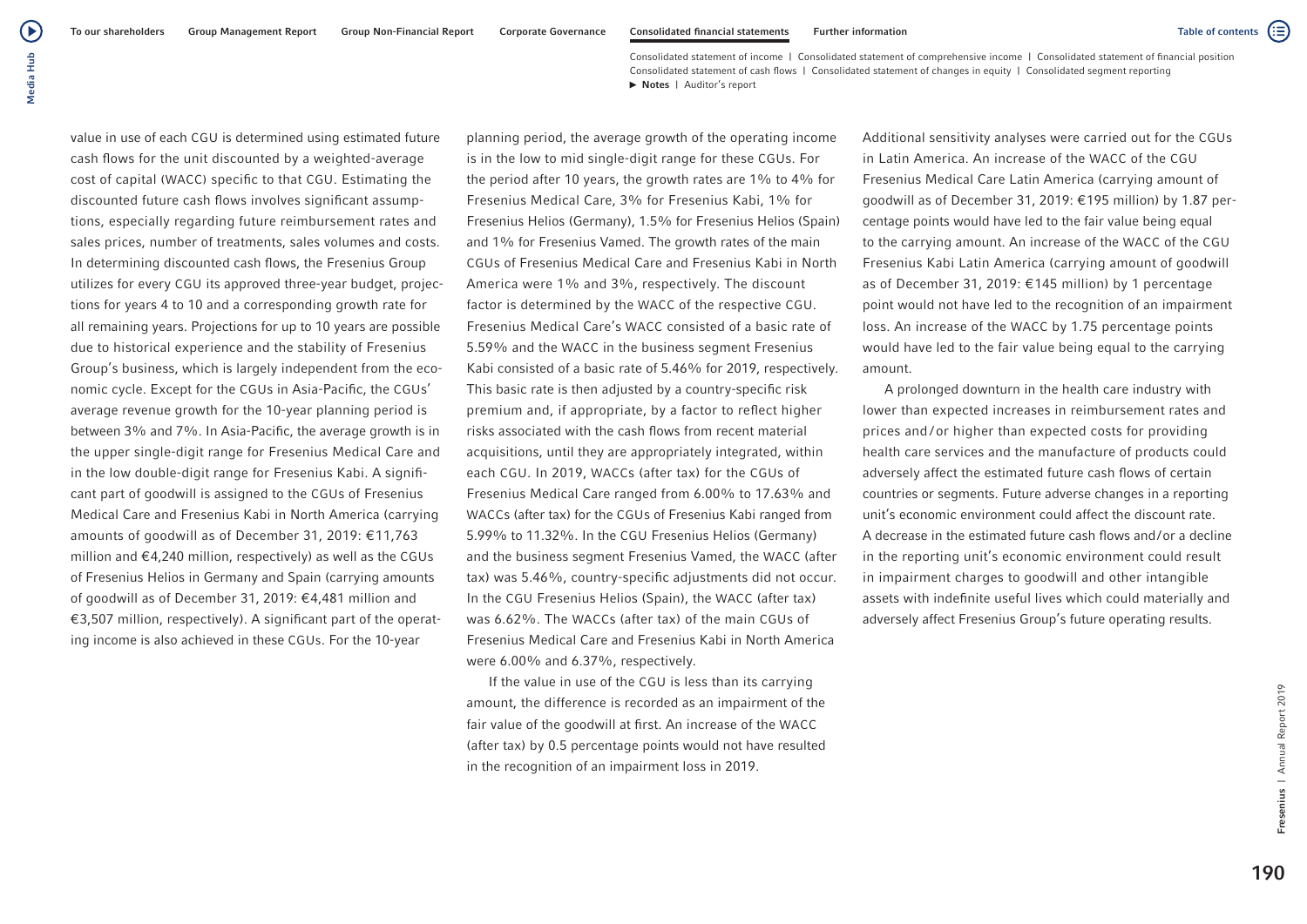(≘) Table of contents

Consolidated statement of income | Consolidated statement of comprehensive income | Consolidated statement of financial position Consolidated statement of cash flows | Consolidated statement of changes in equity | Consolidated segment reporting Notes | Auditor's report

# b) Legal contingencies

The Fresenius Group is involved in several legal matters arising from the ordinary course of its business. The outcome of these matters may have a material effect on the financial position, results of operations or cash flows of the Fresenius Group. For details, please see note 29, Commitments and contingencies.

The Fresenius Group regularly analyzes current information about such claims for probable losses and provides accruals for such matters, including the estimated legal expenses and consulting services in connection with these matters, as appropriate. The Fresenius Group utilizes its internal legal department as well as external resources for these assessments. In making the decision regarding the need for a provision for legal matters, the Fresenius Group considers the degree of probability of an unfavorable outcome and its ability to make a reasonable estimate of the amount of loss.

The filing of a suit or formal assertion of a claim or assessment, or the disclosure of any such suit or assertion, does not necessarily indicate that a provision for a loss is appropriate.

### c) Allowance for doubtful accounts

Trade accounts receivable are a significant asset and the allowance for doubtful accounts is a significant estimate made by the Management. Trade accounts receivable were €7,176 million and €6,434 million in 2019 and 2018, respectively, net of allowance. Approximately 48% of receivables derive from the business segment Fresenius Medical Care and mainly relate to the dialysis care business in North America.

The major debtors or debtor groups of trade accounts receivable were U.S. Medicare and Medicaid health care programs with 14%, private insurers in the United States with 7% as well as the public health authority of the region of Madrid with 14%, at December 31, 2019. Other than that, the Fresenius Group has no significant risk concentration, due to its international and heterogeneous customer structure.

The allowance for doubtful accounts was €351 million and €323 million as of December 31, 2019 and December 31, 2018, respectively.

A valuation allowance is calculated if specific circumstances indicate that amounts will not be collectible. When all efforts to collect a receivable, including the use of outside sources where required and allowed, have been exhausted, and after appropriate management review, a receivable deemed to be uncollectible is considered a bad debt and written off.

Deterioration in the aging of receivables and collection difficulties could require that the Fresenius Group increases the estimates of allowances for doubtful accounts. Additional expenses for uncollectible receivables could have a significant negative impact on future operating results.

### d) Self-insurance programs

Under the insurance programs for professional, product and general liability, auto liability, worker's compensation claims and medical malpractice claims, the largest subsidiary of Fresenius Medical Care AG & Co. KGaA, located in the United States, is partially self-insured for professional liability claims. For further details regarding the accounting policies for self-insurance programs, please see note 1. III. x, Self-insurance programs.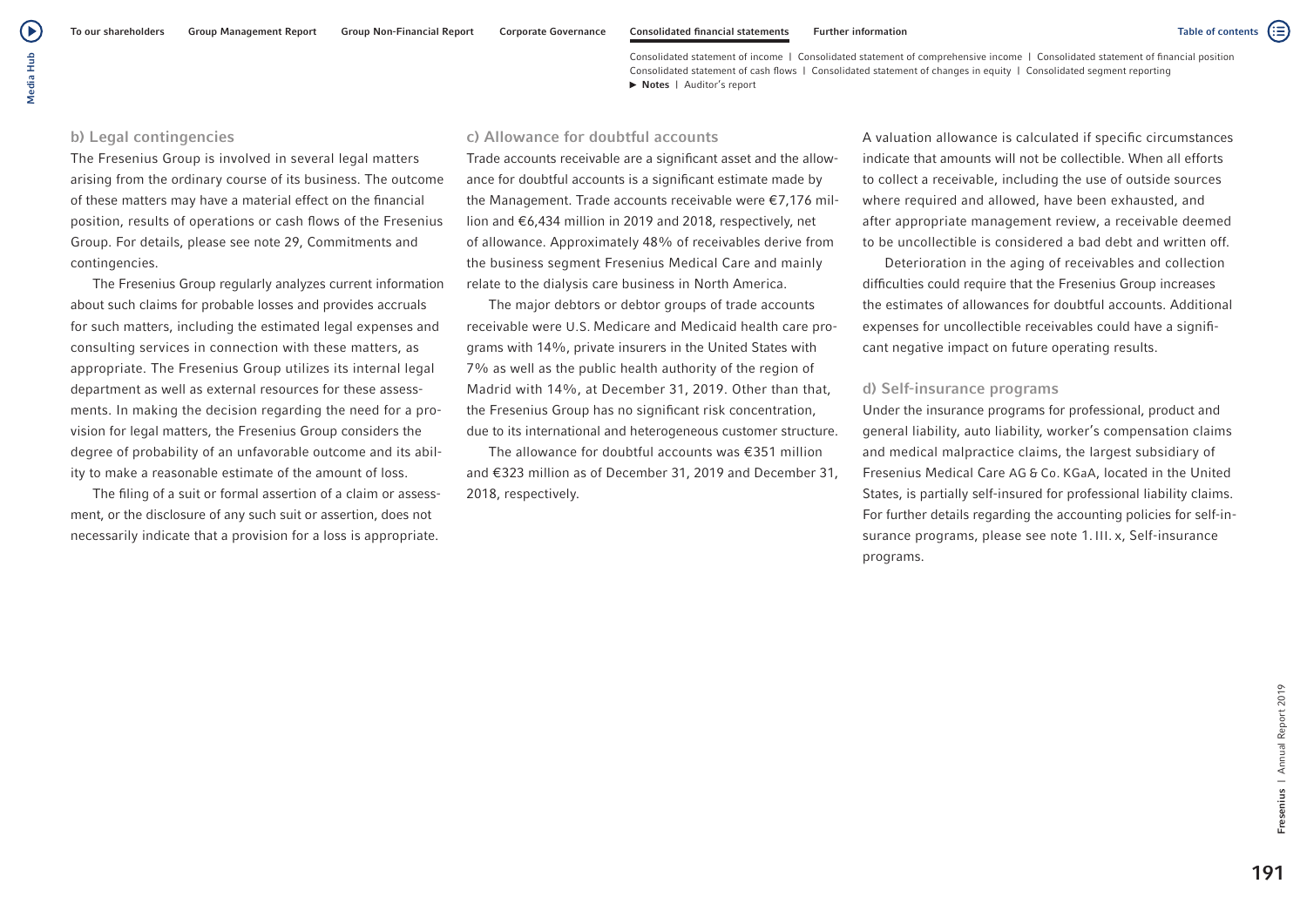(≘) Table of contents

Consolidated statement of income | Consolidated statement of comprehensive income | Consolidated statement of financial position Consolidated statement of cash flows | Consolidated statement of changes in equity | Consolidated segment reporting Notes | Auditor's report

# 2. ACQUISITIONS, DIVESTITURES AND INVESTMENTS

### ACQUISITIONS, DIVESTITURES AND INVESTMENTS

The Fresenius Group made acquisitions, investments and purchases of intangible assets of €2,623 million and €1,086 million in 2019 and 2018, respectively. In 2019, of this amount, €2,484 million was paid in cash and €139 million was assumed obligations.

### Fresenius Medical Care

In 2019, Fresenius Medical Care spent €2,297 million on acquisitions, mainly on the purchase of NxStage Medical, Inc. (NxStage).

### Acquisition of NxStage Medical, Inc., United Stats

On February 21, 2019, Fresenius Medical Care acquired all of the outstanding shares of NxStage for US\$30.00 per common share. The total acquisition value of this business combination, net of cash acquired, is US\$1,976 million (€1,741 million at date of closing). NxStage is a leading medical technology company that develops, produces and markets an innovative product portfolio of medical devices for use in home dialysis and in the critical care setting. NxStage has been consolidated as of February 21, 2019.

The transaction was accounted for as a business combination. The following table summarizes the fair values of assets acquired and liabilities assumed at the date of the acquisition. This allocation of the purchase price is based upon information available as of December 31, 2019.

#### US\$ in millions

| Cash and cash equivalents                                             | 47     |
|-----------------------------------------------------------------------|--------|
| Trade accounts and other receivables                                  | 34     |
| Inventories                                                           | 63     |
| Other current assets                                                  | 16     |
| Property, plant and equipment                                         | 104    |
| Right-of-use assets                                                   | 22     |
| Intangible assets and other assets                                    | 762    |
| Goodwill                                                              | 1,202  |
| Accounts payable, current provisions and other<br>current liabilities | $-72$  |
| Income tax payable and deferred taxes                                 | $-101$ |
| Lease liabilities                                                     | $-22$  |
| Other liabilities                                                     | $-28$  |
| Noncontrolling interest                                               | -4     |
| <b>Total acquisition cost</b>                                         | 2,023  |
| less cash acquired                                                    | $-47$  |
| Net cash paid                                                         | 1,976  |
|                                                                       |        |

As of the acquisition date, amortizable intangible assets (primarily technology) acquired in this acquisition have weighted-average useful lives of 13 years.

Goodwill in the amount of US\$1,202 million was acquired as part of the NxStage acquisition.

NxStage's results have been included in the Fresenius Group's consolidated statement of income since February 21, 2019. Specifically, NxStage has contributed US\$294 million (€263 million) to sales and -US\$31 million (-€28 million) to

the operating income (EBIT) of the Fresenius Group for the fiscal year 2019. This operating loss amount does not include synergies which may have resulted at consolidated entities outside NxStage since the acquisition closed.

In 2018, Fresenius Medical Care spent €957 million on acquisitions, mainly on investments in financial assets, the purchase of dialysis clinics as well as an equity investment in Humacyte, Inc., a medical research, discovery and development company, to gain a 19% ownership stake as well as a related exclusive global distribution right to Humacyte's bioengineered human acellular vessels.

# Divestment of Sound Inpatient Physicians Holdings, LLC, United States

On June 28, 2018, Fresenius Medical Care completed the divestment of its controlling interest in Sound Inpatient Physicians Holdings, LLC to an investment consortium led by Summit Partners, L.P. The total transaction proceeds were US\$1,771 million (€1,531 million), net of related tax payments. The pre-tax gain related to divestitures for care coordination activities was €809 million, which primarily related to this divestiture, the effect of the six month impact from the increase in valuation of Sound's share based payment program, incentive compensation expense and other costs caused by the divestment of Sound.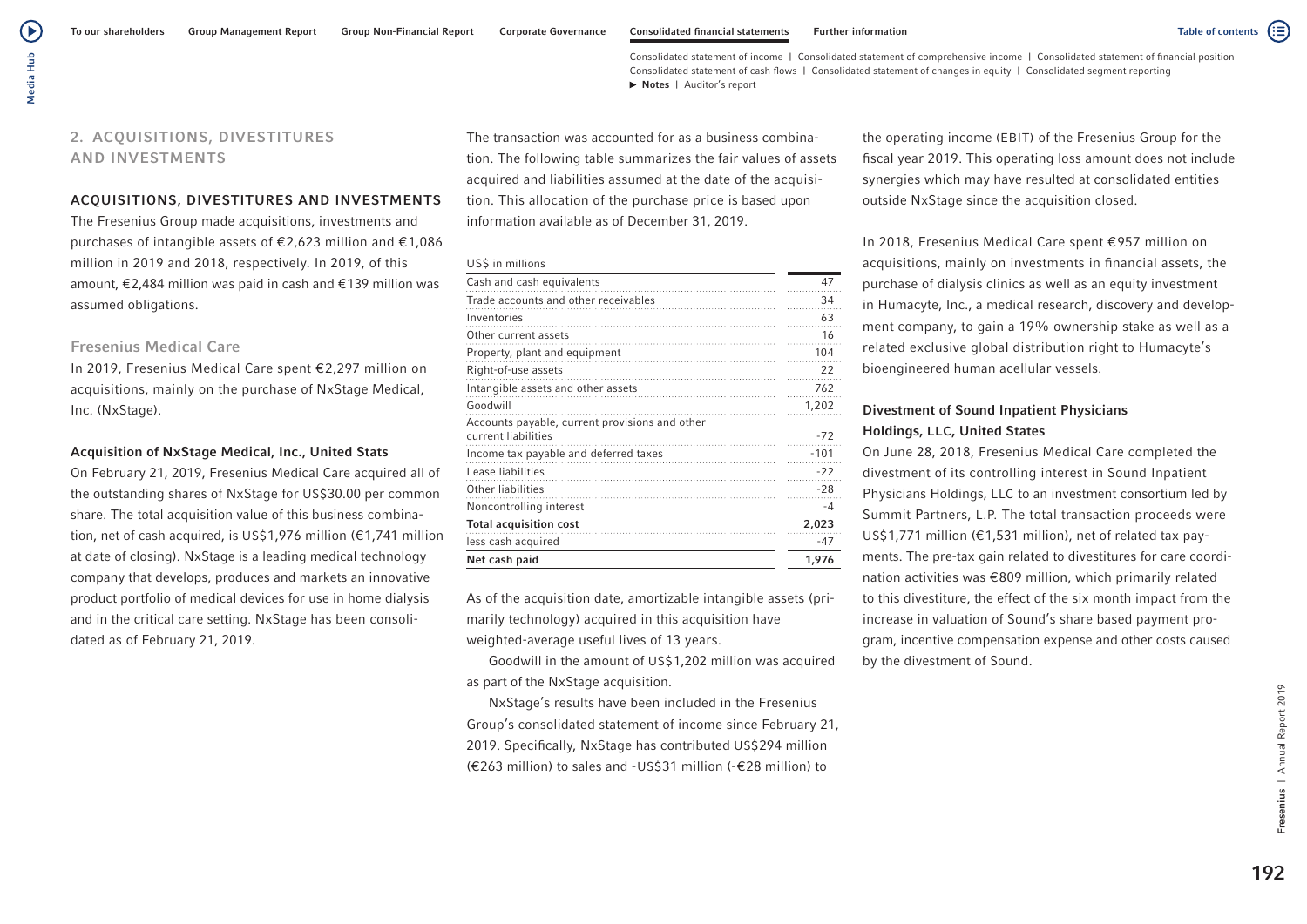Consolidated statement of income | Consolidated statement of comprehensive income | Consolidated statement of financial position Consolidated statement of cash flows | Consolidated statement of changes in equity | Consolidated segment reporting Notes | Auditor's report

### Fresenius Kabi

In 2019, Fresenius Kabi spent €86 million on acquisitions, mainly for already planned acquisition related milestone payments relating to the acquisition of the biosimilars business.

#### Termination of the merger agreement with Akorn, Inc.

On April 24, 2017, Fresenius announced that Fresenius Kabi has agreed to acquire Akorn, Inc. (Akorn), a U.S.-based manufacturer and marketer of prescription and over-thecounter pharmaceutical products, for approximately US\$4.3 billion, or US\$34 per share, plus the prevailing net debt at closing of the transaction.

Fresenius conducted an independent investigation, using external experts, into alleged breaches of FDA data integrity requirements relating to product development at Akorn.

Fresenius decided on April 22, 2018 to terminate the merger agreement with Akorn, due to Akorn's failure to fulfill several closing conditions.

Fresenius' decision was based on, among other factors, material breaches of FDA data integrity requirements relating to Akorn's operations found during Fresenius' independent investigation. Fresenius offered to delay its decision in order to allow Akorn additional opportunity to complete its own investigation and present any information it wished Fresenius to consider, but Akorn declined that offer.

Akorn disagreed with Fresenius' position and filed a lawsuit on April 23, 2018 purporting to enforce the merger agreement.

Fresenius filed a counterclaim on April 30, 2018. The trial of the lawsuit took place in the Delaware Court of Chancery from July 9 to 13 and on August 23, 2018.

On October 1, 2018, the Court of Chancery in the U.S. state of Delaware ruled in favor of Fresenius in the lawsuit by Akorn, Inc. against Fresenius for the consummation of the April 2017 merger agreement.

Akorn appealed on October 18, 2018 against this ruling to the Delaware Supreme Court. On December 7, 2018, the Delaware Supreme Court, being the highest court and final instance in Delaware, affirmed the ruling of the Court of Chancery in favor of Fresenius. Fresenius has sued Akorn for damages suffered as a result of lost acquisition expenses. The lawsuit is pending before the Delaware Court of Chancery in the United States and is currently being heard.

In 2018, Fresenius Kabi spent €43 million on acquisitions, mainly for already planned acquisition related milestone payments relating to the acquisition of the biosimilars business as well as one acquisition in the areas of medical technology and IV drugs, respectively.

### Fresenius Helios

In 2019, Fresenius Helios spent €211 million on acquisitions, mainly for the purchase of two hospitals (Clínica Las Vegas, S.A., Clínica Medellín, S.A.) and CediMed, one medical diagnostics provider in Colombia, as well as Mitteldeutsches Institut für Arbeitsmedizin GmbH and outpatient clinics in Germany.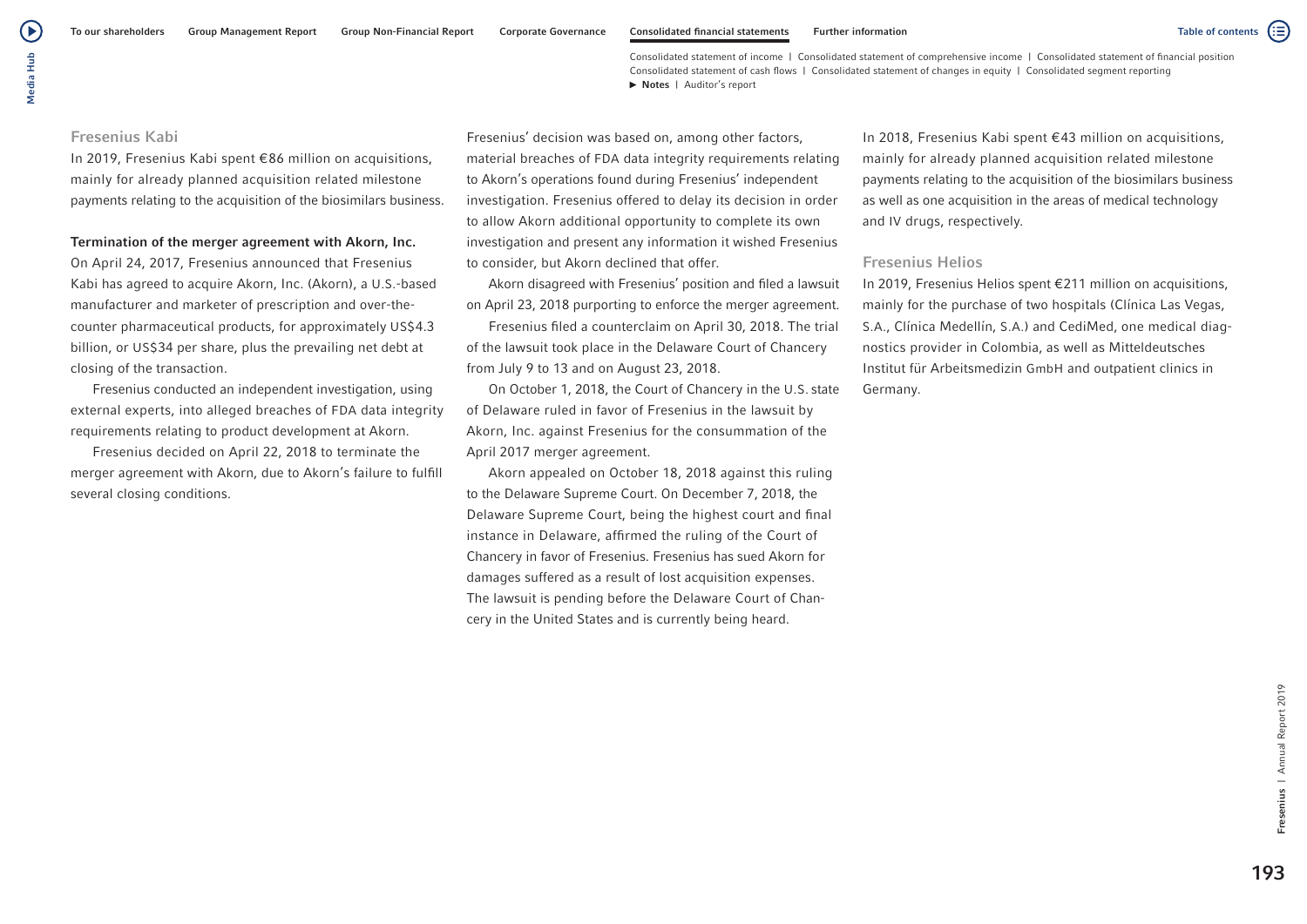Media Hub

Media Hub

 $\blacktriangleright$ 

Consolidated statement of income | Consolidated statement of comprehensive income | Consolidated statement of financial position Consolidated statement of cash flows | Consolidated statement of changes in equity | Consolidated segment reporting Notes | Auditor's report

In 2018, Fresenius Helios spent €60 million on acquisitions, mainly for the purchase of outpatient clinics in Germany and an acute care hospital in Spain.

On July 1, 2018, Fresenius Helios transferred 38 health care facilities and 13 service companies in Germany specializing in inpatient post-acute and nursing care to Fresenius Vamed.

### Fresenius Vamed

In 2019, Fresenius Vamed spent €29 million on acquisitions, mainly for the purchase of a sterilization services provider in Great Britain and the increased shareholding in a post-acute clinic in Austria.

In 2018, Fresenius Vamed spent €496 million on acquisitions, mainly for 38 health care facilities and 13 service companies in Germany specializing in inpatient post-acute and nursing care which Fresenius Helios transferred to Fresenius Vamed on July 1, 2018. The transaction had a total volume of €468 million. It was financed within the Group.

# IMPACTS ON FRESENIUS GROUP'S CONSOLIDATED FINANCIAL STATEMENTS RESULTING FROM ACQUISITIONS

In the fiscal year 2019, all acquisitions have been accounted for applying the purchase method and accordingly have been consolidated starting with the date of acquisition. The excess of the total acquisition costs over the fair value of the net assets acquired was €2,704 million and €777 million in 2019 and 2018, respectively.

The purchase price allocations are not yet finalized for all acquisitions of the current year. Based on preliminary purchase price allocations, the recognized goodwill was €1,732 million and the other intangible assets were €972 million. Of this goodwill,  $\epsilon$ 1,589 million is attributable to the acquisitions of Fresenius Medical Care, €134 million to the acquisitions of Fresenius Helios and €9 million to the acquisitions of Fresenius Vamed.

Goodwill is an asset representing the future economic benefits arising from other assets acquired in a business combination that are not individually identified and separately recognized. Goodwill arises principally due to the fair value placed on an established stream of future cash flows versus building a similar business.

The acquisitions completed in 2019 or included in the consolidated financial statements for the first time for a full year contributed the following amounts to the development of sales and earnings:

| $\epsilon$ in millions                  | 2019 |
|-----------------------------------------|------|
| Sales                                   |      |
| EBITDA                                  |      |
| FRIT                                    |      |
| Net interest                            |      |
| Net income attributable to              |      |
| shareholders of Fresenius SE & Co. KGaA |      |

The acquisitions increased the total assets of the Fresenius Group by €3,016 million.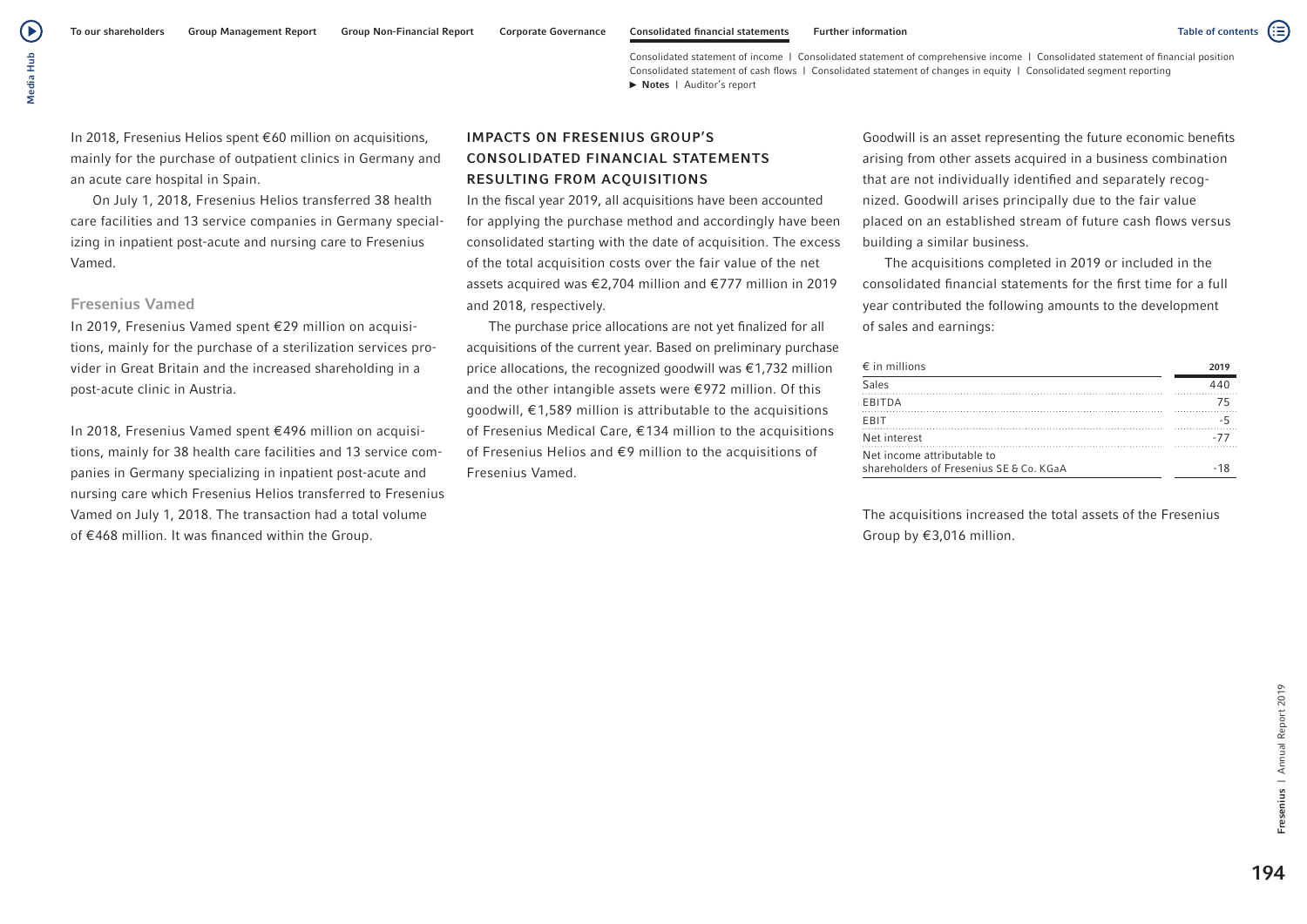Net income

 $(\textbf{m})$ Table of contents

Consolidated statement of income | Consolidated statement of comprehensive income | Consolidated statement of financial position Consolidated statement of cash flows | Consolidated statement of changes in equity | Consolidated segment reporting Notes | Auditor's report

# NOTES ON THE CONSOLIDATED STATEMENT OF INCOME

### 3. SPECIAL ITEMS

Net income attributable to shareholders of Fresenius SE & Co. KGaA for the year 2019 in the amount of €1,883 million includes special items relating to the acquisition of NxStage and the cost optimization program of Fresenius Medical Care. Furthermore, special items due to divestitures of Care Coordination activities, the revaluation of biosimilars contingent purchase price liabilities as well as the terminated merger agreement with Akorn, Inc. are included in net income attributable to shareholders of Fresenius SE & Co. KGaA.

The special items had the following impact on the consolidated statement of income of 2019:

| Akorn<br>Earnings 2019 according to IFRS                                | -3<br>4,631 | U<br>-719            | -3<br>1,883                                                      |
|-------------------------------------------------------------------------|-------------|----------------------|------------------------------------------------------------------|
| Transaction-related effects of                                          |             |                      |                                                                  |
| Revaluations of biosimilars<br>contingent purchase price<br>liabilities | 32          | -5                   | 19                                                               |
| Gain related to divestitures of<br>Care Coordination activities         | 29          | 0                    | 15                                                               |
| Cost optimization program<br><b>Fresenius Medical Care</b>              | $-91$       | 0                    | $-21$                                                            |
| Transaction-related effects of<br><b>NxStage</b>                        | $-24$       | 0                    |                                                                  |
| Earnings 2019, before<br>special items                                  |             | 4,688 -714           | 1,879                                                            |
| $\epsilon$ in millions                                                  | EBIT        | Interest<br>expenses | attributable to<br>shareholders<br>of Fresenius<br>SE & Co. KGaA |

Net income attributable to shareholders of Fresenius SE & Co. KGaA for the year 2018 in the amount of €2,027 million includes special items relating to divestitures of Care Coordination activities (mainly Sound Inpatient Physicians) and the terminated merger agreement with Akorn, Inc. With regard to the latter, these mainly comprise transaction costs in the form of legal and consulting expenses as well as financing commitment expenses for the Akorn transaction. Furthermore, special items due to FCPA (Foreign Corrupt Practices Act) investigations and revaluations of biosimilars contingent purchase price liabilities are included in net income attributable to shareholders of Fresenius SE & Co. KGaA.

The special items had the following impact on the consolidated statement of income of 2018: Net income

| Earnings 2018 according to IFRS                                         | 5,251 | -587                 | 2.027                                                            |
|-------------------------------------------------------------------------|-------|----------------------|------------------------------------------------------------------|
| Revaluations of biosimilars<br>contingent purchase price<br>liabilities | $-7$  |                      | -5                                                               |
| FCPA related expenses                                                   | $-77$ | $\cap$               | $-9$                                                             |
| Transaction-related effects of<br>Akorn                                 | -35   | $-17$                | -37                                                              |
| Gain related to divestitures of<br>Care Coordination activities         | 809   | O                    | 207                                                              |
| Earnings 2018, before<br>special items                                  | 4,561 | -570                 | 1,871                                                            |
| $\epsilon$ in millions                                                  | EBIT  | Interest<br>expenses | attributable to<br>shareholders<br>of Fresenius<br>SE & Co. KGaA |

### 4. SALES

Sales by activity were as follows:

| $\epsilon$ in millions                                 | 2019   | 2018   |
|--------------------------------------------------------|--------|--------|
| Sales from contracts with customers                    | 35,011 | 33,206 |
| thereof sales of services                              | 24,015 | 22,898 |
| thereof sales of products and related ser-<br>vices    | 10,217 | 9.590  |
| thereof sales from long-term production<br>contracts   | 761    | 710    |
| thereof further sales from contracts with<br>customers | 18     |        |
| Other sales                                            | 398    | 324    |
| <b>Sales</b>                                           | 35,409 | 33.530 |
|                                                        |        |        |

Other sales include sales from insurance and lease contracts.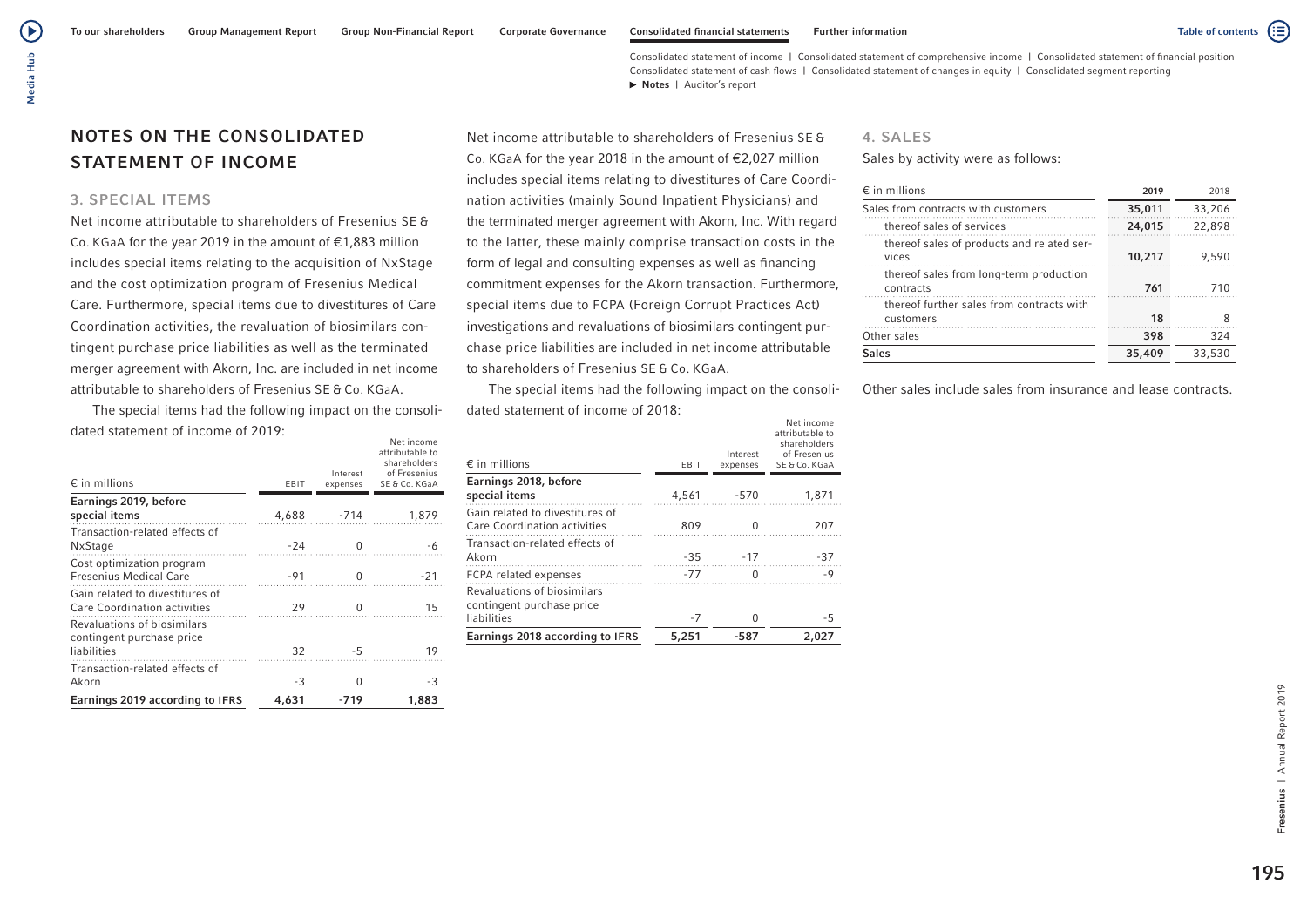Consolidated statement of income | Consolidated statement of comprehensive income | Consolidated statement of financial position Consolidated statement of cash flows | Consolidated statement of changes in equity | Consolidated segment reporting Notes | Auditor's report

As of December 31, 2019 the Group had performance obligations that are unsatisfied or partially unsatisfied and that are expected to be satisfied and recorded in sales in the following years.

| $\epsilon$ in millions                                                                   | 2020            | 2021 | 2022         | 2023 | 2024 | thereafter | Total |
|------------------------------------------------------------------------------------------|-----------------|------|--------------|------|------|------------|-------|
| Transaction price of the unsatisfied or partially unsatisfied<br>performance obligations | 11 <sup>1</sup> | 967  | $80^{\circ}$ |      | 432  | 546        | 4.624 |
|                                                                                          |                 |      |              |      |      |            |       |

A sales analysis by business segment and region is shown in the segment information on pages 172 to 174.

### 5. COST OF MATERIALS

Cost of materials included in cost of sales was comprised of cost of raw materials, supplies and purchased components and cost of purchased services:

| $\epsilon$ in millions                                      | 2019  | 2018  |
|-------------------------------------------------------------|-------|-------|
| Cost of raw materials, supplies and<br>purchased components | 7,545 | 6.895 |
| Cost of purchased services                                  | 1,528 | 1.240 |
| <b>Cost of materials</b>                                    | 9.073 | 8.135 |

# 6. PERSONNEL EXPENSES

Cost of sales, selling expenses, general and administrative expenses and research and development expenses included personnel expenses of €14,355 million and €13,426 million in 2019 and 2018, respectively.

Personnel expenses were comprised of the following:

| $\epsilon$ in millions                                                              | 2019   | 2018   |
|-------------------------------------------------------------------------------------|--------|--------|
| Wages and salaries                                                                  | 11,651 | 10.753 |
| Social security contributions, cost of retirement<br>pensions and social assistance | 2.704  | 2.673  |
| thereof retirement pensions                                                         | 366    | 338    |
| <b>Personnel expenses</b>                                                           | 14,355 | 13,426 |

Fresenius Group's annual average number of employees by function is shown below:

|                              | 2019    | 2018    |
|------------------------------|---------|---------|
| Production                   | 42,207  | 40.825  |
| Service                      | 204,981 | 194.691 |
| Administration               | 27.665  | 25,973  |
| Sales and marketing          | 12,000  | 11,587  |
| Research and development     | 3,283   | 2.927   |
| Total employees (per capita) | 290.136 | 276.003 |

### 7. RESEARCH AND DEVELOPMENT EXPENSES

Research and development expenses of €645 million (2018: €653 million) included expenditures for research and non-capitalizable development costs as well as regular depreciation and amortization expenses relating to capitalized development costs of €17 million (2018: €16 million). Furthermore, in 2019, research and development expenses included reversals of write-downs on capitalized development expenses of €20 million and impairments of €5 million (2018: impairments of €7 million). These related to in-process R & D of product approval projects, which were acquired through the acquisition of Fresenius Kabi USA, Inc. The expenses for the further development of the biosimilars business included in the research and development expenses amounted to €91 million (2018: €153 million).

### 8. GENERAL AND ADMINISTRATIVE EXPENSES

General and administrative expenses amounted to €4,386 million (2018: €3,877 million) and were related to expenditures for administrative functions not attributable to research and development, production or selling.

In 2018, general and administrative expenses included expenses of €77 million in regards to Foreign Corrupt Practices Act (FCPA) investigations.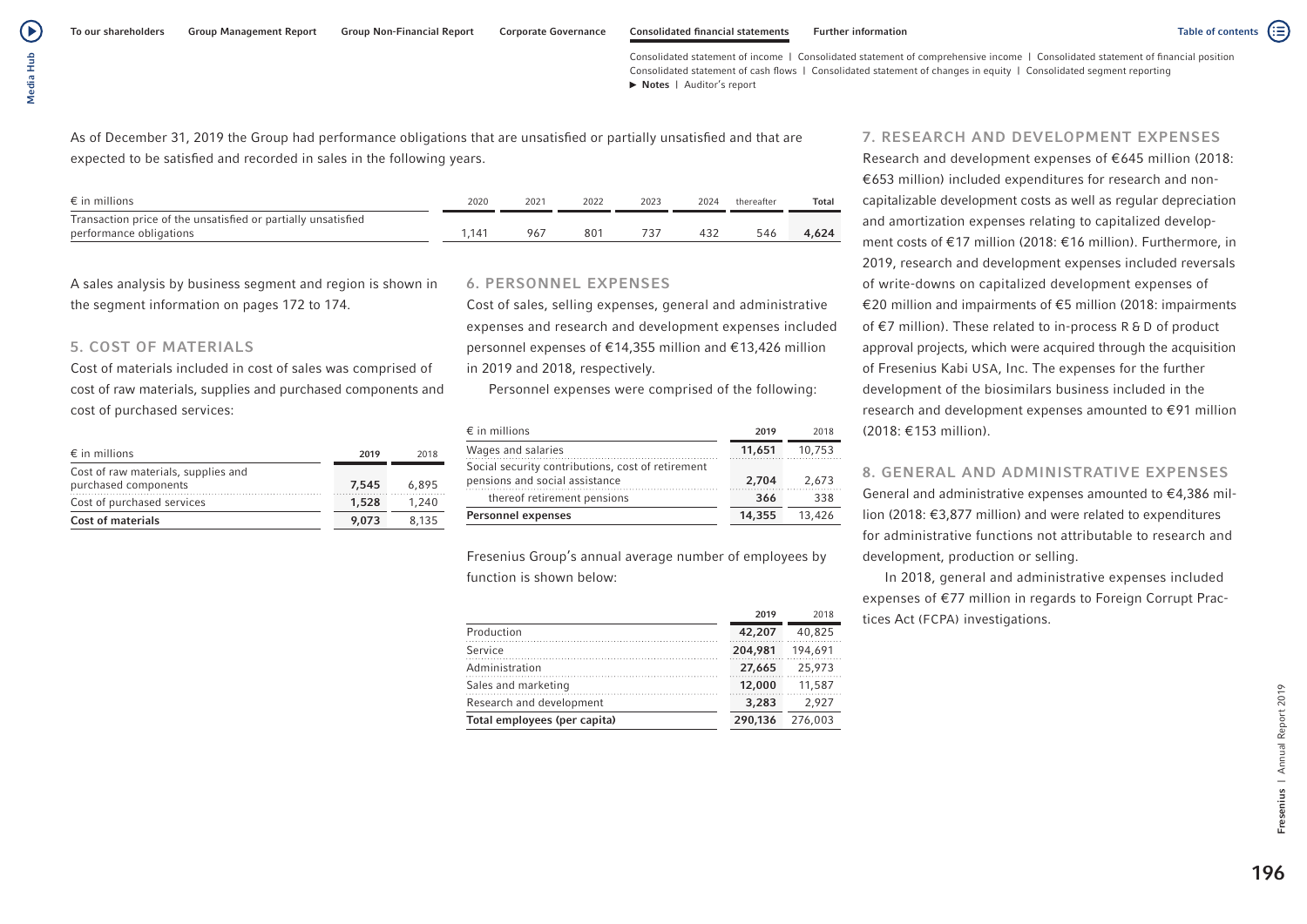of the following:

(⊟) Table of contents

Consolidated statement of income | Consolidated statement of comprehensive income | Consolidated statement of financial position Consolidated statement of cash flows | Consolidated statement of changes in equity | Consolidated segment reporting Notes | Auditor's report

### 9. OTHER OPERATING INCOME AND EXPENSES

Other operating income and expenses mainly included foreign exchange gains and losses, income from at equity valuations and valuations of equity investments that are measured at fair value through profit and loss as well as the release of provisions.

### 10. NET INTEREST

Net interest of -€719 million included interest expenses of €881 million and interest income of €162 million. The main portion of the interest expenses resulted from Fresenius Group's financial liabilities, which are recognized at amortized cost (see note 31, Financial instruments). Thereof, €217 million related to lease liabilities. The main portion of interest income resulted from the valuation of the derivatives embedded in the convertible bonds of Fresenius SE & Co. KGaA and of Fresenius Medical Care AG & Co. KGaA as well as call options of Fresenius SE & Co. KGaA (see note 24, Convertible bonds).

### 11. TAXES

#### INCOME TAXES

Income before income taxes was attributable to the following geographic regions:

| $\epsilon$ in millions | 2019  | 2018  |
|------------------------|-------|-------|
| Germany                | 494   | 476   |
| International          | 3,418 | 4.188 |
| Total                  | 3,912 | 4.664 |

| $\epsilon$ in millions | Current<br>taxes | Deferred<br>taxes | Income<br>taxes |
|------------------------|------------------|-------------------|-----------------|
| 2019                   |                  |                   |                 |
| Germany                | 32               | 76                | 108             |
| International          | 782              | -7                | 775             |
| <b>Total</b>           | 814              | 69                | 883             |
| 2018                   |                  |                   |                 |
| Germany                | 153              | $-65$             | 88              |
| International          | 697              | 165               | 862             |

Total 850 100 950

Income tax expenses (benefits) for 2019 and 2018 consisted

A reconciliation between the expected and actual income tax expense is shown in the following table. The expected corporate income tax expense is computed by applying the German corporation tax rate (including the solidarity surcharge) and the effective trade tax rate on income before income taxes. The respective combined tax rate was 30.6% for the fiscal years 2019 and 2018, respectively.

| $\epsilon$ in millions                                                                            | 2019   | 2018  |
|---------------------------------------------------------------------------------------------------|--------|-------|
| Computed "expected" income tax expense<br>Increase (reduction) in income taxes<br>resulting from: | 1,197  | 1,427 |
| Items not recognized for tax purposes                                                             | 77     | 80    |
| Tax rate differential                                                                             | $-275$ | -396  |
| Tax rate changes                                                                                  |        | -2    |
| Tax-free income                                                                                   | -89    | $-51$ |
| Taxes for prior years                                                                             | 20     | $-88$ |
| Noncontrolling interests                                                                          | $-61$  | $-62$ |
| Other                                                                                             | 7      | 42    |
| Income tax                                                                                        | 883    | 950   |
| Effective tax rate                                                                                | 22.6%  | 204%  |

### DEFERRED TAXES

The tax effects of the temporary differences and losses carried forward from prior years that gave rise to deferred tax assets and liabilities at December 31 are presented below:

| $\epsilon$ in millions                  | 2019   | 2018     |
|-----------------------------------------|--------|----------|
| Deferred tax assets                     |        |          |
| Accounts receivable                     | 56     | 50       |
| Inventories                             | 173    | 170      |
| Other current assets                    | 121    | 102      |
| Other non-current assets                | 127    | 134      |
| Lease liabilities                       | 1,556  | $\Omega$ |
| Provisions and other liabilities        | 228    | 262      |
| Benefit obligations                     | 296    | 204      |
| Losses carried forward from prior years | 263    | 177      |
| Deferred tax assets                     | 2,820  | 1,099    |
| <b>Deferred tax liabilities</b>         |        |          |
| Accounts receivable                     | 35     | 35       |
| Inventories                             | 21     | 28       |
| Other current assets                    | 149    | 163      |
| Other non-current assets                | 1,134  | 857      |
| Right-of-use assets                     | 1,453  | $\Omega$ |
| Provisions and other liabilities        | 607    | 523      |
| Deferred tax liabilities                | 3,399  | 1,606    |
| Net deferred taxes                      | $-579$ | $-507$   |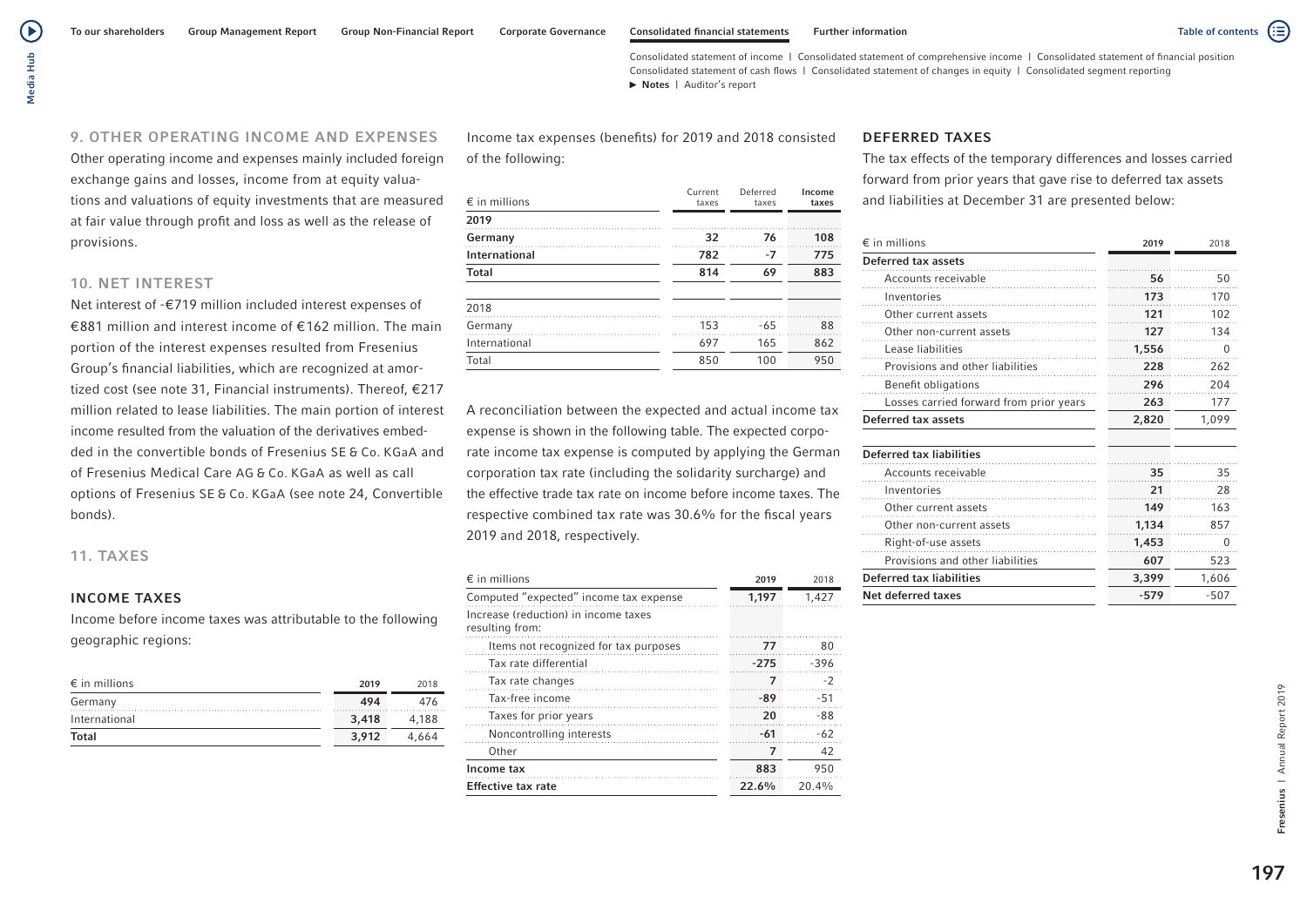Consolidated statement of income | Consolidated statement of comprehensive income | Consolidated statement of financial position Consolidated statement of cash flows | Consolidated statement of changes in equity | Consolidated segment reporting Notes | Auditor's report

In the consolidated statement of financial position, the net amounts of deferred tax assets and liabilities are included as follows:

| Net deferred taxes       | -579  | -507  |
|--------------------------|-------|-------|
| Deferred tax liabilities | 1,418 | 1.284 |
| Deferred tax assets      | 839   | 777   |
| $\epsilon$ in millions   | 2019  | 2018  |

As of December 31, 2019, Fresenius Medical Care has not recognized a deferred tax liability on approximately €9 billion of undistributed earnings of its foreign subsidiaries, because those earnings are considered indefinitely reinvested.

### NET OPERATING LOSSES

The expiration of net operating losses is as follows:

| for the fiscal years | $\epsilon$ in millions |
|----------------------|------------------------|
| 2020                 | 40                     |
| 2021                 | 31                     |
| 2022                 | 37                     |
| 2023                 | 33                     |
| 2024                 | 75                     |
| 2025                 | 21                     |
| 2026                 | 90                     |
| 2027                 | 49                     |
| 2028                 | 30                     |
| 2029 and thereafter  | 180                    |
| Total                | 586                    |

The total remaining operating losses of €1,198 million can mainly be carried forward for an unlimited period. The total amount of the existing operating losses as of December 31, 2019 includes an amount of €1,023 million (2018: €860 million) that will probably not be realizable. For these operating losses, deferred tax assets were not recognized.

Based upon the level of historical taxable income and projections for future taxable income, the Management of the Fresenius Group believes it is more likely than not that the Fresenius Group will realize the benefits of these deductible differences, net of the existing valuation allowances, at December 31, 2019.

### 12. NONCONTROLLING INTEREST

As of December 31, noncontrolling interest in net income in the Fresenius Group was as follows:

| $\epsilon$ in millions                               | 2019  | 2018  |
|------------------------------------------------------|-------|-------|
| Noncontrolling interest<br>in Fresenius Medical Care | 826   | 1.372 |
| Noncontrolling interest<br>in Fresenius Vamed        | 19    |       |
| Noncontrolling interest<br>in the business segments  |       |       |
| <b>Fresenius Medical Care</b>                        | 239   | 244   |
| Fresenius Kabi                                       | 49    | 43    |
| <b>Fresenius Helios</b>                              |       |       |
| <b>Fresenius Vamed</b>                               | 2     |       |
| <b>Total noncontrolling interest</b>                 | 1.146 | 1.687 |

In the fiscal year 2019, Fresenius Medical Care AG & Co. KGaA paid dividends to noncontrolling interests in the amount of €244 million (2018: €225 million).

### 13. EARNINGS PER SHARE

The following table shows the earnings per share including and excluding the dilutive effect from stock options issued:

|                                                                             | 2019        | 2018        |
|-----------------------------------------------------------------------------|-------------|-------------|
| Numerators, $\epsilon$ in millions                                          |             |             |
| Net income attributable to<br>shareholders of<br>Fresenius SE & Co. KGaA    | 1,883       | 2,027       |
| less effect from dilution due to<br><b>Fresenius Medical Care shares</b>    |             | 2           |
| Income available to<br>all ordinary shares                                  | 1,883       | 2,025       |
| Denominators in number of shares                                            |             |             |
| Weighted-average number of<br>ordinary shares outstanding                   | 556,820,762 | 555,543,954 |
| Potentially dilutive<br>ordinary shares                                     | 596,552     | 1,760,548   |
| Weighted-average number of ordinary<br>shares outstanding assuming dilution | 557,417,314 | 557,304,502 |
|                                                                             |             |             |
| Basic earnings per share in $\epsilon$                                      | 3.38        | 3.65        |
| Fully diluted earnings per share in $\epsilon$                              | 3.38        | 3.63        |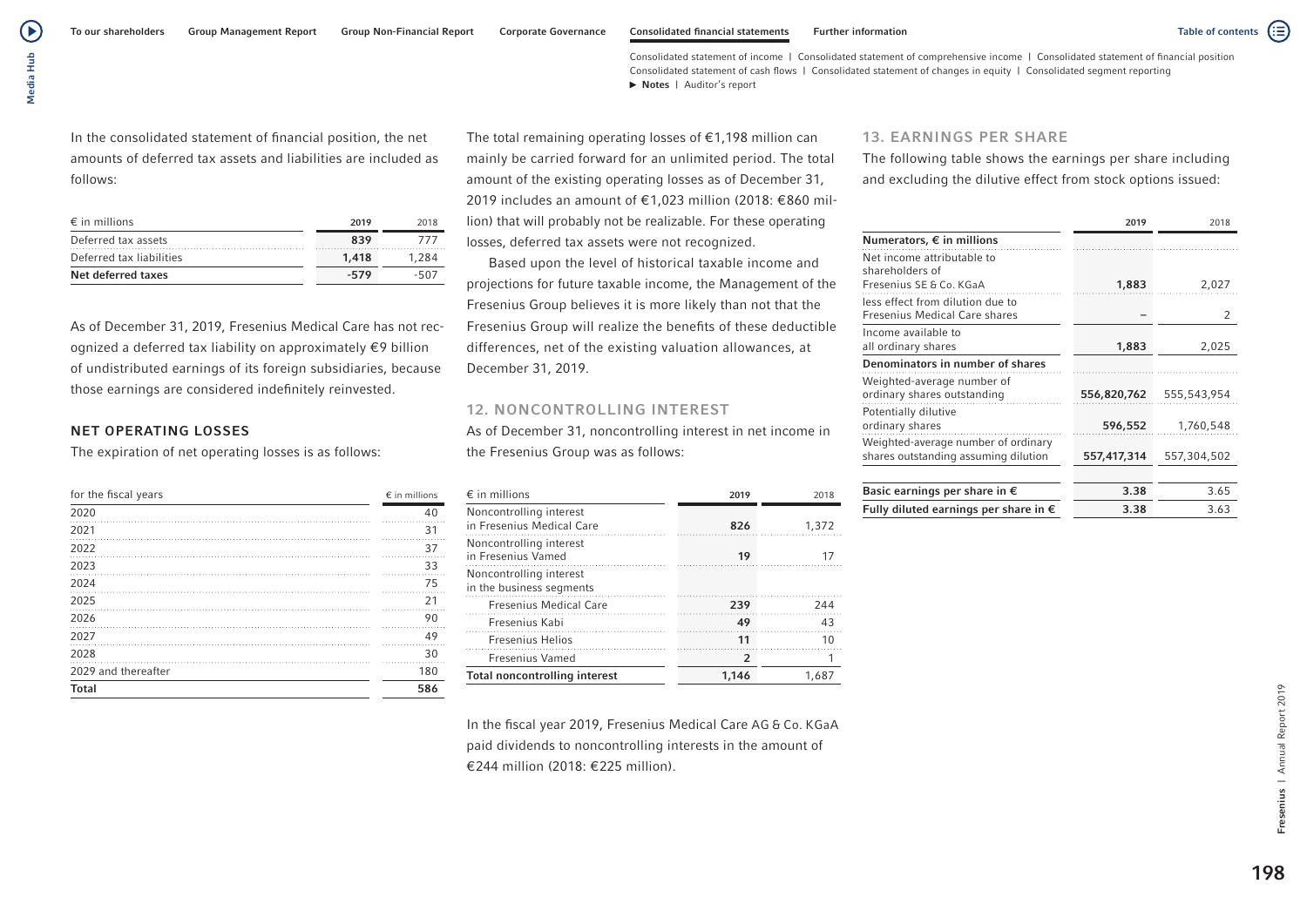Consolidated statement of income | Consolidated statement of comprehensive income | Consolidated statement of financial position Consolidated statement of cash flows | Consolidated statement of changes in equity | Consolidated segment reporting Notes | Auditor's report

# NOTES ON THE CONSOLIDATED STATEMENT OF FINANCIAL POSITION

# 14. CASH AND CASH EQUIVALENTS

As of December 31, cash and cash equivalents were as follows:

| $\epsilon$ in millions             | 2019  | 2018  |
|------------------------------------|-------|-------|
| Cash                               | 1,158 | 1.273 |
| Time deposits and securities       |       |       |
| (with a maturity of up to 90 days) | 496   | 1.436 |
| Total cash and cash equivalents    | 1,654 | 2.709 |

As of December 31, 2019 and December 31, 2018, earmarked funds of €111 million and €123 million, respectively, were included in cash and cash equivalents.

The Fresenius Group operates a multi-currency notional pooling cash management system. The Fresenius Group met the conditions to offset balances within this cash pool for reporting purposes. At December 31, 2019, €177 million (December 31, 2018: €134 million) of the cash balances and the equivalent amount of the overdraft balances were offset. Thereof €153 million related to Fresenius Medical Care.

# 15. TRADE ACCOUNTS AND OTHER

RECEIVABLES

As of December 31, trade accounts and other receivables were as follows:

| Trade accounts and other receivables, net | 7.176 | 6.434 |
|-------------------------------------------|-------|-------|
| less allowance for doubtful accounts      | 351   | 323   |
| Trade accounts and other receivables      | 7.527 | 6.757 |
| $\epsilon$ in millions                    | 2019  | 2018  |

Within trade accounts and other receivables, net, as of December 31, 2019, €7,425million relate to revenue from contracts with customers as defined by IFRS 15. This amount includes €350 million of allowance for doubtful accounts. Further trade accounts and other receivables, net, relate to other sales.

All trade accounts and other receivables are due within one year. Trade accounts and other receivables with a term of more than one year in the amount of €25 million (2018: €18 million) are included in other non-current assets.

The following table shows the development of the allowance for doubtful accounts during the fiscal year:

| $\epsilon$ in millions                                                                | 2019  | 2018 |
|---------------------------------------------------------------------------------------|-------|------|
| Allowance for doubtful accounts<br>at the beginning of the year                       | 323   | 312  |
| Change in valuation allowances as recorded<br>in the consolidated statement of income | 52    | 33   |
| Write-offs and recoveries of amounts<br>previously written-off                        | $-24$ | -21  |
| Foreign currency translation                                                          |       | ۰ï   |
| Allowance for doubtful accounts                                                       |       |      |
| at the end of the year                                                                | 351   |      |

Further allowances for expected credit losses are included in other current and non-current assets (see note 17, Other current and non-current assets). As of December 31, 2019, the Fresenius Group had total allowances for expected credit losses of €374 million (2018: €372 million).

The following table shows the credit risk rating grades of trade accounts receivable and their allowance for doubtful accounts:

|                                           |       | December 31, 2019  |                            | December 31, 2018 |                 |                            |  |
|-------------------------------------------|-------|--------------------|----------------------------|-------------------|-----------------|----------------------------|--|
| $\epsilon$ in millions                    | Total | thereof<br>overdue | thereof credit<br>impaired | Tota              | thereof overdue | thereof credit<br>impaired |  |
| Trade accounts and other receivables      | 7,527 | 3.044              | 710                        | 6.757             | 2,426           | 671                        |  |
| less allowance for doubtful accounts      | 351   | 314                | 274                        | 323               | 284             | 253                        |  |
| Trade accounts and other receivables, net | 7.176 | 2.730              | 436                        | 6,434             | 2,142           | 418                        |  |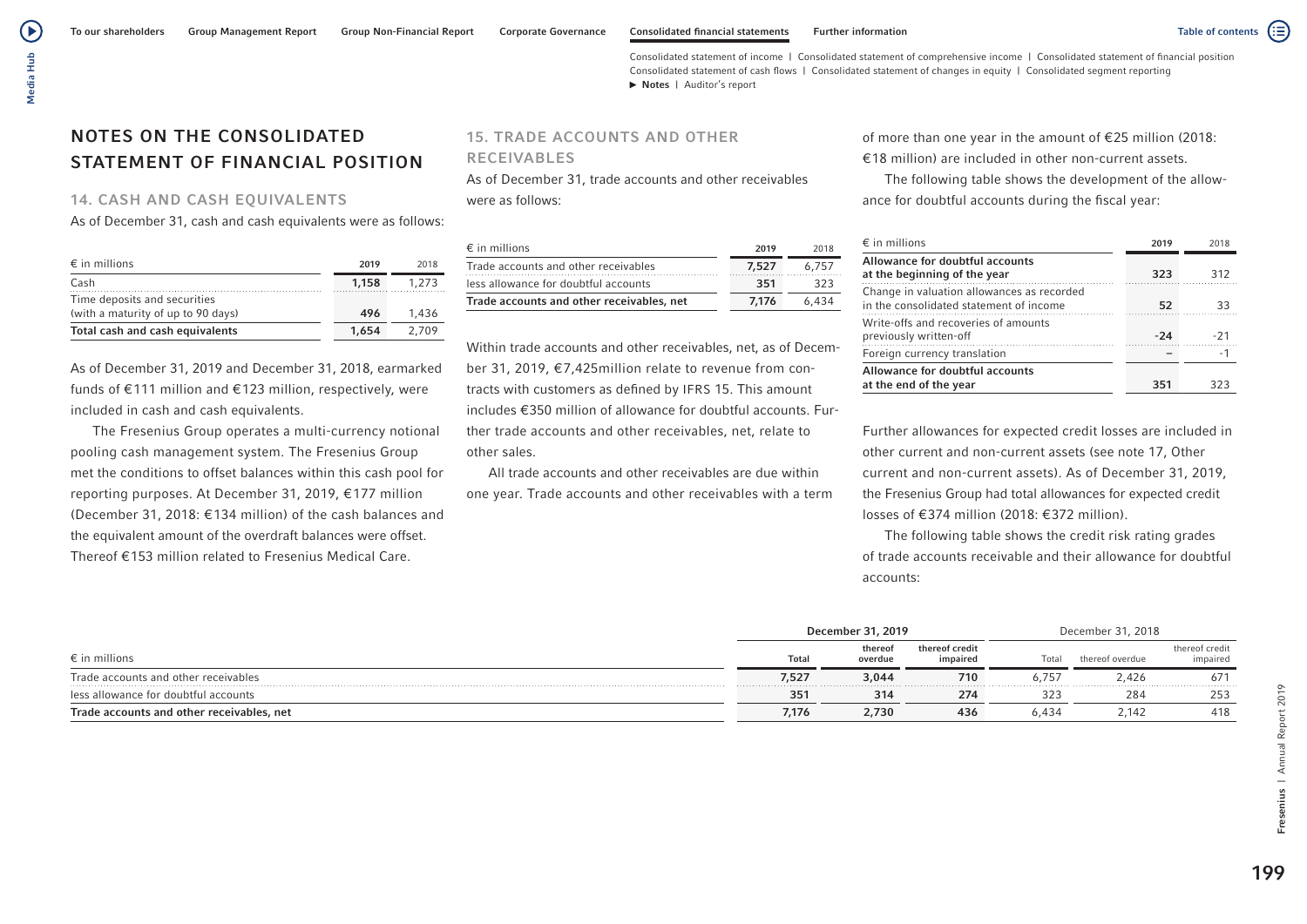(⊟) Table of contents

Consolidated statement of income | Consolidated statement of comprehensive income | Consolidated statement of financial position Consolidated statement of cash flows | Consolidated statement of changes in equity | Consolidated segment reporting Notes | Auditor's report

### 16. INVENTORIES

# 17. OTHER CURRENT AND NON-CURRENT ASSETS

As of December 31, inventories consisted of the following:

| Inventories, net                       | 3,633 | 3.218 |
|----------------------------------------|-------|-------|
| less reserves                          | 131   | 114   |
| Finished goods                         | 2.559 | 2.245 |
| Work in process                        | 370   | 326   |
| Raw materials and purchased components | 835   | 761   |
| $\epsilon$ in millions                 | 2019  | 2018  |

In 2019 and in 2018, immaterial reversals of write-downs of inventory were made.

The companies of the Fresenius Group are obliged to purchase approximately €886 million of raw materials and purchased components under fixed terms, of which €513 million was committed at December 31, 2019 for 2020. The terms of these agreements run 1 to 10 years. Advance payments from customers of €741 million (2018: €682 million) have been offset against inventories. These exclusively related to longterm construction contracts.

| As of December 31, other current and non-current assets were comprised of the following: |  |
|------------------------------------------------------------------------------------------|--|
|                                                                                          |  |

|                                                            | 2019  |                       | 2018  |                       |  |
|------------------------------------------------------------|-------|-----------------------|-------|-----------------------|--|
| $\epsilon$ in millions                                     |       | thereof<br>short-term |       | thereof<br>short-term |  |
| Contract assets                                            | 704   | 704                   | 535   | 535                   |  |
| At equity investments                                      | 697   | $\bf{0}$              | 650   | $\Omega$              |  |
| Tax receivables                                            | 666   | 638                   | 615   | 586                   |  |
| Advances made                                              | 173   | 169                   | 102   | 88                    |  |
| Accounts receivable resulting from German hospital law     | 112   | 112                   | 150   | 137                   |  |
| Prepaid expenses                                           | 79    | 53                    | 76    | 43                    |  |
| Prepaid rent and insurance                                 | 51    | 51                    | 86    | 86                    |  |
| Other assets                                               | 560   | 417                   | 517   | 381                   |  |
| Other non-financial assets, net                            | 3,042 | 2,144                 | 2,731 | 1,856                 |  |
| Debt instruments                                           | 370   | 133                   | 334   | 100                   |  |
| Equity investments                                         | 369   |                       | 245   | <sup>n</sup>          |  |
| Compensation receivable resulting from German hospital law | 219   | 211                   | 154   | 147                   |  |
| Leasing receivables                                        | 112   |                       | 108   | <sup>n</sup>          |  |
| Long-term loans                                            | 103   | 31                    | 92    | 18                    |  |
| Deposits                                                   | 97    | 35                    | 87    | 31                    |  |
| Derivative financial instruments                           | 14    | 11                    | 77    | 45                    |  |
| Discounts                                                  | 51    | 51                    | 68    | 68                    |  |
| Other assets                                               | 355   | 85                    | 325   | 29                    |  |
| Other financial assets, net                                | 1,690 | 557                   | 1,490 | 438                   |  |
| Other assets, net                                          | 4,732 | 2,701                 | 4,221 | 2,294                 |  |
| Allowances                                                 | 23    | 19                    | 49    | 45                    |  |
| Other assets, gross                                        | 4,755 | 2,720                 | 4,270 | 2,339                 |  |

At equity investments mainly related to the joint venture named Vifor Fresenius Medical Care Renal Pharma Ltd. between Fresenius Medical Care and Galenica Ltd. In 2019, income of €74 million (2018: €73 million) resulting from this valuation was included in other operating income in the consolidated statement of income.

The accounts receivable resulting from German hospital law contain approved but not yet received earmarked subsidies of the Fresenius Helios operations. The approval is evidenced in

a letter written by the granting authorities that Fresenius Helios has already received.

Contract assets mainly related to long-term production contracts for which revenue is recognized over time. As of December 31, 2019, they included €0.2 million (2018: €0.1 million) of allowance for doubtful accounts. Moreover, in the fiscal year 2019, depreciation of €1 million and in the fiscal year 2018 depreciation in an immaterial amount was recognized on other non-current assets.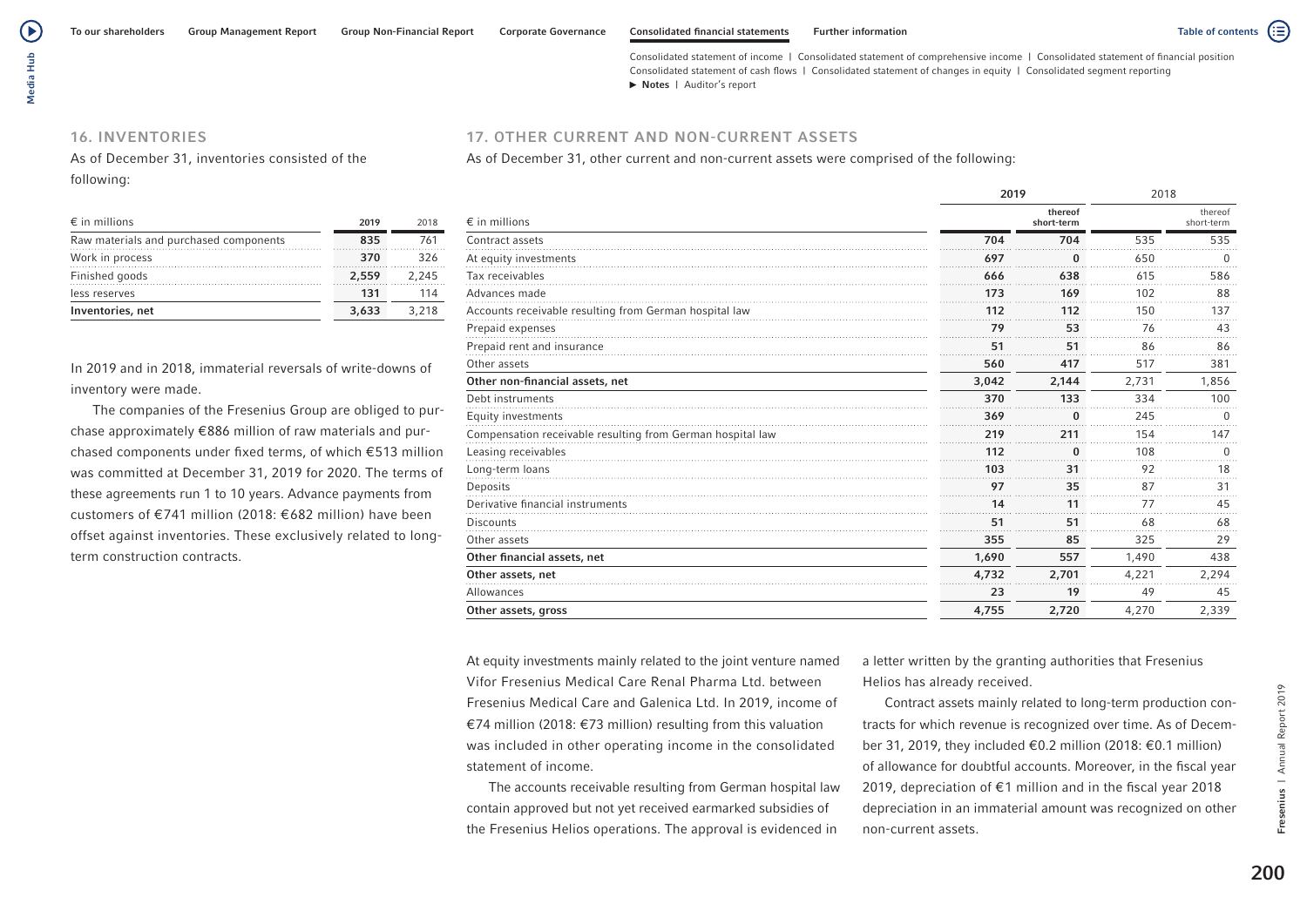Consolidated statement of income | Consolidated statement of comprehensive income | Consolidated statement of financial position Consolidated statement of cash flows | Consolidated statement of changes in equity | Consolidated segment reporting Notes | Auditor's report

### 18. PROPERTY, PLANT AND EQUIPMENT

As of December 31, the acquisition and manufacturing costs as well as accumulated depreciation of property, plant and equipment consisted of the following:

### ACQUISITION AND MANUFACTURING COSTS

| $\epsilon$ in millions                                         | As o<br>, 2019<br>Jan | currency<br>translation | entities<br>consolidated | Additions | Reclassifi-<br>cations | Disposals | As of<br>Dec. 31, 2019 |
|----------------------------------------------------------------|-----------------------|-------------------------|--------------------------|-----------|------------------------|-----------|------------------------|
| Land                                                           | 82                    |                         |                          |           |                        |           | 848                    |
| Buildings and improvements                                     | 7 67.                 |                         | 49                       | 146       | 496                    | 103       | 8,336                  |
| Machinery and equipment                                        | 8.559                 | 66                      |                          | 795       | 374                    | 295       | 9,593                  |
| Machinery, equipment and rental equipment under capital leases | $\cap$<br>255         |                         |                          |           |                        |           |                        |
| Construction in progress                                       | .569                  |                         |                          | .15C      | -827                   |           | 1,886                  |
| Property, plant and equipment                                  | 18,881                | 150                     | 164                      | 2.101     |                        | 418       | 20,663                 |

### DEPRECIATION

| $\epsilon$ in millions                              | As o<br>2019 | currenc | entities | Additions | Reclassif<br>cations | Disposa | As of<br>1.2019 |
|-----------------------------------------------------|--------------|---------|----------|-----------|----------------------|---------|-----------------|
| Land                                                |              |         |          |           |                      |         |                 |
| .                                                   | .196         |         |          | 400       |                      |         | 3,562<br>.      |
| eauipment                                           | .184         |         |          | 829<br>.  |                      | 291     | 5.774           |
| equipment and rental equipment under capital leases |              |         |          |           |                      |         |                 |
|                                                     |              |         |          |           |                      |         |                 |
|                                                     |              | 64      | - 11     | .230      | $-1$                 | 361     | 1.356           |

#### ACQUISITION AND MANUFACTURING COSTS

| $\epsilon$ in millions                                         | As of<br>1,2018<br>Jan. | Foreig<br>currenc<br>trans | Changes ir<br>entities<br>consolidated | <b>Additions</b> | Reclassifi-<br>cations | Disposals | As o       |
|----------------------------------------------------------------|-------------------------|----------------------------|----------------------------------------|------------------|------------------------|-----------|------------|
| Land                                                           | 814                     |                            | $\overline{\phantom{a}}$               |                  |                        | .         | 821<br>.   |
| Buildings and improvements                                     | 7.129                   | 106                        | 29                                     | 168              | 335                    | .         | 7.677<br>. |
| Machinery<br>' and equipment                                   | /.844                   |                            | $-3^{\circ}$                           |                  | 247                    | 288       | 8.559      |
| Machinery, equipment and rental equipment under capital leases | 187                     |                            | $\overline{\phantom{a}}$               |                  | 60                     |           | 255<br>.   |
| Construction in progress                                       | .198                    |                            |                                        | .065             | $-710$                 |           | .569       |
| equipment                                                      | 17.172                  | 207                        |                                        | .956             | -58                    | 400       |            |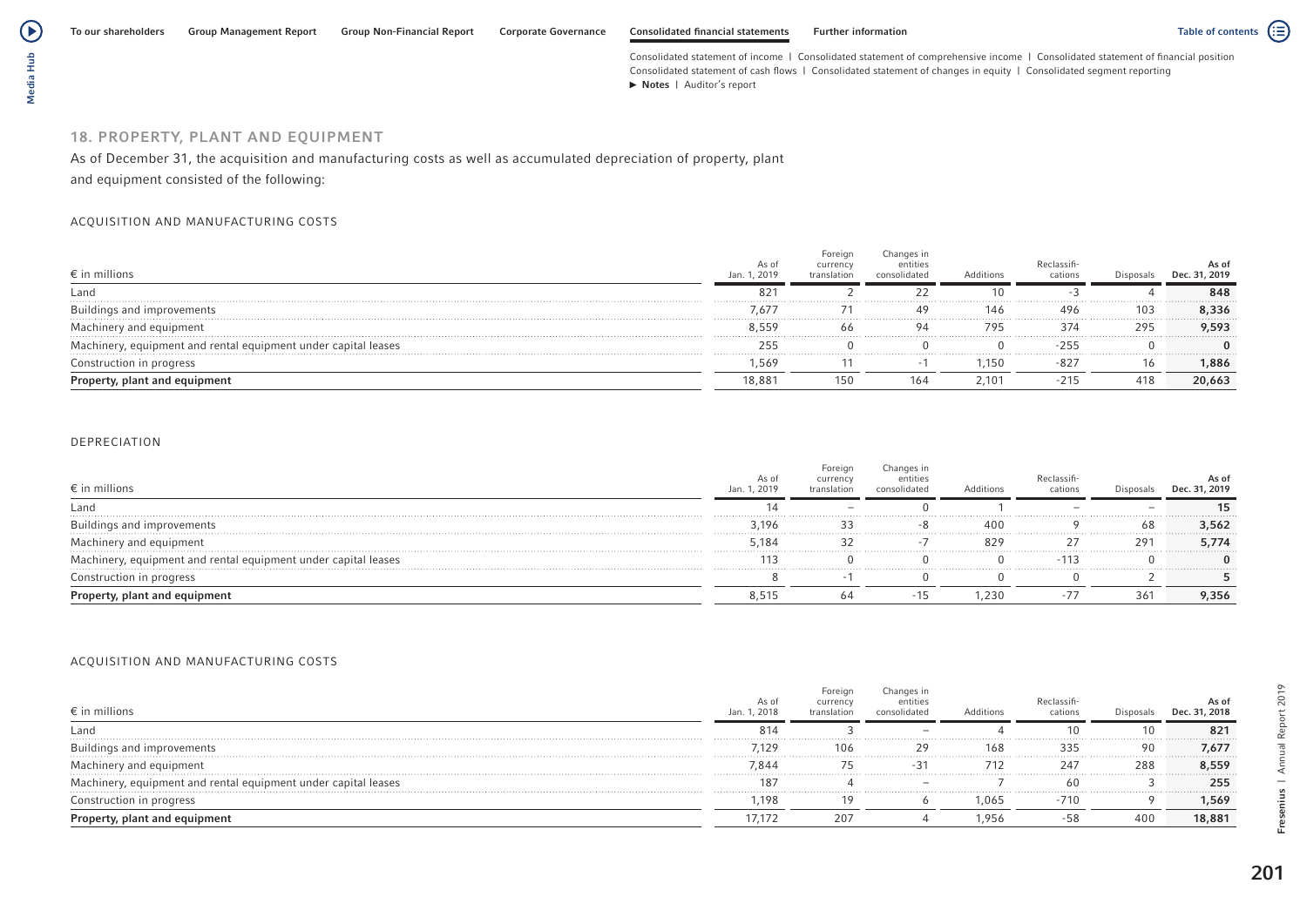Consolidated statement of income | Consolidated statement of comprehensive income | Consolidated statement of financial position Consolidated statement of cash flows | Consolidated statement of changes in equity | Consolidated segment reporting Notes | Auditor's report

#### DEPRECIATION

| $\epsilon$ in millions                                    | As c<br>2018 | currenc | entities<br>dated<br>ronsol | Additions | Reclassifi-<br>cations | Disposal | As of<br>2018 |
|-----------------------------------------------------------|--------------|---------|-----------------------------|-----------|------------------------|----------|---------------|
| Land                                                      |              |         |                             |           |                        |          |               |
| Buildir                                                   | 4.819        |         |                             | 366       |                        |          | 3.196         |
| Machinery and                                             | 4.685        |         | -24                         | 744       | $-70$                  | 245<br>. | 5,184         |
| Machine<br>under capital leases :<br>and rental equipment |              |         | $\overline{\phantom{a}}$    | 19        |                        |          | 113           |
| Construction in progress                                  |              |         |                             |           |                        |          |               |
| Propert<br>pment                                          | .61          | 109     |                             | .133      | $\mathcal{L}^{\omega}$ | 307      | 8.515         |

#### CARRYING AMOUNTS

| $\epsilon$ in millions                      | Dec. 31, 2019  | . 31, 2018    |
|---------------------------------------------|----------------|---------------|
| Land<br>.                                   |                | 807           |
| Buildinc<br>.                               | 4.774          | $.48^{\circ}$ |
| Machinery<br>and equipment<br>.             | 3,819          | .375          |
| t and rental equipment under capital leases |                |               |
| Construction in progress                    | $1.88^{\circ}$ | 561,          |
| Property, plant and equipment               | 1.307          | 0.366         |

Depreciation on property, plant and equipment for the years 2019 and 2018 was €1,230 million and €1,133 million, respectively. It is allocated within cost of sales, selling expenses, general and administrative expenses and research and development expenses, depending upon the use of the asset.

### LEASING

Machinery and equipment as of December 31, 2019 and 2018 included medical devices which Fresenius Medical Care and Fresenius Kabi lease to hospitals, patients and physicians under operating leases in an amount of €911 million and €868 million, respectively.

For information on the development of the right-of-use assets, see note 30, Leases.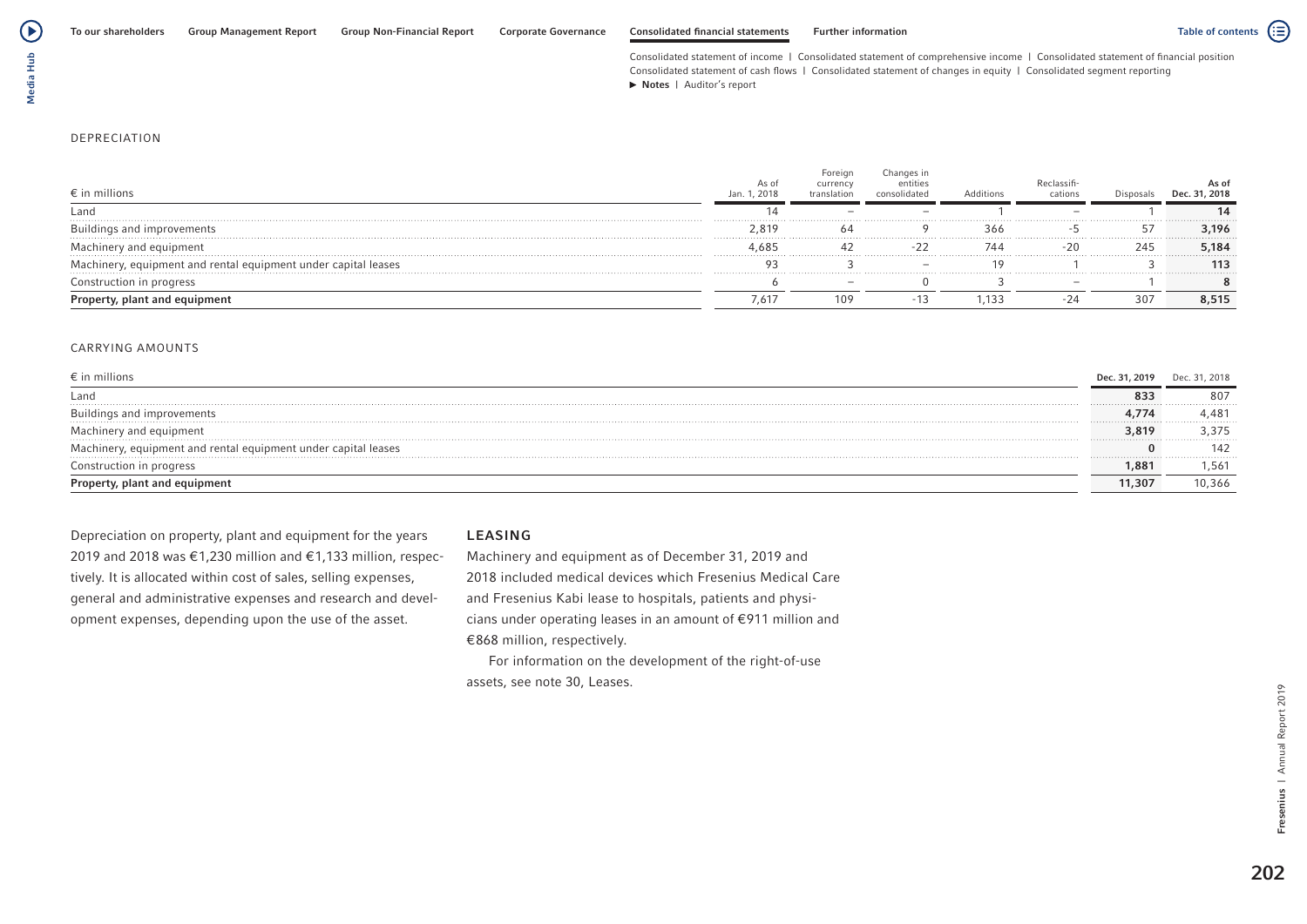Consolidated statement of income | Consolidated statement of comprehensive income | Consolidated statement of financial position Consolidated statement of cash flows | Consolidated statement of changes in equity | Consolidated segment reporting Notes | Auditor's report

### 19. GOODWILL AND OTHER INTANGIBLE ASSETS

As of December 31, the acquisition cost and accumulated amortization of intangible assets consisted of the following:

### ACQUISITION COST

|                                          | .2019 | Foreign<br>currency<br>translation |     | <b>Additions</b> | Reclassif<br>cations | Disposals |           |
|------------------------------------------|-------|------------------------------------|-----|------------------|----------------------|-----------|-----------|
|                                          |       | 295                                |     |                  |                      |           |           |
| Lustomer relationships                   |       |                                    |     |                  |                      |           | 765<br>.  |
| radenames with finite useful             | 699   |                                    |     |                  |                      |           | 693<br>.  |
|                                          |       |                                    |     |                  |                      |           | 923<br>.  |
| Patents, product and distribution rights | 759   |                                    | -38 |                  |                      |           |           |
| ttwar                                    |       |                                    |     |                  |                      |           | 109       |
|                                          |       |                                    |     |                  |                      |           | .022<br>. |
| radenames with indefinite usetul lives   |       |                                    |     |                  |                      |           | 243<br>.  |
|                                          |       |                                    |     |                  |                      |           |           |
|                                          |       |                                    |     |                  |                      |           | .         |
| Othe                                     | 418   |                                    |     | 50               |                      |           |           |
| Goodwill and other intangible assets     |       | 341                                |     | 349              |                      |           |           |

#### AMORTIZATION

|                                                      |     | translation |     | Reclassifi-<br>cations | Disposal: |          |
|------------------------------------------------------|-----|-------------|-----|------------------------|-----------|----------|
| Goodwil                                              |     |             |     |                        |           |          |
|                                                      |     |             |     |                        |           |          |
|                                                      |     |             |     |                        |           | 129      |
|                                                      |     |             |     |                        |           | 258      |
| atents, product and distribution rights <sup>2</sup> |     |             |     |                        |           | 470      |
|                                                      |     |             |     |                        |           | 528<br>. |
|                                                      |     |             | 69  |                        |           | 307      |
| esuil luteau atında hazar dtuv zamar                 |     |             |     |                        |           |          |
|                                                      |     |             |     |                        |           | 296      |
|                                                      |     |             |     |                        |           |          |
| ()ther                                               | 289 |             |     |                        |           | 307      |
| and other intangible assets                          |     |             | 327 |                        |           | : 462    |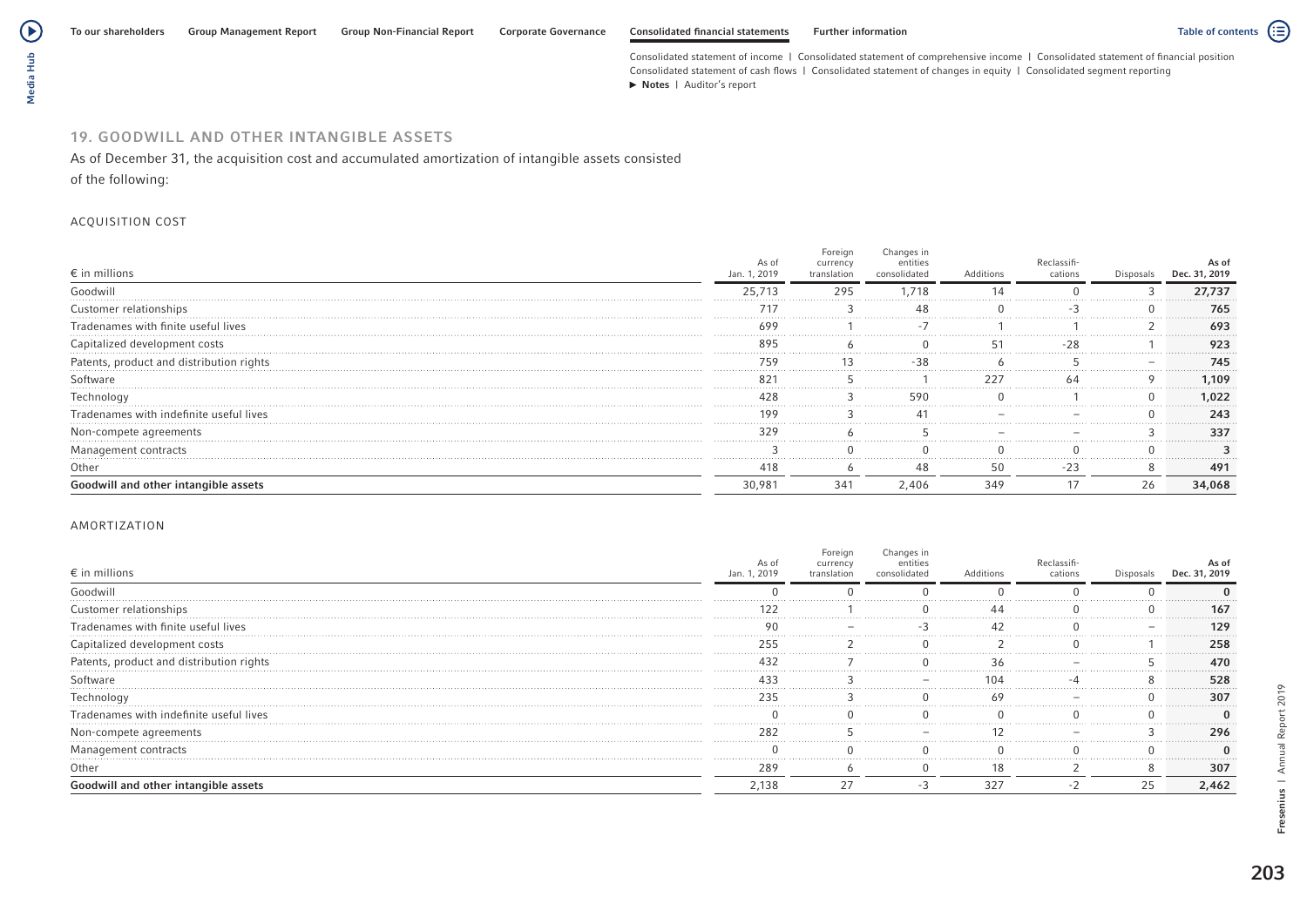Consolidated statement of income | Consolidated statement of comprehensive income | Consolidated statement of financial position Consolidated statement of cash flows | Consolidated statement of changes in equity | Consolidated segment reporting Notes | Auditor's report

### ACQUISITION COST

| $\epsilon$ in millions               |        | Foreigr<br>currenc<br>translation |      | Additions | cations | Disposa |          |
|--------------------------------------|--------|-----------------------------------|------|-----------|---------|---------|----------|
|                                      | 25 285 | 598                               |      |           |         |         |          |
|                                      | 840    |                                   | -125 |           |         |         |          |
| Tradenames with finite useful lives  |        |                                   |      |           |         |         |          |
| iitalized development                |        |                                   |      |           |         |         | 895<br>. |
|                                      |        |                                   |      |           |         |         | 759      |
| Softwar                              |        |                                   |      | 175       |         |         | .        |
|                                      |        |                                   |      |           |         |         |          |
|                                      |        |                                   |      |           |         |         |          |
| Non-compete agreements               |        |                                   |      |           |         |         | 329      |
| Management contracts                 |        |                                   |      |           |         |         |          |
| Other                                |        |                                   |      |           |         |         | 418      |
| Goodwill and other intangible assets |        |                                   |      | 357       |         |         | 0.981;   |

#### AMORTIZATION

|                                          | , 2018 | Foreign<br>translation | consolidated | <b>Additions</b> | 'eclassifi<br>cations | Disposals |          |
|------------------------------------------|--------|------------------------|--------------|------------------|-----------------------|-----------|----------|
|                                          |        |                        |              |                  |                       |           |          |
| Lustomer relationships                   |        |                        | -53          | 50               |                       |           |          |
| radenames with finite useful lives       |        |                        |              |                  |                       |           | .        |
|                                          |        |                        |              |                  |                       |           | 255<br>. |
| Patents, product and distribution rights |        |                        |              |                  |                       |           | .        |
| ttwar                                    |        |                        |              | 88               |                       |           | 433<br>. |
|                                          |        |                        |              |                  |                       |           | 235      |
|                                          |        |                        |              |                  |                       |           |          |
|                                          |        |                        |              |                  |                       |           |          |
|                                          |        |                        |              |                  |                       |           |          |
| Othe <sup>®</sup>                        |        |                        |              |                  |                       |           | 289      |
| l and other intangible assets            |        | 50                     |              | 362              |                       |           | 2.138    |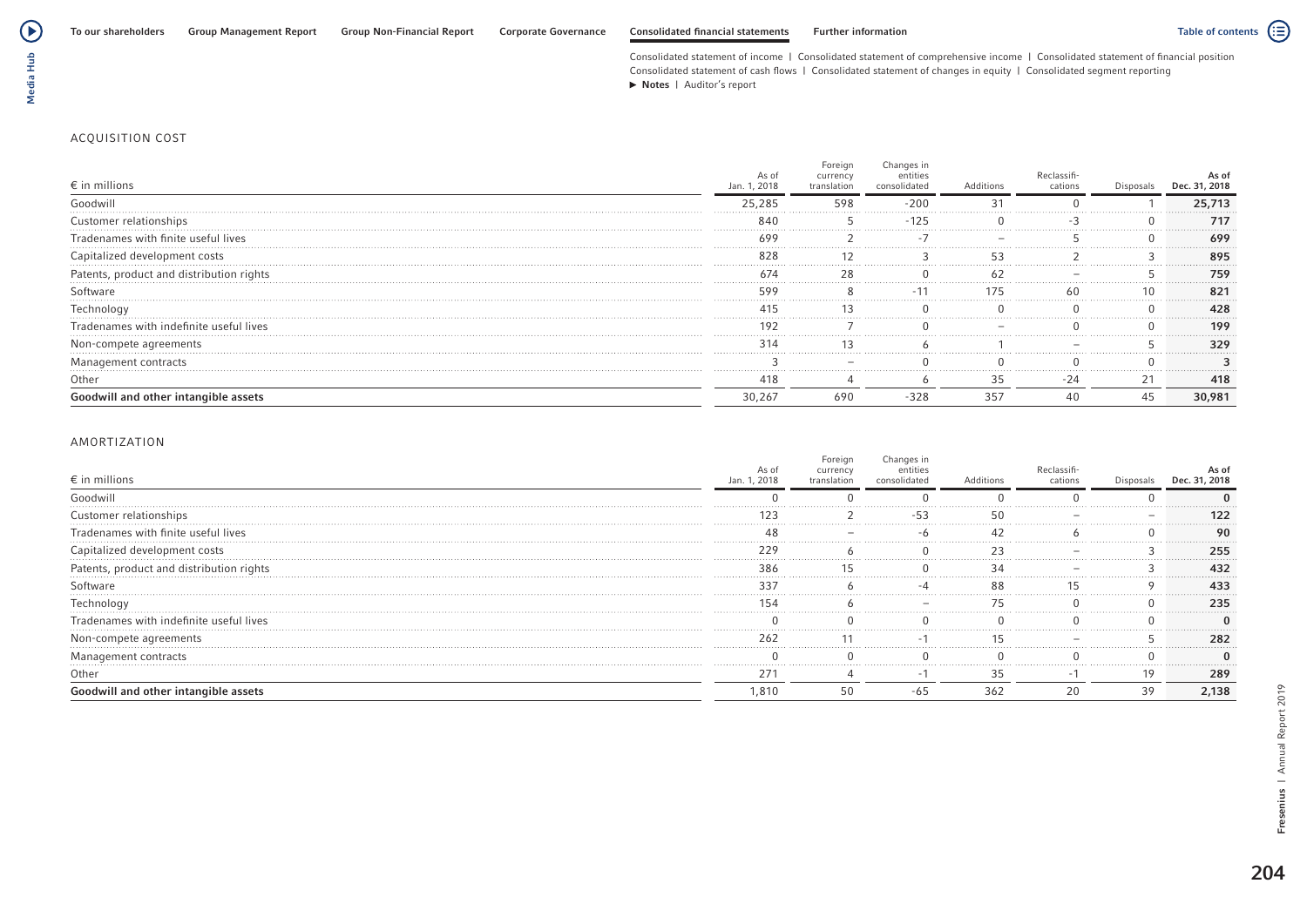Consolidated statement of income | Consolidated statement of comprehensive income | Consolidated statement of financial position Consolidated statement of cash flows | Consolidated statement of changes in equity | Consolidated segment reporting Notes | Auditor's report

#### CARRYING AMOUNTS

|                                        | 598<br>.      | 595      |
|----------------------------------------|---------------|----------|
|                                        | 564           | 609<br>. |
|                                        | . <b></b> .   | 640<br>. |
|                                        | 275<br>.<br>. | 327<br>. |
| Software                               | 581           | 388<br>. |
|                                        | 715           | .        |
| radenames with indefinite useful lives |               |          |
| วท-compete agreen                      |               |          |
|                                        |               | .        |
| Other                                  | 184           | 129      |
| Goodwill and other intangible assets   |               |          |

Amortization and impairments on intangible assets amounted to €327 million and €362 million for the years 2019 and 2018, respectively. It is allocated within cost of sales, selling

expenses, general and administrative expenses and research and development expenses, depending upon the use of the asset.

The split of intangible assets into amortizable and non-amortizable intangible assets is shown in the following tables:

#### AMORTIZABLE INTANGIBLE ASSETS

|                                          | Dec. 31, 2019   |                   |          | 2018<br>Dec.                             |          |        |  |
|------------------------------------------|-----------------|-------------------|----------|------------------------------------------|----------|--------|--|
| $\epsilon$ in millions                   | COS             |                   | amount   | Acauisition                              |          | amount |  |
|                                          | 765             | 167               | 598<br>. |                                          | .        | 595    |  |
| Tradenames                               | 693             | 129<br>. <b>.</b> | 564<br>. | 699                                      |          | 609    |  |
| Capitalized development costs            | 923             | 258<br>.          | 665<br>. | 895<br>                                  |          | 640    |  |
| Patents, product and distribution rights | 745             | 470<br>.          | 275<br>. | 759                                      | 432      | 327    |  |
| Software                                 | 1.109           | 528               | 581<br>. | $82^{\circ}$                             | 433      | 388    |  |
|                                          | .022            | 307               | 715      | 178<br>************************ ******** | .        |        |  |
| Non-compete agreements                   | 337             | 296               | 41       | 329                                      | 282<br>. |        |  |
| Other                                    | 49 <sup>°</sup> | 307               | 184      |                                          | 289      | 129    |  |
| Tota                                     | 6.085           | 2.462             | 3,623    | 5.066                                    |          | 2.928  |  |

Fresenius | Annual Report 2019 205<br>Fresenius | Annual Report 2019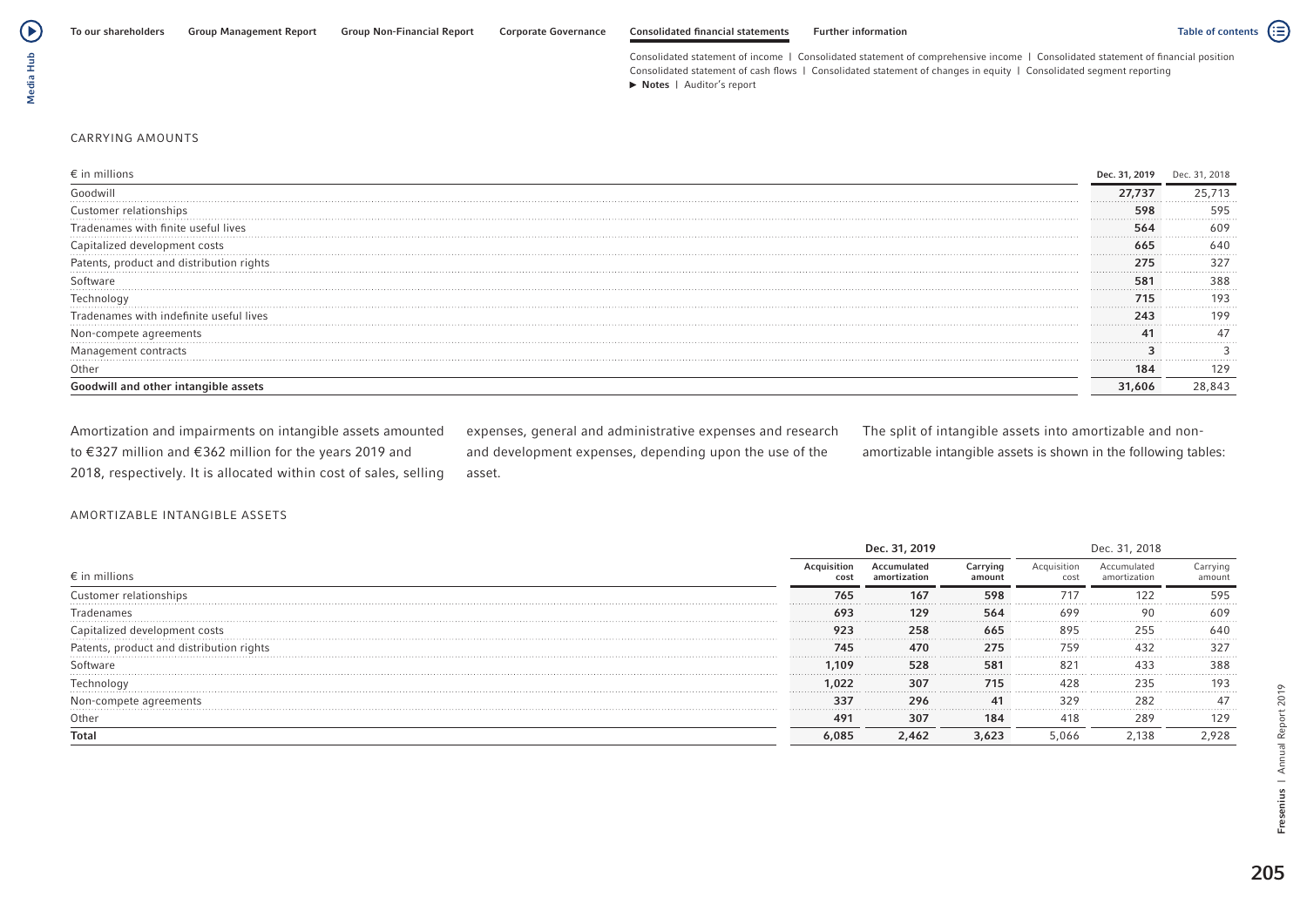Consolidated statement of income | Consolidated statement of comprehensive income | Consolidated statement of financial position Consolidated statement of cash flows | Consolidated statement of changes in equity | Consolidated segment reporting Notes | Auditor's report

The increase of the position technology mainly relates to the acquisition of NxStage.

Fresenius Medical Care capitalized development costs in an amount of €37 million for the fiscal year 2019 (2018: €2 million). Capitalized development costs are amortized on a straight-line basis over a useful life of 8 years. The amortization expense for the fiscal year 2019 amounted to €3 million (2018: €0.3 million). In the case of Fresenius Kabi, development costs capitalized amounted to €628 million at December 31, 2019 (December 31, 2018: €638 million). The amortization is recorded on a straight-line basis over a useful life of 5 to 20 years and amounted to €14 million for the fiscal year 2019 (2018: €16 million). Furthermore, in 2019, research and development expenses included reversals of write-downs on capitalized development expenses of €20 million and impairments of €5 million (2018: impairments of €7 million) (see note 7, Research and development expenses). These are included in the preceding amortization tables in the columns additions.

#### NON-AMORTIZABLE INTANGIBLE ASSETS

|                                                  |                     | Dec. 31, 2019               |                    |                     | 2018                        |                    |  |
|--------------------------------------------------|---------------------|-----------------------------|--------------------|---------------------|-----------------------------|--------------------|--|
| $\mathop{\varepsilon}\nolimits$ in millions $\,$ | Acquisition<br>COS1 | Accumulated<br>amortization | Carrying<br>amount | Acquisition<br>cost | Accumulated<br>amortization | Carrying<br>amount |  |
| Goodwill                                         | 27,737              |                             | 27,737             | 25,713              |                             |                    |  |
| Tradenames                                       | 243                 |                             | 243                | 199.                |                             | 199                |  |
| Management                                       |                     |                             |                    |                     |                             |                    |  |
| Total                                            | 27,983              |                             | 27,983             | 25.91F              |                             | 25.915             |  |

The carrying amount of goodwill has developed as follows:

|                                         |        | Fresenius<br>Kab | Fresenius<br><b>Helios</b> | Fresenius<br>Vamed | Corporate/ | Fresenius<br>Group |
|-----------------------------------------|--------|------------------|----------------------------|--------------------|------------|--------------------|
| Carrying amount as of January 1, 2018   | 12.104 | 5.155            | 7.902                      |                    |            | !5.285             |
| Additions                               | 328    |                  | 102                        |                    |            | 495<br>.           |
| Disposals                               | -664   |                  |                            |                    |            |                    |
|                                         |        |                  | $-146$                     |                    |            |                    |
| urrency translation:                    | 442    | 156              |                            |                    |            | 598                |
| Carrying amount as of December 31, 2018 | 12.210 | 5,355            | 7.857<br>.                 | 285                |            | 25.713             |
| Additions                               | .589   |                  | 134                        |                    |            |                    |
| Disposal                                |        |                  |                            |                    |            |                    |
| Foreign<br>/ translation<br>currency    | 218    |                  |                            |                    |            | 295                |
| Carrying amount as of December 31, 2019 | 14,017 | 5,431            | 7.988                      | 295                |            | 27.737             |

The increase of goodwill mainly relates to the acquisition of NxStage and foreign currency translation.

As of December 31, 2019 and December 31, 2018, the carrying amounts of the other non-amortizable intangible assets were

€230 million and €186 million for Fresenius Medical Care as well as €16 million, respectively, for Fresenius Kabi.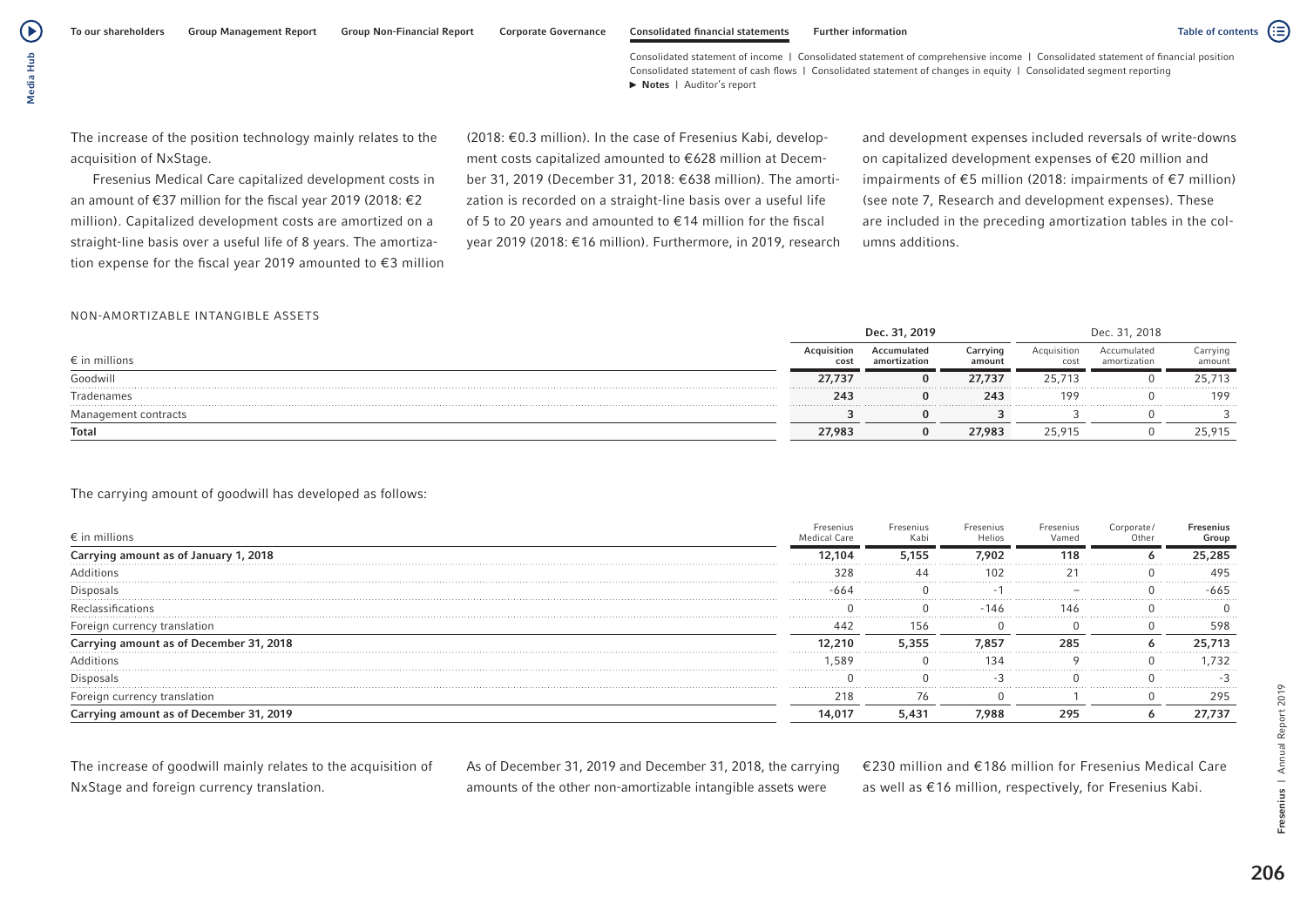Consolidated statement of income | Consolidated statement of comprehensive income | Consolidated statement of financial position Consolidated statement of cash flows | Consolidated statement of changes in equity | Consolidated segment reporting ▶ Notes | Auditor's report

### 20. PROVISIONS

As of December 31, provisions consisted of the following:

|                                      | 2019     |                       | 2018              |                       |
|--------------------------------------|----------|-----------------------|-------------------|-----------------------|
| $\epsilon$ in millions               |          | thereof<br>short-term |                   | thereof<br>short-term |
| Self-insurance programs              | 365<br>. | 359<br>.              |                   | 323                   |
| Personnel expenses                   | 336      | 187<br>.              | 291<br>.          | 127                   |
| Warran<br>ties and complaints        | 265      | 262                   | 250               | 247                   |
| Litidati<br>risks<br>and other legal | 147      | . <b>.</b> .<br>111   | . <b>.</b><br>140 |                       |
| FCPA related expenses                |          |                       | 224               | 224                   |
| Other provisions                     | 422      | 236                   | 428               | 266                   |
| <b>Provisions</b>                    | .539     | 1,159                 | 1,656             | ,296                  |

The following table shows the development of provisions in the fiscal year:

|                                            | As c<br>. 2019<br>Jan. 1 | currenc <sup>®</sup><br>ranslation |                               | anoitibh 4 | Reclassifi-<br>cations   | Utilized     | Reversed | As of<br>.2019 |
|--------------------------------------------|--------------------------|------------------------------------|-------------------------------|------------|--------------------------|--------------|----------|----------------|
| Self-insurance programs                    |                          |                                    |                               |            | $\sim$                   |              | .        | 365<br>.       |
|                                            |                          |                                    |                               | 36         |                          | $-80$<br>.   | .        | 336<br>.       |
| Warranties and complaints                  | 250                      |                                    | $\overline{\phantom{0}}$<br>. | 173        |                          | $-140$       | $-18$    | 265            |
| <b>risks</b><br>Litigation and other legal | 14()                     |                                    |                               |            |                          |              | $-27$    | 147            |
| FCPA related expenses                      | つつ4                      |                                    |                               |            |                          | $-22($       |          |                |
|                                            |                          |                                    |                               | 144        | <b>CONTINUES</b>         | $-95$        | $-h$     | 422            |
| Tota                                       |                          |                                    |                               | 571        | $\overline{\phantom{a}}$ | $58^{\circ}$ |          | .539           |

On March 29, 2019, Fresenius Medical Care entered into a non-prosecution agreement with the United States Department of Justice (DOJ) and a separate agreement with the Securities and Exchange Commission (SEC) intended to resolve fully and finally the government's claims against Fresenius Medical Care arising from the Foreign Corrupt Practices Act (FCPA)

investigations. Fresenius Medical Care paid a combined total in penalties and disgorgement of approximately US\$232 million to the DOJ and the SEC in connection with these agreements. For further information on these investigations, see note 29, Commitments and contingencies.

Provisions for personnel expenses mainly refer to sharebased compensation plans, severance payments and jubilee payments.

For details regarding provisions for self-insurance programs, please see note 1. III. x, Self-insurance programs.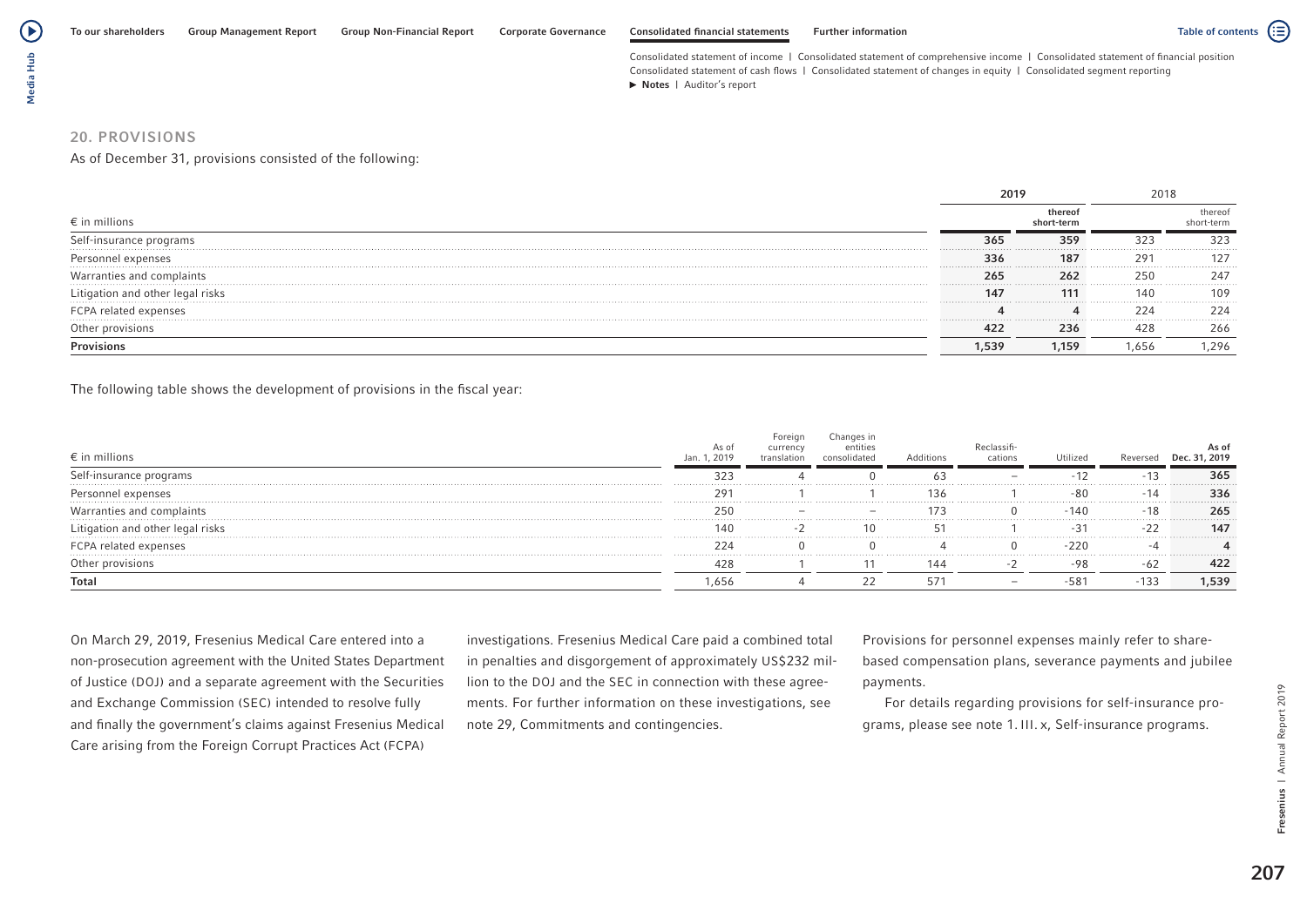Consolidated statement of income | Consolidated statement of comprehensive income | Consolidated statement of financial position Consolidated statement of cash flows | Consolidated statement of changes in equity | Consolidated segment reporting Notes | Auditor's report

### 21. OTHER LIABILITIES

### As of December 31, other liabilities consisted of the following:

|                                                          | 2019    |                       | 2018       |                       |  |
|----------------------------------------------------------|---------|-----------------------|------------|-----------------------|--|
| $\epsilon$ in millions                                   |         | thereof<br>short-term |            | thereof<br>short-term |  |
| <b>Tax liabilities</b>                                   | 282     | 257                   | 266        | 251                   |  |
| <b>Personnel liabilities</b>                             | 109     | 9                     | 102        | 10                    |  |
| Contract liabilities                                     | 92<br>. | 92<br>.               | .<br>108   | 108                   |  |
| Accounts payable resulting from German hospital law      | 90      | 90                    | 143        | 142<br>.              |  |
| Accounts receivable credit balance                       | 82      | 45                    | 87         | 36                    |  |
| All other liabilities                                    | 894     | 713                   | 827        | 651                   |  |
| Other non-financial liabilities                          | 1,549   | 1,206                 | 1,533      | 1,198                 |  |
| <b>Personnel liabilities</b>                             | 1,229   | 1.219                 | 1.208<br>. | 1,200<br>.            |  |
| Noncontrolling interest subject to put provisions        | 952     | 603<br>.              | 839<br>.   | 495<br>.              |  |
| Invoices outstanding                                     | 881     | 881                   | 766<br>.   | 766<br>.              |  |
| Accrued contingent payments outstanding for acquisitions | 595     | 75<br>. <i>.</i>      | 731<br>.   | 177<br>.              |  |
| Debtors with credit balances                             | 507     | 507                   | 387<br>.   | 387<br>.              |  |
| Bonuses and discounts                                    | 228     | 228<br>. <i>.</i> .   | 217<br>.   | 217                   |  |
| Interest liabilities                                     | 183     | 183                   | 187<br>.   | 187                   |  |
| Leasing liabilities                                      |         |                       | 150        | 150                   |  |
| Derivative financial instruments                         | 25      | 23                    | 74         |                       |  |
| Legal matters, advisory and audit fees                   |         | 46                    | 57         |                       |  |
| Compensation payable resulting from German hospital law  | 36<br>. | 33<br>.               | 33         | 32                    |  |
| Commissions                                              | 30      | 30<br>.               | 31         |                       |  |
| All other liabilities                                    |         | $\bf{0}$              |            | $\Omega$              |  |
| <b>Other financial liabilities</b>                       | 4,717   | 3,828                 | 4,685      | 3,746                 |  |
| <b>Other liabilities</b>                                 | 6,266   | 5,034                 | 6,218      | 4,944                 |  |

The accounts payable resulting from German hospital law contain earmarked subsidies received but not yet spent appropriately by Fresenius Helios. The amount not yet spent appropriately is classified as liability.

Contract liabilities primarily relate to advance payments from customers and to sales of dialysis machines. In these cases, revenue is recognized upon installation and provision of the necessary technical instructions whereas a receivable is recognized once the machine is delivered or billed to the customer.

The Fresenius Group, as option writer on behalf of existing put options, has potential obligations to purchase noncontrolling interests held by third parties in certain of its consolidated subsidiaries. If these put provisions were exercised,

the Fresenius Group would be required to purchase all or part of third-party owners' noncontrolling interests at already defined purchase prices or the appraised fair value at the time of exercise.

The accrued contingent payments outstanding for acquisitions include €476 million at December 31, 2019 for the acquisition of the biosimilars business.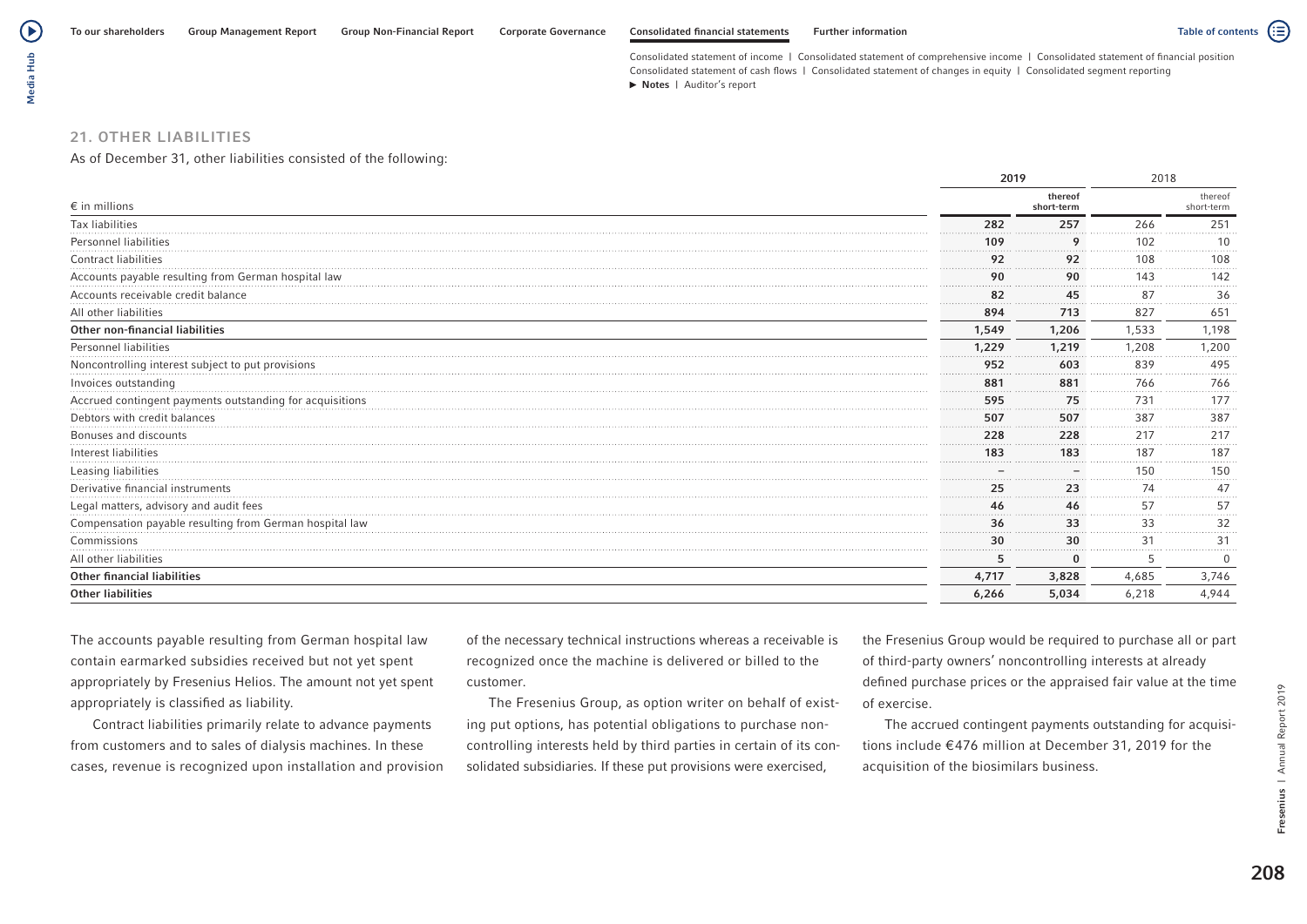⊜ Table of contents

Consolidated statement of income | Consolidated statement of comprehensive income | Consolidated statement of financial position Consolidated statement of cash flows | Consolidated statement of changes in equity | Consolidated segment reporting Notes | Auditor's report

### 22. DEBT

### SHORT-TERM DEBT

As of December 31, short-term debt consisted of the following:

|                                                       | Book value |                 |  |  |
|-------------------------------------------------------|------------|-----------------|--|--|
| $\epsilon$ in millions                                | 2019       | 2018            |  |  |
| Fresenius SE & Co. KGaA Commercial Paper              | 953        |                 |  |  |
| Fresenius Medical Care AG & Co. KGaA Commercial Paper | 1.000      | .000            |  |  |
| Other short-term debt                                 | 522        | 38 <sup>°</sup> |  |  |
| Short-term debt                                       | 2.475      | 2.354           |  |  |

Fresenius Medical Care Credit Agreement Fresenius Medical Care AG & Co. KGaA (FMC-AG & Co. KGaA) originally entered into a syndicated credit facility (Fresenius Medical Care 2012 Credit Agreement) of US\$3,850 million and a 5-year tenor on October 30, 2012.

In the years 2014 and 2017, various amendments of the Fresenius Medical Care Credit Agreement were made. These related to the amount and structure of the available tranches, among other items. In addition, the terms have been extended.

Other short-term debt mainly consists of borrowings by certain entities of the Fresenius Group under lines of credit with commercial banks. The average interest rates on the

borrowings at December 31, 2019 and 2018 were 1.15% and 1.62%, respectively.

### LONG-TERM DEBT

As of December 31, long-term debt net of debt issuance costs consisted of the following:

|                                         |                 | 2018       |
|-----------------------------------------|-----------------|------------|
| Fresenius Medical Care Credit Agreement | 1.901           | .887       |
|                                         | .976            | .116       |
| Schuldschein Loans                      | 2.180           | .629       |
| Care                                    | 380             |            |
| Capital lease obligations               |                 | 219<br>.   |
| Other                                   | 572             | 446        |
| Subtota                                 | 7.009<br>.<br>. | 6.297<br>. |
|                                         | 892             | 353        |
| Long-term debt, less current portion    | 6.11            | .944       |

<sup>1</sup> The position included liabilities from capital leases in accordance with IAS 17 as of December 31, 2018. From January 1, 2019, these are transferred to current portion of long-term lease liabilities and long-term lease <sup>2</sup> As of December 31, 2018, the item was designated as long-term debt and capital lease obligations, less current portion and included liabilities from capital leases in accordance with IAS 17. From

January 1, 2019, these are transferred to long-term lease liabilities, less current portion.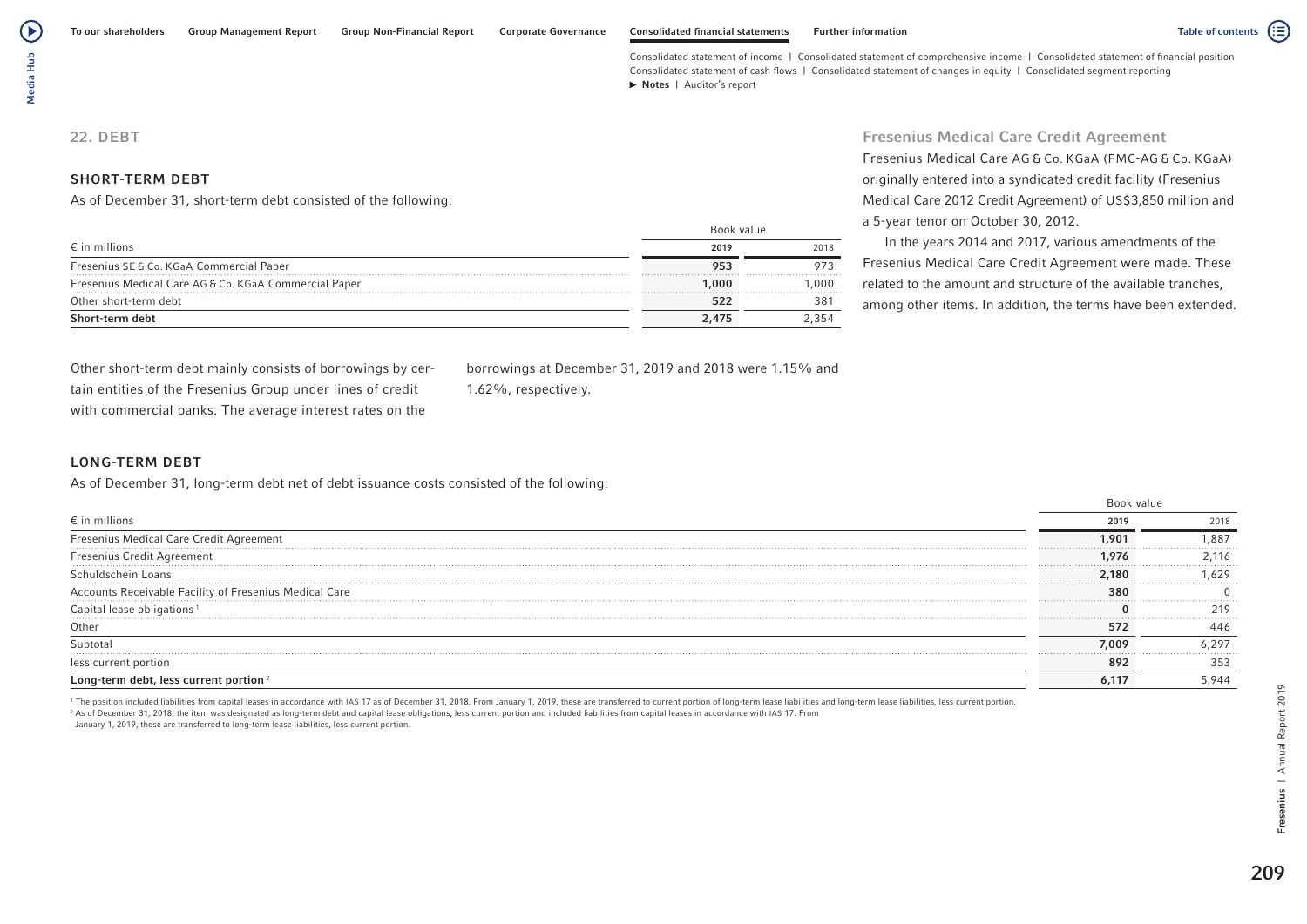⊜ Table of contents

Consolidated statement of income | Consolidated statement of comprehensive income | Consolidated statement of financial position Consolidated statement of cash flows | Consolidated statement of changes in equity | Consolidated segment reporting Notes | Auditor's report

The following tables show the available and outstanding amounts under the Fresenius Medical Care Credit Agreement at December 31:

| 2019              |                        |                          |                            |  |  |  |
|-------------------|------------------------|--------------------------|----------------------------|--|--|--|
|                   |                        |                          |                            |  |  |  |
|                   | $\epsilon$ in millions |                          | $\epsilon$ in millions     |  |  |  |
| US\$900 million   | 801                    | US\$139 million          |                            |  |  |  |
| €600 million      | 600                    | $\epsilon$ 0 million     |                            |  |  |  |
| US\$1,230 million | 1.095                  | US\$1,230 million        | 1.095                      |  |  |  |
| €400 million      | 400                    | €400 million             | 400                        |  |  |  |
| €287 million      | 287                    | €287 million             | 287                        |  |  |  |
|                   | 3.183                  |                          | 1.905                      |  |  |  |
|                   |                        |                          |                            |  |  |  |
|                   |                        |                          | 1.901                      |  |  |  |
|                   |                        | Maximum amount available | <b>Balance outstanding</b> |  |  |  |

|                                               | 2018                     |                        |                            |                        |  |  |  |
|-----------------------------------------------|--------------------------|------------------------|----------------------------|------------------------|--|--|--|
|                                               | Maximum amount available |                        | <b>Balance outstanding</b> |                        |  |  |  |
|                                               |                          | $\epsilon$ in millions |                            | $\epsilon$ in millions |  |  |  |
| Revolving Credit Facility (in US\$) 2017/2022 | US\$900 million          | 786                    | US\$0 million              |                        |  |  |  |
| Revolving Credit Facility (in €) 2017/2022    | €600 million             | 600                    | €0 million                 |                        |  |  |  |
| Term Loan (in US\$) 2017/2022                 | US\$1,350 million        | 1.179                  | US\$1,350 million          | 1.179                  |  |  |  |
| Term Loan (in €) 2017/2020                    | €400 million             | 400                    | €400 million               | 400                    |  |  |  |
| Term Loan (in €) 2017/2022                    | €315 million             | 315                    | €315 million               | 315                    |  |  |  |
| <b>Total</b>                                  |                          | 3.280                  |                            | 894.                   |  |  |  |
| less financing cost                           |                          |                        |                            |                        |  |  |  |
| Total                                         |                          |                        |                            |                        |  |  |  |

As of December 31, 2019, the Fresenius Medical Care Credit Agreement consisted of:

- ▶ Revolving credit facilities of US\$900 million and €600 million which will be due on July 31, 2022.
- ▶ A term loan of US\$1,230 million, also scheduled to mature on July 31, 2022. Quarterly repayments of US\$30 million began on October 31, 2017 with the remaining balance outstanding due on the maturity date.
- ▶ A term loan of €287 million, also scheduled to mature on July 31, 2022. Quarterly repayments of €7 million began on October 31, 2017 with the remaining balance outstanding due on the maturity date.
- ▶ A non-amortizing term loan of €400 million which is scheduled to mature on July 30, 2020.

Interest on the credit facilities is floating at a rate equal to EURIBOR/ LIBOR (as applicable) plus an applicable margin. The applicable margin is variable and depends on Fresenius Medical Care's consolidated net leverage ratio which is a ratio of its consolidated funded debt less cash and cash equivalents to consolidated EBITDA (as these terms are defined in the Fresenius Medical Care Credit Agreement). As of December 31, 2019 and 2018, the U.S. dollar denominated tranches outstanding under the Fresenius Medical Care Credit Agreement had a weighted-average interest rate of 3.24% and 3.53%, respectively. As of December 31, 2019 and 2018, the euro denominated tranches had a weighted-average interest rate of 0.93% and 0.81%, respectively.

The Fresenius Medical Care Credit Agreement contains affirmative and negative covenants with respect to FMC-AG & Co. KGaA and its subsidiaries. Under certain circumstances, these covenants limit indebtedness and restrict the creation of liens. Under the Fresenius Medical Care Credit Agreement, FMC-AG & Co. KGaA is required to comply with a maximum leverage ratio (ratio of net debt to EBITDA).

The Term Loan of FMC-AG & Co. KGaA in the amount of €400 million due on July 30, 2020, is shown as current portion of long-term debt in the consolidated statement of financial position at December 31, 2019.

As of December 31, 2019, FMC-AG & Co. KGaA and its subsidiaries were in compliance with all covenants under the Fresenius Medical Care Credit Agreement.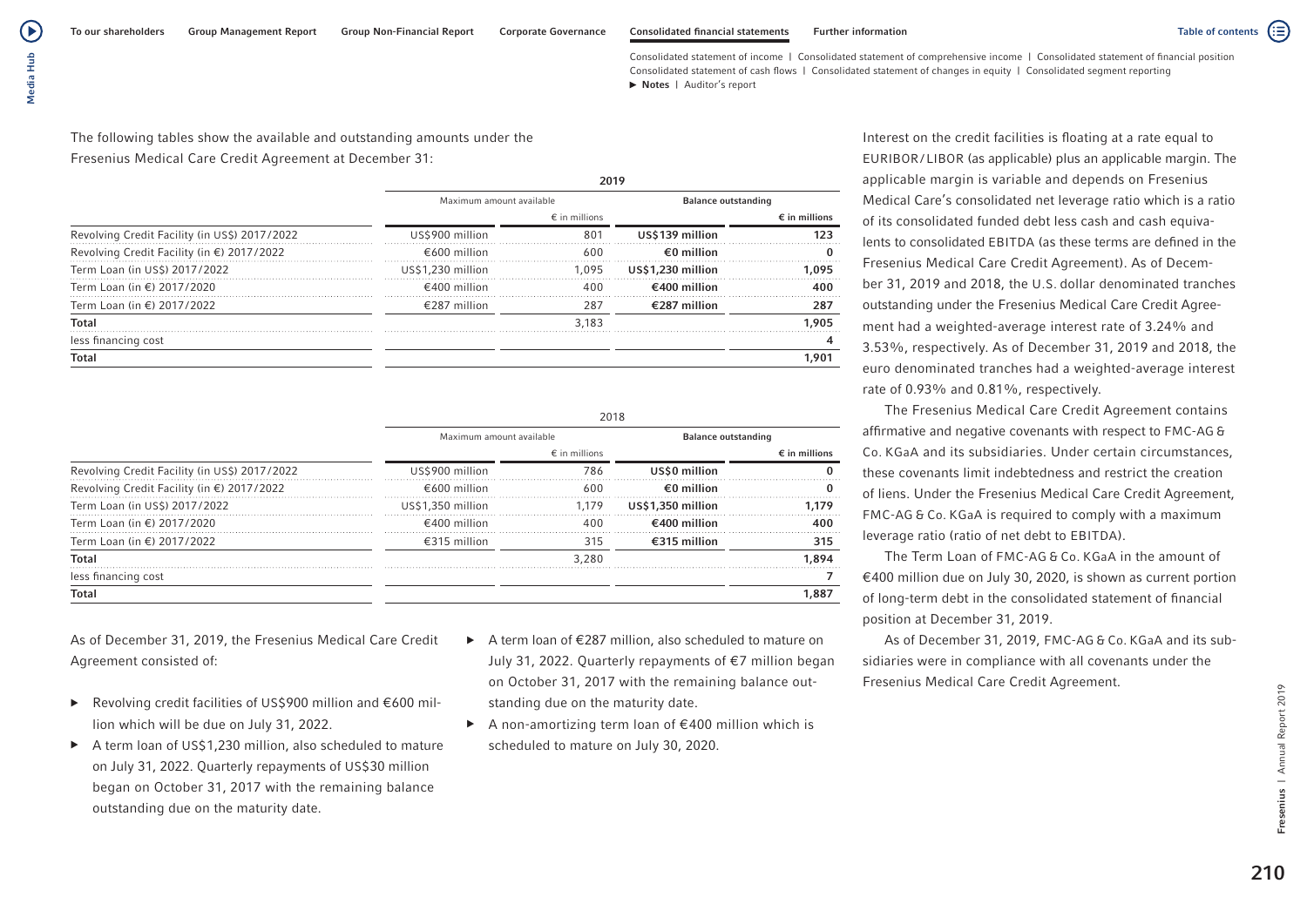## Fresenius Credit Agreement

On December 20, 2012, Fresenius SE & Co. KGaA and various subsidiaries entered into a delayed draw syndicated credit agreement (2013 Credit Agreement) in the original amount of US\$1,300 million and €1,250 million. Since the initial funding of the Credit Agreement in June 2013, additional tranches were added. Furthermore, scheduled amortization payments as well as voluntary repayments have been made.

In August 2017, the Credit Agreement was refinanced and replaced by new tranches with a total amount of approximately €3,800 million.

In August 2019, the Revolving Credit Facility of the Credit Agreement was increased by €100 million to expand the financial cushion.

The following tables show the available and outstanding amounts under the Fresenius Credit Agreement at December 31:

|                                               | 2019                     |                        |                            |                        |  |
|-----------------------------------------------|--------------------------|------------------------|----------------------------|------------------------|--|
|                                               | Maximum amount available |                        | <b>Balance outstanding</b> |                        |  |
|                                               |                          | $\epsilon$ in millions |                            | $\epsilon$ in millions |  |
| Revolving Credit Facility (in €) 2017/2022    | €1.100 million           | 1.100                  | $\epsilon$ 0 million       |                        |  |
| Revolving Credit Facility (in US\$) 2017/2022 | US\$500 million          | 446                    | US\$0 million              |                        |  |
| Term Loan (in €) 2017/2021                    | €750 million             | 750                    | €750 million               | 750                    |  |
| Term Loan (in €) 2017/2022                    | €775 million             | 775                    | $€775$ million             | 775                    |  |
| Term Loan (in US\$) 2017/2022                 | US\$515 million          | 458                    | US\$515 million            | 458                    |  |
| Total                                         |                          | 3.529                  |                            | .983                   |  |
| less financing cost                           |                          |                        |                            |                        |  |
| Total                                         |                          |                        |                            |                        |  |

|                 | 2018                   |                            |                        |
|-----------------|------------------------|----------------------------|------------------------|
|                 |                        | <b>Balance outstanding</b> |                        |
|                 | $\epsilon$ in millions |                            | $\epsilon$ in millions |
| €1.000 million  | 1.000                  | €0 million                 |                        |
| US\$500 million | 437                    | US\$0 million              |                        |
| €750 million    | 750                    | €750 million               | 750                    |
| €875 million    | 875                    | $€875$ million             | 875                    |
| US\$575 million | 502                    | US\$575 million            | 502                    |
|                 | 3.564                  |                            | 2.127                  |
|                 |                        |                            |                        |
|                 |                        |                            |                        |
|                 |                        | Maximum amount available   |                        |

As of December 31, 2019, the Fresenius Credit Agreement consisted of:

- ▶ Revolving credit facilities of US\$500 million and €1,100 million which will be due on September 28, 2022.
- ▶ A term loan of US\$515 million, scheduled to mature on September 28, 2022. Quarterly repayments of US\$15 million began on December 28, 2017 with the remaining balance outstanding due on the maturity date.
- ▶ A term loan of €775 million, also scheduled to mature on September 28, 2022. Quarterly repayments of €25 million began on December 28, 2017 with the remaining balance outstanding due on the maturity date.
- ▶ A non-amortizing term loan of €750 million which is scheduled to mature on September 28, 2021.

Interest on the credit facilities is floating at a rate equal to EURIBOR/LIBOR (as applicable) plus an applicable margin. The applicable margin is variable and depends on the consolidated leverage ratio of Fresenius SE & Co. KGaA and its subsidiaries (as defined in the Fresenius Credit Agreement).

The Fresenius Credit Agreement contains a number of customary affirmative and negative covenants. Under certain conditions, these covenants include limitations on liens and incurrence of debt. The Fresenius Credit Agreement also requires Fresenius SE & Co. KGaA and its subsidiaries to maintain a maximum leverage ratio.

As of December 31, 2019, the Fresenius Group was in compliance with all covenants under the Fresenius Credit Agreement.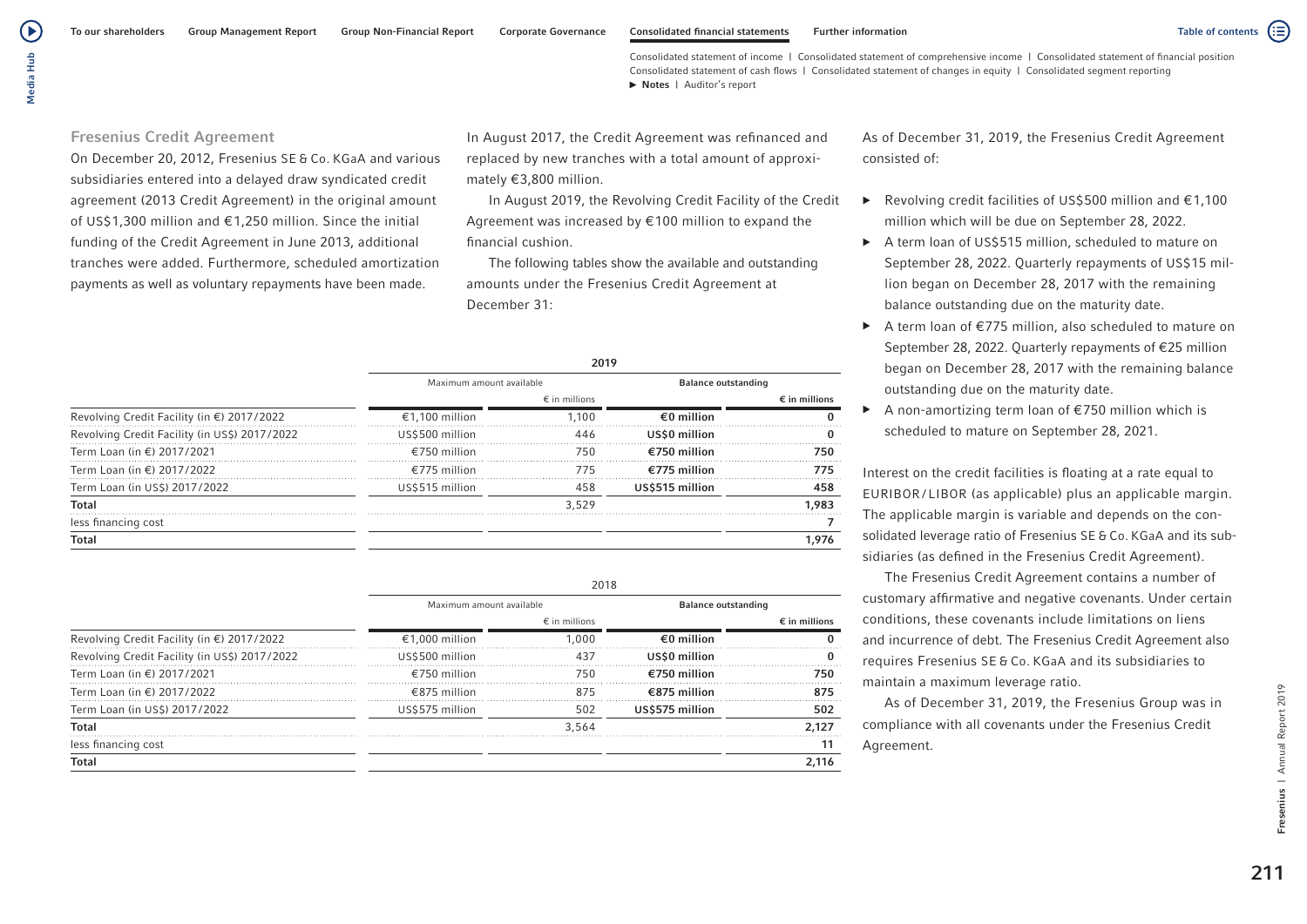⊜ Table of contents

Consolidated statement of income | Consolidated statement of comprehensive income | Consolidated statement of financial position Consolidated statement of cash flows | Consolidated statement of changes in equity | Consolidated segment reporting Notes | Auditor's report

## Schuldschein Loans

As of December 31, Schuldschein Loans of the Fresenius Group net of debt issuance costs consisted of the following:

|                                         |                 |                |                                 | Book value<br>$\epsilon$ in millions |       |
|-----------------------------------------|-----------------|----------------|---------------------------------|--------------------------------------|-------|
|                                         | Notional amount | Maturity       | Interest rate<br>fixed/variable | 2019                                 | 2018  |
| Fresenius SE & Co. KGaA 2014/2020       | €156 million    | April 2, 2020  | variable                        | $\Omega$                             | 156   |
| Fresenius SE & Co. KGaA 2014/2020       | €106 million    | April 2, 2020  | 2.67%                           | 106                                  | 106   |
| Fresenius SE & Co. KGaA 2017/2022       | €372 million    | Jan. 31, 2022  | 0.93%/variable                  | 371                                  | 371   |
| Fresenius SE & Co. KGaA 2015/2022       | €21 million     | April 7, 2022  | 1.61%                           | 21                                   | 21    |
| Fresenius SE & Co. KGaA 2019/2023       | €378 million    | Sept. 25, 2023 | 0.55%/variable                  | 377                                  |       |
| Fresenius SE & Co. KGaA 2017/2024       | €421 million    | Jan. 31, 2024  | 1.40%/variable                  | 420                                  | 420   |
| Fresenius SE & Co. KGaA 2019/2026       | €238 million    | Sept. 23, 2026 | $0.85\%$ /variable              | 238                                  |       |
| Fresenius SE & Co. KGaA 2017/2027       | €207 million    | Jan. 29, 2027  | 1.96%/variable                  | 207                                  | 207   |
| Fresenius SE & Co. KGaA 2019/2029       | €84 million     | Sept. 24, 2029 | 110%                            | 84                                   |       |
| Fresenius US Finance II, Inc. 2016/2021 | US\$342 million | March 10, 2021 | 2.66%/variable                  | 304                                  | 297   |
| Fresenius US Finance II, Inc. 2016/2023 | US\$58 million  | March 10, 2023 | 3.12%/variable                  | 52                                   | 51    |
| <b>Schuldschein Loans</b>               |                 |                |                                 | 2,180                                | 1,629 |

On September 23, 2019, Fresenius SE & Co. KGaA issued €700 million of Schuldschein Loans in tranches of 4, 7 and 10 years with fixed and variable interest rates. The proceeds were used for general corporate purposes including refinancing of the convertible bonds issued by Fresenius SE & Co. KGaA in the amount of €500 million due on September 24, 2019.

In order to optimize the capital structure and to further reduce financing costs, two floating rate tranches of Schuldschein Loans due originally on April 2, 2020 in the amount of €55 million and €101 million have been terminated and prepaid as per April 2, 2019.

As of December 31, 2019, the Schuldschein Loans of Fresenius SE & Co. KGaA with fixed interest rates in the

amount of €106 million due on April 2, 2020, are shown as current portion of long-term debt in the consolidated statement of financial position.

The Schuldschein Loans issued by Fresenius SE & Co. KGaA in the amount of €97 million, €72 million and €91 million which were due on April 2, 2018, April 4, 2018 and October 8, 2018 were redeemed at maturity.

The Schuldschein Loans of Fresenius SE & Co. KGaA issued before 2019 are guaranteed under certain conditions by Fresenius Kabi AG and Fresenius ProServe GmbH. The Schuldschein Loans of Fresenius US Finance II, Inc. are guaranteed by Fresenius SE & Co. KGaA, Fresenius Kabi AG and Fresenius ProServe GmbH.

As of December 31, 2019, the Fresenius Group was in compliance with all of its covenants under the Schuldschein Loans.

# Accounts Receivable Facility of Fresenius Medical Care

On December 20, 2018, the asset securitization facility (Accounts Receivable Facility) of Fresenius Medical Care was refinanced, increasing the facility to US\$900 million (€786 million) and extending it until December 20, 2021.

At December 31, 2019, there were outstanding borrowings under the Accounts Receivable Facility of US\$427 million (€380 million) (2018: US\$0 million (€0 million)). In the amounts shown, debt issuance costs are not included. Fresenius Medical Care had letters of credit outstanding under the Accounts Receivable Facility in the amount of US\$23 million (€21 million) at December 31, 2019 and US\$27 million (€23 million) at December 31, 2018. These letters of credit are not included above as part of the balance outstanding at December 31, 2019, however, they reduce available borrowings under the Accounts Receivable Facility.

Under the Accounts Receivable Facility, certain receivables are sold to NMC Funding Corp. (NMC Funding), a wholly owned subsidiary of Fresenius Medical Care. NMC Funding then assigns percentage ownership interests in the accounts receivable to certain bank investors. Under the terms of the Accounts Receivable Facility, NMC Funding retains the right, at any time, to recall all the then outstanding transferred interests in the accounts receivable. Consequently, the receivables remain on the consolidated statement of financial position and the proceeds from the transfer of percentage ownership interests are recorded as long-term debt.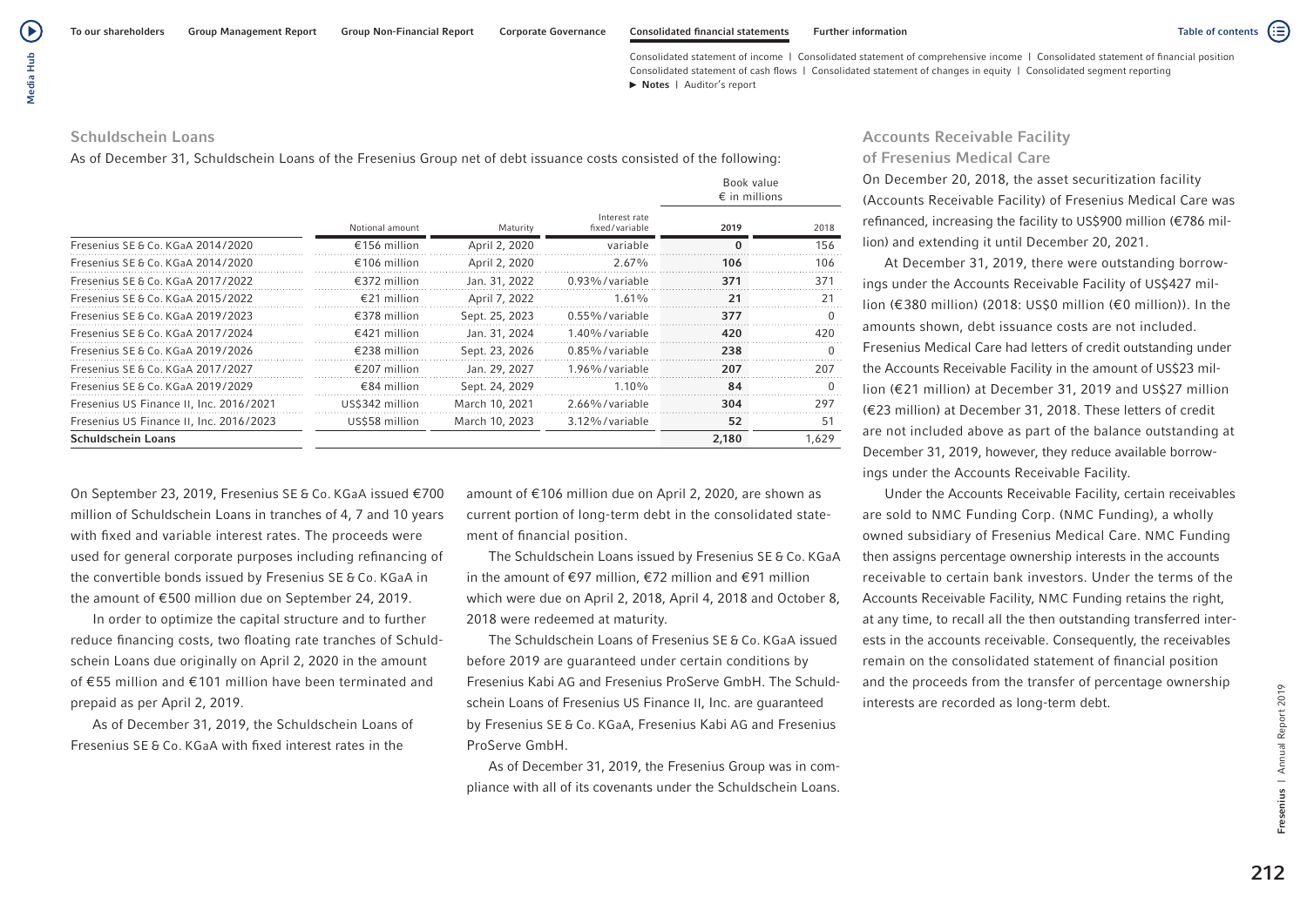(⊟) Table of contents

Consolidated statement of income | Consolidated statement of comprehensive income | Consolidated statement of financial position Consolidated statement of cash flows | Consolidated statement of changes in equity | Consolidated segment reporting Notes | Auditor's report

NMC Funding pays interest to the bank investors, calculated based on the commercial paper rates for the particular tranches selected. At December 31, 2019, the interest rate was 1.98%. At December 31, 2018, this facility was not utilized. Refinancing fees, which include legal costs and bank fees, are amortized over the term of the facility.

#### CREDIT LINES AND OTHER SOURCES OF LIQUIDITY

In addition to the financial liabilities described before, the Fresenius Group maintains additional credit facilities which have not been utilized, or have only been utilized in part, as of the reporting date. At December 31, 2019, the additional financial cushion resulting from unutilized credit facilities was approximately €4.0 billion.

Syndicated credit facilities accounted for €2.8 billion. This portion is comprised of the Fresenius Medical Care Credit Agreement in the amount of  $\epsilon$ 1.3 billion and the Fresenius Credit Agreement in the amount of €1.5 billion. Furthermore, committed and uncommitted bilateral facilities of approximately €1.2 billion were available. They include credit facilities which certain entities of the Fresenius Group have arranged with commercial banks. These credit facilities are used for general corporate purposes and are usually unsecured.

In addition, Fresenius SE & Co. KGaA has a commercial paper program under which up to €1,000 million in short-term notes can be issued. As of December 31, 2019, the commercial paper program of Fresenius SE & Co. KGaA was utilized in the amount of €953 million.

Fresenius Medical Care can also issue short-term notes of up to €1,000 million under a commercial paper program. As of December 31, 2019, the commercial paper program of Fresenius Medical Care AG & Co. KGaA was utilized in the amount of €1,000 million.

Additional financing of up to US\$900 million (€786 million) can be provided using the Fresenius Medical Care Accounts Receivable Facility which had been utilized in the amount of US\$427 million (€380 million) as of December 31, 2019.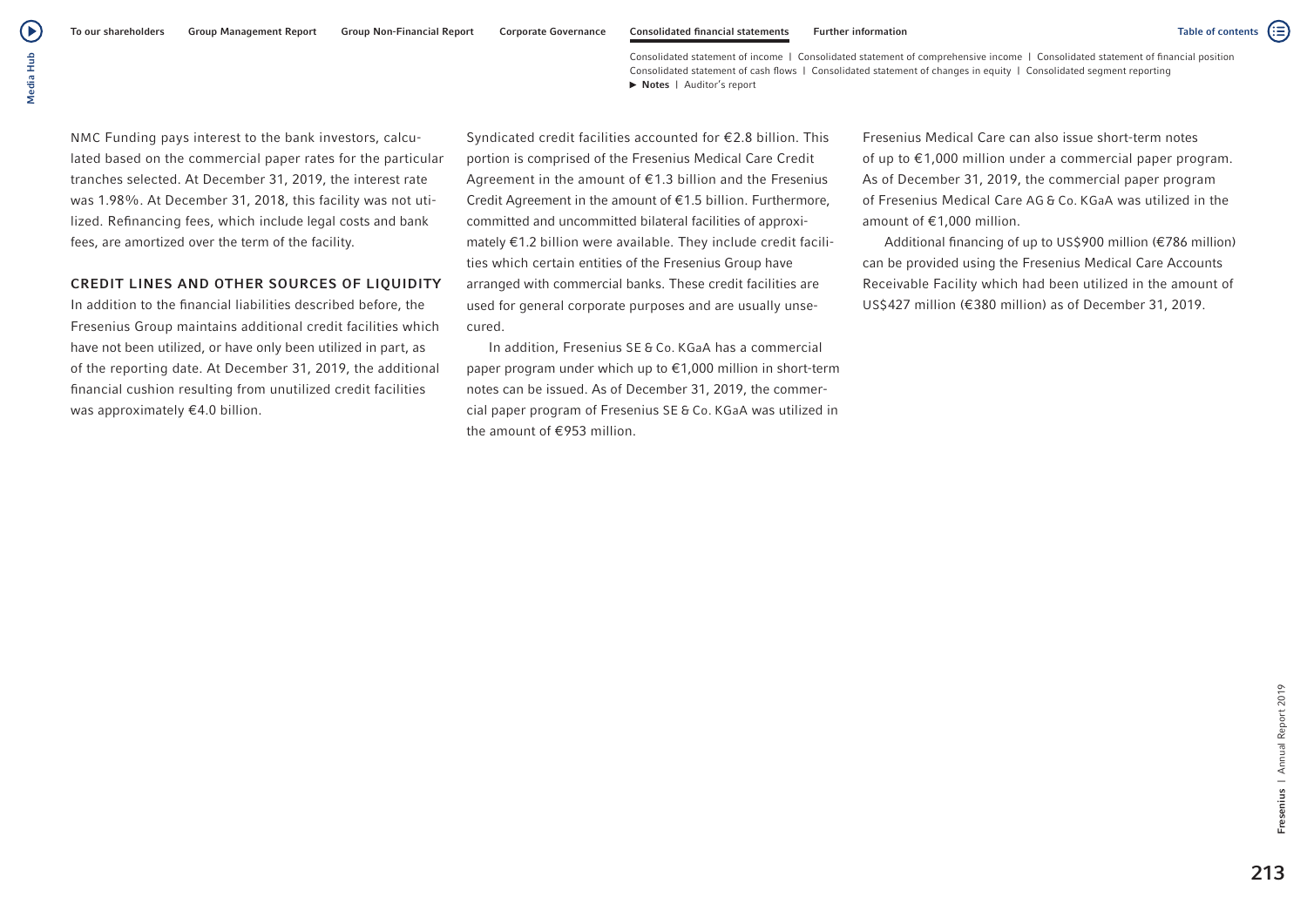#### 23. BONDS

As of December 31, bonds of the Fresenius Group net of debt issuance costs consisted of the following:

|                                                       |                 |               |               | Book value<br>$\epsilon$ in millions |          |  |
|-------------------------------------------------------|-----------------|---------------|---------------|--------------------------------------|----------|--|
|                                                       | Notional amount | Maturity      | Interest rate | 2019                                 | 2018     |  |
| Fresenius Finance Ireland PLC 2017/2022               | €700 million    | Jan. 31, 2022 | 0.875%        | 698                                  | 697      |  |
| Fresenius Finance Ireland PLC 2017/2024               | €700 million    | Jan. 30, 2024 | 1.50%         | 697                                  | 696      |  |
| Fresenius Finance Ireland PLC 2017/2027               | €700 million    | Feb. 1, 2027  | 2.125%        | 693                                  | 692      |  |
| Fresenius Finance Ireland PLC 2017/2032               | €500 million    | Jan. 30, 2032 | $3.00\%$      | 495                                  | 494      |  |
| Fresenius SE & Co. KGaA 2014/2019                     | €300 million    | Feb. 1, 2019  | 2.375%        | U                                    | 300      |  |
| Fresenius SE & Co. KGaA 2012/2019                     | €500 million    | Apr. 15, 2019 | 4.25%         | $\Omega$                             | 500      |  |
| Fresenius SE & Co. KGaA 2013/2020                     | €500 million    | July 15, 2020 | 2.875%        | 500                                  | 499      |  |
| Fresenius SE & Co. KGaA 2014/2021                     | €450 million    | Feb. 1, 2021  | $3.00\%$      | 448                                  | 447      |  |
| Fresenius SE & Co. KGaA 2014/2024                     | €450 million    | Feb. 1, 2024  | 4.00%         | 449                                  | 450      |  |
| Fresenius SE & Co. KGaA 2019/2025                     | €500 million    | Feb. 15, 2025 | 1.875%        | 495                                  | 0        |  |
| Fresenius SE & Co. KGaA 2019/2029                     | €500 million    | Feb. 15, 2029 | 2.875%        | 494                                  | $\Omega$ |  |
| Fresenius US Finance II, Inc. 2014/2021               | US\$300 million | Feb. 1, 2021  | 4.25%         | 266                                  | 261      |  |
| Fresenius US Finance II, Inc. 2015/2023               | US\$300 million | Jan. 15, 2023 | 4.50%         | 266                                  | 260      |  |
| FMC Finance VII S.A. 2011/2021                        | €300 million    | Feb. 15, 2021 | 5.25%         | 298                                  | 297      |  |
| FMC Finance VIII S.A. 2012/2019                       | €250 million    | July 31, 2019 | 5.25%         | U                                    | 246      |  |
| Fresenius Medical Care AG & Co. KGaA 2019/2023        | €650 million    | Nov 29, 2023  | 0.25%         | 647                                  | $\Omega$ |  |
| Fresenius Medical Care AG & Co. KGaA 2018/2025        | €500 million    | July 11, 2025 | 1.50%         | 496                                  | 496      |  |
| Fresenius Medical Care AG & Co. KGaA 2019/2026        | €600 million    | Nov 30, 2026  | 0.625%        | 594                                  | 0        |  |
| Fresenius Medical Care AG & Co. KGaA 2019/2029        | €500 million    | Nov 29, 2029  | 1.25%         | 497                                  | $\Omega$ |  |
| Fresenius Medical Care US Finance, Inc. 2011/2021     | US\$650 million | Feb. 15, 2021 | 5.75%         | 577                                  | 565      |  |
| Fresenius Medical Care US Finance II, Inc. 2012/2019  | US\$800 million | July 31, 2019 | 5.625%        | U                                    | 698      |  |
| Fresenius Medical Care US Finance II, Inc. 2014/2020  | US\$500 million | Oct. 15, 2020 | 4.125%        | 445                                  | 435      |  |
| Fresenius Medical Care US Finance II, Inc. 2012/2022  | US\$700 million | Jan. 31, 2022 | 5.875%        | 622                                  | 610      |  |
| Fresenius Medical Care US Finance II, Inc. 2014/2024  | US\$400 million | Oct. 15, 2024 | 4.75%         | 354                                  | 347      |  |
| Fresenius Medical Care US Finance III, Inc. 2019/2029 | US\$500 million | June 15, 2029 | 3.75%         | 436                                  | $\Omega$ |  |
| <b>Bonds</b>                                          |                 |               |               | 10,467                               | 8,990    |  |

#### FRESENIUS SE & CO. KGAA

On January 21, 2019, Fresenius SE & Co. KGaA issued bonds with an aggregate volume of €1.0 billion. The bonds consist of 2 tranches with maturities of 6 and 10 years. The coupon of the 6-year tranche of €500 million is 1.875% and was issued at a price of 99.257%. The €500 million tranche with

a 10-year maturity has a coupon of 2.875% and was issued at a price of 99.164%. The proceeds were used for general corporate purposes including refinancing of the bonds issued by Fresenius SE&Co.KGaA in the amount of €300 million due on February 1, 2019 and €500 million due on April 15, 2019. These were redeemed at maturity.

As of December 31, 2019, the bonds issued by Fresenius SE & Co. KGaA in the amount of €500 million, due on July 15, 2020, are shown as current portion of bonds in the consolidated statement of financial position.

All bonds of Fresenius US Finance II, Inc. and of Fresenius Finance Ireland PLC are guaranteed by Fresenius SE & Co. KGaA. All bonds of Fresenius US Finance II, Inc., Fresenius Finance Ireland PLC and the bonds issued by Fresenius SE&Co. KGaA before 2019, may be redeemed prior to their maturity at the option of the issuers at a price of 100% plus accrued interest and a premium calculated pursuant to the terms of the indentures under observance of certain notice periods.

The holders of Fresenius bonds have the right to request that the issuers repurchase the bonds at 101% of principal plus accrued interest upon the occurrence of a change of control followed by a decline in the rating of the respective bonds.

Fresenius SE & Co. KGaA has agreed to a number of covenants to provide protection to the holders of bonds issued before 2017, which partly restrict the scope of action of Fresenius SE & Co. KGaA and its subsidiaries (excluding Fresenius Medical Care AG & Co. KGaA (FMC-AG & Co. KGaA) and its subsidiaries). These covenants include restrictions on further debt that can be raised, the mortgaging or sale of assets, the entering into sale and leaseback transactions as well as mergers and consolidations with other companies. Some of these restrictions were suspended automatically as the rating of the respective bonds reached investment grade status. As of December 31, 2019, the Fresenius Group was in compliance with all of its covenants.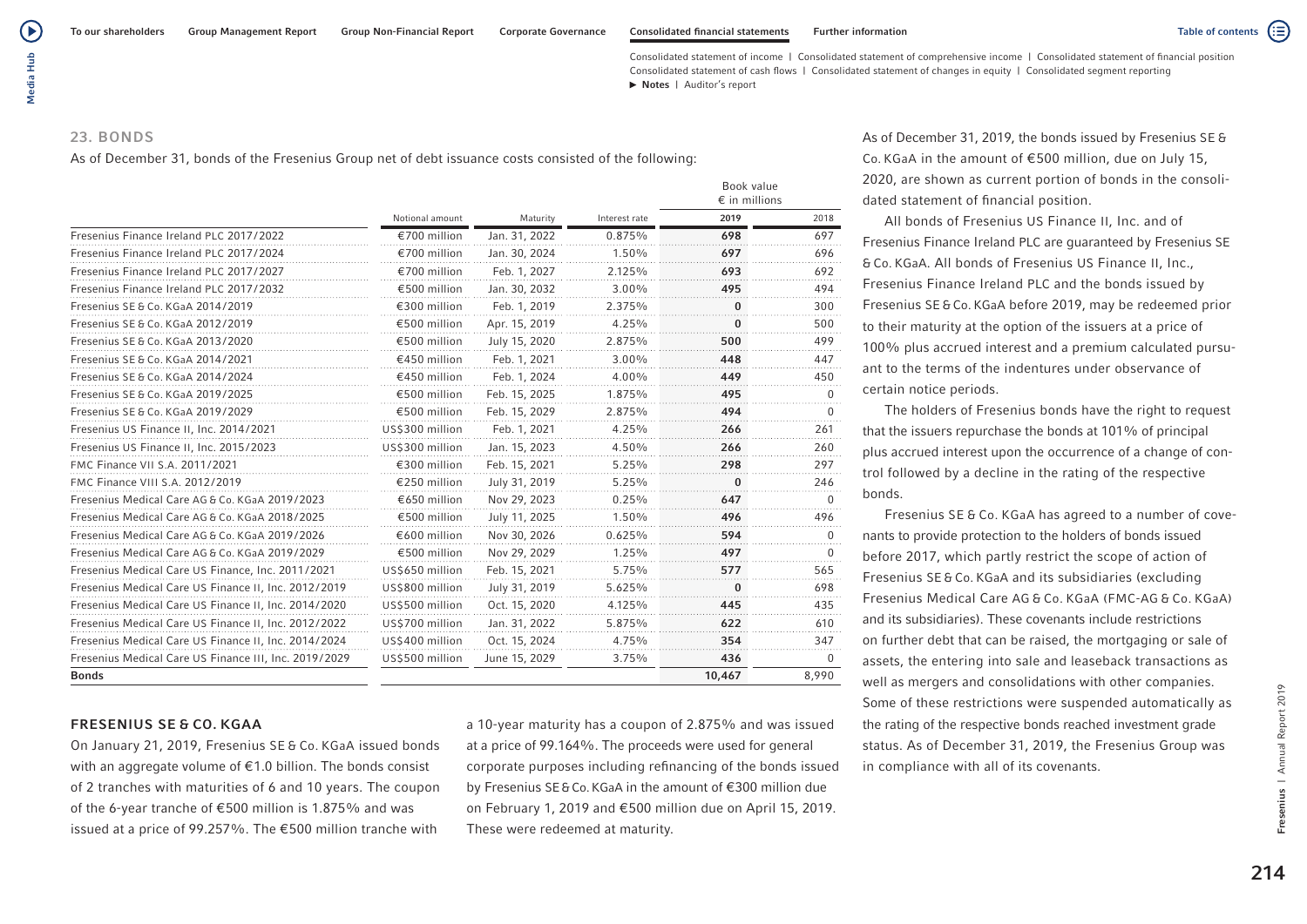Media Hub

Media Hub

(▶

Consolidated statement of income | Consolidated statement of comprehensive income | Consolidated statement of financial position Consolidated statement of cash flows | Consolidated statement of changes in equity | Consolidated segment reporting Notes | Auditor's report

On January 15, 2020, Fresenius SE&Co. KGaA issued bonds in the amount of €750 million. The bonds have a maturity of eight years and a coupon of 0.750%. The bonds were issued at a price of 99.514%. The proceeds were used for general corporate purposes, including refinancing of existing financial liabilities.

### FRESENIUS MEDICAL CARE AG & CO. KGAA

On November 29, 2019, Fresenius Medical Care AG & Co.KGaA placed bonds with an aggregate volume of €1.75 billion. The bonds consist of 3 tranches with maturities of 4, 7 and 10 years. The coupon of the 4-year tranche of €650 million is 0.250% and was issued at a price of 99.901%. The €600 million tranche with a 7-year maturity has a coupon of 0.625% and was issued at a price of 99.238%. The coupon of the 10-year tranche of €500 million is 1.250% and was issued at a price of 99.832%. The proceeds were used for general corporate purposes, including refinancing of existing financial liabilities.

On June 20, 2019, Fresenius Medical Care US Finance III, Inc. issued bonds with a volume of US\$500 million. The bonds have a maturity of 10 years and a coupon of 3.75%. The bonds were issued at a price of 98.461%. The proceeds were used for general corporate purposes and the refinancing of maturing liabilities.

The bonds issued by FMC Finance VIII S.A. in the amount of €250 million and the bonds issued by Fresenius Medical Care US Finance II, Inc. in the amount of US\$800 million, which were due on July 31, 2019, were redeemed at maturity.

On July 11, 2018, Fresenius Medical Care AG & Co. KGaA issued bonds with an aggregate principal amount of €500 million. The bonds have a maturity of seven years and an annual coupon of 1.5%. The issue price was 99.704%. The proceeds were used for general corporate purposes, including the refinancing of maturities.

The bonds issued by FMC Finance VIII S.A. in the amount of €400 million and by Fresenius Medical Care US Finance II, Inc. in the amount of US\$400 million which were due on September 15, 2018 were redeemed at maturity.

As of December 31, 2019, the bonds issued by Fresenius Medical Care US Finance II, Inc. in the amount of US\$500, due on October 15, 2020 are shown as current portion of bonds in the consolidated statement of financial position.

The bonds of Fresenius Medical Care US Finance, Inc., Fresenius Medical Care US Finance II, Inc., Fresenius Medical Care US Finance III, Inc. and FMC Finance VII S.A. (wholly owned subsidiaries of FMC-AG & Co. KGaA) are guaranteed jointly and severally by FMC-AG & Co. KGaA and

Fresenius Medical Care Holdings, Inc. The issuers may redeem the bonds issued before 2018 and issued by Fresenius Medical Care US Finance III, Inc. in 2019 at any time at 100% of principal plus accrued interest and a premium calculated pursuant to the terms of the indentures.

The holders of Fresenius Medical Care bonds have the right to request that the respective issuers repurchase the respective bonds at 101% of principal plus accrued interest upon the occurrence of a change of control of FMC-AG & Co. KGaA followed by a decline in the rating of the respective bonds.

FMC-AG & Co. KGaA has agreed to a number of covenants to provide protection to the holders of bonds issued before 2018 which, under certain circumstances, restrict the scope of action of FMC-AG&Co. KGaA and its subsidiaries. These covenants include restrictions on further debt that can be raised, the mortgaging or sale of assets, the entering into sale and leaseback transactions as well as mergers and consolidations with other companies. Some of these restrictions were suspended automatically as the rating of the respective bonds reached investment grade status. As of December 31, 2019, FMC-AG & Co. KGaA and its subsidiaries were in compliance with all of their covenants under the bonds.

215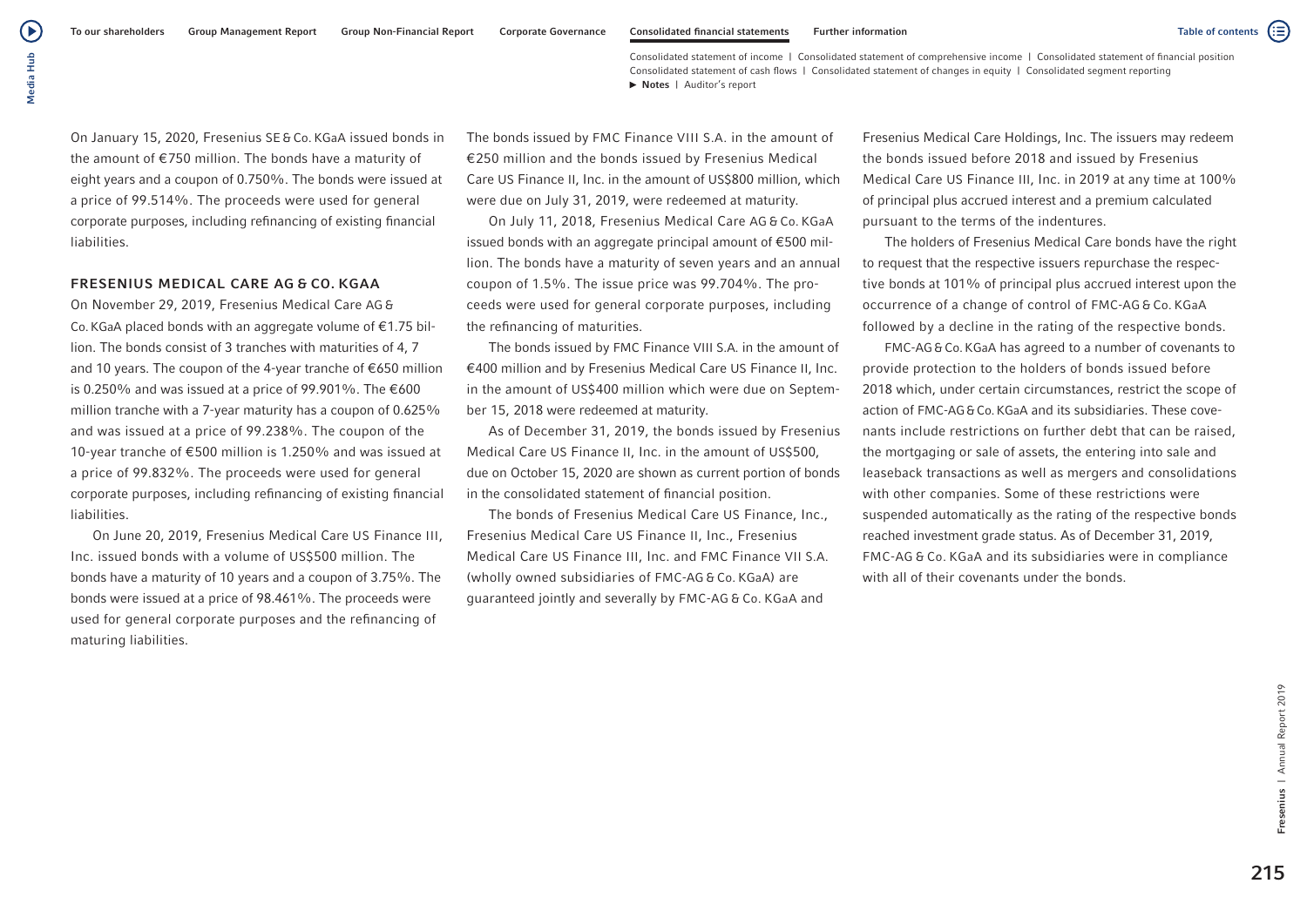#### 24. CONVERTIBLE BONDS

As of December 31, the convertible bonds of the Fresenius Group net of debt issuance costs consisted of the following:

|                                                |                 |                |           |                             |      | Book value<br>$\epsilon$ in millions |  |
|------------------------------------------------|-----------------|----------------|-----------|-----------------------------|------|--------------------------------------|--|
|                                                | Notional amount | Maturity       | Coupon    | Current<br>conversion price | 2019 | 2018                                 |  |
| Fresenius SE & Co. KGaA 2014/2019              | €500 million    | Sept. 24, 2019 | $0.000\%$ |                             |      | 493                                  |  |
| Fresenius SE & Co. KGaA 2017/2024              | €500 million    | Jan. 31, 2024  | 0.000%    | €106.4928                   |      | 457                                  |  |
| Fresenius Medical Care AG & Co. KGaA 2014/2020 | €400 million    | Jan. 31, 2020  | 1.125%    | €72.7803                    | 400  | 393                                  |  |
| Convertible bonds                              |                 |                |           |                             | 865  | 1.343                                |  |

bonds of Fresenius SE&Co.KGaA was €2 million at December 31, 2019. Fresenius SE & Co. KGaA purchased stock options (call options) with a corresponding fair value to hedge future fair value fluctuations of this derivative.

The fair value of the derivative embedded in the convertible Potential conversions would be cash-settled. Any increase of There were no conversions. Fresenius' share price above the conversion price would be offset by a corresponding value increase of the call options.

The derivative embedded in the convertible bonds and the call options are recognized in other current and other noncurrent liabilities / assets in the consolidated statement of financial position.

The convertible bonds issued by Fresenius SE & Co. KGaA in the amount of €500 million which were due on September 24, 2019 were redeemed at maturity. The convertible bonds issued by FMC-AG & Co. KGaA in the amount of €400 million which were due on January 31, 2020, are shown as current portion of convertible bonds in the consolidated statement of financial position. They were redeemed at maturity.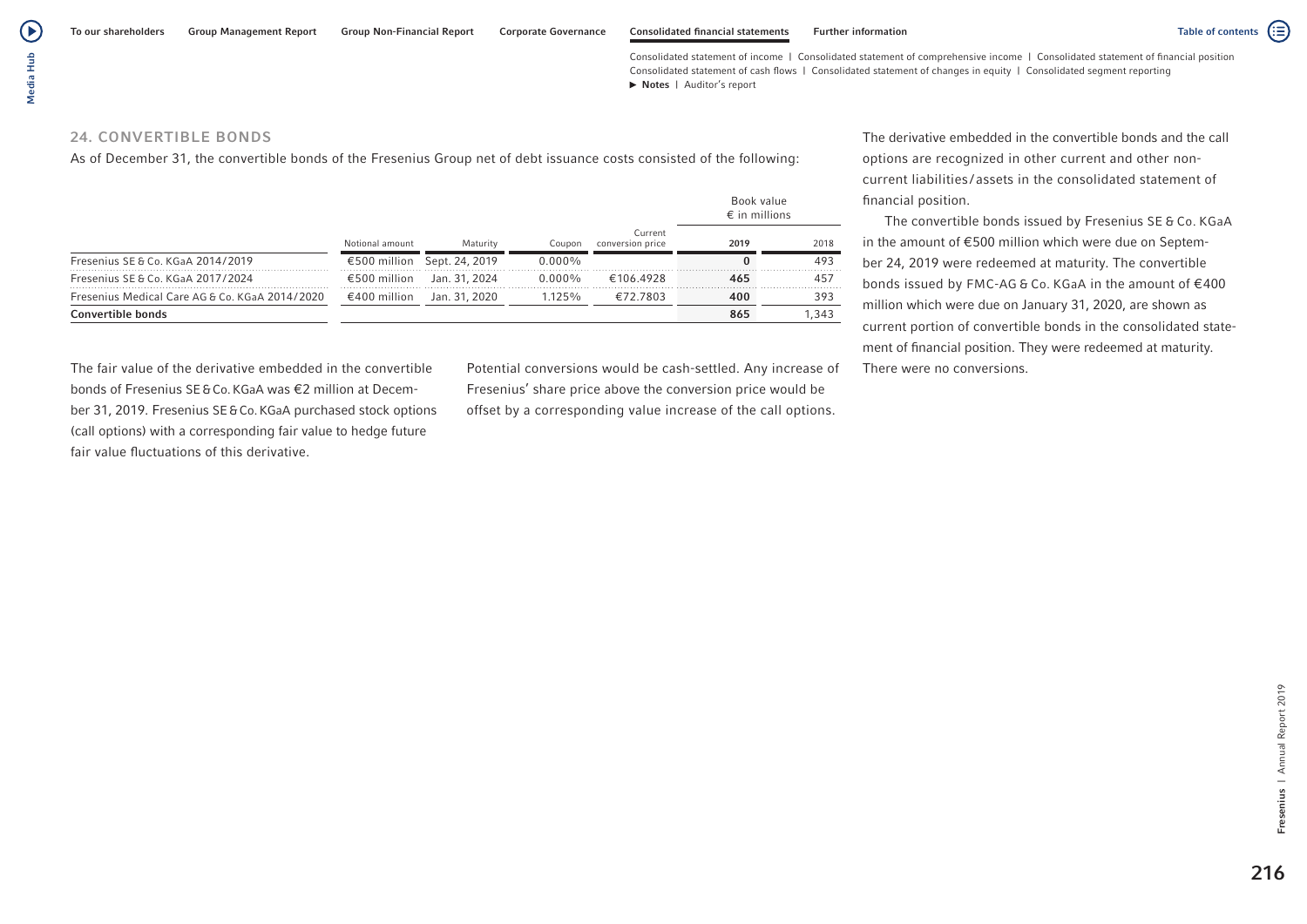Consolidated statement of income | Consolidated statement of comprehensive income | Consolidated statement of financial position Consolidated statement of cash flows | Consolidated statement of changes in equity | Consolidated segment reporting Notes | Auditor's report

## 25. PENSIONS AND SIMILAR OBLIGATIONS

#### GENERAL

The Fresenius Group recognizes pension costs and related pension liabilities for current and future benefits to qualified current and former employees of the Fresenius Group. Fresenius Group's pension plans are structured in accordance with the differing legal, economic and fiscal circumstances in each country. The Fresenius Group currently has two types of plans, defined benefit and defined contribution plans. In general, plan benefits in defined benefit plans are based on all or a portion of the employees' years of services and final salary. Plan benefits in defined contribution plans are determined by the amount of contribution by the employee and the employer, both of which may be limited by legislation, and the returns earned on the investment of those contributions.

Upon retirement under defined benefit plans, the Fresenius Group is required to pay defined benefits to former employees when the defined benefits become due. Defined benefit plans may be funded or unfunded. The Fresenius Group has funded defined benefit plans in particular in the United States, Norway, the United Kingdom, the Netherlands, Switzerland and Austria. Unfunded defined benefit plans are located in Germany and France.

Actuarial assumptions generally determine benefit obligations under defined benefit plans. The actuarial calculations require the use of estimates. The main factors used in the actuarial calculations affecting the level of the benefit obligations are: assumptions on life expectancy, the discount rate and future salary and benefit levels. Under Fresenius Group's funded plans, assets are set aside to meet future payment obligations. An estimated return on the plan assets is recognized as income in the respective period. Actuarial gains and losses are generated when there are variations in the actuarial assumptions and by differences between the actual and the estimated projected benefit obligations and the return on plan assets for that year. A company's pension liability is impacted by these actuarial gains or losses.

Related to defined benefit plans, the Fresenius Group is exposed to certain risks. Besides general actuarial risks, e. g. the longevity risk and the interest rate risk, the Fresenius Group is exposed to market risk as well as to investment risk.

In the case of Fresenius Group's funded plans, the defined benefit obligation is offset against the fair value of plan assets (deficit or surplus). A pension liability is recognized in the consolidated statement of financial position if the defined benefit obligation exceeds the fair value of plan assets. An asset is recognized and reported under other assets in the consolidated statement of financial position if the fair value of plan assets exceeds the defined benefit obligation and if the

Fresenius Group has a right of reimbursement against the fund or a right to reduce future payments to the fund.

Under defined contribution plans, the Fresenius Group pays defined contributions to an independent third party as directed by the employee during the employee's service life which satisfies all obligations of the Fresenius Group to the employee. The employee retains all rights to the contributions made by the employee and to the vested portion of the Fresenius Group paid contributions upon leaving the Fresenius Group. The Fresenius Group has a main defined contribution plan in the United States.

#### DEFINED BENEFIT PENSION PLANS

At December 31, 2019, the defined benefit obligation (DBO) of the Fresenius Group of €2,132 million (2018: €1,787 million) included €626 million (2018: €565 million) funded by plan assets and €1,506 million (2018: €1,222 million) covered by pension provisions. Furthermore, the pension liability contains benefit obligations offered by other subsidiaries of Fresenius Medical Care in an amount of €39 million (2018: €35 million). The current portion of the pension liability in an amount of €25 million (2018: €22 million) is recognized in the consolidated statement of financial position within short-term provisions and other short-term liabilities. The non-current portion of €1,520 million (2018: €1,235 million) is recorded as pension liability.

The major part of pension liabilities relates to Germany. At December 31, 2018, 83% of the pension liabilities were recognized in Germany and 15% predominantly in the rest of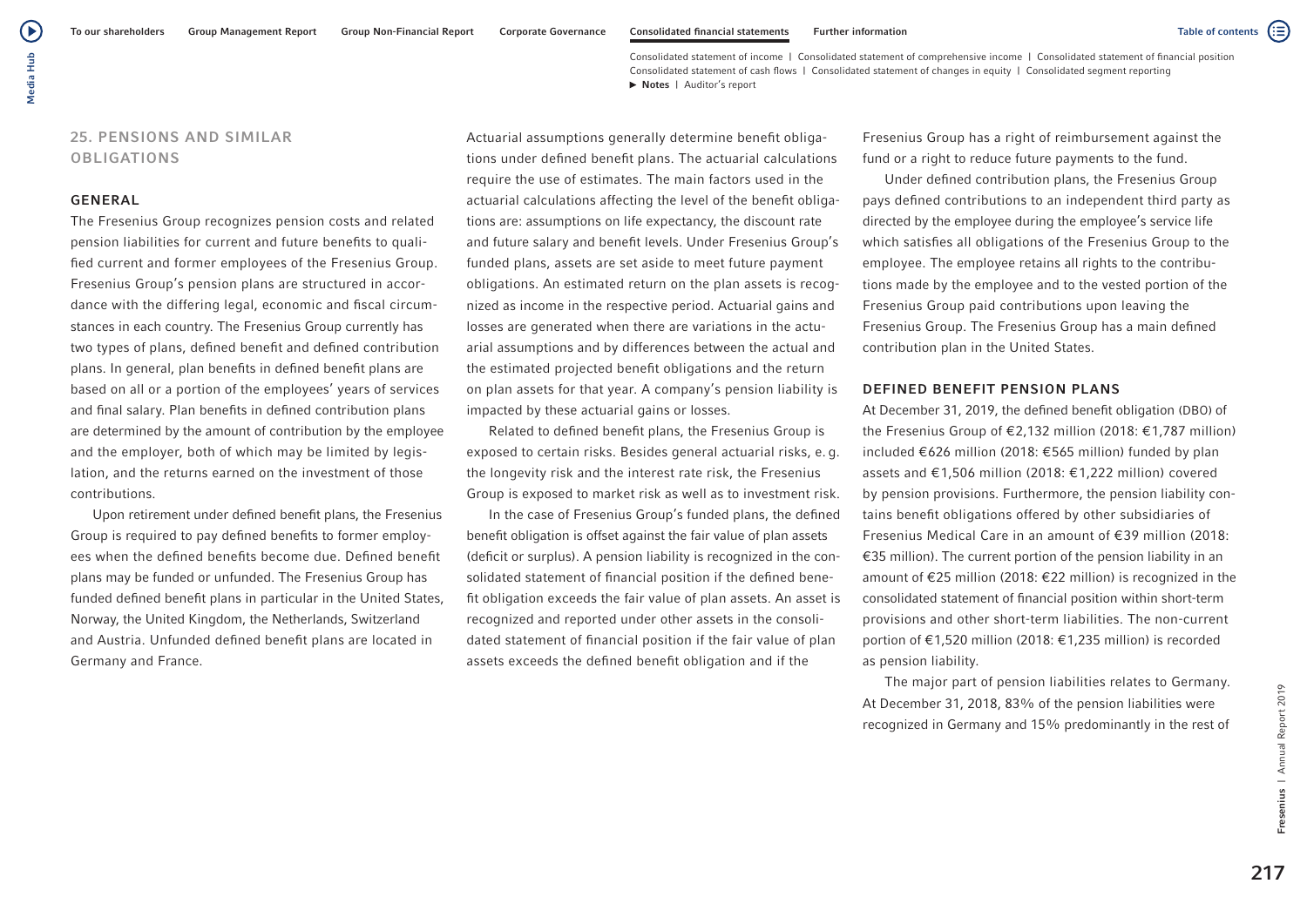Media Hub

Media Hub

(▶

(⊟) Table of contents

Consolidated statement of income | Consolidated statement of comprehensive income | Consolidated statement of financial position Consolidated statement of cash flows | Consolidated statement of changes in equity | Consolidated segment reporting Notes | Auditor's report

Europe and North America. 49% of the beneficiaries were located in North America, 35% in Germany and the remainder throughout the rest of Europe and other continents. 76% of the pension liabilities in an amount of  $£1,545$  million relate to the "Versorgungsordnung der Fresenius--Unternehmen" established in 2016 (Pension Plan 2016), which applied for most of the German entities of the Fresenius Group for entries up until December 31, 2019 except Fresenius Helios and Fresenius Vamed. For entries from January 1, 2020 onwards, a new defined contribution plan applies for these entities. The remaining pension liabilities relate to individual plans from Fresenius Helios entities in Germany and non-German Group entities.

Plan benefits are generally based on an employee's years of service and final salary. Consistent with predominant practice in Germany, the benefit obligations of the German entities of the Fresenius Group are unfunded. The German Pension Plan 2016 does not have a separate pension fund.

Fresenius Medical Care Holdings, Inc. (FMCH), a subsidiary of Fresenius Medical Care AG & Co. KGaA, has a defined benefit pension plan for its employees in the United States and supplemental executive retirement plans. During the first quarter of 2002, FMCH curtailed these pension plans. Under the curtailment amendment for substantially all employees eligible to participate in the plan, benefits have been frozen as of the curtailment date and no additional defined benefits for future services will be earned. FMCH has retained all employee benefit obligations as of the curtailment date. Each year, FMCH contributes to the plan covering United States employees at least the minimum amount required by the Employee Retirement Income Security Act of 1974, as amended. In 2019, there was no minimum funding requirement for the defined benefit plan. FMCH voluntarily provided €1 million. Expected funding for 2020 is €1 million.

Benefit plans offered by other subsidiaries of Fresenius Medical Care outside of the United States, Germany and France contain separate benefit obligations. The total pension liability for these other plans was €39 million and €35 million at December 31, 2019 and 2018, respectively. The current pension liability of €4 million (2018: €3 million) is recognized as a current liability in the line item short-term provisions and other short-term liabilities. The non-current pension liability of €35 million (2018: €32 million) for these plans is recorded as pension liability in the consolidated statement of financial position.

Fresenius Group's benefit obligations relating to fully or partly funded pension plans were €776 million. Benefit obligations relating to unfunded pension plans were €1,356 million.

The following table shows the changes in benefit obligations, the changes in plan assets, the deficit or surplus of the pension plans and the pension liability. Benefits paid as shown in the changes in benefit obligations represent payments made from both the funded and unfunded plans while the benefits paid as shown in the changes in plan assets include only benefit payments from Fresenius Group's funded benefit plans.

The pension liability has developed as follows:

| $\epsilon$ in millions                                          | 2019             | 2018  |
|-----------------------------------------------------------------|------------------|-------|
| Benefit obligations at the beginning<br>of the year             | 1,787            | 1,671 |
| Changes in entities consolidated                                | 4                | 0     |
| Foreign currency translation                                    | 15               | 22    |
| Service cost                                                    | 66               | 59    |
| Past service cost                                               | $-2$             | -5    |
| Settlements                                                     | $-4$             | 0     |
| Net interest cost                                               | 49               | 42    |
| Contributions by plan participants                              | $\boldsymbol{A}$ | 4     |
| Transfer of plan participants                                   | 6                | 7     |
| Remeasurements                                                  | 293              | 31    |
| Actuarial losses (gains) arising from                           |                  |       |
| changes in financial assumptions                                | 292              | -1    |
| Actuarial losses (gains) arising from                           |                  |       |
| changes in demographic assumptions                              | $-4$             | 11    |
| Actuarial losses (gains) arising from                           |                  |       |
| experience adjustments                                          | 5                | 21    |
| Benefits paid                                                   | -86              | -44   |
| Benefit obligations at the end of the year                      | 2,132            | 1,787 |
| thereof vested                                                  | 1,772            | 1,464 |
| Fair value of plan assets at the beginning                      |                  |       |
| of the year                                                     | 565              | 526   |
| Changes in entities consolidated                                | 4                | 0     |
| Foreign currency translation                                    | 13               | 17    |
| Actual return (cost) on plan assets                             | 89               | -16   |
| Interest income from plan assets                                | 18               | 15    |
| Actuarial gains (losses) arising from<br>experience adjustments | 71               | $-31$ |
| Contributions by the employer                                   | 15               | 55    |
| Contributions by plan participants                              | 4                | 4     |
| Transfer of plan participants                                   | 4                | 8     |
| Gains from divestitures                                         | $-1$             | -1    |
| Benefits paid                                                   | -67              | -28   |
| Fair value of plan assets at the end                            |                  |       |
| of the year                                                     | 626              | 565   |
| <b>Funded status as of December 31</b>                          | 1,506            | 1,222 |
| Benefit plans offered by other subsidiaries                     | 39               | 35    |
| Pension liability as of December 31                             | 1,545            | 1,257 |

Fresenius | Annual Report 2019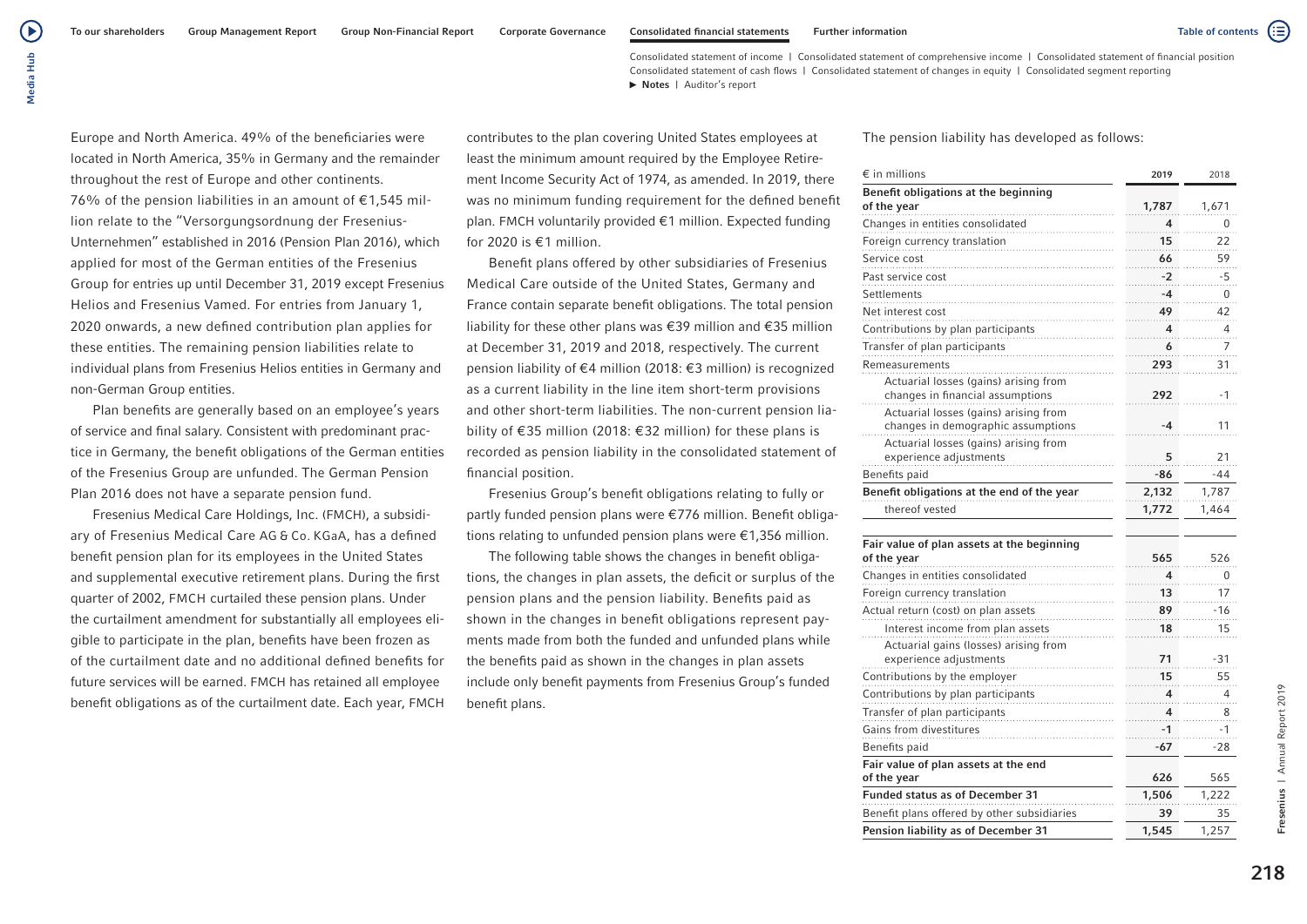⊜ Table of contents

Consolidated statement of income | Consolidated statement of comprehensive income | Consolidated statement of financial position Consolidated statement of cash flows | Consolidated statement of changes in equity | Consolidated segment reporting Notes | Auditor's report

The plan assets are neither invested in the Fresenius Group nor in related parties of the Fresenius Group.

As of December 31, 2019 and 2018, the fair value of plan assets did not exceed the benefit obligations in any pension plan. Furthermore, for the years 2019 and 2018, there were no effects from asset ceiling.

The discount rates for all plans are based upon yields of portfolios of highly rated debt instruments with maturities that mirror the plan's benefit obligation. Fresenius Group's discount rate is the weighted average of these plans based upon their benefit obligations.

The following weighted-average assumptions were utilized in determining benefit obligations as of December 31:

| in $\frac{0}{n}$              | 2019 | 2018 |
|-------------------------------|------|------|
| Discount rate                 | 1.79 | 2.69 |
| Rate of compensation increase | 282  | 2.75 |
| Rate of pension increase      | 1.61 | 155  |

Mainly changes in the discount factor, as well as inflation and mortality assumptions used for the actuarial computation resulted in actuarial losses in 2019 which increased the fair value of the defined benefit obligation. Unrecognized actuarial losses were €935 million (2018: €707 million).

## Sensitivity analysis

Increases and decreases in principal actuarial assumptions by 0.5 percentage points would affect the pension liability as of December 31, 2019 as follows:

| Development of pension liability $\epsilon$ in millions | 0.5 <sub>pp</sub><br>increase | 0.5 <sub>pp</sub><br>decrease |
|---------------------------------------------------------|-------------------------------|-------------------------------|
| Discount rate                                           | $-187$                        | 217                           |
| Rate of compensation increase                           | っつ                            | -31                           |
| Rate of pension increase                                | 124                           | $-108$                        |

The sensitivity analysis was calculated based on the average duration of the pension obligations determined at December 31, 2019. The calculations were performed isolated for each significant actuarial parameter, in order to show the effect on the fair value of the pension liability separately. The sensitivity analysis for compensation increases and for pension increases excludes the U.S. pension plan, because it is frozen and therefore is not affected by changes from these two actuarial assumptions.

#### Further explanatory notes

Defined benefit pension plans' net periodic benefit costs of €91 million (2018: €81 million) were comprised of the following components:

| $\epsilon$ in millions    | 2019      | 2018 |
|---------------------------|-----------|------|
| Service cost              | 60        |      |
| Net interest cost         | -31       |      |
| Net periodic benefit cost | <b>Q1</b> |      |

Net periodic benefit cost is allocated as personnel expense within cost of sales, selling expenses, general and administrative expenses as well as research and development expenses. The allocation depends upon the area in which the beneficiary is employed.

The following weighted-average assumptions were used in determining net periodic benefit cost for the year ended December 31:

| in $\frac{0}{n}$              | 2019 | 2018            |
|-------------------------------|------|-----------------|
| Discount rate                 | 2.77 | 253             |
| Rate of compensation increase | 2.80 | <sup>2</sup> 80 |
| Rate of pension increase      | 158  |                 |

The following table shows the expected benefit payments for the next 10 years:

| for the fiscal years            | $\epsilon$ in millions |
|---------------------------------|------------------------|
| 2020                            | 56                     |
| 2021                            | 55                     |
| 2022                            | 57                     |
| 2023                            |                        |
| 2024                            | 65                     |
| 2025 to 2029                    | 379                    |
| Total expected benefit payments |                        |

At December 31, 2019 and at December 31, 2018, the weighted-average duration of the defined benefit obligation was 19 years and 18 years, respectively.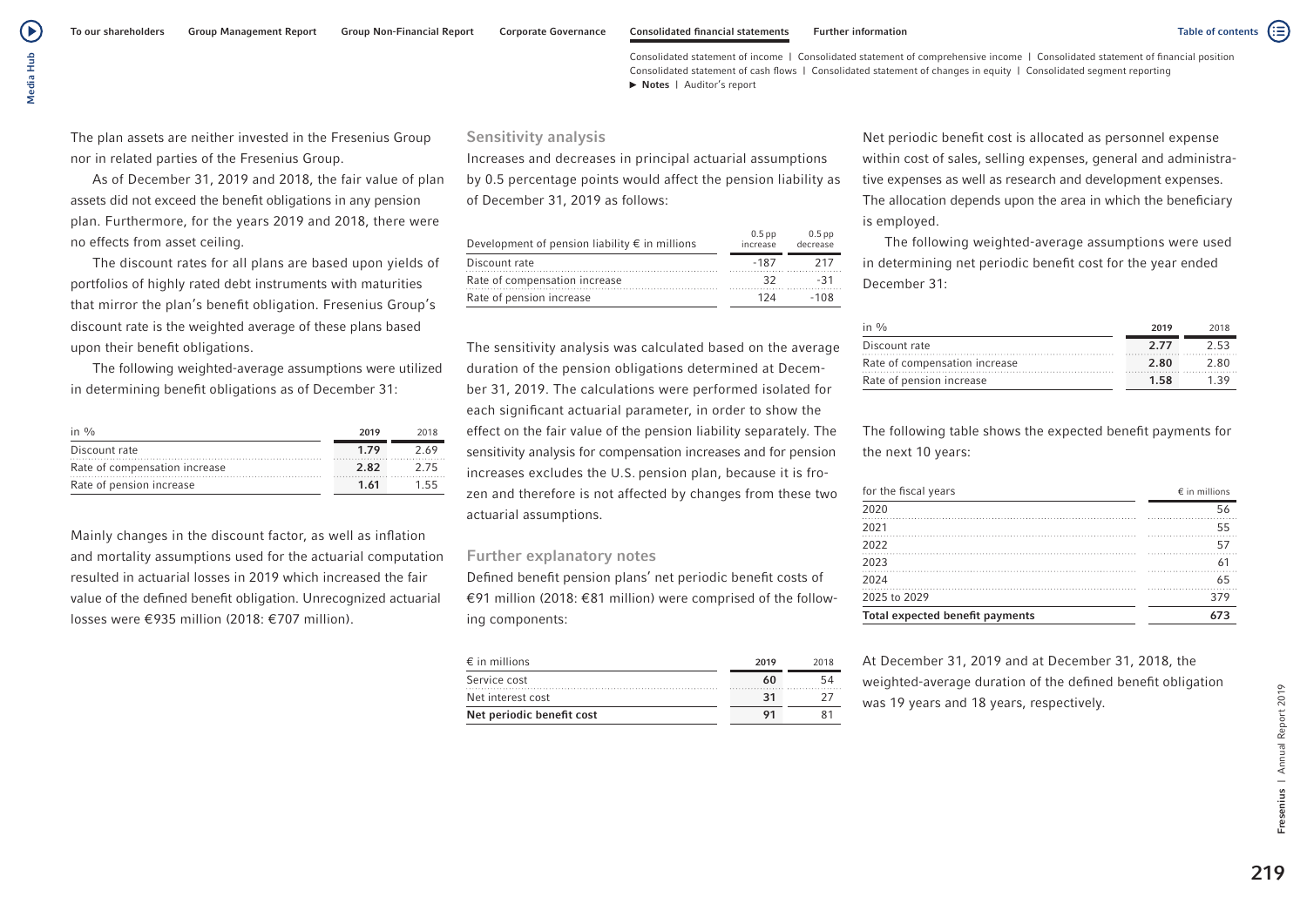#### The fair values of plan assets by categories were as follows:

|                                                |                                                                          | December 31, 2019                              |                                                  |       |                                                                       | December 31, 2018                              |       |
|------------------------------------------------|--------------------------------------------------------------------------|------------------------------------------------|--------------------------------------------------|-------|-----------------------------------------------------------------------|------------------------------------------------|-------|
| $\epsilon$ in millions                         | Quoted prices in<br>active markets<br>for identical<br>assets<br>Level 1 | Significant<br>observable<br>inputs<br>Level 2 | Significant<br>unobservable<br>inputs<br>Level 3 | Total | Quoted prices in<br>active markets for<br>identical assets<br>Level 1 | Significant<br>observable<br>inputs<br>Level 2 | Total |
| Categories of plan assets                      |                                                                          |                                                |                                                  |       |                                                                       |                                                |       |
| Equity investments                             | 95                                                                       |                                                |                                                  | 172   | 73                                                                    | 76                                             | 149   |
| Index funds <sup>1</sup>                       | 66                                                                       |                                                |                                                  | 143   | 43                                                                    | 76                                             |       |
| Other equity investments                       | 29                                                                       |                                                |                                                  | 29    | 30                                                                    |                                                | 30    |
| Fixed income investments                       | 157                                                                      | 205                                            |                                                  | 369   | 160                                                                   | 190                                            | 350   |
| Government securities <sup>2</sup>             |                                                                          |                                                |                                                  |       | 16                                                                    |                                                |       |
| Corporate bonds <sup>3</sup>                   |                                                                          | 203                                            |                                                  | 290   | 69                                                                    | 187                                            | 256   |
| Other fixed income<br>investments <sup>4</sup> |                                                                          |                                                |                                                  |       | 75                                                                    |                                                |       |
| Other $5$                                      | 71                                                                       | 14                                             | $\mathbf{0}$                                     | 85    | 55                                                                    | 11                                             | 66    |
| Total                                          | 323                                                                      | 296                                            |                                                  | 626   | 288                                                                   | 277                                            | 565   |

<sup>1</sup> This category is mainly comprised of low-cost equity index funds not actively managed that track the S & P 500, S & P 400,

Russell 2000, the MSCI Emerging Markets Index and the Morgan Stanley International EAFE Index.

2 This category is primarily comprised of fixed income investments by the U.S. government and government sponsored entities.

3 This category primarily represents investment grade bonds of U.S. issuers from diverse industries.

<sup>4</sup> This category is mainly comprised of private placement bonds as well as collateralized mortgage obligations as well as cash and

funds that invest in U.S. treasury obligations directly or in U.S. treasury backed obligations.

5 This category mainly represents cash, money market funds as well as mutual funds comprised of high grade corporate bonds.

The methods and inputs used to measure the fair value of plan assets are as follows:

Index funds are valued based on market quotes.

Other equity investments are valued at their market prices as of the date of the statement of financial position.

Government bonds are valued based on both market prices (Level 1) and market quotes (Level 2).

Corporate bonds and other bonds are valued based on market quotes as of the date of the statement of financial position.

Cash is stated at nominal value which equals the fair value. U.S. Treasury money market funds as well as other money market and mutual funds are valued at their market prices.

## Plan investment policy and strategy in the United States

The Fresenius Group periodically reviews the assumptions for long-term expected return on pension plan assets. As part of the assumptions review, a range of reasonable expected investment returns for the pension plan as a whole was determined based on an analysis of expected future returns for each asset class weighted by the allocation of the assets. The range of returns developed relies both on forecasts, which include the actuarial firm's expected long-term rates of return for each significant asset class or economic indicator, and on broad-market historical benchmarks for expected return, correlation, and volatility for each asset class.

The overall investment strategy for the U.S. pension plan is to achieve a mix of approximately 99% of investments for long-term growth and income and 1% in cash or cash equivalents. Investment income and cash or cash equivalents are used for near-term benefit payments. Investments are governed by the plan investment policy and include well diversified index funds or funds targeting index performance.

The plan investment policy, utilizing a revised target investment allocation in a range around 26% equity and 74% fixed income investments, considers that there will be a time horizon for invested funds of more than five years. The total portfolio will be measured against a custom index that reflects the asset class benchmarks and the target asset allocation. The plan investment policy does not allow investments in securities of Fresenius Medical Care AG & Co. KGaA or other related party securities. The performance benchmarks for the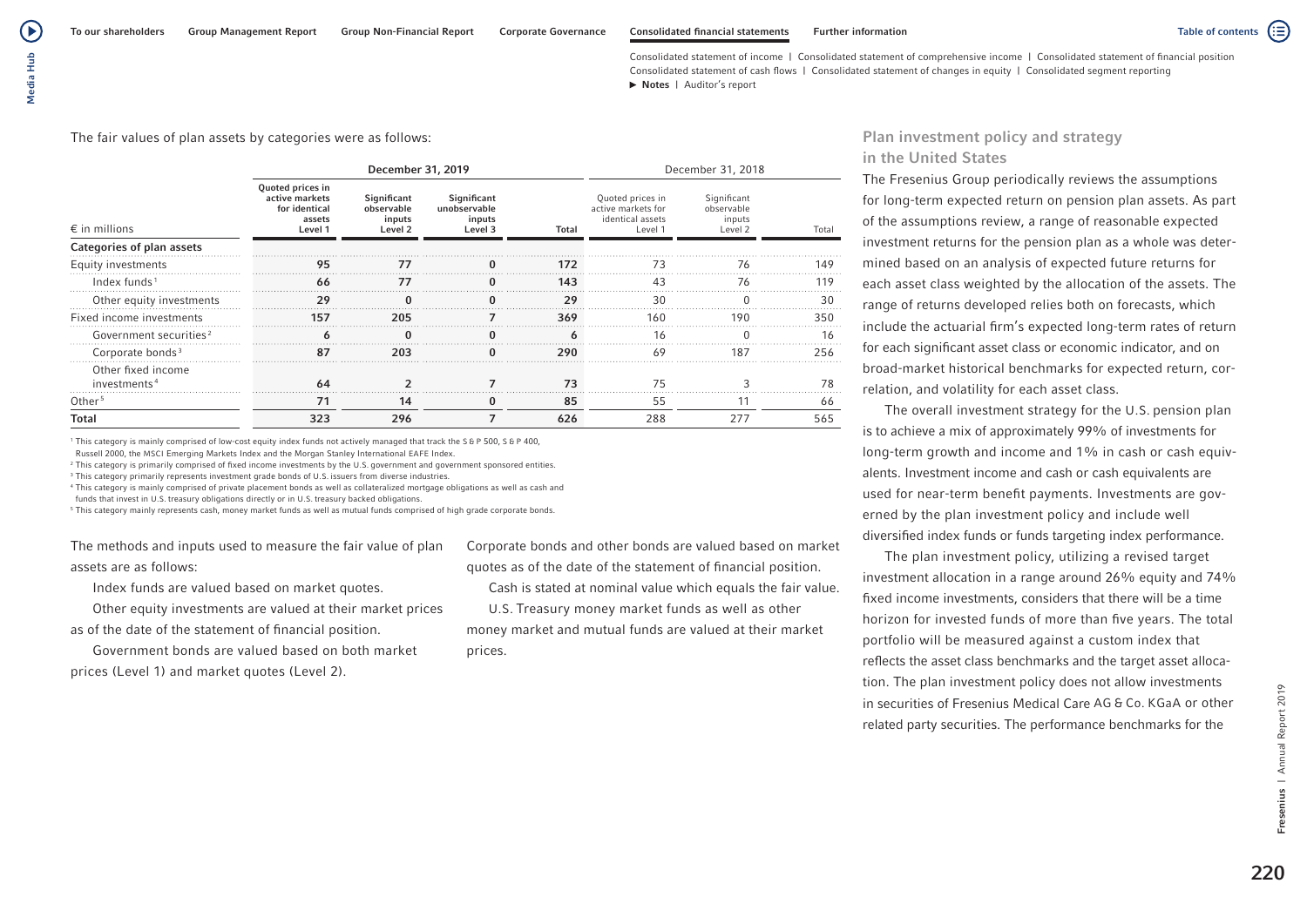separate asset classes include: S & P 500 Index, S & P 400 Mid-Cap Index, Russell 2000 Index, MSCI EAFE Index, MSCI Emerging Markets Index, Barclays Capital Long-Corporate Bond Index, Bloomberg Barclays U.S. Corporate High Yield Index, and Bloomberg Barclays U.S.High Yield Fallen Angel 3% Capped Index.

The following schedule describes Fresenius Group's allocation for all of its funded plans.

| in $\frac{0}{n}$         | Allocation<br>2019 | Allocation<br>2018 | Target<br>allocation |
|--------------------------|--------------------|--------------------|----------------------|
| Equity investments       | 27.39              | 26.39              | 27 2                 |
| Fixed income investments | 59.07              | 6189               | 60.31                |
| Other incl. real estate  | 13.54              | 11 72              | 12 49                |
| Total                    | 100.00             | 100.00             | .0000                |

Contributions to plan assets for the fiscal year 2020 are expected to amount to €16 million.

#### DEFINED CONTRIBUTION PLANS

Fresenius Group's total expense under defined contribution plans for 2019 was €166 million (2018: €157 million). Of this amount, €94 million related to contributions by the Fresenius Group to several public supplementary pension funds for employees of Fresenius Helios. Further €53 million related to contributions to the U.S. savings plan, which employees of Fresenius Medical Care Holdings, Inc. can join.

Following applicable collective bargaining agreements, the Fresenius Group pays contributions for a given number of employees of Fresenius Helios to the Rheinische Zusatzversorgungskasse (a supplementary pension fund) and to other public supplementary pension funds (together referred to as ZVK ÖD) to complement statutory retirement pensions. Given that employees from multiple participating entities are insured by these ZVK ÖDs, these plans are Multi-Employer plans.

ZVK ÖDs are defined benefit plans according to IAS 19 since employees are entitled to the statutory benefits regardless of the amounts contributed. The plan assets of the fund necessary to evaluate and calculate the funded status of the Group cannot be obtained from the supplementary pension funds. The calculation of a pension liability according to IAS 19 is not possible due to missing information about future payment obligations. Therefore, the obligation is accounted for as defined contribution plan according to IAS 19.34a.

The plan operates on a pay-as-you-earn system based on applying a collection rate to given parts of gross remuneration.

Paid contributions are accounted for as personnel expenses within cost of sales, selling expenses as well as general and administrative expenses and amounted to €94 million in 2019 (2018: €95 million). Thereof, €51 million (2018: €49 million) were payments to Rheinische Zusatzversorgungskasse, to Versorgungsanstalt des Bundes und der Länder and to Zusatzversorgungskasse Wiesbaden (supplementary pension funds). The Group expects to contribute €100 million in 2020.

Under the U.S. savings plan, employees can deposit up to 75% of their pay up to an annual maximum of US\$19,500 if under 50 years old (US\$25,600 if 50 or over). Fresenius Medical Care will match 50% of the employee deposit up to a maximum company contribution of 3% of the employee's pay. Fresenius Medical Care's total expense under this defined contribution plan for the years ended December 31, 2019 and 2018 was €53 million and €54 million, respectively.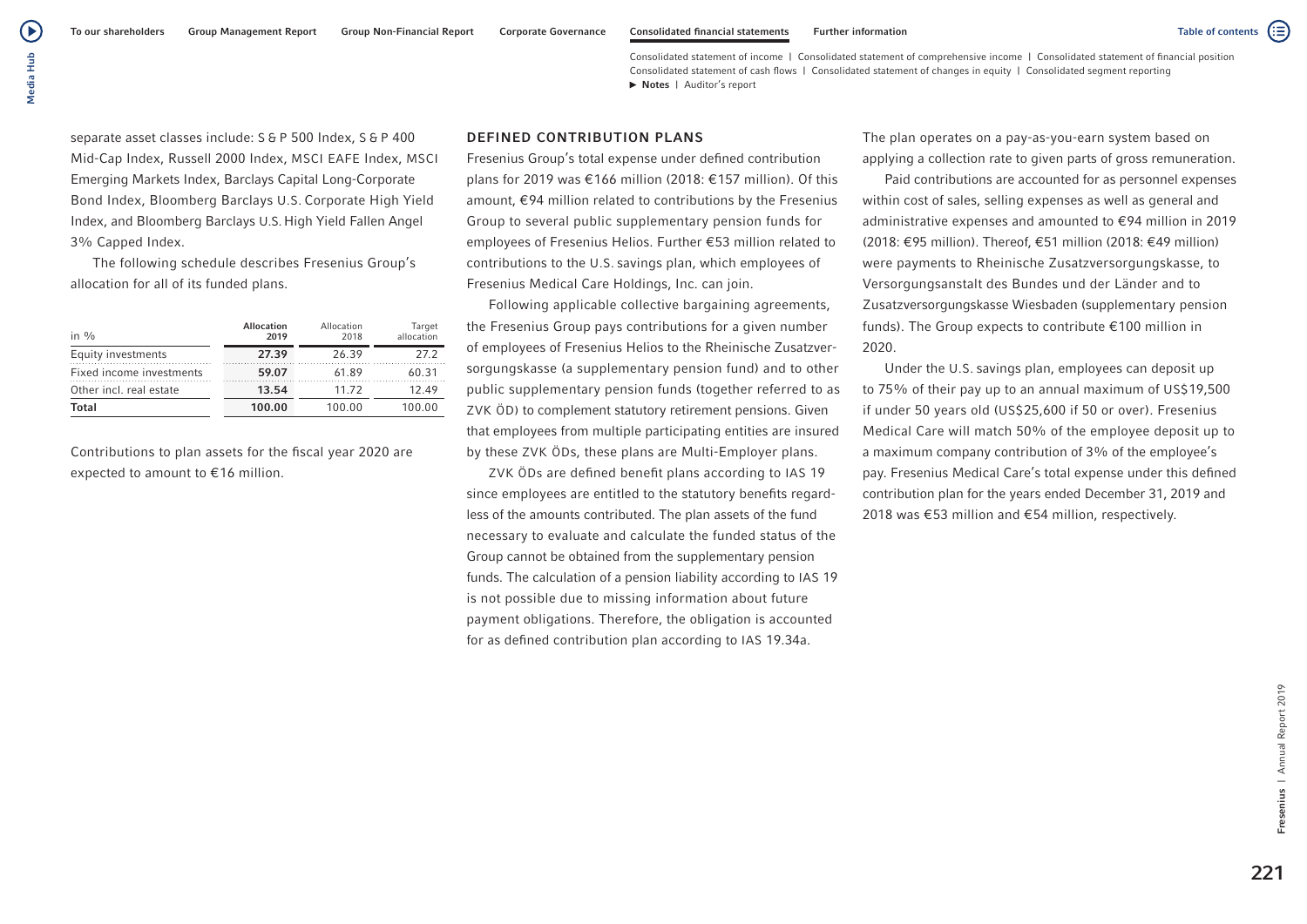Table of contents

 $(\textbf{m})$ 

Consolidated statement of income | Consolidated statement of comprehensive income | Consolidated statement of financial position Consolidated statement of cash flows | Consolidated statement of changes in equity | Consolidated segment reporting Notes | Auditor's report

#### 26. NONCONTROLLING INTEREST

As of December 31, noncontrolling interest in the Fresenius Group was as follows:

| $\epsilon$ in millions                                             | 2019  | 2018  |
|--------------------------------------------------------------------|-------|-------|
| Noncontrolling interest<br>in Fresenius Medical Care AG & Co. KGaA | 8,174 | 8.143 |
| Noncontrolling interest<br>in VAMED AG                             | 97    | 83    |
| Noncontrolling interest<br>in the business segments                |       |       |
| <b>Fresenius Medical Care</b>                                      | 1,269 | 1.144 |
| Fresenius Kabi                                                     | 121   | 102   |
| <b>Fresenius Helios</b>                                            | 127   | 113   |
| <b>Fresenius Vamed</b>                                             | 14    | 12    |
| Total noncontrolling interest                                      | 9,802 | 9.597 |

For further financial information relating to Fresenius Medical Care see the consolidated segment reporting on pages 172 to 173.

Noncontrolling interest changed as follows:

| $\epsilon$ in millions                               | 2019   |
|------------------------------------------------------|--------|
| Noncontrolling interest as of December 31, 2018      | 9,597  |
| Adjustment due to the initial application of IFRS 16 | $-98$  |
| As of January 1, 2019, adjusted                      | 9,499  |
| Noncontrolling interest in profit                    | 1,146  |
| Purchase of noncontrolling interest                  | 40     |
| Stock options                                        | 12     |
| Share buy-back program of                            |        |
| Fresenius Medical Care AG & Co. KGaA                 | $-410$ |
| Dividend payments                                    | $-507$ |
| Currency effects and other changes                   | 22     |
| Noncontrolling interest as of December 31, 2019      | 9,802  |

# 27. FRESENIUS SE & CO. KGAA SHAREHOLDERS' EQUITY

#### SUBSCRIBED CAPITAL

Development of subscribed capital As of January 1, 2019, the subscribed capital of Fresenius SE & Co. KGaA consisted of 556,225,154 bearer ordinary shares.

During the fiscal year 2019, 1,154,825 stock options were exercised. Consequently, as of December 31, 2019, the subscribed capital of Fresenius SE & Co. KGaA consisted of 557,379,979 bearer ordinary shares. The shares are issued as non-par value shares. The proportionate amount of the subscribed capital is  $€1.00$  per share.

#### AUTHORIZED CAPITAL

By resolution of the Annual General Meeting on May 18, 2018, the previous Authorized Capital I was revoked and a new Authorized Capital I was created.

Accordingly, the general partner, Fresenius Management SE, is authorized, with the approval of the Supervisory Board, until May 17, 2023, to increase Fresenius SE & Co. KGaA's share capital (subscribed capital) by a total amount of up to €125,000,000 through a single or multiple issues of new bearer ordinary shares against cash contributions and / or contributions in kind (Authorized Capital I).

The number of shares must increase in the same proportion as the subscribed capital. A subscription right must be granted to the shareholders in principle. In defined cases, the general partner is authorized, with the consent of the Supervisory Board, to decide on the exclusion of the shareholders' subscription right (e. g. to eliminate fractional amounts). For

cash contributions, the authorization can only be exercised if the issue price is not significantly below the stock exchange price of the already listed shares at the time the issue price is fixed with final effect by the general partner. Furthermore, in case of a capital increase against cash contributions, the proportionate amount of the shares issued with exclusion of subscription rights may not exceed 10% of the subscribed capital. An exclusion of subscription rights in the context of the use of other authorizations concerning the issuance or the sale of the shares of Fresenius SE & Co. KGaA or the issuance of rights which authorize or bind to the subscription of shares of Fresenius SE & Co. KGaA has to be taken into consideration during the duration of the Authorized Capital until its utilization. In the case of a subscription in kind, the subscription right can be excluded only in order to acquire a company, parts of a company or a participation in a company.

The authorizations granted concerning the exclusion of subscription rights can be used by Fresenius Management SE only to such extent that the proportional amount of the total number of shares issued with exclusion of the subscription rights does not exceed 10% of the subscribed capital. An exclusion of subscription rights in the context of the use of other authorizations concerning the issuance or the sale of the shares of Fresenius SE & Co. KGaA or the issuance of rights which authorize or bind to the subscription of shares of Fresenius SE & Co. KGaA has to be taken into consideration during the duration of the Authorized Capital until its utilization.

The changes to the Authorized Capital I became effective upon registration with the commercial register on June 18, 2018.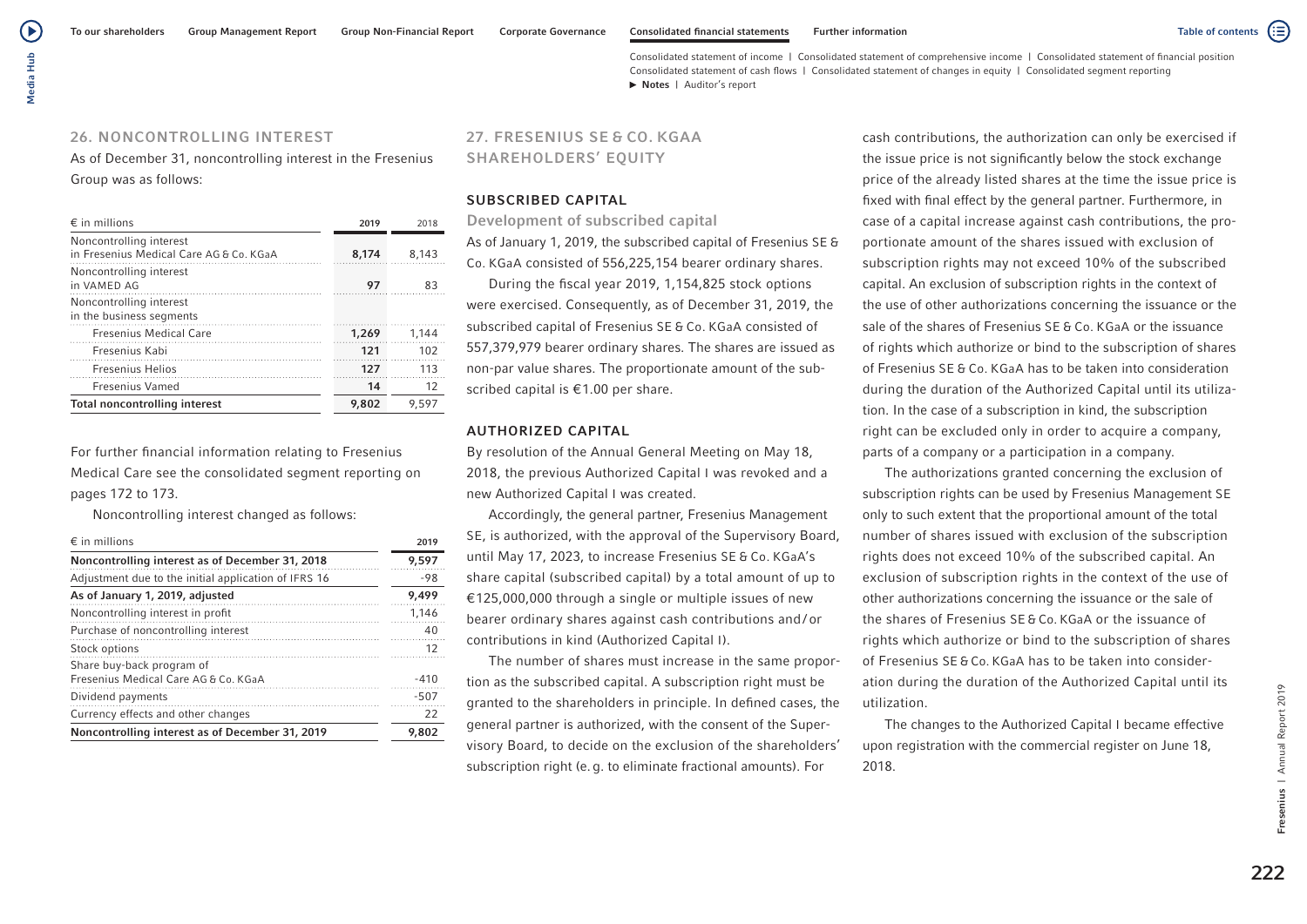Table of contents

Consolidated statement of income | Consolidated statement of comprehensive income | Consolidated statement of financial position Consolidated statement of cash flows | Consolidated statement of changes in equity | Consolidated segment reporting Notes | Auditor's report

#### CONDITIONAL CAPITAL

The following table shows the development of the Conditional Capital:

The following Conditional Capitals exist in order to fulfill the subscription rights under the stock option plans of Fresenius SE & Co. KGaA: Conditional Capital II (Stock Option Plan 2008) and Conditional Capital IV (Stock Option Plan 2013) (see note 35, Share-based compensation plans). Another Conditional Capital III exists for the authorization to issue option bearer bonds and/or convertible bonds.

| in €                                                                  | Ordinary shares |
|-----------------------------------------------------------------------|-----------------|
| Conditional Capital I Fresenius AG Stock Option Plan 2003             | 4.735.083       |
| Conditional Capital II Fresenius SE Stock Option Plan 2008            | 4.296.814       |
| Conditional Capital III option bearer bonds and/or convertible bonds  | 48.971.202      |
| Conditional Capital IV Fresenius SE & Co. KGaA Stock Option Plan 2013 | 24,257,969      |
| Total Conditional Capital as of January 1, 2019                       | 82,261,068      |
| Fresenius SE Stock Option Plan 2008 - options exercised               | -843.877        |
| Fresenius SE & Co. KGaA Stock Option Plan 2013 - options exercised    | $-310,948$      |
| Total Conditional Capital as of December 31, 2019                     | 81,106,243      |

## As of December 31, 2019, the Conditional Capital was composed as follows:

| in €                                                                  |            |
|-----------------------------------------------------------------------|------------|
| Conditional Capital I Fresenius AG Stock Option Plan 2003             | 4,735,083  |
| Conditional Capital II Fresenius SE Stock Option Plan 2008            | 3.452.937  |
| Conditional Capital III option bearer bonds and/or convertible bonds  | 48,971,202 |
| Conditional Capital IV Fresenius SE & Co. KGaA Stock Option Plan 2013 | 23,947,021 |
| Total Conditional Capital as of December 31, 2019                     | 81.106.243 |

#### CAPITAL RESERVES

Capital reserves are comprised of the premium paid on the issue of shares and the exercise of stock options (additional paid-in capital).

#### OTHER RESERVES

Other reserves are comprised of earnings generated by Group entities in prior years to the extent that they have not been distributed.

## DIVIDENDS

Under the German Stock Corporation Act (AktG), the amount of dividends available for distribution to shareholders is based upon the unconsolidated retained earnings of Fresenius SE & Co. KGaA as reported in its statement of financial position determined in accordance with the German Commercial Code (HGB).

In May 2019, a dividend of €0.80 per bearer ordinary share was approved by Fresenius SE & Co. KGaA's shareholders at the Annual General Meeting and paid afterwards. The total dividend payment was €445 million.

#### TREASURY STOCK OF FRESENIUS MEDICAL CARE

In 2019, Fresenius Medical Care repurchased 8,878,450 ordinary shares for an amount of €600 million.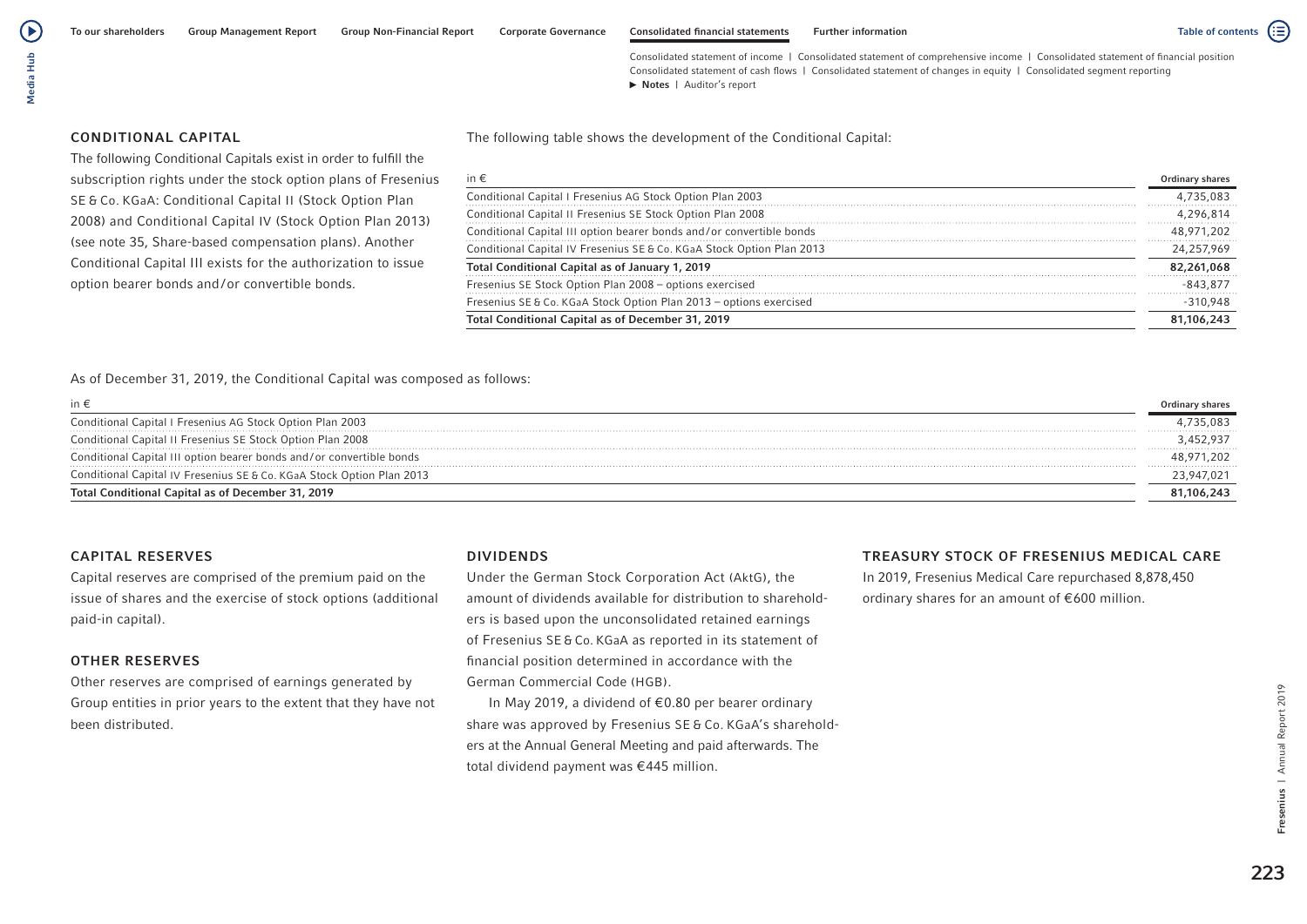

#### 28. OTHER COMPREHENSIVE INCOME (LOSS)

Other comprehensive income (loss) is comprised of all amounts recognized directly in equity (net of tax) resulting from the currency translation of foreign subsidiaries' financial statements and the effects of measuring financial instruments at their fair value as well as the change in benefit obligation.

Changes in the components of other comprehensive income (loss) in 2019 and 2018 were as follows:

| $\epsilon$ in millions                                                       | before taxes | Tax effect | Amount<br>fter taxes |
|------------------------------------------------------------------------------|--------------|------------|----------------------|
| Positions which will be reclassified into net income in subsequent years     |              |            |                      |
| Cash flow hedges                                                             |              |            |                      |
| Change in unrealized gains/losses                                            |              |            |                      |
| Realized gains/losses due to reclassifications                               |              |            |                      |
| Foreign currency translation                                                 | 268          |            | 260                  |
| Positions which will not be reclassified into net income in subsequent years |              |            |                      |
| Change of fair value of equity investments                                   |              |            |                      |
| Actuarial gains/losses on defined benefit pension plans                      |              |            |                      |
| Total changes 2018                                                           | 226          |            | 229                  |
| Positions which will be reclassified into net income in subsequent years     |              |            |                      |
| Cash flow hedges                                                             |              |            |                      |
| Change in unrealized gains/losses                                            |              |            |                      |
| Realized gains/losses due to reclassifications                               |              |            |                      |
| Foreign currency translation                                                 | 398          |            |                      |
| Positions which will not be reclassified into net income in subsequent years |              |            |                      |
| Change of fair value of equity investments                                   |              | -3         |                      |
| Actuarial gains/losses on defined benefit pension plans                      | $-222$       | 58         | $-164$               |
| <b>Total changes 2019</b>                                                    | 172          | 59         | 231                  |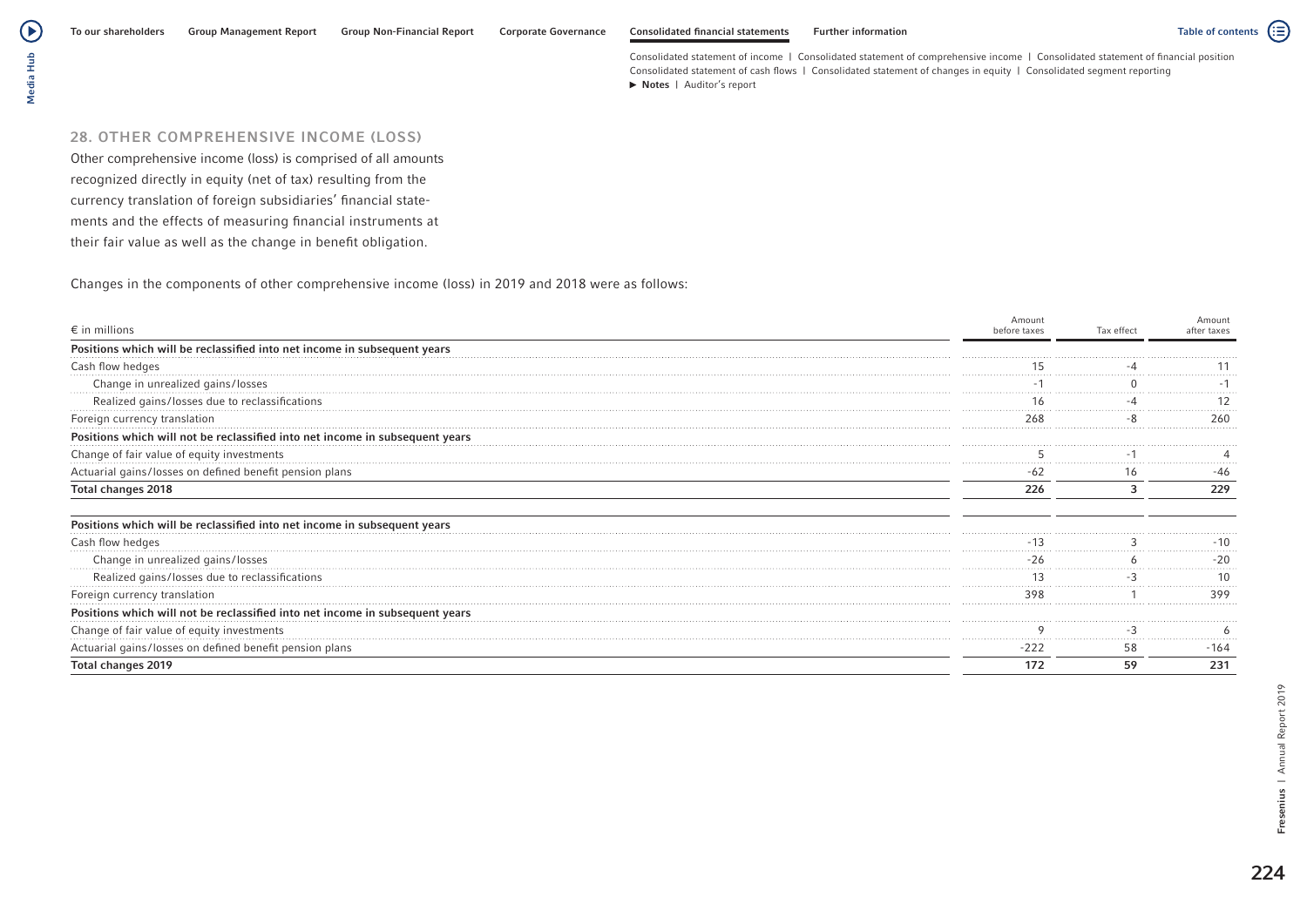Consolidated statement of income | Consolidated statement of comprehensive income | Consolidated statement of financial position Consolidated statement of cash flows | Consolidated statement of changes in equity | Consolidated segment reporting Notes | Auditor's report

# OTHER NOTES

### 29. COMMITMENTS AND CONTINGENCIES

As of December 31, 2019, future investment commitments existed up to the year 2023 from the acquisition contracts for hospitals at projected costs of up to €221 million. Thereof €151 million relate to the year 2020.

Besides the above mentioned contingent liabilities, the current estimated amount of Fresenius Group's other known individual contingent liabilities is immaterial.

#### LEGAL AND REGULATORY MATTERS

The Fresenius Group is routinely involved in claims, lawsuits, regulatory and tax audits, investigations and other legal matters arising, for the most part, in the ordinary course of its business of providing health care services and products. Legal matters that the Fresenius Group currently deems to be material or noteworthy are described below. The Fresenius Group records its litigation reserves for certain legal proceedings and regulatory matters to the extent that the Fresenius Group determines an unfavorable outcome is probable and the amount of loss can be reasonably estimated. For the other matters described below, the Fresenius Group believes that the loss probability is remote and/or the loss or range of possible losses cannot be reasonably estimated at this time. The outcome of litigation and other legal matters is always difficult to predict accurately and outcomes that are not consistent with Fresenius Group's view of the merits can occur. The Fresenius Group believes that it has valid defenses to the legal matters pending against it and is defending itself vigorously. Nevertheless, it is possible that the resolution of one or more of the legal matters currently pending or threatened could have a material adverse effect on its business, results of operations and financial condition.

# Termination of the merger agreement with Akorn, Inc.

On April 24, 2017, Fresenius announced that Fresenius Kabi has agreed to acquire Akorn, Inc. (Akorn), a U.S.-based manufacturer and marketer of prescription and over-the-counter pharmaceutical products, for approximately US\$4.3 billion, or US\$34 per share, plus the prevailing net debt at closing of the transaction.

Fresenius conducted an independent investigation, using external experts, into alleged breaches of FDA data integrity requirements relating to product development at Akorn.

Fresenius decided on April 22, 2018 to terminate the merger agreement with Akorn, due to Akorn's failure to fulfill several closing conditions.

Fresenius' decision was based on, among other factors, material breaches of FDA data integrity requirements relating to Akorn's operations found during Fresenius' independent investigation. Fresenius offered to delay its decision in order to allow Akorn additional opportunity to complete its own investigation and present any information it wished Fresenius to consider, but Akorn declined that offer.

Akorn disagreed with Fresenius' position and filed a lawsuit on April 23, 2018 purporting to enforce the merger agreement.

Fresenius filed a counterclaim on April 30, 2018. The trial of the lawsuit took place in the Delaware Court of Chancery from July 9 to 13 and on August 23, 2018.

On October 1, 2018, the Court of Chancery in the U.S. state of Delaware ruled in favor of Fresenius in the lawsuit by Akorn, Inc. against Fresenius for the consummation of the April 2017 merger agreement.

Akorn appealed on October 18, 2018 against this ruling to the Delaware Supreme Court. On December 7, 2018, the Delaware Supreme Court, being the highest court and final instance in Delaware, affirmed the ruling of the Court of Chancery in favor of Fresenius. Fresenius has sued Akorn for damages suffered as a result of lost acquisition expenses. The lawsuit is pending before the Delaware Court of Chancery in the United States and is currently being heard.

### Internal review

Beginning in 2012, Fresenius Medical Care AG & Co. KGaA (FMC-AG &Co. KGaA) received certain communications alleging conduct in countries outside the United States that might violate the Foreign Corrupt Practices Act (FCPA) or other antibribery laws. FMC-AG & Co. KGaA conducted investigations with the assistance of outside counsel and, in a continuing dialogue, advised the Securities and Exchange Commission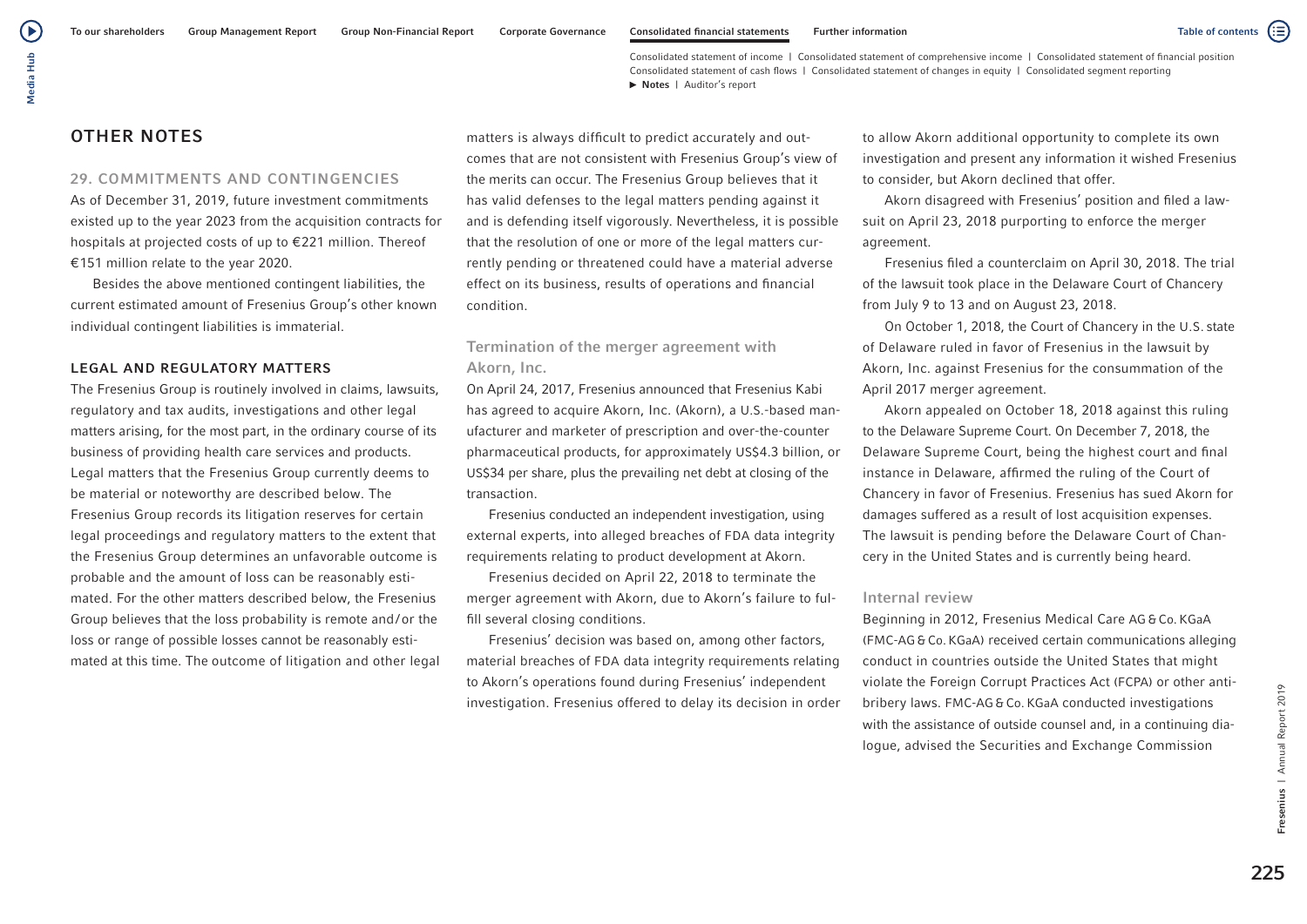Consolidated statement of income | Consolidated statement of comprehensive income | Consolidated statement of financial position Consolidated statement of cash flows | Consolidated statement of changes in equity | Consolidated segment reporting Notes | Auditor's report

(SEC) and the United States Department of Justice (DOJ) about these investigations. The DOJ and the SEC also conducted their own investigations, in which FMC-AG & Co. KGaA cooperated.

In the course of this dialogue, FMC-AG & Co. KGaA identified and reported to the DOJ and the SEC, and took remedial actions with respect to, conduct that resulted in the DOJ and the SEC seeking monetary penalties including disgorgement of profits and other remedies. This conduct revolved principally around FMC-AG & Co. KGaA's products business in countries outside the United States.

FMC-AG & Co. KGaA recorded charges of €200 million in 2017 and €77.2 million in 2018 encompassing estimates for the claims from the DOJ and the SEC for profit disgorgement, penalties, certain legal expenses, and other related costs or asset impairments believed likely to be necessary for full and final resolution, by litigation or settlement, of the claims and issues arising from the investigation.

The increase recorded in 2018 took into consideration preliminary understandings with the DOJ and the SEC on the financial terms of a potential settlement. Following this increase, which takes into account incurred and anticipated legal expenses, impairments and other costs, the provision totaled €224 million as of December 31, 2018.

On March 29, 2019, FMC-AG & Co. KGaA entered into a non-prosecution agreement with the DOJ and a separate agreement with the SEC intended to resolve fully and finally the claims against FMC-AG & Co. KGaA arising from the investigations. FMC-AG & Co. KGaA paid a combined total in penalties and disgorgement of approximately US\$232 million to the DOJ and the SEC in connection with these agreements. The entire amount paid to the DOJ and the SEC was reserved for in charges that FMC-AG & Co. KGaA recorded in 2017 and 2018 and announced in 2018. As part of the settlement, FMC-AG & Co. KGaA agreed to retain an independent compliance monitor for a period of at least two years and to an additional year of self-reporting. As of July 26, 2019, the monitor was appointed and the monitorship period commenced.

In 2015, FMC-AG & Co. KGaA self-reported to the German prosecutor conduct with a potential nexus to Germany and continues to cooperate with government authorities in Germany in their review of the conduct that prompted FMC-AG & Co. KGaA's and government investigations.

Since 2012, FMC-AG & Co. KGaA has made and continues to make further significant investments in its compliance and fincancial controls and in its compliance, legal and financial organizations. FMC-AG & Co. KGaA's remedial actions included separation from those employees responsible for the above-mentioned conduct. FMC-AG&Co. KGaA is dealing with post-FCPA review matters on various levels. FMC-AG & Co. KGaA continues to be fully committed to compliance with the FCPA and other applicable anti-bribery laws.

## Product liability litigation

Personal injury litigation involving Fresenius Medical Care Holdings, Inc.'s (FMCH) acid concentrate product, labeled as Granuflo ® or Naturalyte ®, first arose in 2012 and was substantially resolved by settlement agreed in principle in February 2016 and consummated in November 2017. Remaining individual personal injury cases do not present material risk.

FMCH's affected insurers agreed to the settlement of the acid concentrate personal injury litigation and funded US\$220 million of the settlement fund under a reciprocal reservation of rights encompassing certain coverage issues raised by insurers and the FMCH's claims for indemnification of defense costs. FMCH accrued a net expense of US\$60 million in connection with the settlement, including legal fees and other anticipated costs.

Following entry into the settlement, FMCH's insurers in the AIG group and FMCH each initiated litigation against the other relating to the AIG group's coverage obligations under applicable policies. In the coverage litigation, the AIG group seeks to be indemnified by FMCH for some or all of its US\$220 million outlay; FMCH seeks to confirm the AIG group's US\$220 million funding obligation, to recover defense costs already incurred by FMCH, and to compel the AIG group to honor defense and indemnification obligations required for resolution of cases not participating in the settlement. As a result of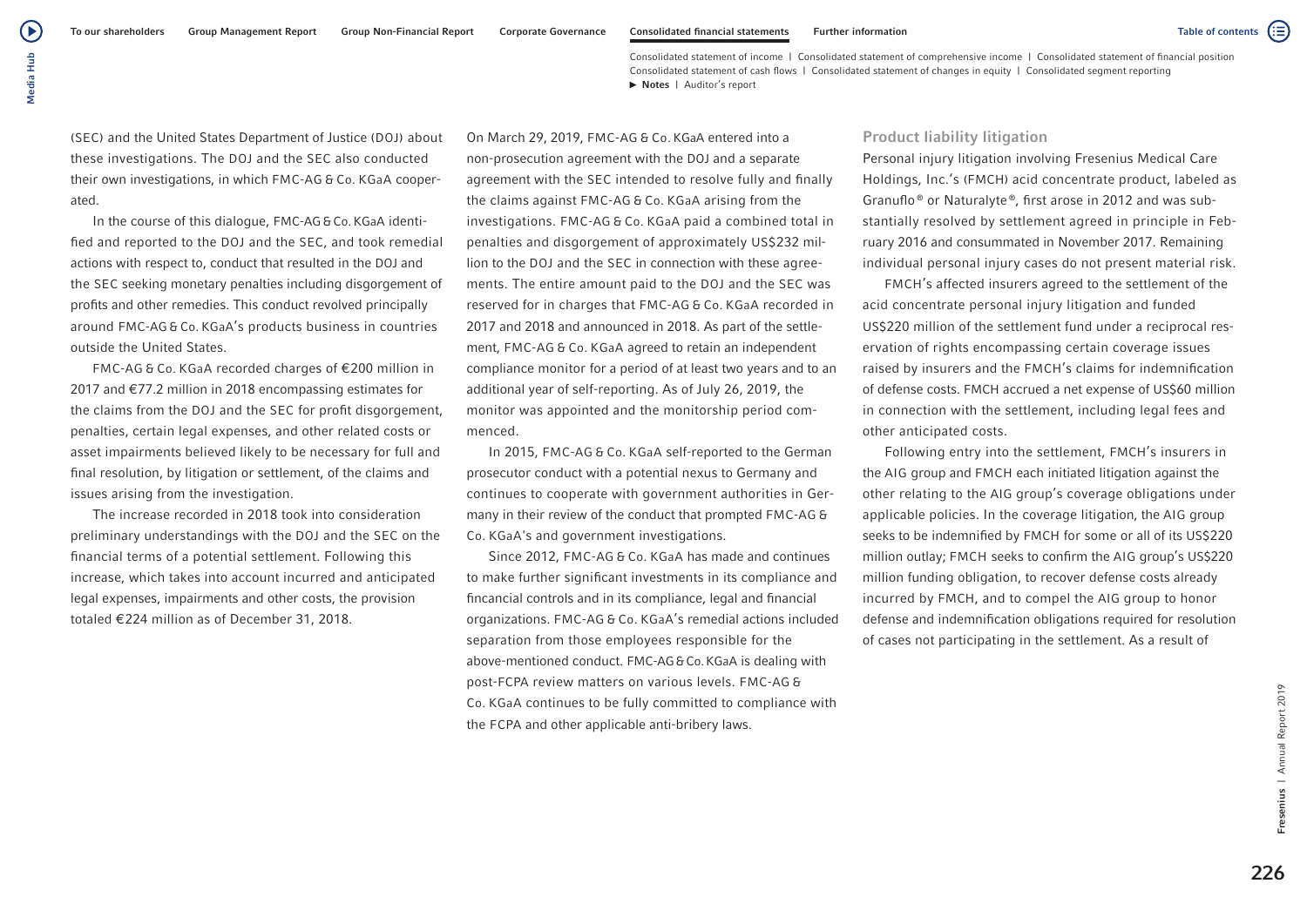Consolidated statement of income | Consolidated statement of comprehensive income | Consolidated statement of financial position Consolidated statement of cash flows | Consolidated statement of changes in equity | Consolidated segment reporting Notes | Auditor's report

decisions on issues of venue, the coverage litigation is proceeding in the New York state trial court for Manhattan. (National Union Fire Insurance v. Fresenius Medical Care, 2016 Index No. 653108 (Supreme Court of New York for New York County)).

Four institutional plaintiffs filed complaints against FMCH or its affiliates under state deceptive practices statutes resting on certain background allegations common to the GranuFlo ®/ NaturaLyte ® personal injury litigation but seeking as a remedy the repayment of sums paid to FMCH that are attributable to the GranuFlo ® /NaturaLyte ® products. These cases implicate different legal standards, theories of liability and forms of potential recovery from those in the personal injury litigation and their claims were not extinguished by the personal injury litigation settlement described above. All of the institutional cases have been resolved by settlement except for the claims by the State of Louisiana through its Attorney General and Blue Cross Blue Shield Louisiana, which remain active in the combined proceeding. State of Louisiana ex re. Caldwell and Louisiana Health Service & Indemnity Company v. Fresenius Medical Care Airline, et al 2016 Civ. 11035 (U.S.D.C. D. Mass.). The Caldwell and Blue Cross Louisiana cases remain unresolved and are proceeding together in federal court in Boston but are subject to undecided motions for severance and remand. There is no trial date in either

case. FMCH has increased its litigation reserves to account for anticipated resolution of these claims. However, at the present time there are no agreements in principle for resolving either case and litigation through final adjudication may be required in them.

On September 6, 2018, a special-purpose entity organized under Delaware law for the purpose of pursuing litigation filed a Pure Bill of Discovery in a Florida county court seeking discovery from FMCH related to the personal injury settlement, but no other relief. MSP Recovery Claims Series LLC v. Fresenius Medical Care Holdings, No. 2018-030366-CA-01 (11th Judicial Circuit, Dade County, Florida). The Pure Bill was thereafter removed to federal court and transferred into the multidistrict Fresenius Granuflo/Naturalyte Dialysate Products Liability Litigation in Boston. No. 1:13-MD-02428-DPW (D. Mass. 2013). On March 12, 2019, plaintiff amended its Pure Bill by filing a complaint claiming rights to recover monetary damages on behalf of various persons and entities who are alleged to have assigned to plaintiff their rights to recover monetary damages arising from their having provided or paid for medical services for dialysis patients receiving treatments using FMCH's acid concentrate product. FMCH is responding to the amended complaint.

## Subpoena "Maryland"

In August 2014, Fresenius Medical Care Holdings, Inc. (FMCH) received a subpoena from the United States Attorney for the District of Maryland inquiring into FMCH's contractual arrangements with hospitals and physicians involving contracts relating to the management of in-patient acute dialysis services. FMCH is cooperating in the investigation.

# Civil complaint "Hawaii"

In July 2015, the Attorney General for Hawaii issued a civil complaint under the Hawaii False Claims Act alleging a conspiracy pursuant to which certain Liberty Dialysis subsidiaries of Fresenius Medical Care Holdings, Inc. (FMCH) overbilled Hawaii Medicaid for Liberty's Epogen® administrations to Hawaii Medicaid patients during the period from 2006 through 2010, prior to the time of FMCH's acquisition of Liberty. Hawaii v. Liberty Dialysis – Hawaii, LLC et al., Case No.15-1-1357-07 (Hawaii 1st Circuit). The State alleges that Liberty acted unlawfully by relying on incorrect and unauthorized billing guidance provided to Liberty by Xerox State Healthcare LLC, which acted as Hawaii's contracted administrator for its Medicaid program reimbursement operations during the relevant period. The amount of the overpayment claimed by the State is approximately US\$8 million, but the State seeks civil remedies, interest, fines, and penalties against Liberty and FMCH under the Hawaii False Claims Act substantially in excess of the overpayment. After prevailing on motions by Xerox to preclude it from doing so, FMCH is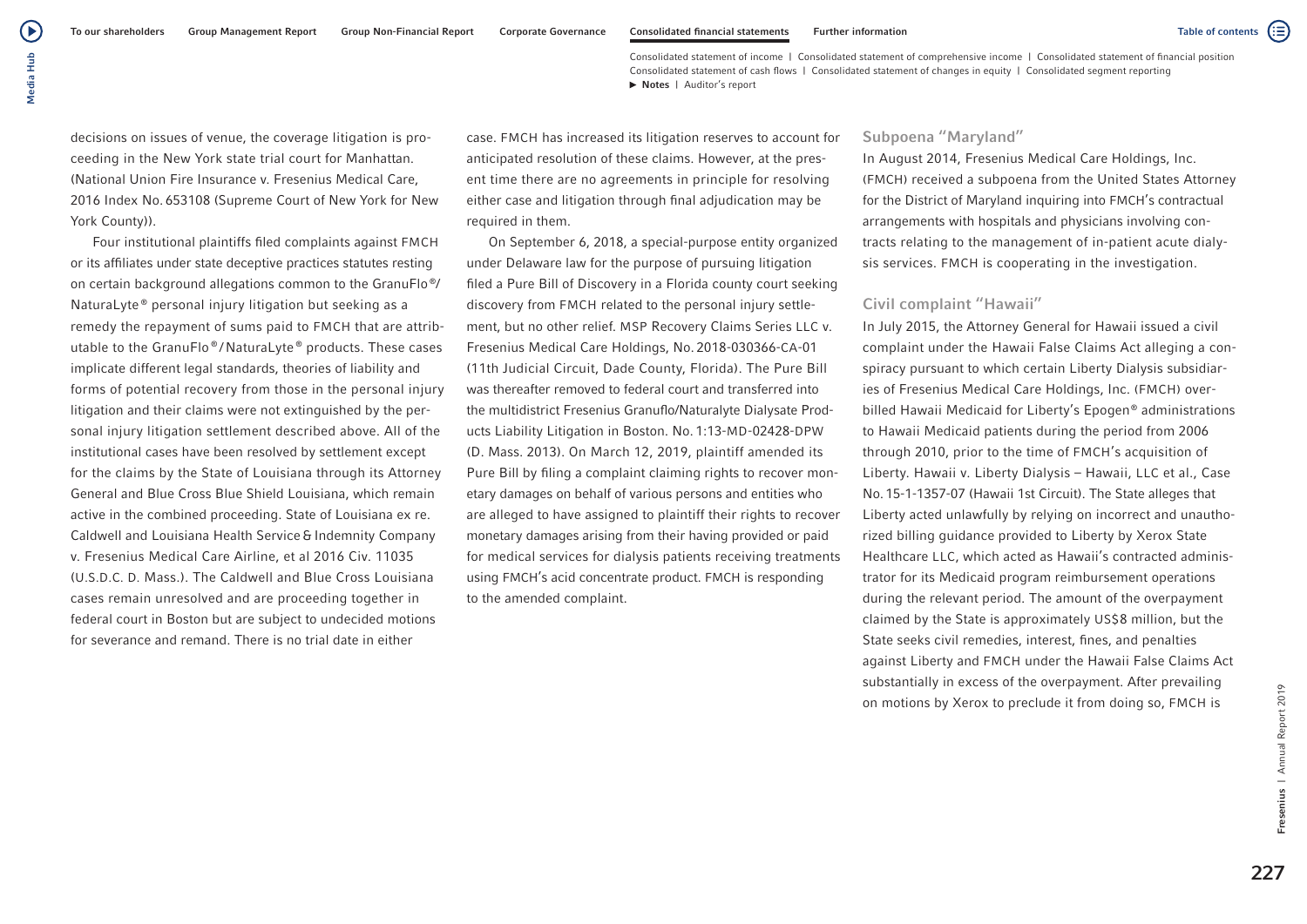Media Hub

Media Hub

 $\left( \blacktriangleright \right)$ 

 $(\textbf{m})$ Table of contents

Consolidated statement of income | Consolidated statement of comprehensive income | Consolidated statement of financial position Consolidated statement of cash flows | Consolidated statement of changes in equity | Consolidated segment reporting Notes | Auditor's report

pursuing third-party claims for contribution and indemnification against Xerox. The State's False Claims Act complaint was filed after Liberty initiated an administrative action challenging the State's recoupment of alleged overpayments from sums currently owed to Liberty. The civil litigation and administrative action are proceeding in parallel. Trial in the civil litigation is scheduled for July 13, 2020.

#### Subpoenas "Colorado and New York"

On August 31, 2015, Fresenius Medical Care Holdings, Inc. (FMCH) received a subpoena under the False Claims Act from the United States Attorney for the District of Colorado (Denver) inquiring into FMCH's participation in and management of dialysis facility joint ventures in which physicians are partners. FMCH continues to cooperate in the Denver United States Attorney's Office (USAO) investigation, which has come to focus on purchases and sales of minority interests in ongoing outpatient facilities between FMCH and physician groups.

On November 25, 2015, FMCH received a subpoena under the False Claims Act from the United States Attorney for the Eastern District of New York (Brooklyn) also inquiring into FMCH's involvement in certain dialysis facility joint ventures in New York. On September 26, 2018, the Brooklyn USAO declined to intervene on the qui tam complaint filed under seal in 2014 that gave rise to this investigation. CKD Project LLC v. Fresenius Medical Care, 2014 Civ. 6646

(E.D.N.Y. November 12, 2014). The court unsealed the complaint, allowing the relator to serve and proceed on its own. The relator  $-$  a special-purpose entity formed by law firms to pursue qui tam proceedings – has served its complaint and litigation is proceeding.

### Subpoena "Fresenius Vascular Care"

Beginning October 6, 2015, the United States Attorney for the Eastern District of New York (Brooklyn) has led an investigation, through subpoenas issued under the False Claims Act, of utilization and invoicing by Fresenius Medical Care Holdings, Inc.'s (FMCH) subsidiary Azura Vascular Care for a period beginning after FMCH's acquisition of American Access Care LLC (AAC) in October 2011. FMCH is cooperating in the Brooklyn United States Attorney's Office (USAO) investigation. The Brooklyn USAO has indicated that its investigation is nationwide in scope and is focused on whether certain access procedures performed at Azura facilities have been medically necessary and whether certain physician assistants employed by Azura exceeded their permissible scope of practice. Allegations against AAC arising in districts in Connecticut, Florida and Rhode Island relating to utilization and invoicing were settled in 2015.

## Subpoena "Texas (Dallas)"

On June 30, 2016, Fresenius Medical Care Holdings, Inc. (FMCH) received a subpoena from the United States Attorney for the Northern District of Texas (Dallas) seeking information under the False Claims Act about the use and management of pharmaceuticals including Velphoro ®. The investigation encompasses DaVita, Amgen, Sanofi, and other pharmaceutical manufacturers and includes inquiries into whether certain compensation transfers between manufacturers and pharmacy vendors constituted unlawful kickbacks. FMCH understands that this investigation is substantively independent of the US\$63.7 million settlement by DaVita Rx announced on December 14, 2017 in the matter styled United States ex rel. Gallian v. DaVita Rx, 2016 Civ. 0943 (N.D. Tex.). FMCH has cooperated in the investigation.

## Subpoena "New York"

On November 18, 2016, Fresenius Medical Care Holdings, Inc. (FMCH) received a subpoena under the False Claims Act from the United States Attorney for the Eastern District of New York (Brooklyn) seeking documents and information relating to the operations of Shiel Medical Laboratory, Inc. (Shiel), which FMCH acquired in October 2013. In the course of cooperating in the investigation and preparing to respond to the subpoena, FMCH identified falsifications and misrepresentations in documents submitted by a Shiel salesperson that relate to the integrity of certain invoices submitted by Shiel for laboratory testing for patients in long term care facilities. On February 21, 2017, FMCH terminated the employee and notified the United States Attorney of the termination and its circumstances. The terminated employee's conduct is expected to result in demands for FMCH to refund overpayments and to pay related penalties under applicable laws, but the monetary value of such payment demands cannot yet be reasonably estimated. FMCH contends that, under the asset sale provisions of its 2013 Shiel acquisition, it is not responsible for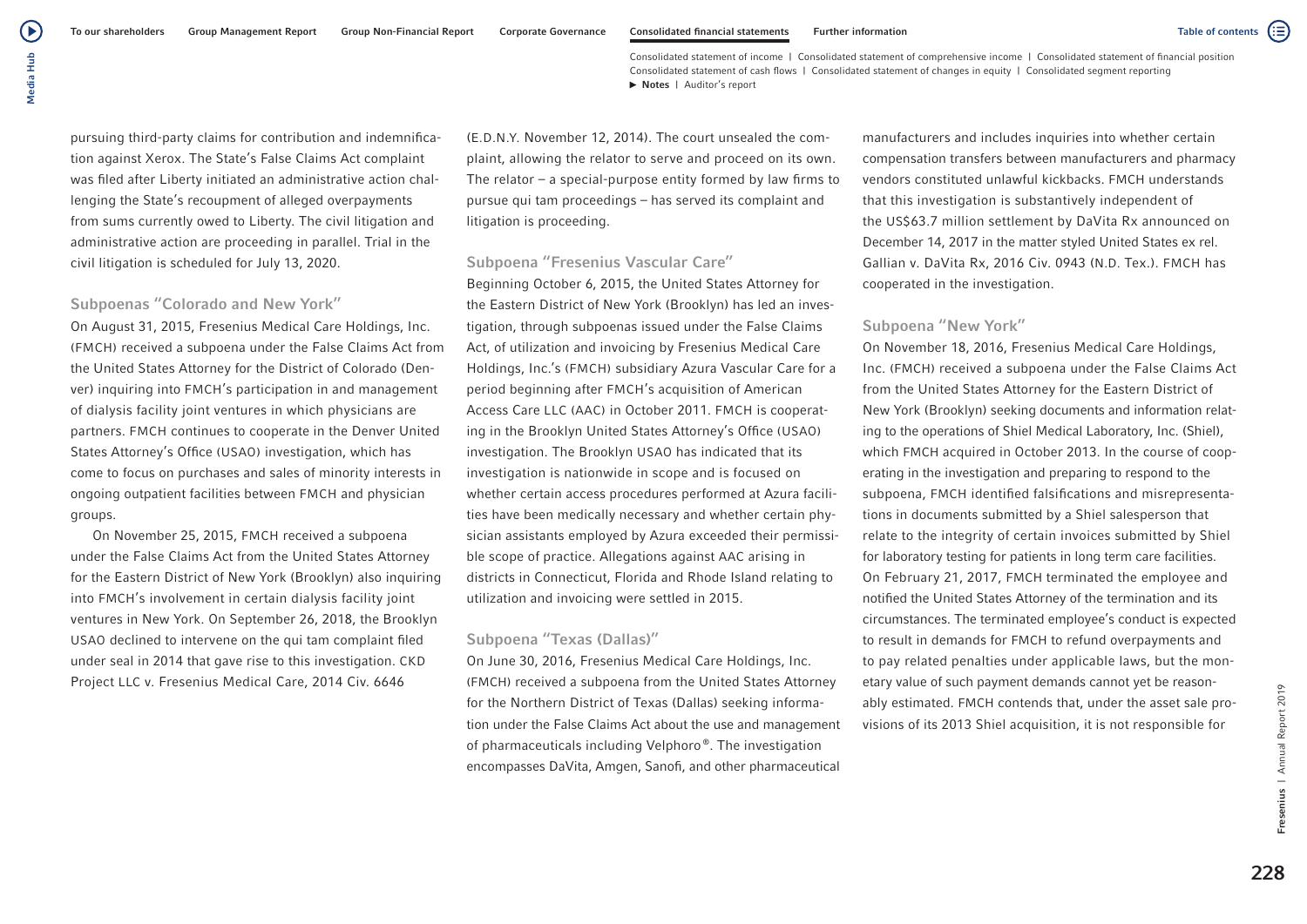misconduct by the terminated employee or other Shiel employees prior to the date of the acquisition. The Brooklyn United States Attorney's Office (USAO) continues to investigate a range of issues involving Shiel, including allegations of improper compensation (kickbacks) to physicians, and has disclosed that multiple sealed qui tam complaints underlie the investigation.

Media Hub

Media Hub

(▶

On December 12, 2017, FMCH sold to Quest Diagnostics certain Shiel operations that are the subject of this Brooklyn subpoena, including the misconduct reported to the United States Attorney. Under the Quest Diagnostics sale agreement, FMCH retains responsibility for responding to the Brooklyn investigation and for liabilities arising from conduct occurring after its 2013 acquisition of Shiel and prior to its sale of Shiel to Quest Diagnostics. FMCH is cooperating in the investigation.

# Subpoena "American Kidney Fund"/ CMS Litigation

On December 14, 2016, the Center for Medicare & Medicaid Services (CMS), which administers the federal Medicare program, published an Interim Final Rule (IFR) titled "Medicare Program; Conditions for Coverage for End-Stage Renal Disease Facilities-Third Party Payment." The IFR would have amended the Conditions for Coverage for dialysis providers, like Fresenius Medical Care Holdings, Inc. (FMCH) and would have effectively enabled insurers to reject premium payments made by or on behalf of patients who received grants for individual market coverage from the American

Kidney Fund (AKF or the Fund). The IFR could thus have resulted in those patients losing individual insurance market coverage. The loss of coverage for these patients would have had a material and adverse impact on the operating results of FMCH.

On January 25, 2017, a federal district court in Texas responsible for litigation initiated by a patient advocacy group and dialysis providers including FMCH preliminarily enjoined CMS from implementing the IFR. Dialysis Patient Citizens v. Burwell, 2017 Civ. 0016 (E.D. Texas, Sherman Div.). The preliminary injunction was based on CMS' failure to follow appropriate notice-and-comment procedures in adopting the IFR. The injunction remains in place and the court retains jurisdiction over the dispute.

On June 22, 2017, CMS requested a stay of proceedings in the litigation pending further rulemaking concerning the IFR. CMS stated, in support of its request, that it expects to publish a Notice of Proposed Rulemaking in the Federal Register and otherwise pursue a notice-and-comment process. Plaintiffs in the litigation, including FMCH, consented to the stay, which was granted by the court on June 27, 2017.

On January 3, 2017, FMCH received a subpoena from the United States Attorney for the District of Massachusetts under the False Claims Act inquiring into FMCH's interactions and relationships with the AKF, including FMCH's charitable contributions to the Fund and the Fund's financial assistance to patients for insurance premiums. FMCH cooperated in the investigation, which was part of a broader investigation into charitable contributions in the medical

industry. On August 1, 2019, the United States District Court for the District of Massachusetts entered an order announcing that the United States had declined to intervene on a qui tam complaint underlying the United States Attorney's Office Boston investigation and unsealing the relator's complaint so as to permit the relator to serve the complaint and proceed on his own. The relator did not serve the complaint within the time allowed, but the court has not yet dismissed the relator's complaint.

On April 8, 2019, United Healthcare served a demand for arbitration against FMCH. The demand asserts that FMCH unlawfully "steered" patients by waiving co-payments and other means away from coverage under government-funded insurance plans including Medicare into United Healthcare's commercial plans, including Affordable Care Act exchange plans. FMCH is contesting United Healthcare's claims and demands. A final hearing date has been scheduled in the arbitration for August 23, 2021.

In early May 2017, the United States Attorney for the Middle District of Tennessee (Nashville) issued identical subpoenas to FMCH and two subsidiaries under the False Claims Act concerning FMCH's retail pharmaceutical business. The investigation is exploring allegations related to improper inducements to dialysis patients to fill oral prescriptions through FMCH's pharmacy service, improper billing for returned pharmacy products and other allegations similar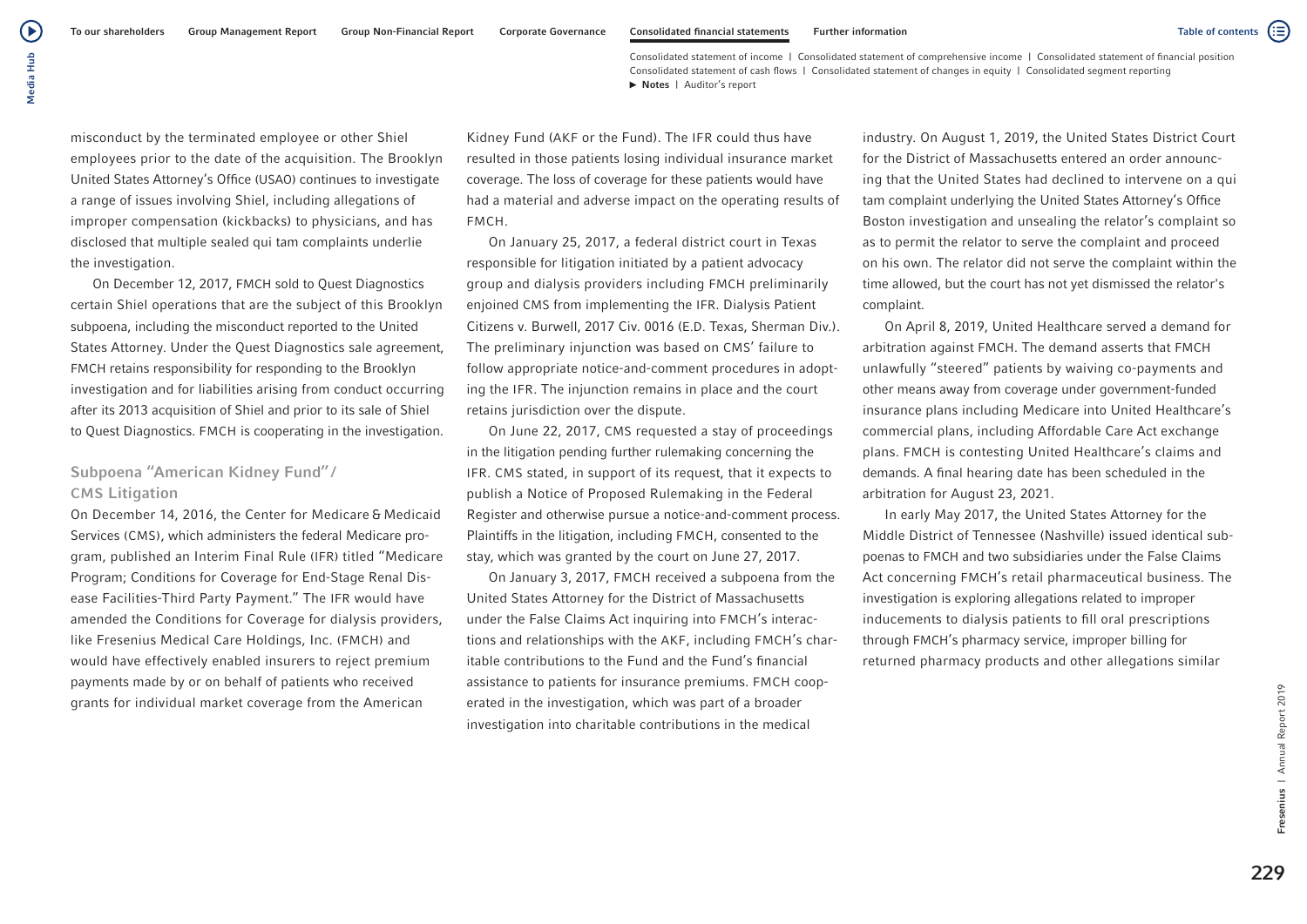Consolidated statement of income | Consolidated statement of comprehensive income | Consolidated statement of financial position Consolidated statement of cash flows | Consolidated statement of changes in equity | Consolidated segment reporting Notes | Auditor's report

to those underlying the US\$63.7 million settlement by DaVita Rx in Texas announced on December 14, 2017. United States ex rel. Gallian, 2016 Civ. 0943 (N.D. Tex.). FMCH is cooperating in the investigation.

### Vifor patent infringement

Fresenius Medical Care (Delaware)

On March 12, 2018, Vifor Fresenius Medical Care Renal Pharma Ltd. and Vifor Fresenius Medical Care Renal Pharma France S.A.S. (collectively, VFMCRP) (the joint venture between Vifor Pharma and Fresenius Medical Care AG & Co. KGaA), filed a complaint for patent infringement against Lupin Atlantis Holdings SA and Lupin Pharmaceuticals Inc. (collectively, Lupin), and Teva Pharmaceuticals USA, Inc. (Teva) in the U.S. District Court for the District of Delaware (Case 1:18-cv-00390-LPS). The patent infringement action is in response to Lupin and Teva's filings of Abbreviated New Drug Applications (ANDA) with the U.S. Food and Drug Administration (FDA) for generic versions of Velphoro ®. Velphoro ® is protected by patents listed in the FDA's Approved Drug Products with Therapeutic Equivalence Evaluations, also known as the Orange Book. The complaint was filed within the 45-day period provided for under the Hatch-Waxman legislation, and triggered a stay of FDA approval of the ANDAs for 30 months (2.5 years) (specifically, up to July 29, 2020 for Lupin's ANDA; and August 6, 2020 for Teva's ANDA), or a shorter time if a decision in the infringement suit is reached that the patents-at-issue are invalid or not infringed.

In response to another ANDA being filed for a generic Velphoro ®, VFMCRP filed a complaint for patent infringement against Annora Pharma Private Ltd., and Hetero Labs Ltd. (collectively, Annora), in the U.S.District Court for the District of Delaware on December 17, 2018. A 30-month stay of FDA approval of Annora's ANDA will run through to May 30, 2021.

### Subpoena "Colorado (Denver)"

On December 17, 2018, Fresenius Medical Care Holdings, Inc. (FMCH) was served with a subpoena under the False Claims Act from the United States Attorney for the District of Colorado (Denver) as part of an investigation of allegations against DaVita, Inc. involving transactions between FMCH and DaVita. The subject transactions include sales and purchases of dialysis facilities, dialysis-related products and pharmaceuticals, including dialysis machines and dialyzers, and contracts for certain administrative services. FMCH is cooperating in the investigation.

## Litigation Tricare Program

On June 28, 2019, certain Fresenius Medical Care Holdings, Inc. (FMCH) subsidiaries filed a complaint against the United States seeking to recover monies owed to them by the United States Department of Defense under the Tricare program, and to preclude Tricare from recouping monies previously paid. Bio-Medical Applications of Georgia, Inc., et al. v. United States, CA 19-947, United States Court of Federal Claims. Tricare provides reimbursement for dialysis treatments and other medical care provided to members of the military

services, their dependents and retirees. The litigation challenges unpublished administrative actions by Tricare administrators reducing the rate of compensation paid for dialysis treatments provided to Tricare beneficiaries based on a recasting or "crosswalking" of codes used and followed in invoicing without objection for many years. Tricare administrators have acknowledged the unpublished administrative action and declined to change or abandon it. The Tricare administrators have filed a motion to dismiss the complaint, but are not yet required to articulate, and have not yet presented, a substantive defense to the complaint. FMCH intends to oppose the motion to dismiss. FMCH has imposed a constraint on revenue for accounts receivable in legal dispute otherwise recognized from the Tricare program that it believes, in consideration of facts currently known, sufficient to account for the possibility of not prevailing in the litigation.

## Subpoena "Nevada"

In November 2014, Fresenius Kabi Oncology Limited (FKOL) received a subpoena from the U.S. Department of Justice (DOJ), U.S. Attorney for the District of Nevada. The subpoena requests documents in connection with the January 2013 inspection by the U.S. Food and Drug Administration (FDA) of FKOL's plant for active pharmaceutical ingredients in Kalyani, India. That inspection resulted in a warning letter from the FDA in July 2013. The subpoena marks the DOJ's criminal and/or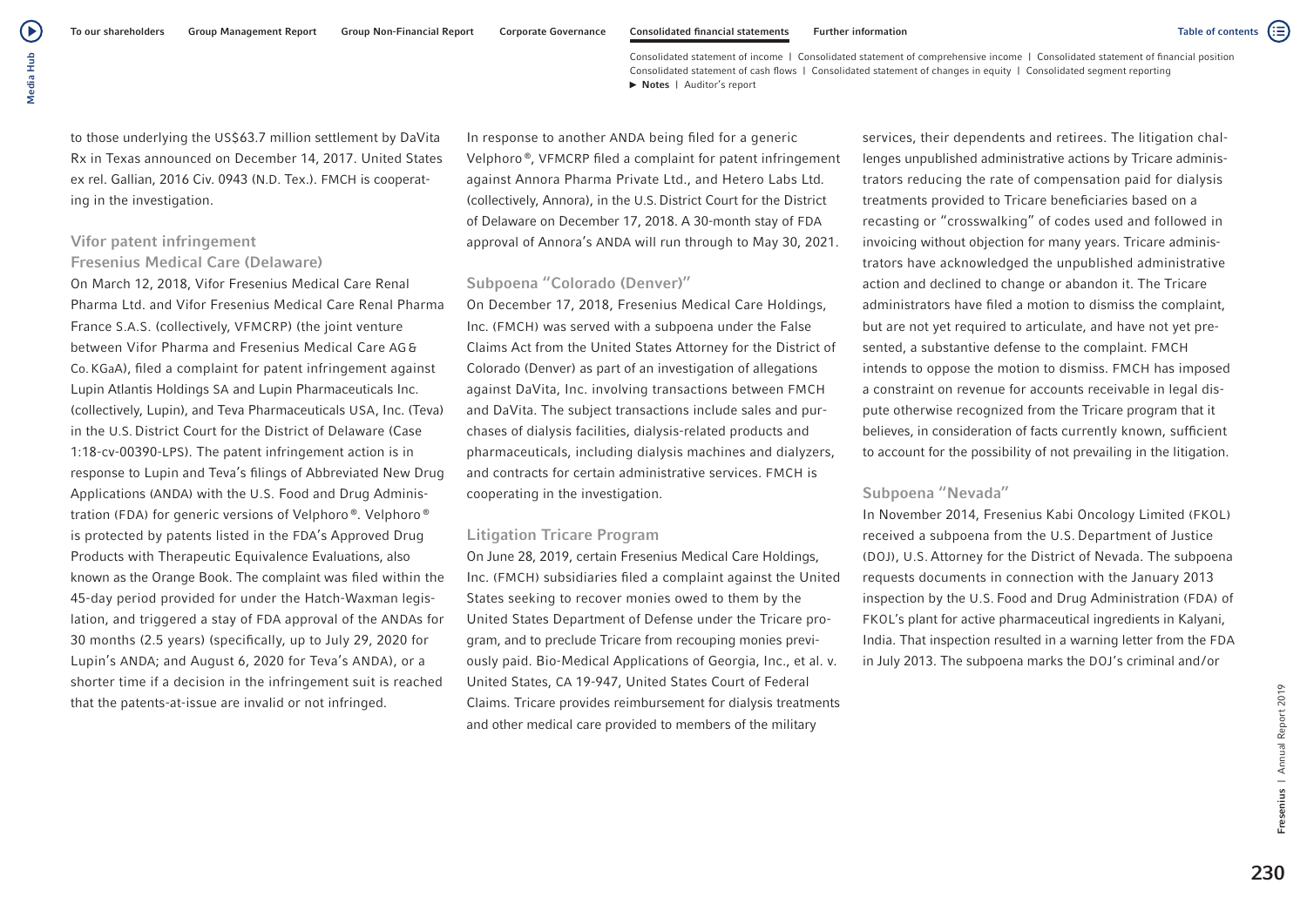Consolidated statement of income | Consolidated statement of comprehensive income | Consolidated statement of financial position Consolidated statement of cash flows | Consolidated statement of changes in equity | Consolidated segment reporting Notes | Auditor's report

civil investigation in this connection and seeks information from throughout the Fresenius Kabi group. Through an ancillary subpoena of January 2016, the DOJ has requested additional historic information and data. Through further ancillary subpoenas of June 2016 and November 2016, the DOJ has requested further information from Fresenius Kabi USA and Fresenius Kabi AG without changing the focus of the investigation. Fresenius Kabi fully cooperates with the governmental investigation. Fresenius Kabi has entered into a Tolling Agreement with the DOJ, thereby waiving its statute of limitation defense until July 2018. The Tolling Agreement was again extended by mutual agreement until March 2020. Fresenius Kabi is working with the DOJ towards conclusion of the investigation. It is expected that any resolution will include a monetary payment and potentially other measures to ensure that a misconduct of the nature detected in 2013 will not occur again in future.

#### General risks

From time to time, the Fresenius Group is a party to or may be threatened with other litigation or arbitration, claims or assessments arising in the ordinary course of its business. Management regularly analyzes current information including, as applicable, the Fresenius Group's defenses and insurance

coverage and, as necessary, provides accruals for probable liabilities for the eventual disposition of these matters.

The Fresenius Group, like other health care providers, insurance plans and suppliers, conducts its operations under intense government regulation and scrutiny. It must comply with regulations which relate to or govern the safety and efficacy of medical products and supplies, the marketing and distribution of such products, the operation of manufacturing facilities, laboratories, hospitals, dialysis clinics and other health care facilities, and environmental and occupational health and safety. With respect to its development, manufacture, marketing and distribution of medical products, if such compliance is not maintained, the Fresenius Group could be subject to significant adverse regulatory actions by the U.S. Food and Drug Administration (FDA) and comparable regulatory authorities outside the United States. These regulatory actions could include warning letters or other enforcement notices from the FDA, and/or comparable foreign regulatory authority which may require the Fresenius Group to expend significant time and resources in order to implement appropriate corrective actions. If the Fresenius Group does not address matters raised in warning letters or other enforcement notices to the satisfaction of the FDA and/or comparable regulatory authorities outside the United States, these regulatory authorities could take additional actions, including product recalls, injunctions against the distribution of products or operation of manufacturing plants, civil penalties, seizures of the Fresenius Group's products and/or criminal prosecution. Fresenius Medical Care Holdings, Inc. is currently engaged

in remediation efforts with respect to one pending FDA warning letter, Fresenius Kabi with respect to three pending FDA warning letters. The Fresenius Group must also comply with the laws of the United States, including the federal Anti-Kickback Statute, the federal False Claims Act, the federal Stark Law, the federal Civil Monetary Penalties Law and the federal Foreign Corrupt Practices Act as well as other federal and state fraud and abuse laws. Applicable laws or regulations may be amended, or enforcement agencies or courts may make interpretations that differ from the Fresenius Group's interpretations or the manner in which it conducts its business. Enforcement has become a high priority for the federal government and some states. In addition, the provisions of the False Claims Act authorizing payment of a portion of any recovery to the party bringing the suit encourage private plaintiffs to commence whistleblower actions. By virtue of this regulatory environment, the Fresenius Group's business activities and practices are subject to extensive review by regulatory authorities and private parties, and continuing audits, subpoenas, other inquiries, claims and litigation relating to the Fresenius Group's compliance with applicable laws and regulations. The Fresenius Group may not always be aware that an inquiry or action has begun, particularly in the case of whistleblower actions, which are initially filed under court seal.

Media Hub

Media Hub

(▶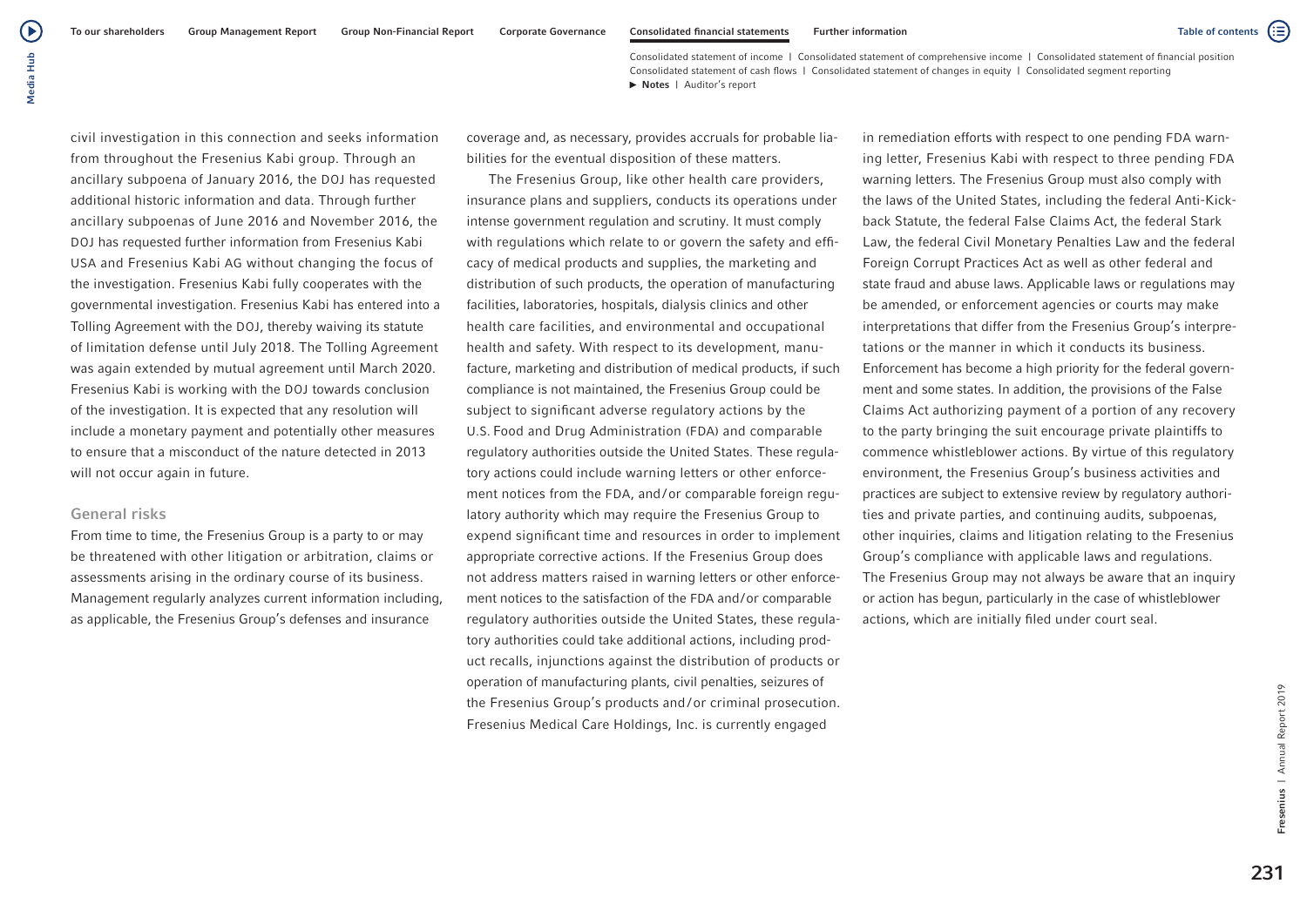(≘) Table of contents

Consolidated statement of income | Consolidated statement of comprehensive income | Consolidated statement of financial position Consolidated statement of cash flows | Consolidated statement of changes in equity | Consolidated segment reporting Notes | Auditor's report

The Fresenius Group operates many facilities and handles the personal data (PD) of its patients and beneficiaries throughout the United States and other parts of the world, and engages with other business associates to help it carry out its health care activities. In such a decentralized system, it is often difficult to maintain the desired level of oversight and control over the thousands of individuals employed by many affiliated companies and its business associates. On occasion, the Fresenius Group or its business associates may experience a breach under the Health Insurance Portability and Accountability Act Privacy Rule and Security Rules, the EU's General Data Protection Regulation and/or other similar laws (Data Protection Laws) when there has been impermissible use, access, or disclosure of unsecured PD or when the Fresenius Group or its business associates neglect to implement the required administrative, technical and physical safeguards of its electronic systems and devices, or a data breach that results in impermissible use, access or disclosure of personal identifying information of its employees, patients and beneficiaries. On those occasions, the Fresenius Group must comply with applicable breach notification requirements.

The Fresenius Group relies upon its management structure, regulatory and legal resources, and the effective operation of its compliance program to direct, manage and monitor the activities of its employees. On occasion, the Fresenius Group may identify instances where employees or other agents deliberately, recklessly or inadvertently contravene the Fresenius Group's policies or violate applicable law. The actions of such persons may subject the Fresenius Group and its subsidiaries to liability under the Anti-Kickback Statute, the Stark Law, the False Claims Act, Data Protection Laws, the Health Information Technology for Economic and Clinical Health Act and the Foreign Corrupt Practices Act, among other laws and comparable state laws or laws of other countries.

Physicians, hospitals and other participants in the health care industry are also subject to a large number of lawsuits alleging professional negligence, malpractice, product liability, worker's compensation or related claims, many of which involve large claims and significant defense costs. The Fresenius Group has been and is currently subject to these suits due to the nature of its business and expects that those types of lawsuits may continue. Although the Fresenius Group maintains insurance at a level which it believes to be prudent, it cannot assure that the coverage limits will be

adequate or that insurance will cover all asserted claims. A successful claim against the Fresenius Group or any of its subsidiaries in excess of insurance coverage could have a material adverse effect upon it and the results of its operations. Any claims, regardless of their merit or eventual outcome, could have a material adverse effect on the Fresenius Group's reputation and business.

The Fresenius Group has also had claims asserted against it and has had lawsuits filed against it relating to alleged patent infringements or businesses that it has acquired or divested. These claims and suits relate both to operation of the businesses and to the acquisition and divestiture transactions. The Fresenius Group has, when appropriate, asserted its own claims, and claims for indemnification. A successful claim against the Fresenius Group or any of its subsidiaries could have a material adverse effect upon its business, financial condition, and the results of its operations. Any claims, regardless of their merit or eventual outcome, could have a material adverse effect on the Fresenius Group's reputation and business.

232<br>232 Fresenius | Annual Report 2019 232

Fresenius | Annual Report 2019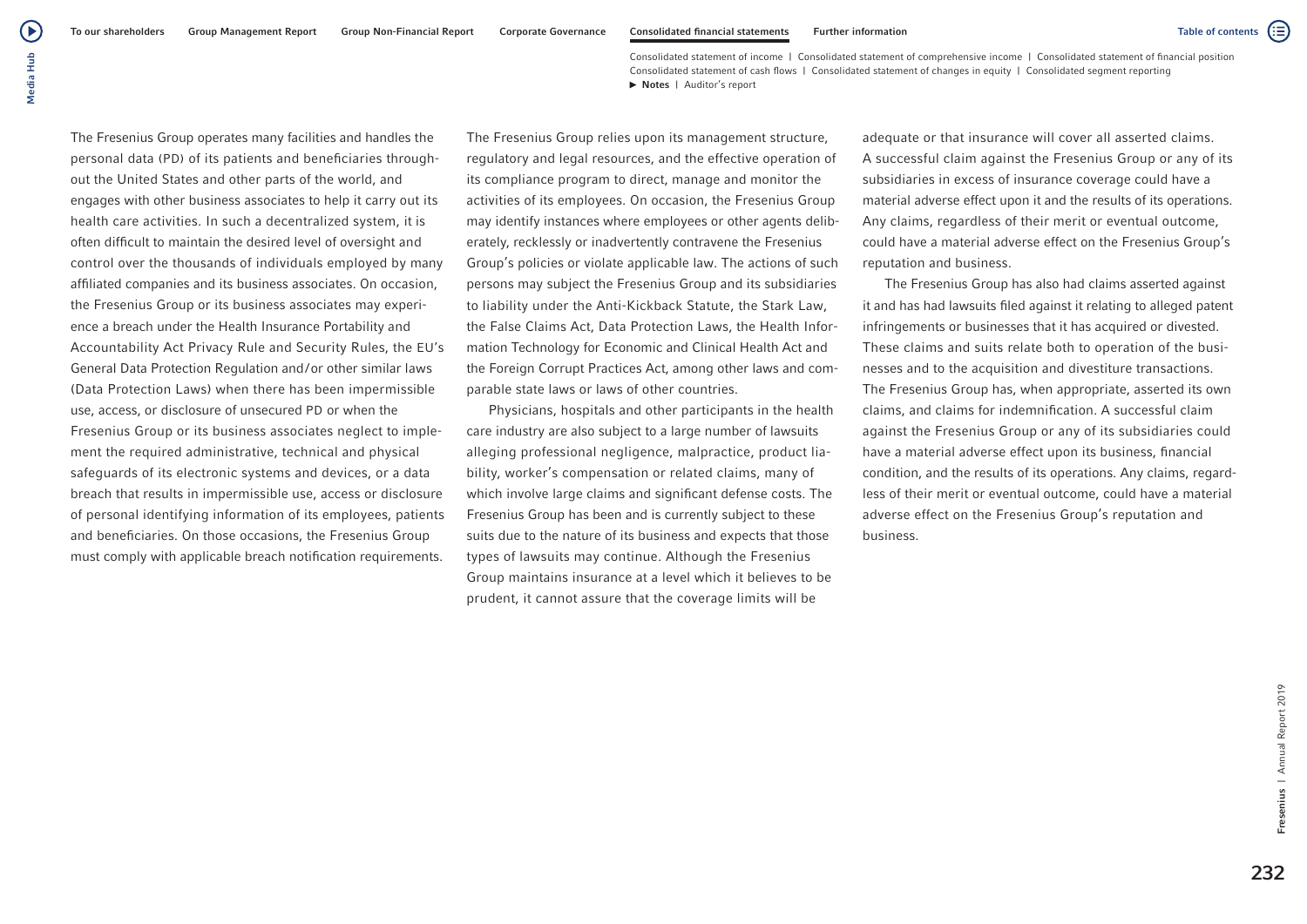Consolidated statement of income | Consolidated statement of comprehensive income | Consolidated statement of financial position Consolidated statement of cash flows | Consolidated statement of changes in equity | Consolidated segment reporting Notes | Auditor's report

### 30. LEASES

The Fresenius Group leases land, buildings and improvements, machinery and equipment, as well as IT- and office equipment under various lease agreements.

### INITIAL APPLICATION OF IFRS 16

Upon the initial application of IFRS 16 as of January 1, 2019, the Fresenius Group recognized right-of-use assets of €5,679 million and lease liabilities of €5,974 million. The cumulative effect from the first-time application is recognized in the opening balance of retained earnings (-€46 million) as well as in noncontrolling interests (-€98 million) as of January 1, 2019.

The following table shows a reconciliation of the future minimum rental payments as of December 31, 2018 to the lease liabilities as of January 1, 2019:

| $\epsilon$ in millions                                                                                    | 2019  |
|-----------------------------------------------------------------------------------------------------------|-------|
| Future minimum rental payments<br>as of December 31, 2018 (IAS 17)                                        | 7,389 |
| less short-term leases                                                                                    | 34    |
| less leases of low-value assets                                                                           | 54    |
| less other                                                                                                | 53    |
| Future minimum rental payments<br>as of January 1, 2019, gross                                            | 7,248 |
| Discounting                                                                                               | 1,274 |
| Lease liabilities as a result of the initial<br>application of IFRS 16 as of January 1, 2019 <sup>1</sup> | 5,974 |
| Capital lease obligations as of December 31, 2018 (IAS 17)                                                | 219   |
| Lease liabilities as of January 1, 2019                                                                   | 6.193 |

The lease liabilities were discounted using the respective borrowing rate as of January 1, 2019. The weighted-average discount rate was 3.34%.

# LEASES IN THE CONSOLIDATED STATEMENT OF INCOME

The following table shows the effects from lease agreements on the consolidated statement of income for 2019:

| $\epsilon$ in millions                          |     |
|-------------------------------------------------|-----|
| Depreciation on right-of-use assets             | 855 |
| Impairments on right-of-use assets              |     |
| Expenses relating to short-term leases          |     |
| Expenses relating to leases of low-value assets |     |
| Expenses relating to variable lease payments    |     |
| Other expenses/income from lease agreements     |     |
| Interest expenses on lease liabilities          |     |
|                                                 |     |

1 As of December 31, 2018, €195 million were already included in other liabilities.

## LEASES IN THE CONSOLIDATED STATEMENT OF FINANCIAL POSITION

At December 31, the acquisition costs and the accumulated depreciation of right-of-use assets consisted of the following:

#### ACQUISITION COSTS

| $\epsilon$ in millions                          | As of<br>Jan. 1, 2019 | Foreign<br>currency<br>translation | Changes iı<br>entities<br>consolidated |     | Additions Reclassifications | Disposals | As of<br>Dec. 31, 2019 |
|-------------------------------------------------|-----------------------|------------------------------------|----------------------------------------|-----|-----------------------------|-----------|------------------------|
| Right-of-use assets: Land                       |                       |                                    |                                        |     |                             |           |                        |
| Right-of-use assets: Buildings and improvements | 119                   |                                    |                                        | 842 |                             |           | 6,204                  |
| Right-of-use assets: Machinery and equipment    | 480                   |                                    |                                        |     |                             |           | 587                    |
| Right-of-use assets: Advanced Payments          |                       |                                    |                                        |     |                             |           |                        |
| <b>Right-of-use assets</b>                      | 5.679                 |                                    |                                        | 948 | 20٬                         |           | 6,903                  |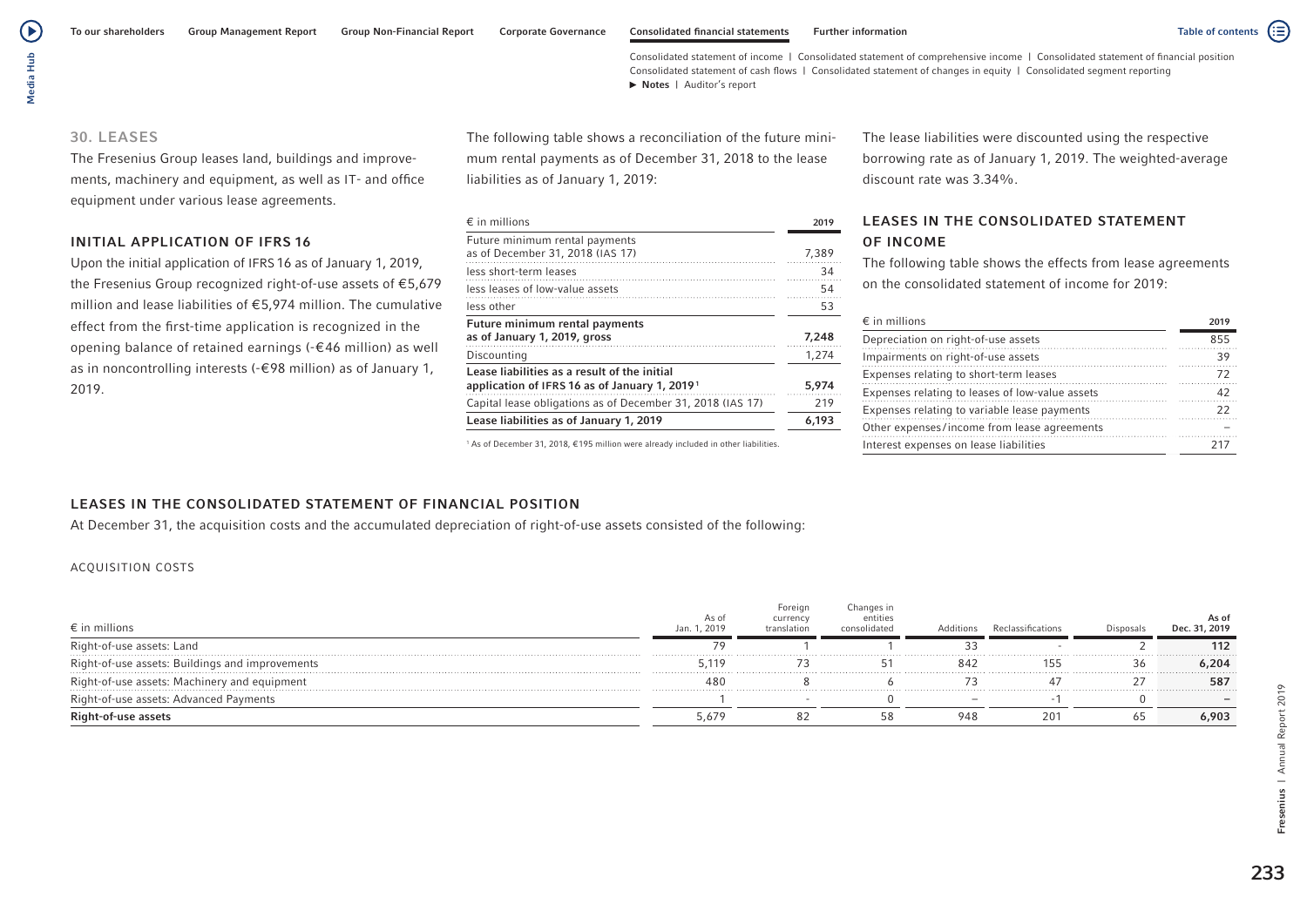(⊟) Table of contents

Consolidated statement of income | Consolidated statement of comprehensive income | Consolidated statement of financial position Consolidated statement of cash flows | Consolidated statement of changes in equity | Consolidated segment reporting Notes | Auditor's report

#### DEPRECIATION

| $\epsilon$ in millions                       | As of<br>Jan. 1, 2019 | Foreign<br>currency<br>translation | entities<br>consolidated | Additions | Disposals | As of<br>Dec. 31, 2019 |
|----------------------------------------------|-----------------------|------------------------------------|--------------------------|-----------|-----------|------------------------|
| use assets: Land                             |                       |                                    |                          |           |           |                        |
| f-use assets: Buildings and improvements     |                       |                                    |                          | 730       |           | 765                    |
| Right-of-use assets: Machinery and equipment |                       |                                    |                          |           |           | 170                    |
| of-use assets: Advanced Payments             |                       |                                    |                          |           |           |                        |
|                                              |                       |                                    |                          | 894       |           | 944                    |

#### CARRYING AMOUNTS

| $\epsilon$ in millions                          | Dec. 31, 2019 |
|-------------------------------------------------|---------------|
| Right-of-use assets: Land                       | 103           |
| Right-of-use assets: Buildings and improvements | 5.439         |
| Right-of-use assets: Machinery and equipment    |               |
| Right-of-use assets: Advanced Payments          |               |
| Right-of-use assets                             | 5,959         |

Depreciation expense and impairments on right-of-use assets amounted to €894 million for the year ended December 31, 2019. These expenses are allocated within costs of revenue, selling, general and administrative and research and development expenses depending upon the area in which the asset is used.

As of December 31, 2019, lease liabilites comprised a current portion of €793 million and a non-current portion of €5,646 million. Approximately 73% of the lease liabilities related to Fresenius Medical Care, approximately 16% to Fresenius Helios, approximately 6% to Fresenius Kabi und approximately 5% to Fresenius Vamed.

# LEASES IN THE CONSOLIDATED STATEMENT OF CASH FLOWS

Total cash outflows from leases were €1,164 million for the year ended December 31, 2019.

In the consolidated statement of cash flows, the interest component of recognized leases is shown in net cash provided by / used in operating activities, the amortization component is shown in net cash provided by/used in financing activities.

The following potential future cash outflows were not reflected in the measurement of the lease liabilities:

| $\epsilon$ in millions                          | 201  |  |  |
|-------------------------------------------------|------|--|--|
| Potential cash outflows from:                   |      |  |  |
| extension options                               | 7019 |  |  |
| leases that the Fresenius Group entered into as |      |  |  |
| a lessee that have not yet begun                | 347  |  |  |
| purchase options                                | 271  |  |  |
| variable lease payments                         |      |  |  |
| residual value quarantees                       |      |  |  |
| penalty payments from the excercise of          |      |  |  |
| termination options                             |      |  |  |

Potential future cash outflows resulting from the exercise of options were not reflected in the measurement of the lease liabilities if the excercise of the respective option was not considered reasonably certain.

The major part of the potential future cash outflows resulting from extension options relates to extension options in real estate lease agreements, primarily for dialysis clinics of Fresenius Medical Care in North America. Individual lease agreements include multiple extension options. The Fresenius Group uses extension options to obtain a high degree of flexibility in performing its business. These extension options held are exercisable solely by the Fresenius Group.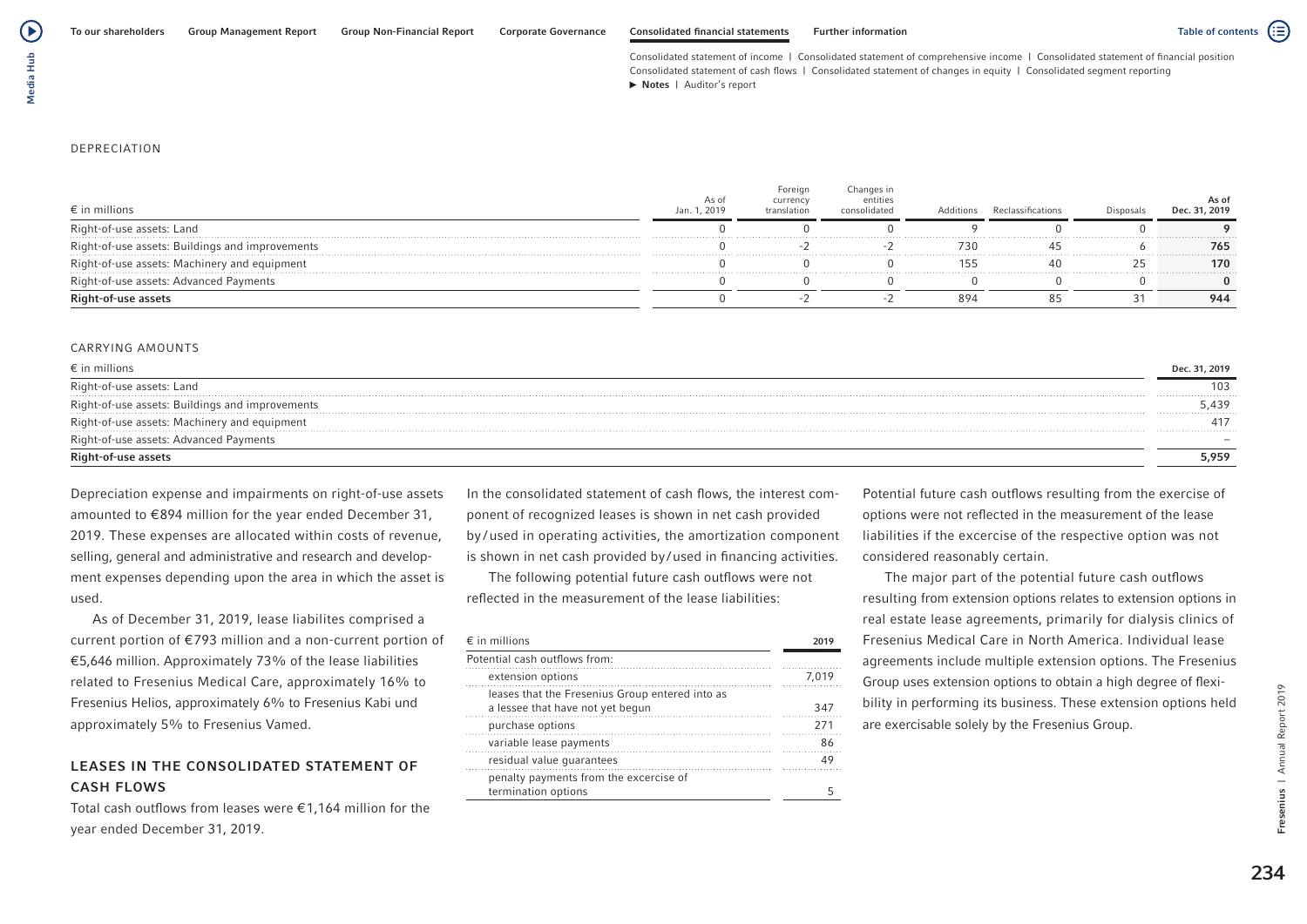Consolidated statement of income | Consolidated statement of comprehensive income | Consolidated statement of financial position Consolidated statement of cash flows | Consolidated statement of changes in equity | Consolidated segment reporting Notes | Auditor's report

### 31. FINANCIAL INSTRUMENTS

## VALUATION OF FINANCIAL INSTRUMENTS

Carrying amounts of financial instruments

As of December 31, the carrying amounts of financial instruments by item of the statement of financial position and

structured according to categories were as follows:

| Relating to no category<br>Derivatives<br>Noncontrolling<br>designated as<br>interest subject<br>cash flow<br>to put<br>Fair value<br>hedging<br>Fair value<br>through other<br>provisions<br>through profit<br>comprehensive<br>instruments at<br>measured at<br>$\epsilon$ in millions<br>and loss <sup>1</sup><br>Carrying amount Amortized cost<br>income <sup>2</sup><br>fair value<br>fair value<br><b>Financial assets</b><br>374<br>1,280<br>Cash and cash equivalents<br>.654<br>7,176<br>7,037<br>28<br>Trade accounts and other receivables, less allowance for doubtful accounts<br>33<br>100<br>100<br>Accounts receivable from and loans to related parties<br>Other financial assets <sup>3</sup><br>825<br>333<br>1.690<br>416<br><b>Financial assets</b><br>10,620<br>9,242<br>735<br>449<br><b>Financial liabilities</b><br>1.905<br>Trade accounts payable<br>1,905<br>46<br>Short-term accounts payable to related parties<br>46<br>2,475<br>2,475<br>Short-term debt<br>3<br>Short-term debt from related parties<br>7,009<br>7,009<br>Long-term debt<br>6.439<br>Long-term lease liabilities<br>10.467<br>10.467<br>Bonds<br>865<br>865<br>Convertible bonds<br>952<br>Other financial liabilities <sup>4</sup><br>4,717<br>3,145<br>611<br><b>Financial liabilities</b><br>33,926<br>25,915<br>952<br>611<br>$\Omega$<br>9 | December 31, 2019 |  |  |  |  |  |                                                                                         |
|---------------------------------------------------------------------------------------------------------------------------------------------------------------------------------------------------------------------------------------------------------------------------------------------------------------------------------------------------------------------------------------------------------------------------------------------------------------------------------------------------------------------------------------------------------------------------------------------------------------------------------------------------------------------------------------------------------------------------------------------------------------------------------------------------------------------------------------------------------------------------------------------------------------------------------------------------------------------------------------------------------------------------------------------------------------------------------------------------------------------------------------------------------------------------------------------------------------------------------------------------------------------------------------------------------------------------------------------------|-------------------|--|--|--|--|--|-----------------------------------------------------------------------------------------|
|                                                                                                                                                                                                                                                                                                                                                                                                                                                                                                                                                                                                                                                                                                                                                                                                                                                                                                                                                                                                                                                                                                                                                                                                                                                                                                                                                   |                   |  |  |  |  |  |                                                                                         |
|                                                                                                                                                                                                                                                                                                                                                                                                                                                                                                                                                                                                                                                                                                                                                                                                                                                                                                                                                                                                                                                                                                                                                                                                                                                                                                                                                   |                   |  |  |  |  |  | Valuation<br>according to<br>IFRS 16 for leas-<br>ing receivables<br>and<br>liabilities |
|                                                                                                                                                                                                                                                                                                                                                                                                                                                                                                                                                                                                                                                                                                                                                                                                                                                                                                                                                                                                                                                                                                                                                                                                                                                                                                                                                   |                   |  |  |  |  |  |                                                                                         |
|                                                                                                                                                                                                                                                                                                                                                                                                                                                                                                                                                                                                                                                                                                                                                                                                                                                                                                                                                                                                                                                                                                                                                                                                                                                                                                                                                   |                   |  |  |  |  |  |                                                                                         |
|                                                                                                                                                                                                                                                                                                                                                                                                                                                                                                                                                                                                                                                                                                                                                                                                                                                                                                                                                                                                                                                                                                                                                                                                                                                                                                                                                   |                   |  |  |  |  |  | 78                                                                                      |
|                                                                                                                                                                                                                                                                                                                                                                                                                                                                                                                                                                                                                                                                                                                                                                                                                                                                                                                                                                                                                                                                                                                                                                                                                                                                                                                                                   |                   |  |  |  |  |  |                                                                                         |
|                                                                                                                                                                                                                                                                                                                                                                                                                                                                                                                                                                                                                                                                                                                                                                                                                                                                                                                                                                                                                                                                                                                                                                                                                                                                                                                                                   |                   |  |  |  |  |  | 112                                                                                     |
|                                                                                                                                                                                                                                                                                                                                                                                                                                                                                                                                                                                                                                                                                                                                                                                                                                                                                                                                                                                                                                                                                                                                                                                                                                                                                                                                                   |                   |  |  |  |  |  | 190                                                                                     |
|                                                                                                                                                                                                                                                                                                                                                                                                                                                                                                                                                                                                                                                                                                                                                                                                                                                                                                                                                                                                                                                                                                                                                                                                                                                                                                                                                   |                   |  |  |  |  |  |                                                                                         |
|                                                                                                                                                                                                                                                                                                                                                                                                                                                                                                                                                                                                                                                                                                                                                                                                                                                                                                                                                                                                                                                                                                                                                                                                                                                                                                                                                   |                   |  |  |  |  |  |                                                                                         |
|                                                                                                                                                                                                                                                                                                                                                                                                                                                                                                                                                                                                                                                                                                                                                                                                                                                                                                                                                                                                                                                                                                                                                                                                                                                                                                                                                   |                   |  |  |  |  |  |                                                                                         |
|                                                                                                                                                                                                                                                                                                                                                                                                                                                                                                                                                                                                                                                                                                                                                                                                                                                                                                                                                                                                                                                                                                                                                                                                                                                                                                                                                   |                   |  |  |  |  |  |                                                                                         |
|                                                                                                                                                                                                                                                                                                                                                                                                                                                                                                                                                                                                                                                                                                                                                                                                                                                                                                                                                                                                                                                                                                                                                                                                                                                                                                                                                   |                   |  |  |  |  |  |                                                                                         |
|                                                                                                                                                                                                                                                                                                                                                                                                                                                                                                                                                                                                                                                                                                                                                                                                                                                                                                                                                                                                                                                                                                                                                                                                                                                                                                                                                   |                   |  |  |  |  |  |                                                                                         |
|                                                                                                                                                                                                                                                                                                                                                                                                                                                                                                                                                                                                                                                                                                                                                                                                                                                                                                                                                                                                                                                                                                                                                                                                                                                                                                                                                   |                   |  |  |  |  |  | 6.439                                                                                   |
|                                                                                                                                                                                                                                                                                                                                                                                                                                                                                                                                                                                                                                                                                                                                                                                                                                                                                                                                                                                                                                                                                                                                                                                                                                                                                                                                                   |                   |  |  |  |  |  |                                                                                         |
|                                                                                                                                                                                                                                                                                                                                                                                                                                                                                                                                                                                                                                                                                                                                                                                                                                                                                                                                                                                                                                                                                                                                                                                                                                                                                                                                                   |                   |  |  |  |  |  |                                                                                         |
|                                                                                                                                                                                                                                                                                                                                                                                                                                                                                                                                                                                                                                                                                                                                                                                                                                                                                                                                                                                                                                                                                                                                                                                                                                                                                                                                                   |                   |  |  |  |  |  |                                                                                         |
|                                                                                                                                                                                                                                                                                                                                                                                                                                                                                                                                                                                                                                                                                                                                                                                                                                                                                                                                                                                                                                                                                                                                                                                                                                                                                                                                                   |                   |  |  |  |  |  | 6,439                                                                                   |

<sup>1</sup> All included financial assets and liabilities are mandatorily measured at fair value through profit and loss according to IFRS 9.

<sup>2</sup> The option to measure equity instruments at fair value through other comprehensive income upon implementation of IFRS 9 has been exercised. The option has been used for €154 million other investments (included in othe

3 Other financial assets are included in the item other current and non-current assets in the consolidated statement of financial position.

<sup>4</sup> Other financial liabilities are included in the items short-term provisions and other short-term liabilities and long-term provisions and other long-term liabilities in the consolidated statement of financial position.

During the fiscal year 2019, no material reclassifications of financial instruments were required.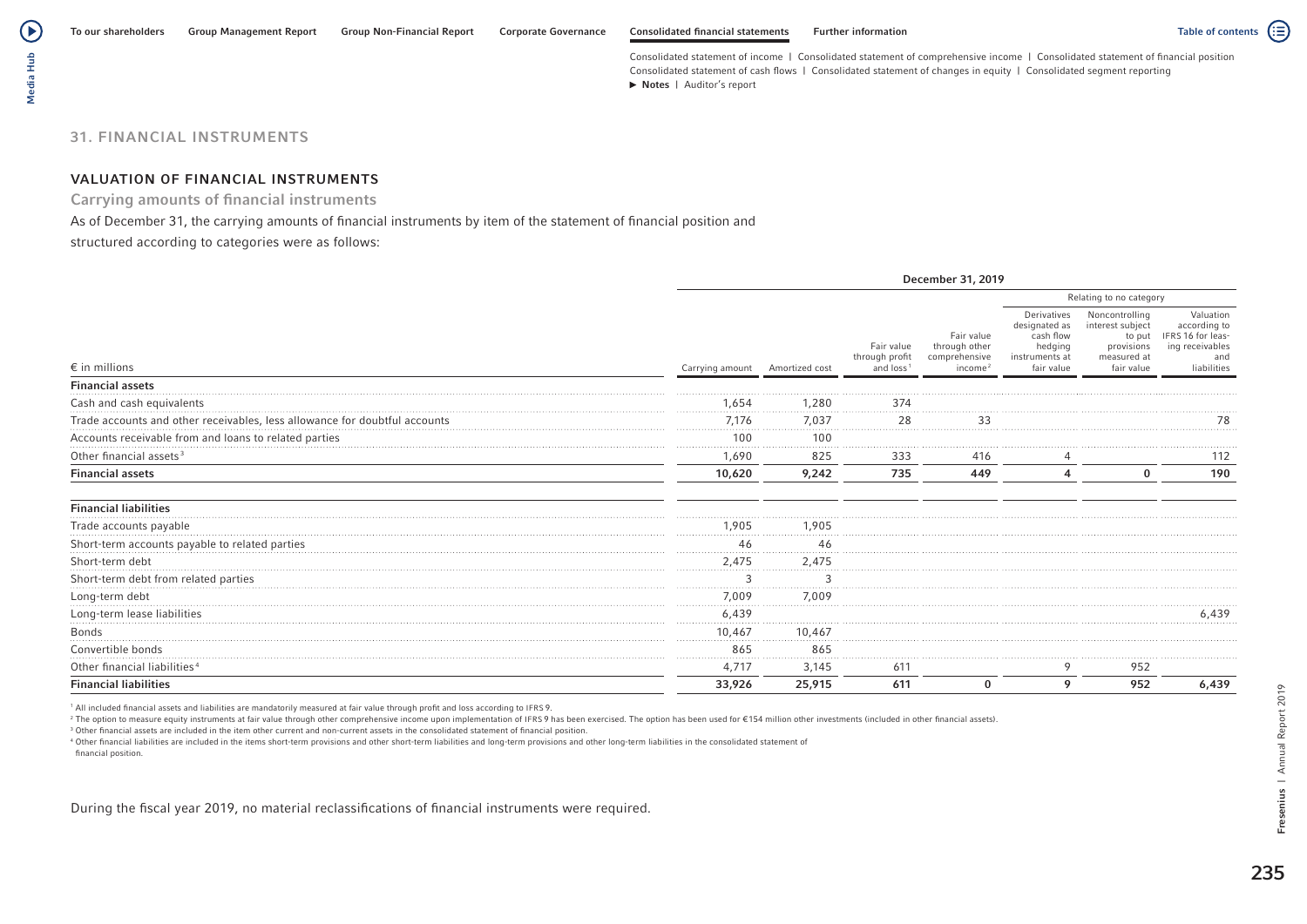Consolidated statement of income | Consolidated statement of comprehensive income | Consolidated statement of financial position Consolidated statement of cash flows | Consolidated statement of changes in equity | Consolidated segment reporting Notes | Auditor's report

December 31, 2018

|                                                                                            | DECETTINEL 31, ZUTO            |        |                                             |                                                                     |                                                                                     |                                                                                        |                                                                                     |
|--------------------------------------------------------------------------------------------|--------------------------------|--------|---------------------------------------------|---------------------------------------------------------------------|-------------------------------------------------------------------------------------|----------------------------------------------------------------------------------------|-------------------------------------------------------------------------------------|
|                                                                                            |                                |        |                                             |                                                                     | Relating to no category                                                             |                                                                                        |                                                                                     |
| $\epsilon$ in millions                                                                     | Carrying amount Amortized cost |        | Fair value<br>through profit<br>and $loss1$ | Fair value<br>through other<br>comprehensive<br>income <sup>2</sup> | Derivatives<br>designated as<br>cash flow hedg-<br>ing instruments<br>at fair value | Noncontrolling<br>interest subject<br>to put provi-<br>sions measured<br>at fair value | Valuation<br>according to<br>IAS 17 for leas-<br>ing receivables<br>and liabilities |
| <b>Financial assets</b>                                                                    |                                |        |                                             |                                                                     |                                                                                     |                                                                                        |                                                                                     |
| Cash and cash equivalents                                                                  | 2,709                          | 1,291  | 1,418                                       |                                                                     |                                                                                     |                                                                                        |                                                                                     |
| Trade accounts and other receivables, less allowance for doubtful accounts 6,434 6,339 4 1 |                                |        |                                             |                                                                     |                                                                                     |                                                                                        | 50                                                                                  |
| Accounts receivable from and loans to related parties                                      | 135                            | 135    |                                             |                                                                     |                                                                                     |                                                                                        |                                                                                     |
| Other financial assets <sup>3</sup>                                                        | 1,490                          | 726    | 262                                         | 375                                                                 | 19                                                                                  |                                                                                        | 108                                                                                 |
| <b>Financial assets</b>                                                                    | 10,768                         | 8,491  | 1,684                                       | 416                                                                 | 19                                                                                  | 0                                                                                      | 158                                                                                 |
| <b>Financial liabilities</b>                                                               |                                |        |                                             |                                                                     |                                                                                     |                                                                                        |                                                                                     |
| Trade accounts payable                                                                     | .823                           | 1.823  |                                             |                                                                     |                                                                                     |                                                                                        |                                                                                     |
| Short-term accounts payable to related parties                                             | 67                             | 67     |                                             |                                                                     |                                                                                     |                                                                                        |                                                                                     |
| Short-term debt                                                                            | 2,354                          | 2,354  |                                             |                                                                     |                                                                                     |                                                                                        |                                                                                     |
| Short-term debt from related parties                                                       |                                |        |                                             |                                                                     |                                                                                     |                                                                                        |                                                                                     |
| Long-term debt and capital lease obligations                                               | 6,297                          | 6,078  |                                             |                                                                     |                                                                                     |                                                                                        | 219                                                                                 |
| <b>Bonds</b>                                                                               | 8.990                          | 8.990  |                                             |                                                                     |                                                                                     |                                                                                        |                                                                                     |
| Convertible bonds                                                                          | .343                           | .343   |                                             |                                                                     |                                                                                     |                                                                                        |                                                                                     |
| Other financial liabilities <sup>4</sup>                                                   | 4,685                          | 3,041  | 793                                         |                                                                     | 12.                                                                                 | 839                                                                                    |                                                                                     |
| <b>Financial liabilities</b>                                                               | 25,559                         | 23,696 | 793                                         |                                                                     | 12                                                                                  | 839                                                                                    | 219                                                                                 |

<sup>1</sup> All included financial assets and liabilities are mandatorily measured at fair value through profit and loss according to IFRS 9.

<sup>2</sup> The option to measure equity instruments at fair value through other comprehensive income upon implementation of IFRS 9 has been exercised. The option has been used for €124 million (included in other financial assets

<sup>3</sup> Other financial assets are included in the item other current and non-current assets in the consolidated statement of financial position.

<sup>4</sup> Other financial liabilities are included in the items short-term provisions and other short-term liabilities and long-term provisions and other long-term liabilities in the consolidated statement of financial position.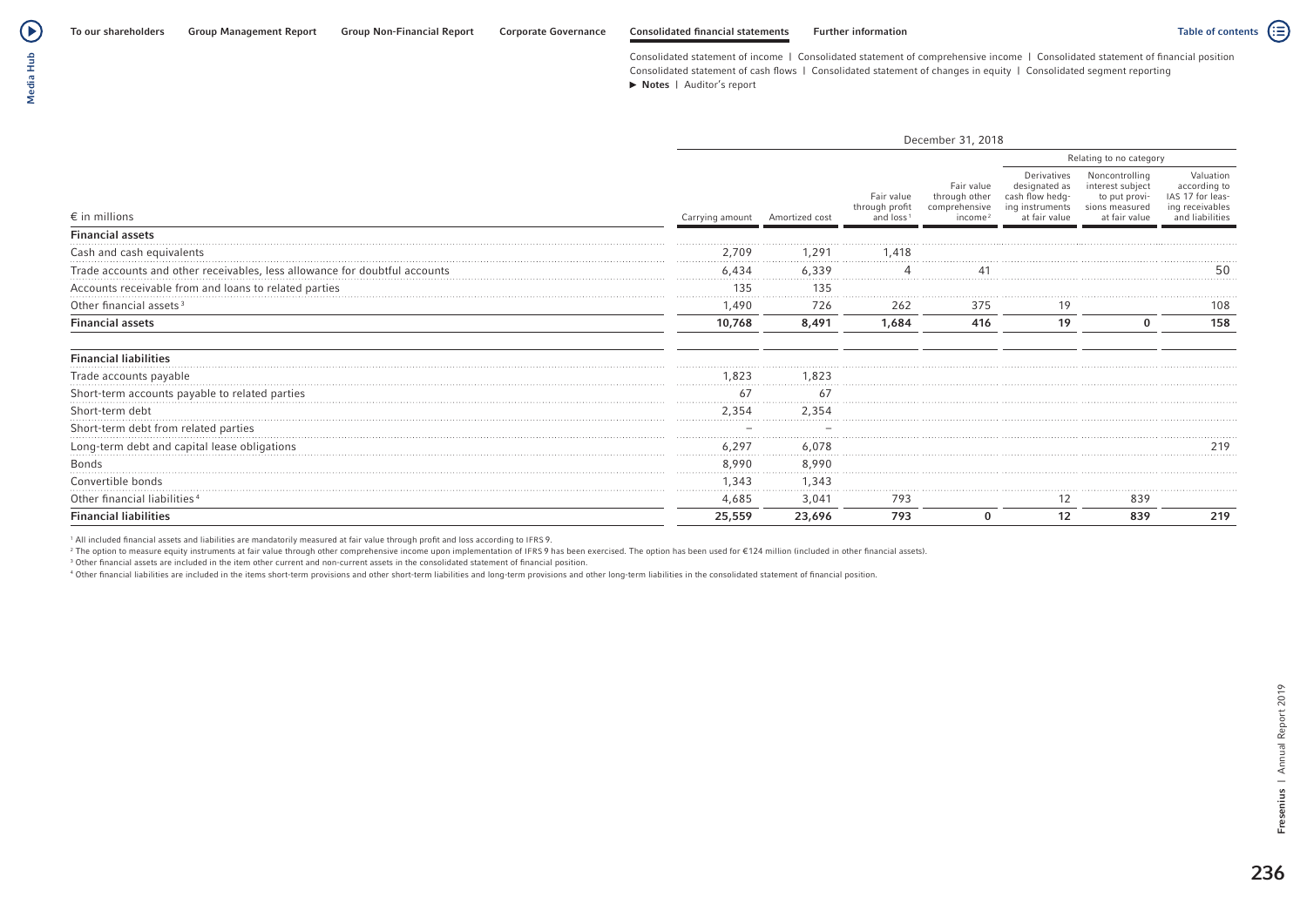Consolidated statement of income | Consolidated statement of comprehensive income | Consolidated statement of financial position Consolidated statement of cash flows | Consolidated statement of changes in equity | Consolidated segment reporting ▶ Notes | Auditor's report

### Fair value of financial instruments

The following table shows the carrying amounts and the fair value hierarchy levels as of December 31:

|                                                                                                                                                                                                                                |                    | December 31, 2019 |            |         | December 31,2018    |            |         |  |
|--------------------------------------------------------------------------------------------------------------------------------------------------------------------------------------------------------------------------------|--------------------|-------------------|------------|---------|---------------------|------------|---------|--|
|                                                                                                                                                                                                                                |                    |                   | Fair value |         | Fair value          |            |         |  |
| $\epsilon$ in millions                                                                                                                                                                                                         | Carrying<br>amount | Level 1           | Level 2    | Level 3 | Carrying<br>amount  | Level 1    | Level 2 |  |
| <b>Financial assets</b>                                                                                                                                                                                                        |                    |                   |            |         |                     |            |         |  |
| Cash and cash equivalents                                                                                                                                                                                                      | 374                | 374               |            |         | -418                | 1.418      |         |  |
| Trade accounts and other receivables. less allowance for doubtful accounts                                                                                                                                                     | 61                 |                   | O          |         |                     |            |         |  |
| Other financial assets                                                                                                                                                                                                         |                    |                   |            |         |                     |            |         |  |
| Debt instruments                                                                                                                                                                                                               | 370                | 365               |            |         | 334                 | 330        |         |  |
| Equity investments                                                                                                                                                                                                             | 369                | 13                | 173        | 183     | 245                 | 14         | 231     |  |
| Derivatives designated as cash flow hedging instruments                                                                                                                                                                        |                    |                   |            |         |                     |            |         |  |
| Derivatives not designated as hedging instruments                                                                                                                                                                              | 10                 |                   |            |         | 58                  |            | 58      |  |
| <b>Financial liabilities</b>                                                                                                                                                                                                   |                    |                   |            |         |                     |            |         |  |
| Long-term debt and capital lease obligations                                                                                                                                                                                   | 7,009              |                   | 7.063      |         | 6,297               |            | 6.294   |  |
| Bond                                                                                                                                                                                                                           | 10,467             | 11.102            |            |         | 8,990               | 9,245      |         |  |
| Convertible bonds                                                                                                                                                                                                              | 865                | 896               |            |         | . <b>.</b><br>1.343 | .<br>1 416 | .       |  |
| Other financial liabilities                                                                                                                                                                                                    |                    |                   |            |         |                     |            |         |  |
| Moncontrolling interest subject to put provisions 839 and the set of the controlling interest subject to put provisions 839 and the set of the set of the set of the set of the set of the set of the set of the set of the se |                    |                   |            |         |                     |            |         |  |
| Accrued contingent payments outstanding for acquisitions 595 and the state of the state of the state of the state of the state of the state of the state of the state of the state of the state of the state of the state of t |                    |                   |            | 595     |                     |            |         |  |
| Derivatives designated as cash flow hedging instruments                                                                                                                                                                        |                    |                   |            |         |                     |            |         |  |
| Derivatives not designated as hedging instruments                                                                                                                                                                              | 16                 |                   |            |         |                     |            | 62      |  |

<sup>1</sup> Fair value information is not provided for financial instruments, if the carrying amount is a reasonable estimate of the fair value due to the relatively short period of maturity of these instruments.

The significant methods and assumptions used to estimate the fair values of financial instruments as well as classification of fair value measurements according to the three-tier fair value hierarchy are as follows:

Cash and cash equivalents include short-term financial investments that are measured at fair value through profit and loss. The fair value of these assets, which are quoted in an active market is based on price quotations at the date of the consolidated financial statements (Level 1).

Trade accounts receivable from factoring contracts are measured on the basis of observable market information (Level 2).

The majority of debt instruments included in other financial assets are bonds that are quoted in an active market and therefore measured at fair value (Level 1) which is based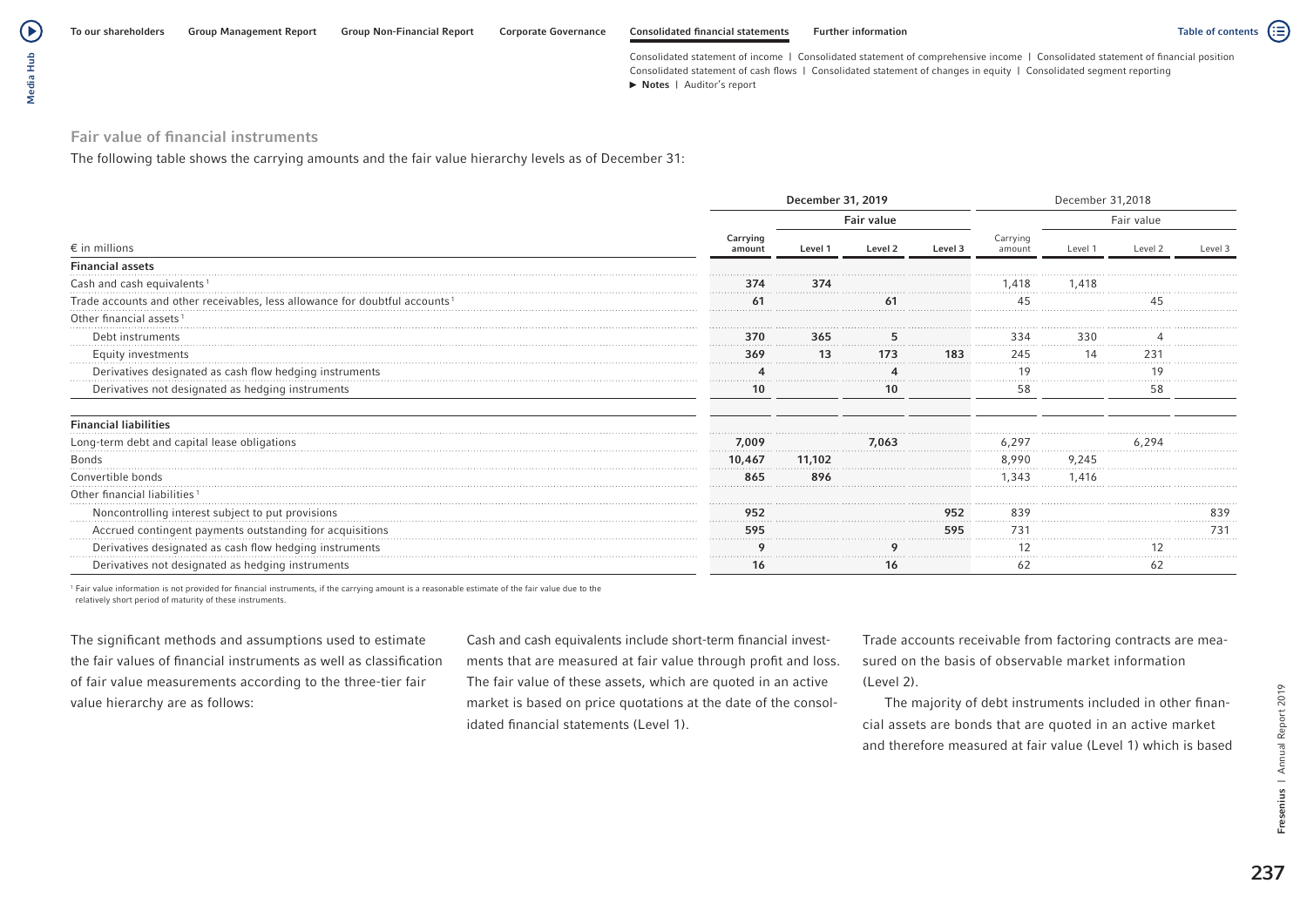on price quotations at the date of the consolidated financial statements. Further debt instruments give rise to cash flows on specified dates (Level 2).

The fair values of equity investments are based on observable market information (Level 2). The fair values of other equity investments that are traded in an active market, are based on price quotations at the date of the consolidated financial statements (Level 1).

Furthermore, at September 30, 2019, the Fresenius Group transferred the Humacyte investment of Fresenius Medical Care with a carrying amount of €186 million from Level 2 to Level 3, because Fresenius Medical Care remeasured the fair value using a discounted cash flow model after events or changes in circumstances were identified that had a significant effect on the fair value of the investment. The Fresenius Group accounts for transfers at the end of the reporting period.

From time to time, the Fresenius Group engages external valuation firms to determine the fair value of Level 3 equity investments. The external valuation uses a discounted cash flow model, which includes significant unobservable inputs such as investment specific forecasted financial statements, weighted-average cost of capital, that reflects current market assessments as well as a terminal growth rate.

The fair values of major long-term financial instruments are calculated on the basis of market information. Liabilities for which market quotes are available are measured with the market quotes at the reporting date (Level 1). The fair values of the other long-term financial liabilities are calculated at the present value of respective future cash flows. To determine these present values, the prevailing interest rates and credit spreads for the Fresenius Group as of the date of the statement of financial position are used (Level 2).

The valuation of the noncontrolling interest subject to put provisions is determined using significant unobservable inputs (Level 3). From time to time, the Fresenius Group engages external valuation firms for these valuations. The method for calculating the fair value is described in note 1. III. q, Financial instruments. 98% of noncontrolling interest subject to put provisions applied to Fresenius Medical Care at December 31, 2019.

Contingent payments outstanding for acquisitions are recognized at their fair value. The estimation of the individual fair values is based on the key inputs of the arrangement that determine the future contingent payment as well as the Fresenius Group's expectation of these factors (Level 3). The Fresenius Group assesses the likelihood and timing of achieving the relevant objectives. The underlying assumptions are reviewed regularly.

The following table shows the changes of the fair values of financial instruments classified as Level 3 in the fiscal year 2019:

| $\epsilon$ in millions                    | Accrued contingent<br>payments outstand-<br>ing for acquisitions | Noncontrolling<br>interest subject to<br>put provisions |
|-------------------------------------------|------------------------------------------------------------------|---------------------------------------------------------|
| As of January 1, 2019                     | 731                                                              | 839                                                     |
| Additions                                 | 25                                                               | 109                                                     |
| <b>Disposals</b>                          | $-85$                                                            | $-20$                                                   |
| Gain/loss recognized in profit or<br>loss | $-74$                                                            | 154                                                     |
| Gain/loss recognized in equity            |                                                                  | 14                                                      |
| Dividend payments                         | n                                                                | $-154$                                                  |
| Currency effects and other                |                                                                  |                                                         |
| changes                                   | $-2$                                                             | 10                                                      |
| As of December 31, 2019                   | 595                                                              | 952                                                     |

Derivatives, mainly consisting of interest rate swaps and foreign exchange forward contracts, are valued as follows: The fair value of interest rate swaps is calculated by discounting the future cash flows on the basis of the market interest rates applicable for the remaining term of the contract as of the date of the statement of financial position. To determine the fair value of foreign exchange forward contracts, the contracted forward rate is compared to the current forward rate for the remaining term of the contract as of the date of the statement of financial position. The result is then discounted on the basis of the market interest rates prevailing at the date of the statement of financial position for the respective currency.

Fresenius Group's own credit risk is incorporated in the fair value estimation of derivatives that are liabilities. Counterparty credit risk adjustments are factored into the valuation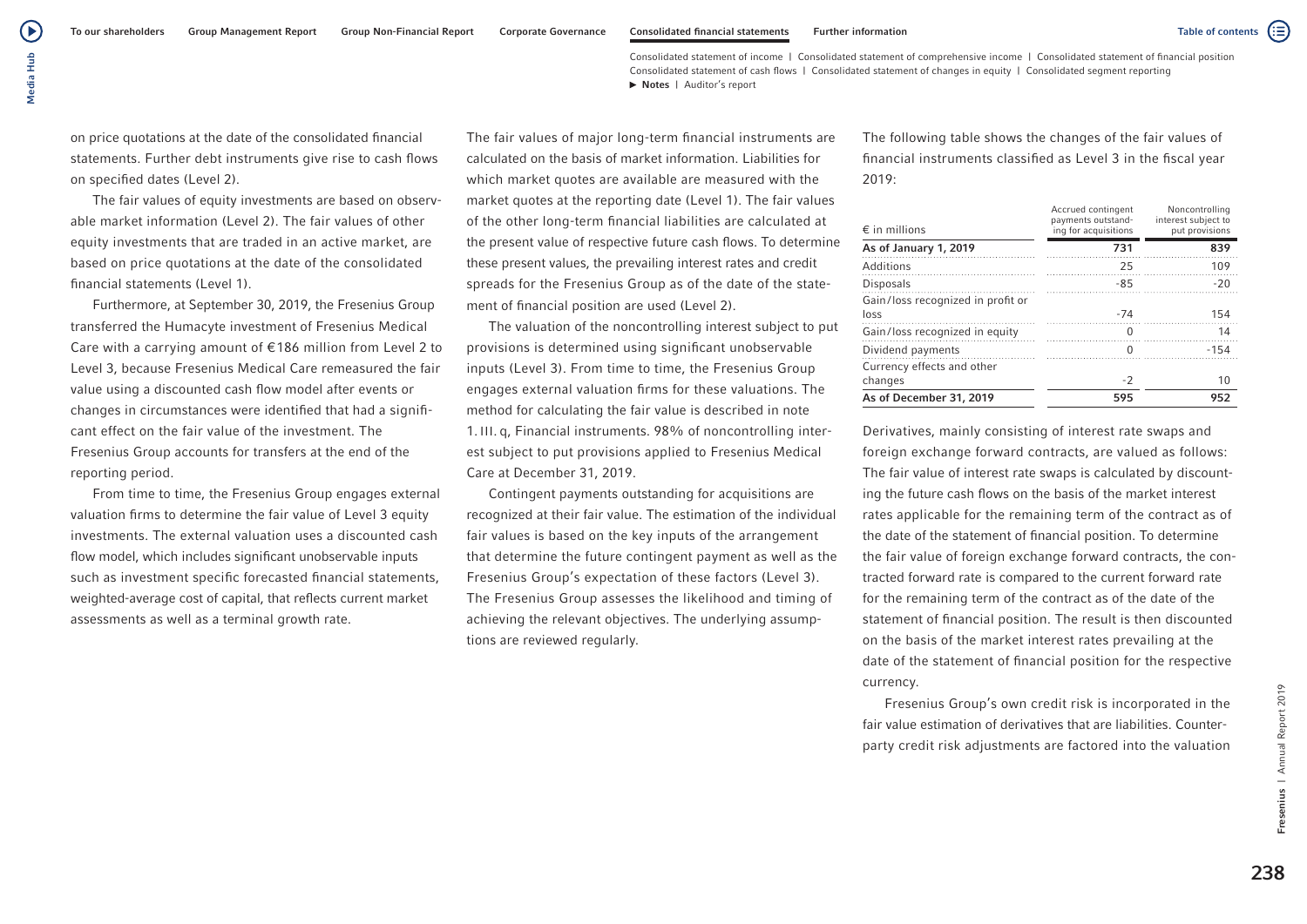Consolidated statement of income | Consolidated statement of comprehensive income | Consolidated statement of financial position Consolidated statement of cash flows | Consolidated statement of changes in equity | Consolidated segment reporting Notes | Auditor's report

of derivatives that are assets. The Fresenius Group monitors and analyses the credit risk from derivative financial instruments on a regular basis. For the valuation of derivative financial instruments, the credit risk is considered in the fair value of every individual instrument. The basis for the default probability are Credit Default Swap Spreads of each counterparty appropriate for the duration. The calculation of the credit risk considered in the valuation is done by multiplying the default probability appropriate for the duration with the expected discounted cash flows of the derivative financial instrument.

Derivatives not designated as hedging instruments comprise derivatives embedded in convertible bonds and call options which have been purchased to hedge the convertible bonds. The fair value of the embedded derivatives is calculated using the difference between the market value of the particular convertible bonds and the market value of an adequate straight bond discounted with the market interest rates as of the reporting date. The fair value of the call options is based on price quotations.

The calculation of the fair value of derivative financial instruments is based on other observable inputs. Therefore, these are classified as Level 2 in accordance with the defined fair value hierarchy levels.

Derivative financial instruments are marked to market each reporting period, resulting in carrying amounts equal to fair values at the reporting date.

#### FAIR VALUES OF DERIVATIVE FINANCIAL INSTRUMENTS

|                                                   | December 31, 2019 |             | December 31, 2018 |             |  |
|---------------------------------------------------|-------------------|-------------|-------------------|-------------|--|
| $\epsilon$ in millions                            | Assets            | Liabilities | Assets            | Liabilities |  |
| Interest rate contracts (current)                 |                   |             |                   |             |  |
| Interest rate contracts (non-current)             |                   |             |                   |             |  |
| Foreign exchange contracts (current)              |                   |             |                   |             |  |
| Foreign exchange contracts (non-current)          |                   |             |                   |             |  |
| Derivatives in cash flow hedging relationships    |                   |             | 19                |             |  |
| Interest rate contracts (current)                 |                   |             |                   |             |  |
| Interest rate contracts (non-current)             |                   |             |                   |             |  |
| Foreign exchange contracts (current)              |                   | 14          |                   |             |  |
| Foreign exchange contracts (non-current)          |                   |             |                   |             |  |
| Derivatives embedded in the convertible bonds     |                   |             |                   |             |  |
| Call options to secure the convertible bonds      |                   |             | 51                |             |  |
| Derivatives not designated as hedging instruments |                   |             | 58                |             |  |

Derivatives not designated as hedging instruments, which are derivatives that do not qualify for hedge accounting, are also solely entered into to hedge economic business transactions and not for speculative purposes.

The current portion of derivatives indicated as assets in the preceding table is recognized within other current assets in the consolidated statement of financial position, while the current portion of those indicated as liabilities is included in short-term provisions and other short-term liabilities. The noncurrent portions indicated as assets or liabilities are recognized in other non-current assets or in long-term provisions and other long-term liabilities, respectively. The derivatives embedded in the convertible bonds and the call options to

secure the convertible bonds are recognized in other current and non-current liabilities / assets in the consolidated statement of financial position.

To reduce the credit risk arising from derivatives, the Fresenius Group concluded master netting agreements with banks. Through such agreements, positive and negative fair values of the derivative contracts could be offset against one another if a partner becomes insolvent. This offsetting is valid for transactions where the aggregate amount of obligations owed to and receivable from are not equal. If insolvency occurs, the party which owes the larger amount is obliged to pay the other party the difference between the amounts owed in the form of one net payment.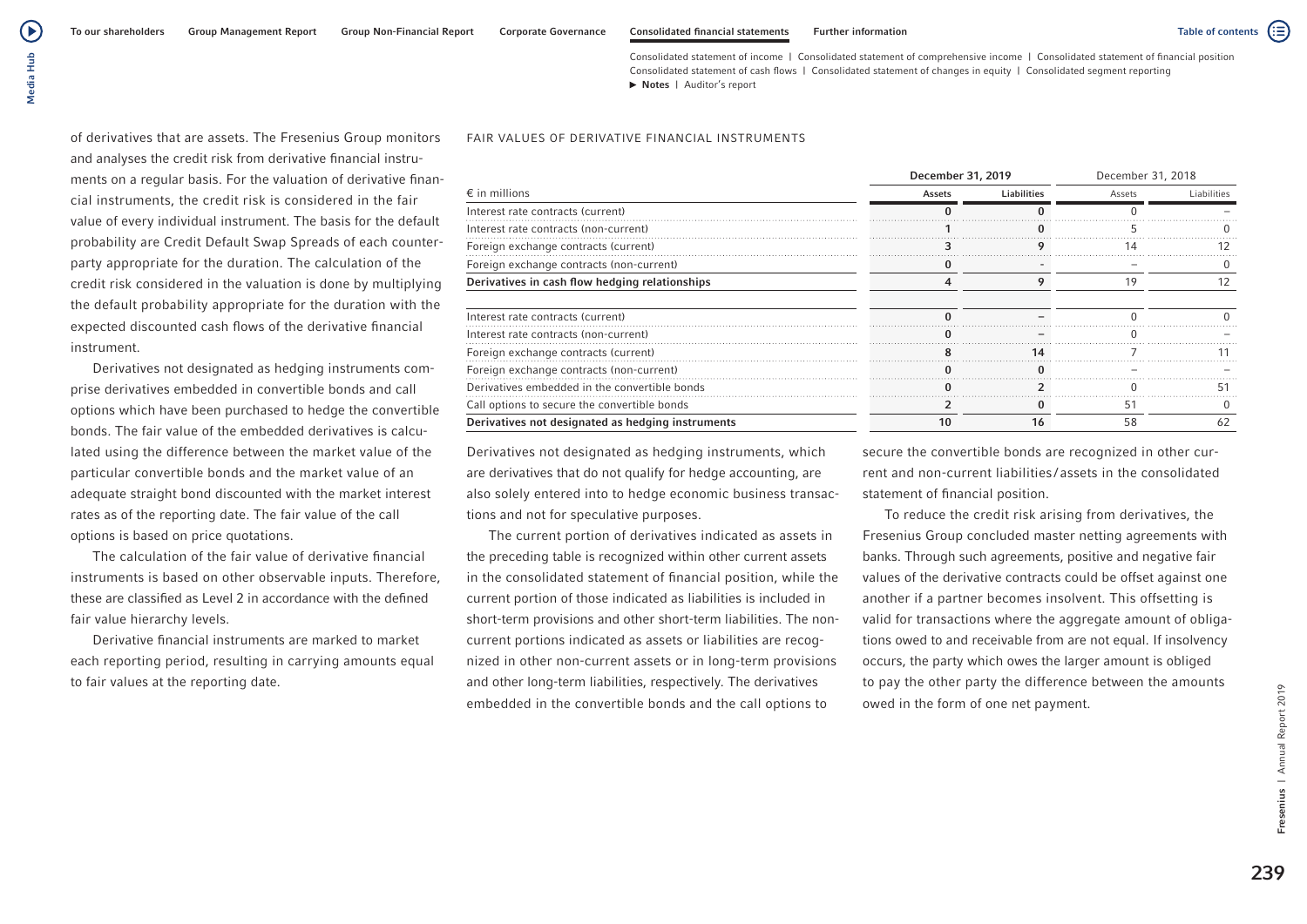(⊟) Table of contents

Consolidated statement of income | Consolidated statement of comprehensive income | Consolidated statement of financial position Consolidated statement of cash flows | Consolidated statement of changes in equity | Consolidated segment reporting Notes | Auditor's report

#### CASH FLOW FROM DERIVATIVE FINANCIAL INSTRUMENTS

These master netting agreements do not provide a basis for offsetting the fair values of derivative financial instruments in the consolidated statement of financial position as the offsetting criteria under International Financial Reporting Standards are not satisfied.

At December 31, 2019 and December 31, 2018, the Fresenius Group had €11 million and €25 million of derivative financial assets subject to netting arrangements and €22 million and €22 million of derivative financial liabilities subject to netting arrangements. Offsetting these derivative financial instruments would have resulted in net assets of  $\epsilon$ 6 million and €15 million as well as net liabilities of €17 million and €12 million at December 31, 2019 and December 31, 2018, respectively.

The following table shows when the cash flow from derivative financial instruments is expected to occur.

|                                                   | expected in period of |              |              |              |  |  |  |  |
|---------------------------------------------------|-----------------------|--------------|--------------|--------------|--|--|--|--|
| $\epsilon$ in millions                            | year                  | 1 to 3 years | 3 to 5 years | over 5 years |  |  |  |  |
| Interest rate contracts                           |                       |              |              |              |  |  |  |  |
| Foreign exchange contracts                        |                       |              |              |              |  |  |  |  |
| Derivatives in cash flow hedging relationships    |                       |              |              |              |  |  |  |  |
| Interest rate contracts                           |                       |              |              |              |  |  |  |  |
| Foreign exchange contracts                        |                       |              |              |              |  |  |  |  |
| Derivatives not designated as hedging instruments |                       |              |              |              |  |  |  |  |
|                                                   |                       |              |              |              |  |  |  |  |

# Effects of financial instruments recorded in the consolidated statement of income

The net gains and losses from financial instruments consisted of allowances for doubtful accounts and other receivables in an amount of €52 million and foreign currency transactions of -€1 million. Interest income of €162 million resulted mainly from the valuation of the derivatives embedded in the convertible bonds of Fresenius SE & Co. KGaA and of Fresenius Medical Care AG & Co. KGaA, the valuation of the call options of Fresenius SE & Co. KGaA, trade accounts and other receivables and loans to related parties. Interest

expense of €881 million resulted mainly from financial liabilities, which are not recognized at fair value in the consolidated statement of income.

During 2019, the Fresenius Group recognized gains of approximately €76 million from changes in the fair value of equity investments that are measured at fair value through profit and loss within other operating income.

Income and expense from financial instruments recorded in other comprehensive income (loss) related to derivatives in cash flow hedging relationships and to equity investments measured at fair value through other comprehensive income.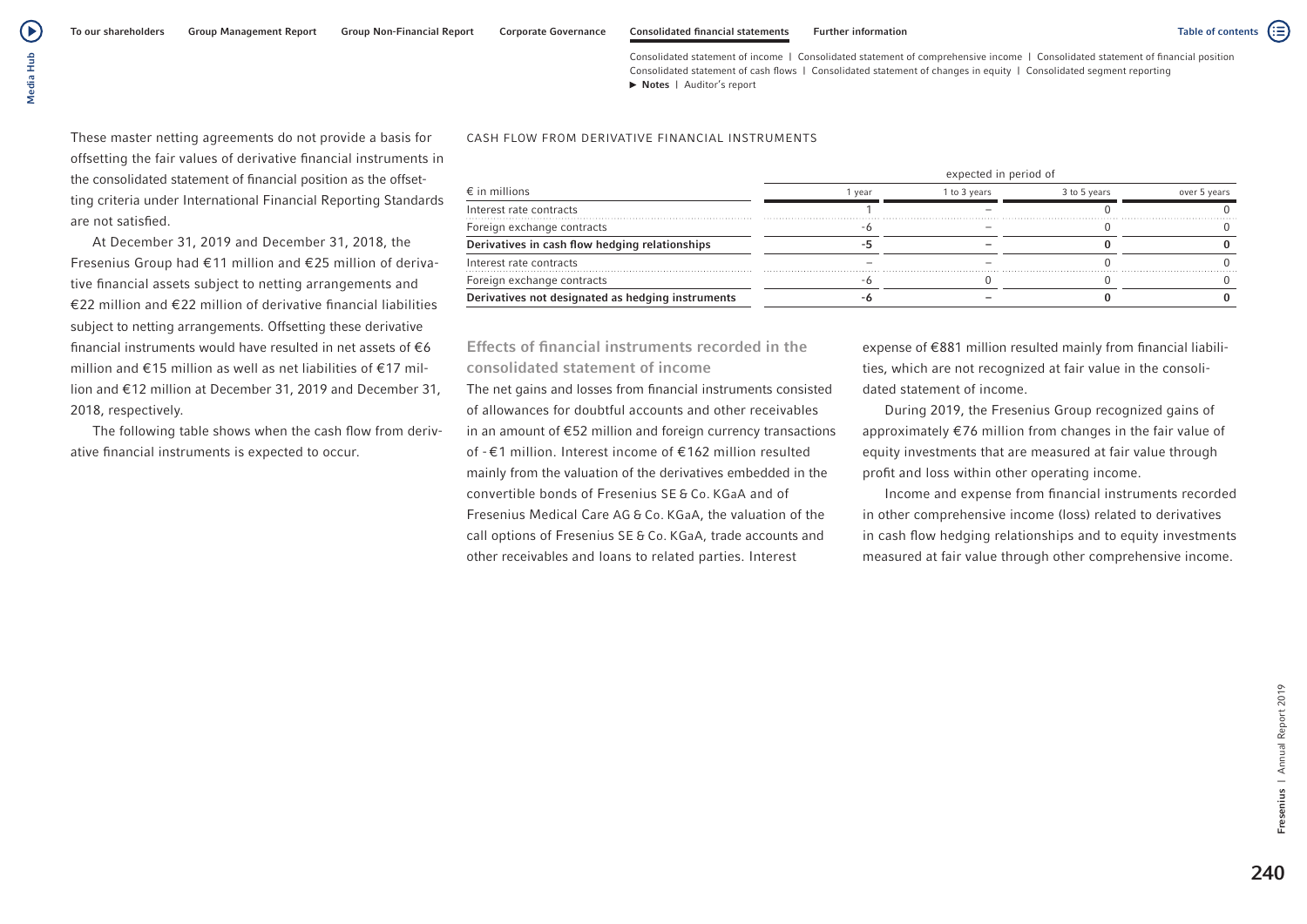(≘) Table of contents

Consolidated statement of income | Consolidated statement of comprehensive income | Consolidated statement of financial position Consolidated statement of cash flows | Consolidated statement of changes in equity | Consolidated segment reporting Notes | Auditor's report

The changes of cash flow hedges on the consolidated statement of comprehensive income (loss) before tax for the years 2019 and 2018 are as follows:

#### EFFECT OF DERIVATIVES ON THE CUMULATED OTHER COMPREHENSIVE INCOME (LOSS)

|                                                   |                                                                                      |                                                                             | 2019                                                                                 |                                                                             |                                                                                                                  |
|---------------------------------------------------|--------------------------------------------------------------------------------------|-----------------------------------------------------------------------------|--------------------------------------------------------------------------------------|-----------------------------------------------------------------------------|------------------------------------------------------------------------------------------------------------------|
|                                                   | Cash Flow Hedge Reserve                                                              |                                                                             | Costs of Hedging Reserve                                                             |                                                                             |                                                                                                                  |
| $\epsilon$ in millions                            | Changes of the<br>unrealized gains/losses<br>in other comprehensive<br>income (loss) | Reclassifications from<br>other comprehensive<br>income (loss) <sup>1</sup> | Changes of the<br>unrealized gains/losses<br>in other comprehensive<br>income (loss) | Reclassifications from<br>other comprehensive<br>income (loss) <sup>1</sup> | Affected line item in the<br>consolidated statement of<br>income/consolidated<br>statement of financial position |
| Interest rate contracts                           | $-17$                                                                                |                                                                             |                                                                                      |                                                                             | Interest income/expense                                                                                          |
| Foreign exchange<br>contracts                     |                                                                                      |                                                                             |                                                                                      |                                                                             |                                                                                                                  |
| thereof                                           |                                                                                      |                                                                             |                                                                                      |                                                                             | Sales                                                                                                            |
|                                                   |                                                                                      |                                                                             |                                                                                      |                                                                             | Cost of sales                                                                                                    |
|                                                   |                                                                                      |                                                                             |                                                                                      |                                                                             | General and administrative<br>expenses                                                                           |
|                                                   |                                                                                      |                                                                             |                                                                                      |                                                                             | Other operating income/<br>expenses                                                                              |
|                                                   |                                                                                      |                                                                             |                                                                                      | -3                                                                          | Interest income/expense                                                                                          |
|                                                   |                                                                                      |                                                                             |                                                                                      |                                                                             | Inventories                                                                                                      |
| Derivatives in cash flow<br>hedging relationships | $-26$                                                                                | 13                                                                          |                                                                                      |                                                                             |                                                                                                                  |

Both, the fair value of the spot element and the forward points are recorded within other comprehensive income (loss).

The effective portion of changes in fair value of the spot element of the hedging instruments is accumulated in a cash flow hedge reserve as a separate component within other comprehensive income (loss). The forward points of the foreign exchange forward contract is separately accounted for as cost of hedging reserve within other comprehensive income (loss).

For all cash flow hedges, except for foreign currency risk associated with forecasted purchases of non-financial assets, the amounts accumulated in the cash flow hedge reserve are reclassified to profit or loss as a reclassification adjustment in the same period as the hedged forecasted cash flows affect profit or loss. For cash flow hedges of foreign currency risk associated with forecasted purchases of non-financial assets, the amounts accumulated in the cash flow hedge reserve are instead included directly in the initial cost of the asset when it is recognized. The same approach applies to the amounts accumulated in the costs of hedging reserve.

|                                                   |                                                                                      |                                                                             | 2018                                                                                 |                                                                             |                                                                                                                  |
|---------------------------------------------------|--------------------------------------------------------------------------------------|-----------------------------------------------------------------------------|--------------------------------------------------------------------------------------|-----------------------------------------------------------------------------|------------------------------------------------------------------------------------------------------------------|
|                                                   | Cash Flow Hedge Reserve                                                              |                                                                             | Costs of Hedging Reserve                                                             |                                                                             |                                                                                                                  |
| $\epsilon$ in millions                            | Changes of the<br>unrealized gains/losses<br>in other comprehensive<br>income (loss) | Reclassifications from<br>other comprehensive<br>income (loss) <sup>1</sup> | Changes of the<br>unrealized gains/losses<br>in other comprehensive<br>income (loss) | Reclassifications from<br>other comprehensive<br>income (loss) <sup>1</sup> | Affected line item in the<br>consolidated statement of<br>income/consolidated<br>statement of financial position |
| Interest rate contracts                           |                                                                                      |                                                                             |                                                                                      |                                                                             | Interest income/expense                                                                                          |
| Foreign exchange<br>contracts                     |                                                                                      |                                                                             |                                                                                      |                                                                             |                                                                                                                  |
| thereof                                           |                                                                                      |                                                                             |                                                                                      |                                                                             | Sales                                                                                                            |
|                                                   |                                                                                      |                                                                             |                                                                                      |                                                                             | Cost of sales                                                                                                    |
|                                                   |                                                                                      |                                                                             |                                                                                      |                                                                             | General and administrative<br>expenses                                                                           |
|                                                   |                                                                                      |                                                                             |                                                                                      |                                                                             | Other operating income/<br>expenses                                                                              |
|                                                   |                                                                                      |                                                                             |                                                                                      |                                                                             | Interest income/expense                                                                                          |
|                                                   |                                                                                      |                                                                             |                                                                                      |                                                                             | Inventories                                                                                                      |
| Derivatives in cash flow<br>hedging relationships |                                                                                      |                                                                             |                                                                                      |                                                                             |                                                                                                                  |

<sup>1</sup> In the consolidated statement of income, no gains or losses from ineffectiveness and only immaterial gains/losses from a hedged underlying transaction, that is no longer expected to occur, are recognized. Gains are shown with a negative sign and losses with a positive sign.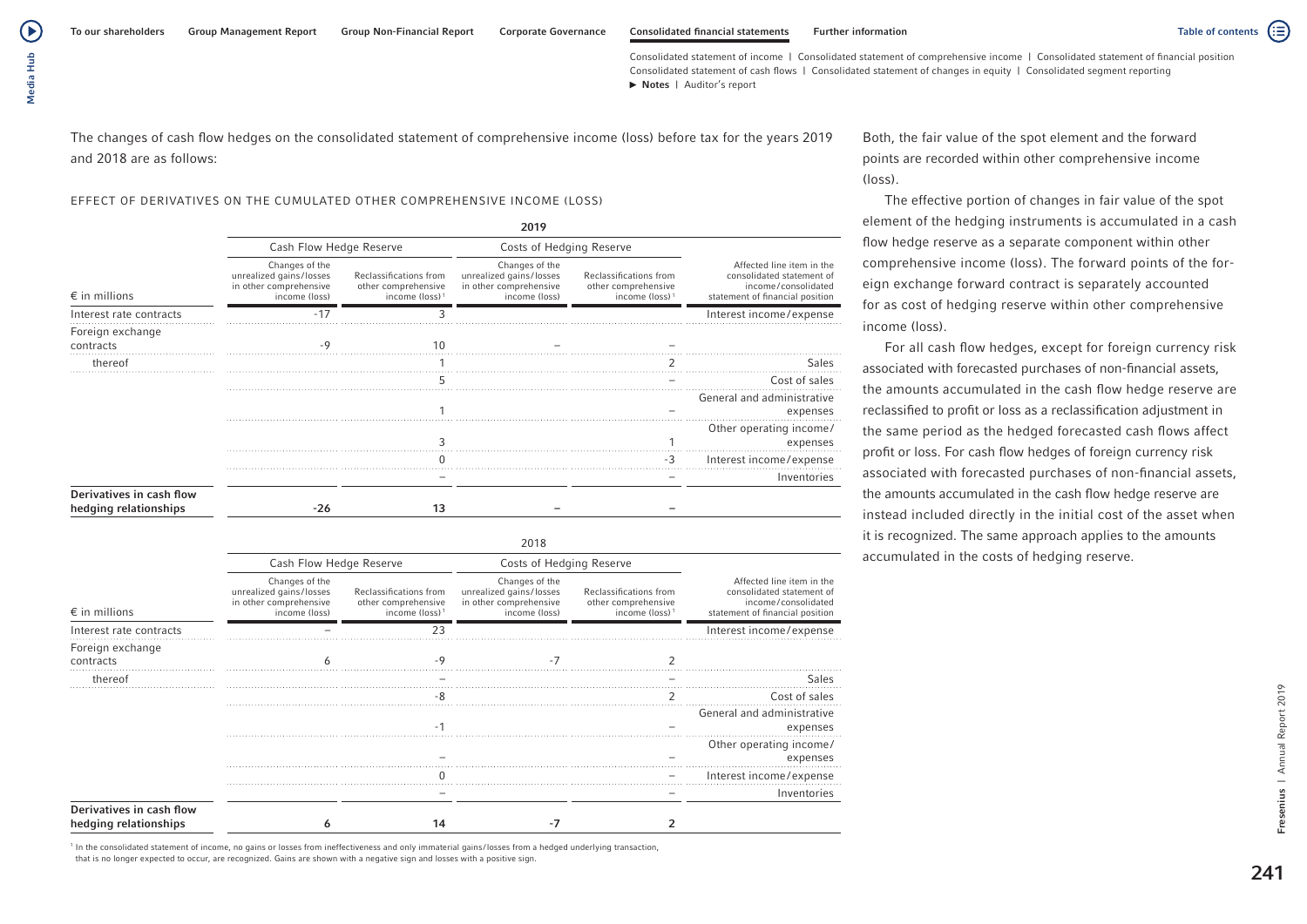⊜ Table of contents

Consolidated statement of income | Consolidated statement of comprehensive income | Consolidated statement of financial position Consolidated statement of cash flows | Consolidated statement of changes in equity | Consolidated segment reporting Notes | Auditor's report

#### EFFECT OF DERIVATIVES ON THE CONSOLIDATED STATEMENT OF INCOME

|                                                   | Gain or loss recognized in<br>the consolidated statement of income |        |                                                               |
|---------------------------------------------------|--------------------------------------------------------------------|--------|---------------------------------------------------------------|
| $\epsilon$ in millions                            | 2019                                                               | 2018   | Affected line item in the<br>consolidated statement of income |
| Interest rate contracts                           |                                                                    |        | Interest income/expense                                       |
| Foreign exchange contracts                        | -18                                                                | 4      | Other operating income/<br>expense                            |
| Foreign exchange contracts                        |                                                                    |        | Interest income/expense                                       |
| Derivatives embedded in the convertible bonds     |                                                                    | 257    | Interest income/expense                                       |
| Call options to secure the convertible bonds      |                                                                    | $-257$ | Interest income/expense                                       |
| Derivatives not designated as hedging instruments | $-15$                                                              | 41     |                                                               |

Losses from foreign exchange contracts not designated as hedging instruments recognized in the consolidated statement of income are faced by gains from the underlying transactions in the corresponding amount.

#### MARKET RISK

The Fresenius Group is exposed to effects related to foreign exchange fluctuations in connection with its international business activities that are denominated in various currencies. In order to finance its business operations, the Fresenius Group issues bonds and commercial papers and enters into mainly long-term credit agreements and Schuldschein Loans with banks. Due to these financing activities, the Fresenius Group is exposed to interest risk caused by changes in variable interest rates and the risk of changes in the fair value of statement of financial position items bearing fixed interest rates.

In order to manage the risk of interest rate and foreign exchange rate fluctuations, the Fresenius Group enters into certain hedging transactions with highly rated financial institutions as authorized by the Management Board. Derivative financial instruments are not entered into for trading purposes. The Fresenius Group makes sure that hedge accounting relationships are aligned with its Group risk management objectives and strategy and that a qualitative and forward-looking approach is used for assessing hedge effectiveness.

In general, the Fresenius Group conducts its derivative financial instrument activities under the control of a single centralized department. The Fresenius Group has established guidelines derived from best practice standards in the banking industry for risk assessment procedures and supervision concerning the use of financial derivatives. These guidelines require amongst other things a clear segregation of duties in the areas of execution, administration, accounting and controlling. Risk limits are continuously monitored and, where appropriate, the use of hedging instruments is adjusted to that extent.

The Fresenius Group defines benchmarks for individual exposures in order to quantify interest and foreign exchange risks. The benchmarks are derived from achievable and sustainable market rates. Depending on the individual benchmarks, hedging strategies are determined and generally implemented by means of micro hedges.

The Fresenius Group makes sure there is an economic relationship between the hedged item and the hedging instrument and ensures reasonable hedge ratios of the designated hedged items with interest and currency risks. This is achieved by matching to a large extent the critical terms of the interest and foreign exchange derivatives with the critical terms of the underlying exposures. Therefore, the earnings of the Fresenius Group were not materially affected by hedge ineffectiveness in the reporting period. In principle, sources of inefficiency are risk of credit default and time lags of underlying exposures.

## Foreign exchange risk management

The Fresenius Group has determined the euro as its financial reporting currency. Therefore, foreign exchange translation risks resulting from the fluctuation of exchange rates between the euro and the local currencies, in which the financial statements of the foreign subsidiaries are prepared, have an impact on results of operations and financial positions reported in the consolidated financial statements.

Besides translation risks, foreign exchange transaction risks exist. These mainly relate to transactions denominated in foreign currencies, such as purchases and sales, projects and services as well as intragroup sales of products to other Fresenius Group entities in different currency areas. Therefore, the subsidiaries are affected by changes of foreign exchange rates between the invoicing currencies and the local currencies in which they conduct their businesses. Solely for the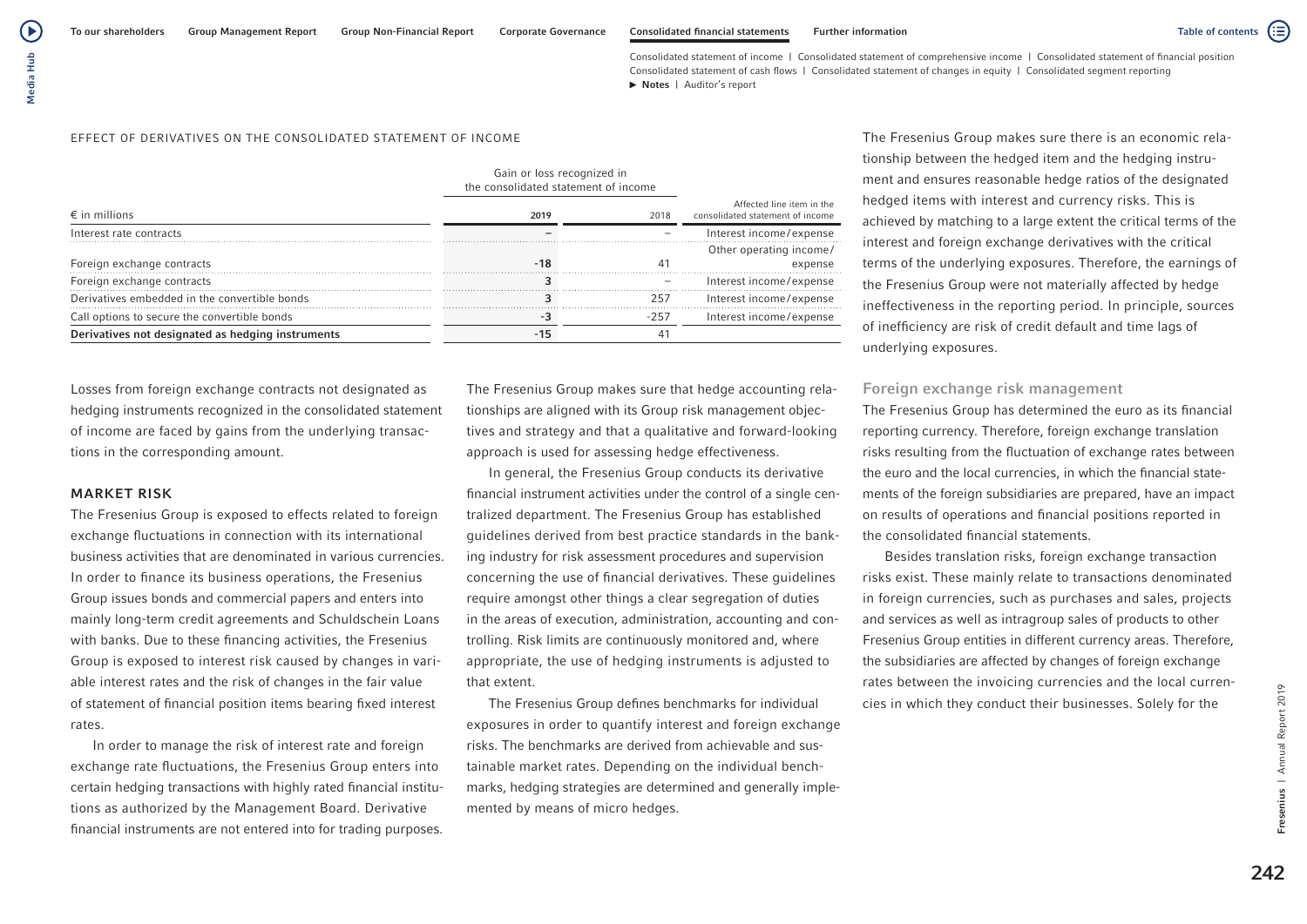Media Hub

Media Hub

(▶

 $(\textbf{m})$ Table of contents

Consolidated statement of income | Consolidated statement of comprehensive income | Consolidated statement of financial position Consolidated statement of cash flows | Consolidated statement of changes in equity | Consolidated segment reporting Notes | Auditor's report

purpose of hedging existing and foreseeable foreign exchange transaction exposures, the Fresenius Group enters into foreign exchange forward contracts and, on a small scale, foreign exchange options. To ensure that no foreign exchange risks result from loans in foreign currencies, the Fresenius Group enters into foreign exchange swap contracts. The Fresenius Group solely designates the spot element of the foreign exchange forward contract as hedging instrument in cash flow hedges and uses a hedge ratio for designated risks of 1 : 1. The fair value of foreign exchange contracts designated as cash flow hedges used to hedge operating transaction risks was -€3 million and in relation with loans in foreign currencies -€3 million.

As of December 31, 2019, the notional amounts of foreign exchange contracts totaled €2,147 million. Thereof €2,144 million were due in less than 12 months. As of December 31, 2019, the Fresenius Group was party to foreign exchange contracts with a maximum maturity of 14 months. The Fresenius Group uses a Cash-Flow-at-Risk (CFaR) model in order to estimate and quantify such transaction risks from foreign currencies. The basis for the analysis of the currency risks are the foreign currency cash flows that are reasonably expected to arise within the following 12 months, less any hedges. Under the CFaR approach, the potential currency fluctuations of these net exposures are shown as probability distributions based on historical volatilities and correlations of the preceding 250 business days. The calculation is made assuming a confidence level of 95% and a holding period of up to one year. The aggregation of currency risks has riskmitigating effects due to correlations between the transactions

concerned, i. e. the overall portfolio's risk exposure is generally less than the sum total of the underlying individual risks. As of December 31, 2019, the Fresenius Group's cash flow at risk amounted to €59 million based on a net exposure of €2,255 million. This means, with a probability of 95%, a potential loss in relation to the forecasted foreign exchange cash flows of the next 12 months will be not higher than €59 million.

The following table shows the average hedging rates and nominal amounts of foreign exchange contracts for material currency pairs at December 31, 2019.

|                        | Nominal amount in<br>$\epsilon$ millions | Average hedging<br>rate |
|------------------------|------------------------------------------|-------------------------|
| Euro/U.S. dollar       | 845                                      | 11377                   |
| Euro/Swedish krona     | 226                                      | 10.6396                 |
| Euro/Australian dollar | 189                                      | 16270                   |

## Interest rate risk management

Fresenius Group's interest rate risks mainly arise from money market and capital market transactions of the Group for financing its business activities.

The Fresenius Group enters into interest rate swaps and, on a small scale, into interest rate options in order to protect against the risk of rising interest rates. These interest rate derivatives are mainly designated as cash flow hedges and have been entered into in order to convert payments based on variable interest rates into payments at a fixed interest rate and in anticipation of future long-term debt issuances (prehedges). As of December 31, 2019, euro denominated interest rate swaps had a notional volume of €2 million. Thereof €0.2 million were due in less than 12 months. The fair value was -€95 thousand. The euro interest rate swaps expire in the years 2020 to 2022. They bear an average interest rate of 3.68%. Furthermore, the Fresenius Group had U.S.dollar denominated interest rate swaps in the amount of US\$200 million (€178 million) with a fair value of US\$1 million (€1 million). They expire in 2021 and bear an average interest rate of 1.22%.

The pre-hedges are used to hedge interest rate exposures with regard to interest rates which are relevant for the future long-term debt issuance and which could rise until the respective debt is actually issued. These pre-hedges are settled at the issuance date of the corresponding long-term debt with the settlement amount recorded in accumulated other comprehensive income (loss) amortized to interest expense over the life of the debt. At December 31, 2019 and December 31, 2018, the Fresenius Group had a loss of €11 million and  $€3$ million, respectively, related to such settlements of pre-hedges deferred in accumulated other comprehensive income (loss), net of tax.

Interest payables and interest receivables in connection with the swap agreements are accrued and recorded as an adjustment to the interest expense at each reporting date. Concerning interest rate contracts, unscheduled repayments or the renegotiation of hedged items may in some cases lead to the de-designation of the hedging instrument, which existed up to that point. From that date, the respective hedging transactions are recognized in the consolidated statement of income.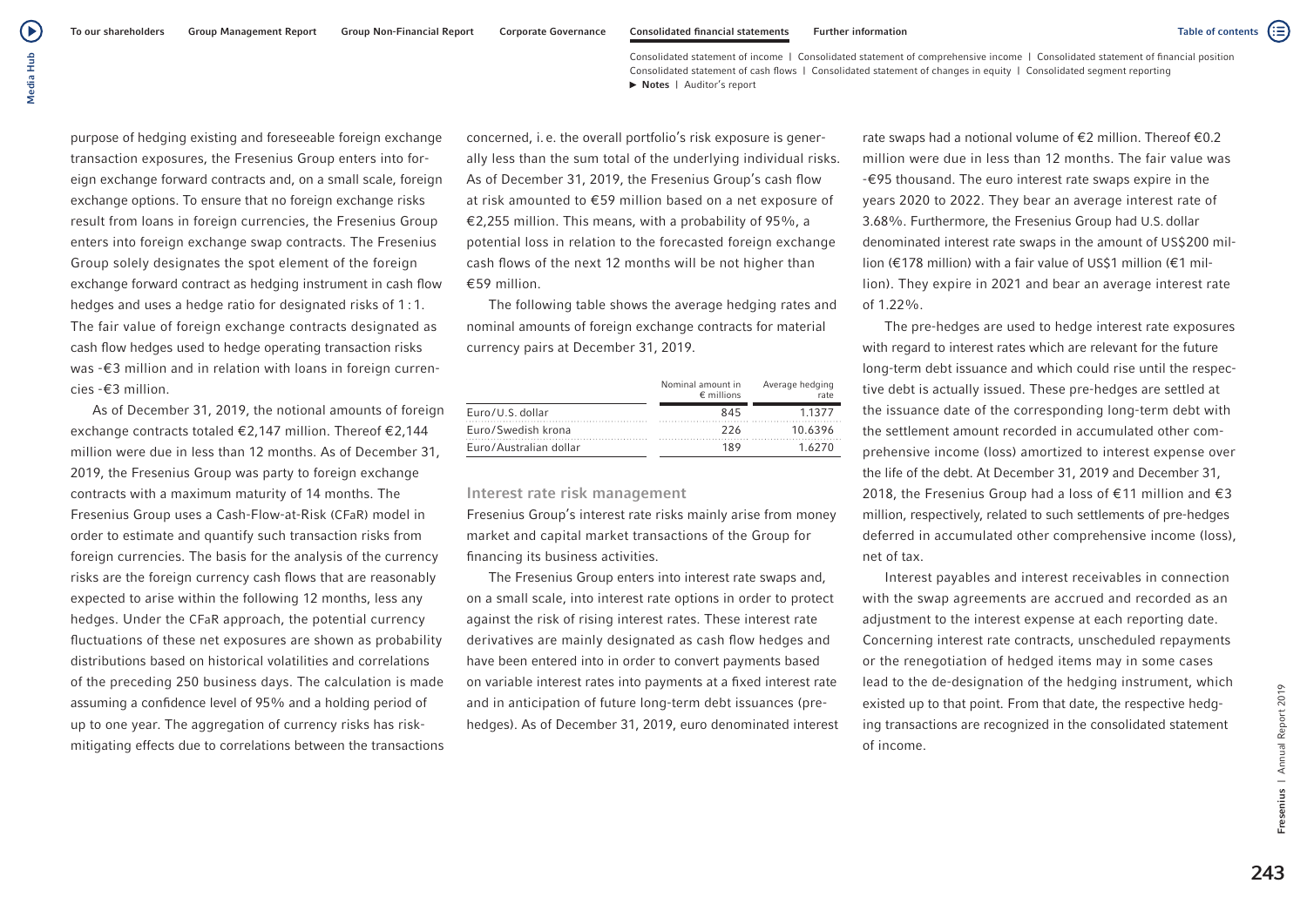Consolidated statement of income | Consolidated statement of comprehensive income | Consolidated statement of financial position Consolidated statement of cash flows | Consolidated statement of changes in equity | Consolidated segment reporting Notes | Auditor's report

For purposes of analyzing the impact of changes in the relevant reference interest rates on Fresenius Group's results of operations, the Group calculates the portion of financial debt which bears variable interest rates and which has not been hedged by means of interest rate swaps or options against rising interest rates. For this particular part of its liabilities, the Fresenius Group assumes an increase in the reference rates of 0.5% compared to the actual rates as of the date of the statement of financial position. The corresponding additional annual interest expense is then compared to the net income attributable to shareholders of Fresenius SE & Co. KGaA. This analysis shows that an increase of 0.5% in the relevant reference rates would have an effect of approximately 1.2% on the consolidated net income attributable to shareholders of Fresenius SE & Co. KGaA and an effect of less than 1.0% on Fresenius SE & Co. KGaA shareholders' equity.

#### CREDIT RISK

The Fresenius Group is exposed to potential losses regarding financial instruments in the event of non-performance by counterparties. With respect to derivative financial instruments, it is not expected that any counterparty fails to meet its obligations as the counterparties are highly rated financial institutions. The maximum credit exposure of derivatives is represented by the fair value of those contracts with a positive fair value amounting to  $\epsilon$ 11 million for foreign exchange derivatives. The maximum credit exposure from interest rate derivatives was €1 million. The maximum credit risk resulting from the use of non-derivative financial instruments is defined as the total amount of all receivables. In order to control this credit risk, the Management of the Fresenius Group performs an aging analysis of trade accounts receivable. For

details on trade accounts receivable and on the allowance for doubtful accounts, please see note 15, Trade accounts and other receivables.

#### LIQUIDITY RISK

The liquidity risk is defined as the risk that a company is potentially unable to meet its financial obligations. The Management of the Fresenius Group manages the liquidity of the Group by means of effective working capital and cash management as well as an anticipatory evaluation of refinancing alternatives. The Management of the Fresenius Group believes that existing credit facilities as well as the cash generated by operating activities and additional short-term borrowings are sufficient to meet the company's foreseeable demand for liquidity (see note 22, Debt).

The following table shows the future undiscounted contractual cash flows (including interests) resulting from recognized financial liabilities and derivative financial instruments:

| $\epsilon$ in millions                                                             | up to 1 year | 1 to 3 years | 3 to 5 years | more than 5 years |
|------------------------------------------------------------------------------------|--------------|--------------|--------------|-------------------|
| Long-term debt (including accounts receivable securitization program) <sup>1</sup> | 1.149        | 4.542        | 983          | 649               |
| Short-term debt                                                                    | 2.485        |              |              |                   |
| Lease liabilities                                                                  | 982          | 1.802        | 1.359        | 3.740             |
| <b>Bonds</b>                                                                       | 1.243        | 3.317        | 2.688        | 4.612             |
| Convertible bonds                                                                  | 402          |              | 500          |                   |
| Trade accounts payable                                                             | 1.905        |              |              |                   |
| Other financial liabilities                                                        | 3.166        |              |              |                   |
| Contingent payments outstanding for acquisitions                                   |              |              | 28٬          |                   |
| Noncontrolling interest subject to put provisions                                  | 603          | 130          | 137          |                   |
| Derivative financial instruments - designated as cash flow hedge                   |              |              |              |                   |
| Derivative financial instruments – not designated as hedging instruments           | 14           |              |              |                   |
| Total                                                                              | 12.035       |              | 5.951        | 2.319             |

<sup>1</sup> Future interest payments for financial liabilities with variable interest rates were calculated using the latest interest rates fixed prior to December 31, 2019.

# 32. SUPPLEMENTARY INFORMATION ON CAPITAL MANAGEMENT

The Fresenius Group has a solid financial profile. Capital management includes both equity and debt. A principal objective of Fresenius Group's capital management is to optimize the weighted-average cost of capital. Further, it is sought to achieve a balanced mix of equity and debt. To secure growth on a long-term basis, a capital increase may also be considered in exceptional cases, for instance to finance a major acquisition.

Due to the company's diversification within the health care sector and the strong market positions of the business segments in global, growing and non-cyclical markets, predictable and sustainable cash flows are generated. They allow a reasonable proportion of debt, i. e. the employment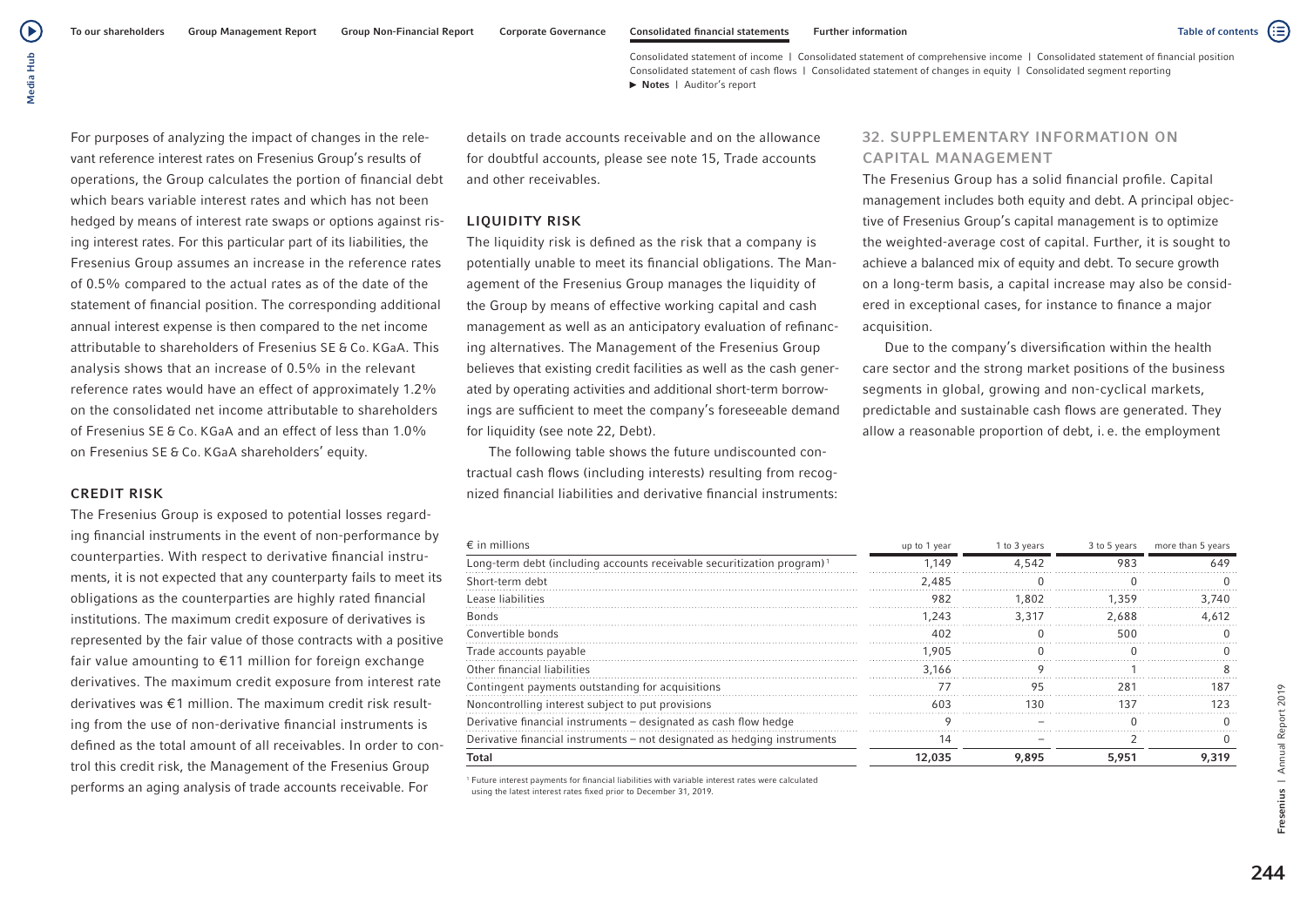⊜ Table of contents

Consolidated statement of income | Consolidated statement of comprehensive income | Consolidated statement of financial position Consolidated statement of cash flows | Consolidated statement of changes in equity | Consolidated segment reporting Notes | Auditor's report

of an extensive mix of financial instruments. Moreover, Fresenius Group's customers are generally of high credit quality.

Shareholders' equity and debt have developed as follows:

#### SHAREHOLDERS' EQUITY

| $\epsilon$ in millions | Dec. 31, 2019 | Dec. 31, 2018 |
|------------------------|---------------|---------------|
| Shareholders' equity   | 26,580        | 25,008        |
| Total assets           | 67.006        | 56,703        |
| Equity ratio           | $39.7\%$      | 44 1%         |

Fresenius SE & Co. KGaA is not subject to any capital requirements provided for in its articles of association. Fresenius SE & Co. KGaA has obligations to issue shares out of the Conditional Capital relating to the exercise of stock options on the basis of the existing 2008 and 2013 stock option plans (see note 35, Share-based compensation plans).

#### DEBT

| $\epsilon$ in millions | Dec. 31, 2019 | Dec. 31, 2018 |
|------------------------|---------------|---------------|
| Debt                   | 27,258        | 18.984        |
| Total assets           | 67.006        | 56.703        |
| Debt ratio             | $40.7\%$      | 33.5%         |

The increase in debt and total assets is mainly due to the initial application of IFRS 16, Leases.

Assuring financial flexibility is the top priority in the Group's financing strategy. This flexibility is achieved through a wide range of financing instruments and a high degree of diversification of the investors. Fresenius Group's maturity profile displays a broad spread of maturities with a high proportion of medium- and long-term financing. In the choice of financing instruments, market capacity, investor

diversification, flexibility, credit conditions and the existing maturity profile are taken into account.

The leverage ratio on the basis of net debt/EBITDA is a key financial figure for the Fresenius Group. As of December 31, 2019, the leverage ratio before special items and including IFRS 16 was 3.6 (excluding IFRS 16: 3.1).

Fresenius Group's financing strategy is reflected in its credit ratings. The Fresenius Group is covered by the rating agencies Moody's, Standard & Poor's and Fitch.

The following table shows the company rating of Fresenius SE & Co. KGaA:

#### RATING OF FRESENIUS SE & CO. KGAA

|                         | Dec. 31, 2019 | Dec. 31, 2018 |
|-------------------------|---------------|---------------|
| Standard & Poor's       |               |               |
| Corporate Credit Rating | <b>BBB</b>    | RRR-          |
| Outlook                 | stable        | positive      |
| Moody's                 |               |               |
| Corporate Credit Rating | Baa3          | Baa3          |
| Outlook                 | stable        | stable        |
| Fitch                   |               |               |
| Corporate Credit Rating | <b>BBB-</b>   | RRR-          |
| Outlook                 | stable        | stable        |

On May 23, 2019, Standard & Poor's has upgraded Fresenius' corporate credit rating to BBB with a stable outlook from BBB- with a positive outlook.

# 33. SUPPLEMENTARY INFORMATION ON THE CONSOLIDATED STATEMENT OF CASH FLOWS

The consolidated statements of cash flows of the Fresenius Group for the fiscal years 2019 and 2018 are shown on pages 168 and 169.

Cash funds reported in the consolidated statement of cash flows and in the consolidated statement of financial position are comprised of cash on hand, checks, securities and cash at bank which are readily convertible within three months and are subject to insignificant risk of changes in value.

In 2019, Fresenius Helios has used subsidies for investments in property, plant and equipment in the amount of €115 million (2018: €133 million), that were offset in purchase of property, plant and equipment in the consolidated statement of cash flows.

Cash paid for acquisitions (without investments in licenses) consisted of the following:

| $\epsilon$ in millions                                                                                               | 2019   | 2018  |
|----------------------------------------------------------------------------------------------------------------------|--------|-------|
| Assets acquired                                                                                                      | 3,093  | 513   |
| Liabilities assumed                                                                                                  | $-306$ | $-39$ |
| Noncontrolling interest                                                                                              | $-138$ | $-57$ |
| Notes assumed in connection with acquisitions                                                                        | -139   | $-17$ |
| Cash paid                                                                                                            | 2,510  | 400   |
| Cash acquired                                                                                                        | -99    | $-5$  |
| Cash paid for acquisitions, net                                                                                      | 2,411  | 395   |
| Cash paid for investments,<br>net of cash acquired                                                                   | 35     | 590   |
| Cash paid for intangible assets, net                                                                                 | 38     | 85    |
| Total cash paid for acquisitions and<br>investments, net of cash acquired,<br>and net purchases of intangible assets | 2,484  | 1.070 |

In 2019, €11 million of cash paid for investments, net of cash acquired, related to investments in securities in the business segment Fresenius Medical Care.

Proceeds from the sale of subsidiaries were €45 million in 2019 (2018: €1,533 million).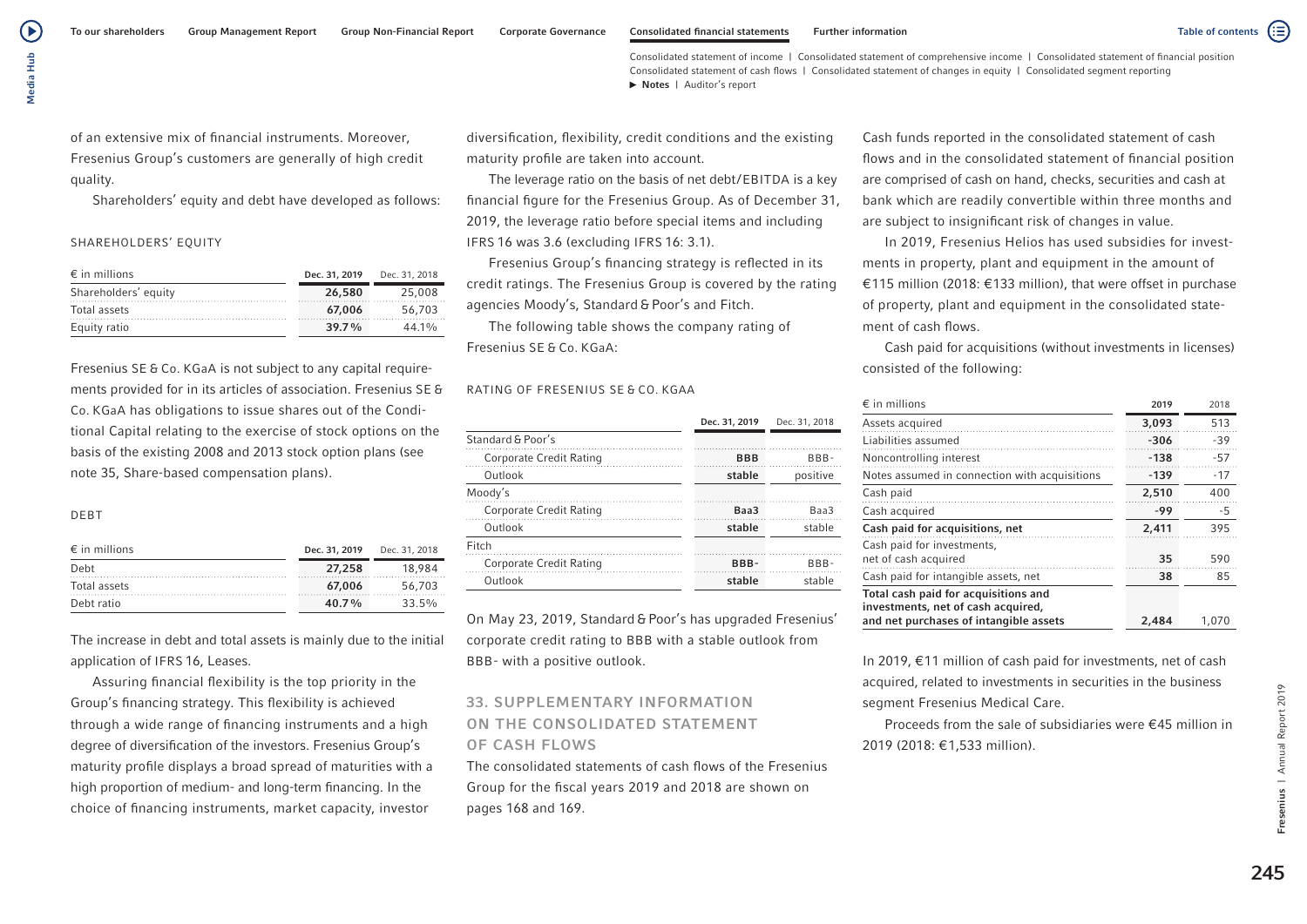Consolidated statement of income | Consolidated statement of comprehensive income | Consolidated statement of financial position Consolidated statement of cash flows | Consolidated statement of changes in equity | Consolidated segment reporting Notes | Auditor's report

The following table shows a reconciliation of debt to cash flow from financing activities in 2019 and 2018:

| $\epsilon$ in millions                                                |                  | Effect due<br>to the initial<br>application<br>of IFRS 16 | Jan. 1, 2019 | cash-<br>effective<br>changes | non-cash-effective changes            |                                    |                                            |                        |       |                  |
|-----------------------------------------------------------------------|------------------|-----------------------------------------------------------|--------------|-------------------------------|---------------------------------------|------------------------------------|--------------------------------------------|------------------------|-------|------------------|
|                                                                       | Dec. 31,<br>2018 |                                                           |              | Cash flow                     | Assumed as<br>part of<br>acquisitions | Foreign<br>currency<br>translation | Deprecia-<br>tion on<br>financing<br>costs | New lease<br>contracts | Other | Dec. 31,<br>2019 |
| Short-term debt                                                       | 2.354            | 0                                                         | 2.354        | 93                            | 16                                    |                                    |                                            |                        | 11    | 2,475            |
| Long-term debt, less<br>accounts receivable<br>securitization program | 6.297            | $-219$                                                    | 6,078        | 475                           | 93                                    | 65                                 |                                            |                        | -89   | 6,629            |
| Lease liabilities                                                     |                  | 6,193                                                     | 6,193        | $-837$                        | 34                                    | 90                                 |                                            | 948                    | 11    | 6,439            |
| <b>Bonds</b>                                                          | 8.990            | $\Omega$                                                  | 8.990        | 1.407                         |                                       | 47                                 | 10                                         |                        | 13    | 10,467           |
| Convertible bonds                                                     | 1.343            | $\Omega$                                                  | 1.343        | $-500$                        |                                       |                                    | 22                                         |                        | U     | 865              |
| Accounts receivable<br>securitization program                         |                  |                                                           |              | 381                           |                                       | $-2$                               |                                            |                        | 0     | 380              |

|                                                                                                     |                | cash-<br>effective<br>changes | non-cash-effective changes            |                                    |                                       |                        |       |                  |
|-----------------------------------------------------------------------------------------------------|----------------|-------------------------------|---------------------------------------|------------------------------------|---------------------------------------|------------------------|-------|------------------|
| $\epsilon$ in millions                                                                              | Jan. 1<br>2018 | Cash flow                     | Assumed as<br>part of<br>acquisitions | Foreign<br>currency<br>translation | Depreciation<br>on financing<br>costs | New lease<br>contracts | Other | Dec. 31,<br>2018 |
| Short-term debt                                                                                     | 1.550          | 762                           |                                       | $-3$                               |                                       |                        | 41    | 2,354            |
| Long-term debt and capital lease<br>obligations, less accounts receivable<br>securitization program | 6.811          | -651                          |                                       | 111                                |                                       |                        |       | 6,297            |
| <b>Bonds</b>                                                                                        | 9.069          | $-245$                        |                                       | 145                                | 12                                    |                        | 9     | 8,990            |
| Convertible bonds                                                                                   | 1.318          |                               |                                       |                                    | 25                                    |                        |       | 1,343            |
| Accounts receivable<br>securitization program                                                       | 294            | $-299$                        |                                       |                                    |                                       |                        |       |                  |

# 34. NOTES ON THE CONSOLIDATED SEGMENT REPORTING

## GENERAL

The consolidated segment reporting tables shown on pages 172 to 174 of this Annual Report are an integral part of the notes.

The Fresenius Group has identified the business segments Fresenius Medical Care, Fresenius Kabi, Fresenius Helios and Fresenius Vamed, which corresponds to the internal organizational and reporting structures (Management Approach) at December 31, 2019.

The key data disclosed in conjunction with the consolidated segment reporting correspond to the key data of the internal reporting system of the Fresenius Group. Internal and external reporting and accounting correspond to each other; the same key data and definitions are used.

Due to the initial application of IFRS 16, the segment reporting for 2019 is shown including and excluding IFRS 16.

Sales and proceeds between the segments are indicative of the actual sales and proceeds agreed with third parties. Administrative services are billed in accordance with service level agreements.

The business segments were identified in accordance with IFRS 8, Operating Segments, which defines the segment reporting requirements in the annual financial statements and interim reports with regard to the operating business, product and service businesses and regions.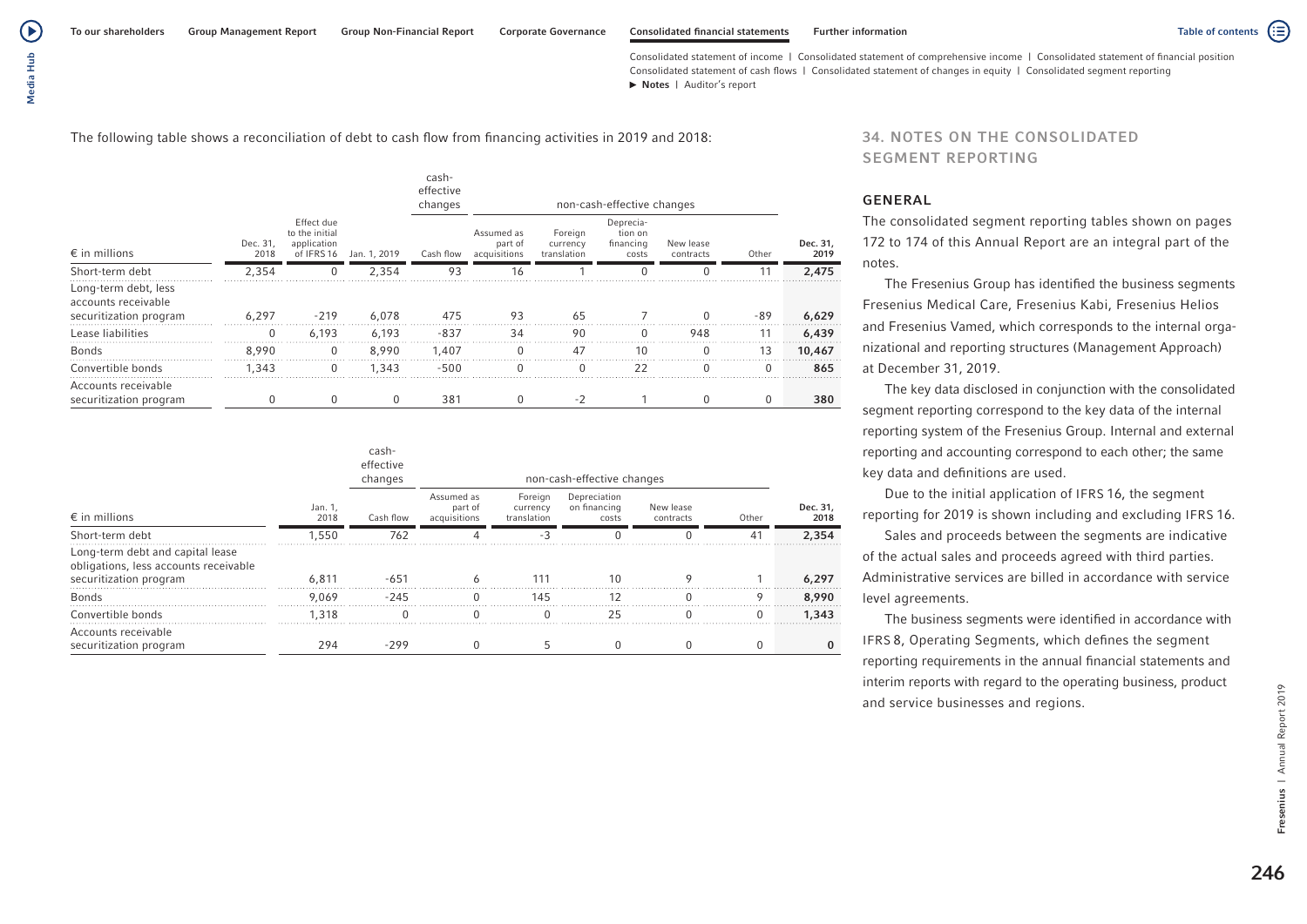(⊟) Table of contents

Consolidated statement of income | Consolidated statement of comprehensive income | Consolidated statement of financial position Consolidated statement of cash flows | Consolidated statement of changes in equity | Consolidated segment reporting Notes | Auditor's report

The business segments of the Fresenius Group are as follows:

- ▶ Fresenius Medical Care
- ▶ Fresenius Kabi
- ▶ Fresenius Helios
- ▶ Fresenius Vamed
- Corporate/Other

The segment Corporate / Other is mainly comprised of the holding functions of Fresenius SE & Co. KGaA as well as Fresenius Netcare GmbH, which provides services in the field of information technology. In addition, the segment Corporate/Other includes intersegment consolidation adjustments as well as special items (see note 3, Special items).

Details on the business segments are shown on page 176 of the notes.

Segment reporting by region takes account of geographical factors and the similarity of markets in terms of opportunities and risks. The allocation to a particular region is based on the domicile of the customers.

#### NOTES ON THE BUSINESS SEGMENTS

The key figures used by the Management Board to assess segment performance, have been selected in such a way that they include all items of income and expenses which fall under the area of responsibility of the business segments. The Management Board is convinced that the most suitable performance indicator is the operating income (EBIT). The Management Board believes that, in addition to the operating income, the figure for earnings before interest, taxes and depreciation/amortization (EBITDA) can also help investors to assess the ability of the Fresenius Group to generate cash flows and to meet its financial obligations. The EBITDA figure is also the basis for assessing Fresenius Group's compliance with the terms of its credit agreements (e. g. the Fresenius Medical Care Credit Agreement or the Fresenius Credit Agreement).

Depreciation and amortization is presented for property, plant and equipment and intangible assets with definite useful lives of the respective business segment.

Net interest is comprised of interest expenses and interest income.

Net income attributable to shareholders of Fresenius SE & Co. KGaA is defined as earnings after income taxes and noncontrolling interest.

The operating cash flow is the cash provided by / used in operating activities.

The cash flow before acquisitions and dividends is the operating cash flow less net capital expenditure.

Debt is comprised of bank loans, bonds, convertible bonds, lease liabilities, liabilities relating to outstanding acquisitions as well as intercompany liabilities.

Capital expenditure mainly includes additions to property, plant and equipment.

Acquisitions refer to the purchase of shares in legally independent companies and the acquisition of business divisions and intangible assets (e. g. licenses). The key figures shown with regard to acquisitions present the contractual purchase prices comprising amounts paid in cash (less cash

acquired), debts assumed and the issuance of shares, whereas for the purposes of the statement of cash flows, only cash purchase price components less acquired cash and cash equivalents are reported.

The EBITDA margin is calculated as a ratio of EBITDA to sales.

The EBIT margin is calculated as a ratio of EBIT to sales.

The return on operating assets (ROOA) is defined as the ratio of EBIT to average operating assets. Operating assets are defined as total assets less deferred tax assets, trade accounts payable and advance payments from customers as well as guaranteed subsidies.

In addition, the key indicators "Depreciation and amortization in % of sales" and "Operating cash flow in % of sales" are also disclosed.

### RECONCILIATION OF KEY FIGURES TO CONSOLIDATED EARNINGS

| $\epsilon$ in millions           | 2019   | 2018   |
|----------------------------------|--------|--------|
| Total EBIT of reporting segments | 4,720  | 4,607  |
| Special items                    | -57    | 690    |
| General corporate expenses       |        |        |
| Corporate/Other (EBIT)           | $-32$  | -46    |
| <b>Group EBIT</b>                | 4,631  | 5,251  |
| Interest expenses                | $-881$ | $-942$ |
| Interest income                  | 162    | 355    |
| Income before income taxes       | 3,912  | 4.664  |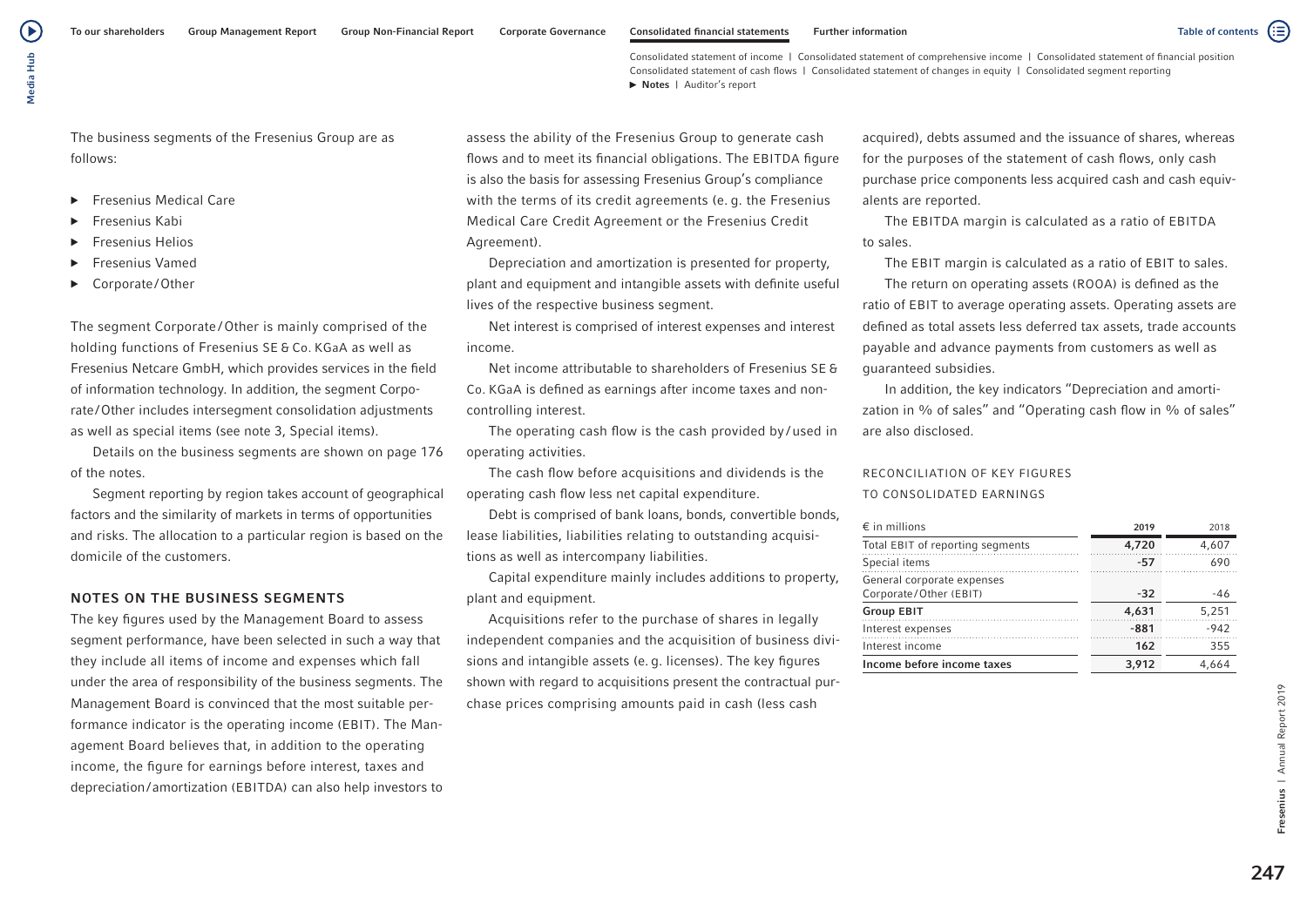### RECONCILIATION OF NET DEBT WITH THE CONSOLIDATED STATEMENT OF FINANCIAL POSITION

| $\epsilon$ in millions                               | Dec. 31, 2019 | Dec. 31, 2018 |
|------------------------------------------------------|---------------|---------------|
| Short-term debt                                      | 2,475         | 2,354         |
| Short-term debt from related parties                 | 3             |               |
| Current portion of long-term debt                    | 892           | 353           |
| Current portion of long-term lease<br>liabilities    | 793           | n             |
| Current portion of bonds                             | 945           | 1,744         |
| Current portion of convertible bonds                 | 400           | 493           |
| Long-term debt, less current portion                 | 6,117         | 5,944         |
| Long-term lease liabilities, less<br>current portion | 5,646         | O             |
| Bonds, less current portion                          | 9,522         | 7,246         |
| Convertible bonds, less current portion              | 465           | 850           |
| Debt                                                 | 27,258        | 18,984        |
| less cash and cash equivalents                       | 1.654         | 2,709         |
| Net debt                                             | 25,604        | 16,275        |

Net debt excluding lease liabilities amounted to €19,165 million at December 31, 2019.

The following table shows the non-current assets by geographical region:

| $\epsilon$ in millions                | Dec. 31, 2019 | Dec. 31, 2018 |
|---------------------------------------|---------------|---------------|
| Germany                               | 9.973         | 9.212         |
| Spain                                 | 6.942         | 6.225         |
| Europe (excluding Germany and Spain)  | 3.995         | 2.914         |
| North America                         | 25,347        | 19.033        |
| Asia-Pacific                          | 2,511         | 1,951         |
| Latin America                         | 924           | 701           |
| Africa                                | 78            | 48            |
| Total non-current assets <sup>1</sup> | 49,770        | 40.084        |

<sup>1</sup> The aggregate amount of net non-current assets is the sum of non-current assets less deferred tax assets and less other non-current financial assets.

In 2019, the Fresenius Group generated sales of €7,647 million (2018: €7,359 million) in Germany. Sales in the United States were €14,241 million at actual rates (2018: €13,652 million) and €13,500 million in constant currency in 2019.

In 2019, the segment Fresenius Medical Care generated other sales in the amount of €374 million, Fresenius Kabi €5 million, Fresenius Helios €13 million and Fresenius Vamed €6 million. All other sales are sales from contracts with customers.

### 35. SHARE-BASED COMPENSATION PLANS

# COMPENSATION COST IN CONNECTION WITH THE SHARE-BASED COMPENSATION PLANS OF THE FRESENIUS GROUP

In 2019, the Fresenius Group recognized compensation cost in an amount of €21 million for stock options granted since 2015. For stock incentive plans which are performance-based, the Fresenius Group recognizes compensation cost over the vesting periods, based on the market values of the underlying stock at the grant date.

The expenses related to cash-settled share-based payment transactions are determined based upon the fair value at measurement date and the number of phantom stocks or performance shares granted which will be recognized over the vesting period. In 2019, the Fresenius Group recognized expenses of €57 million in connection with cash-settled share-based payment transactions.

#### FAIR VALUE OF STOCK OPTIONS

The Fresenius Group uses a binomial option pricing model in determining the fair value of stock options granted under the stock option plans of Fresenius SE & Co. KGaA and Fresenius Medical Care AG & Co. KGaA. Option valuation models require the input of highly subjective assumptions including expected stock price volatility. Fresenius Group's assumptions are based upon its past experiences, market trends and the experiences of other entities of the same size and in similar industries. To incorporate the effects of expected early exercise in the model, an early exercise of vested options was assumed as soon as the share price exceeds 150% of the exercise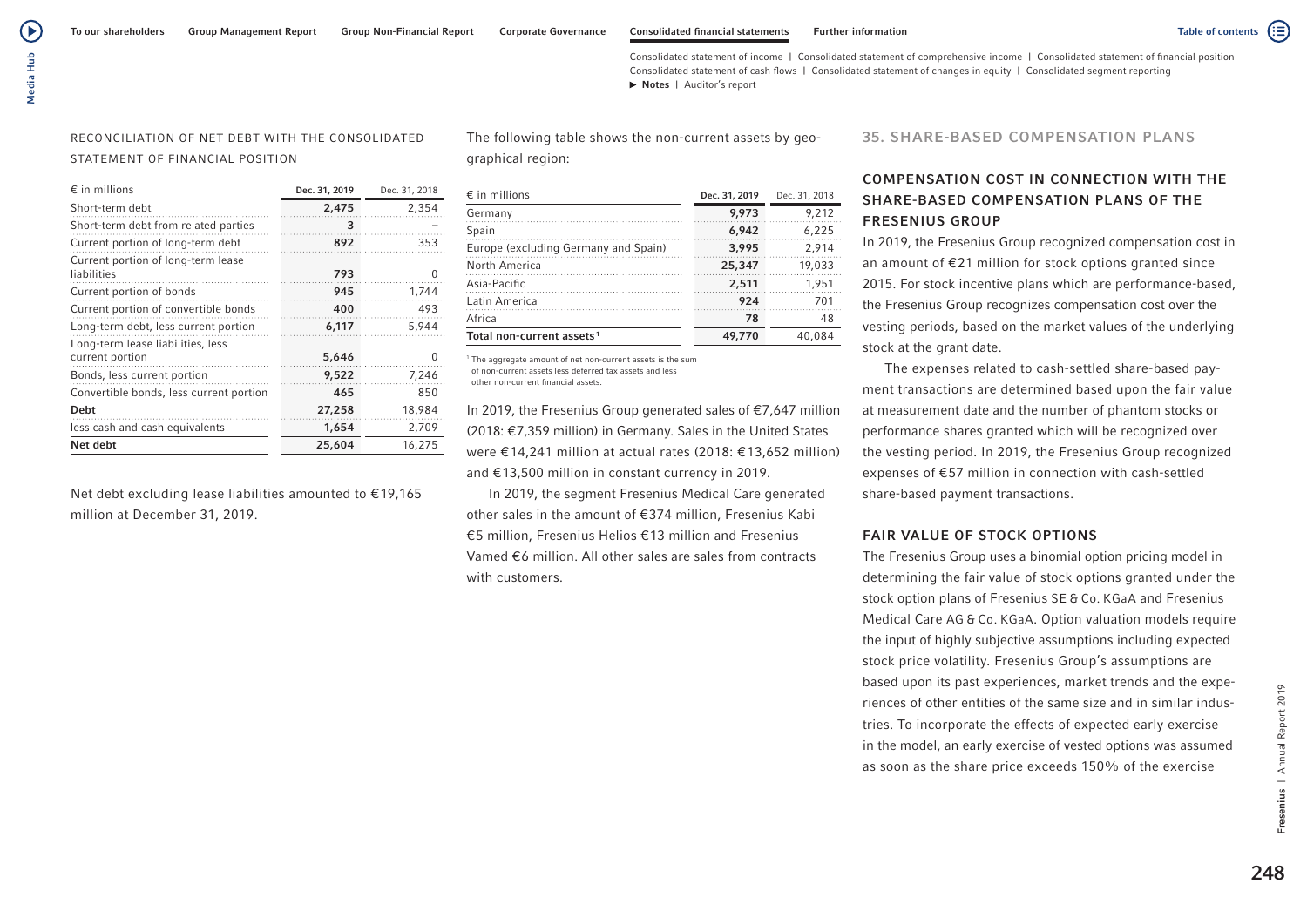$(\textbf{m})$ Table of contents

Consolidated statement of income | Consolidated statement of comprehensive income | Consolidated statement of financial position Consolidated statement of cash flows | Consolidated statement of changes in equity | Consolidated segment reporting Notes | Auditor's report

price. Fresenius Group's stock options have characteristics that vary significantly from traded options and changes in subjective assumptions can materially affect the fair value of the option.

The expected volatility results from the historical volatility calculated over the expected life of options. The volatility was determined when the fair value of stock options was calculated for the first time and since then has been controlled every year upon issuance of a new tranche.

### SHARE-BASED COMPENSATION PLANS OF FRESENIUS SE & CO. KGAA

Description of the Fresenius SE & Co. KGaA share-based compensation plans in place As of December 31, 2019, Fresenius SE & Co. KGaA had two share-based compensation plans in place: the Fresenius SE & Co. KGaA Long Term Incentive Program 2013 (2013 LTIP) which is based on stock options and phantom stocks and the Long Term Incentive Plan 2018 (LTIP 2018) which is solely based on performance shares. Currently, solely LTIP 2018 can be used to grant performance shares.

#### LTIP 2018

On April 12, 2018 and March 15, 2018, respectively, the Management Board and Supervisory Board of the general partner, Fresenius Management SE, resolved the Long Term Incentive Plan 2018 (LTIP 2018).

The LTIP 2018 is based solely on virtual stocks (performance shares). The performance shares issued through the plan are non-equity-backed, virtual compensation instruments. When performance targets are reached and other prerequisites are met, they guarantee the entitlement to a cash payment by Fresenius SE & Co. KGaA or one of its affiliated companies.

The new plan is available both for members of the Management Board (with the exception of Mr. Rice Powell, who receives his compensation from Fresenius Medical Care Management AG) and other executives. Performance shares may be granted once annually over a period of five years. The grant to the members of the Management Board is made by the Supervisory Board of the general partner, Fresenius Management SE, the grant to the other executives is made by the Management Board of Fresenius Management SE, in each case on the basis of a grant value determined at its discretion. The grant value is determined in consideration of the personal performance and the responsibilities of the concerned plan participant. The number of performance shares granted is calculated through applying the grant value and the average stock market price of the Fresenius share over the period of 60 stock exchange trading days prior to the grant date.

The number of performance shares may change over a period of four years, depending on the level of achievement of the performance targets described in more detail below. This could entail the entire loss of all performance shares or also  $-$  at maximum  $-$  the doubling of their number. The resulting number of performance shares, which is determined after a performance period of four years and based on the respective level of target achievement, is deemed finally earned four years after the date of the respective grant. The number of vested performance shares is then multiplied by the average stock exchange price of Fresenius SE & Co. KGaA's share over a period of 60 stock exchange trading days prior to the lapse of this vesting period plus the total of the dividends per share of Fresenius SE & Co. KGaA paid by Fresenius SE & Co. KGaA between the grant date and the vesting date. The resulting amount will be paid to the respective plan participant in cash. The potential disbursement entitlement of each member of the Management Board is limited to a maximum value of 250% of the grant value, the entitlement of all other plan participants is limited to a maximum value of 400%.

The LTIP 2018 has two equally weighted performance targets: firstly, the growth rate of the adjusted consolidated net income (adjusted for currency effects) and, secondly, the relative Total Shareholder Return based on the STOXX Europe 600 Health Care Index. Disbursement entitlement requires that at least one of the two performance targets must be reached or surpassed over the four-year performance period.

For the performance target "Net Income Growth Rate" a level of target achievement of 100% is reached when the same is at least 8% over the four-year performance period. If the growth rate falls below or corresponds to only 5%, the level of target achievement is 0%. If the growth rate is between 5% and 8%, the level of target achievement is between 0% and 100%, while, where the growth rate is between 8% and 20%, the level of target achievement will be between 100% and 200%. Intermediate values are calculated through linear interpolation. The net income is the consolidated net income attributable to shareholders of Fresenius SE & Co. KGaA reported in the consolidated financial statements of Fresenius SE & Co. KGaA prepared in accordance with IFRS, adjusted for extraordinary effects.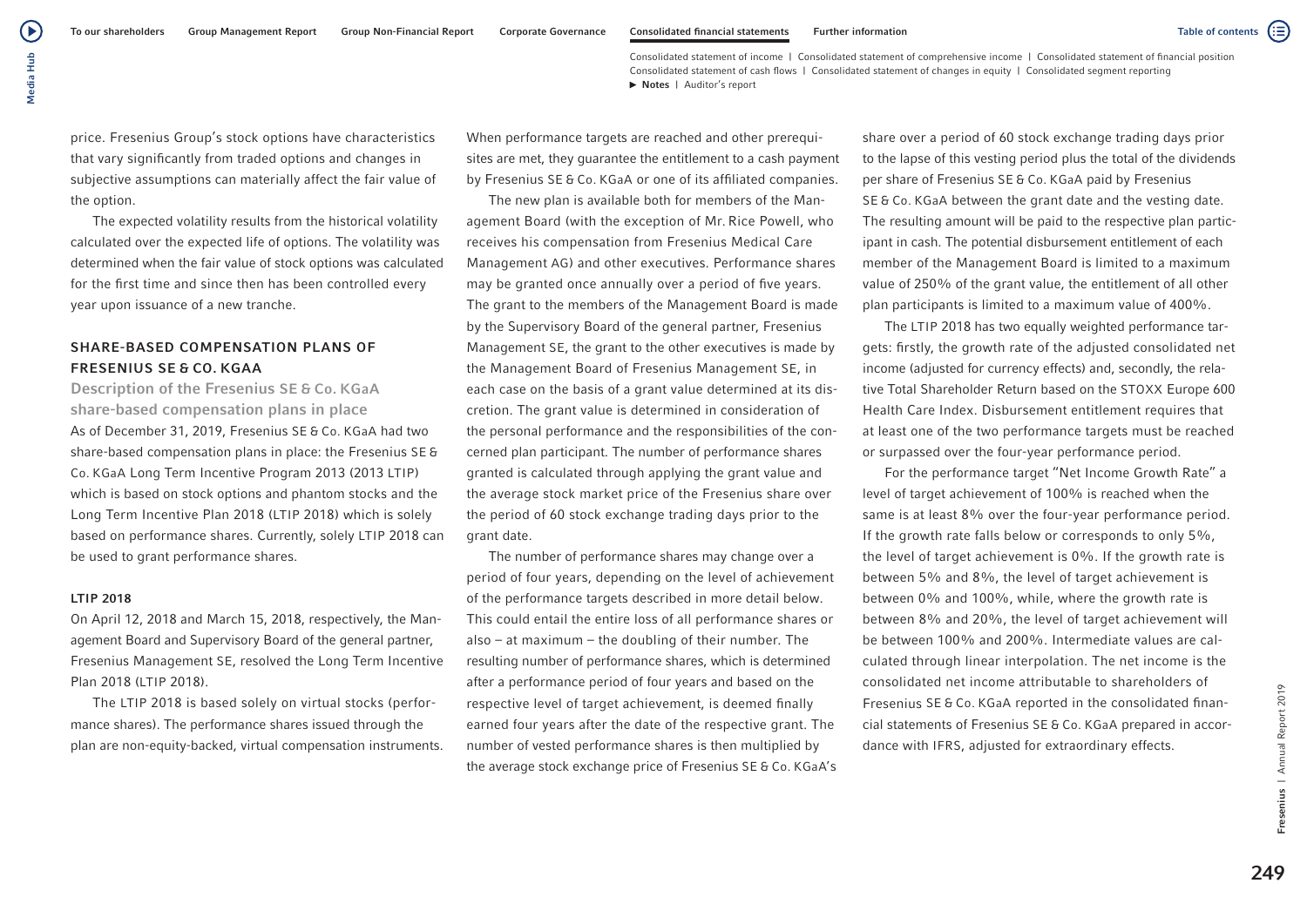The determination of the adjusted net income (adjusted for currency effects) and the change in comparison with the adjusted net income (not adjusted for currency effects) of the previous Fresenius Group fiscal year will be verified in a binding manner by the auditors of Fresenius SE & Co. KGaA on the basis of the audited consolidated financial statements. For the ascertainment of the currency translation effects, all line items of the income statements of the companies that are included in the consolidated financial statements and which have a functional currency other than the reporting currency (Euro) of the Fresenius Group are translated with the average exchange rates of the Fresenius Group fiscal year of the consolidated financial statements that are the basis for the comparison.

For the "Total Shareholder Return" performance target, a target achievement of 100% is met when the Total Shareholder Return of Fresenius SE & Co. KGaA in comparison with the Total Shareholder Return of the other companies of the STOXX Europe 600 Health Care Index achieves an average ranking within the benchmark companies, i. e. exactly in the middle (50<sup>th</sup> percentile), over the four-year performance period. If the ranking corresponds to the  $25<sup>th</sup>$  percentile or less, the level of target achievement is 0%. Where the ranking is between the  $25<sup>th</sup>$  percentile and the  $50<sup>th</sup>$  percentile, the level of target achievement is between 0% and 100%; and, for a ranking between the  $50<sup>th</sup>$  percentile and the  $75<sup>th</sup>$  percentile, between 100% and 200%. Intermediate values will also be calculated through linear interpolation. Total Shareholder Return denotes the percentage change in the stock market price within the performance period including re-invested dividends and all capital measures, whereby capital measures are to be calculated through rounding down to the fourth decimal place.

The ranking values are determined using the composition of STOXX Europe 600 Health Care on the grant date. For equalization purposes, the relevant market price is the average market price in the period of 60 stock exchange trading days prior to the beginning and end of a performance period; the relevant currency is that of the main stock exchange of a company, which was listed in STOXX Europe 600 Health Care on the grant date.

A level of target achievement in excess of 200% is not possible for both performance targets.

To calculate the level of overall target achievement, the level of target achievement of the two performance targets are given equal weighting. The total number of performance shares vested on each plan participant is calculated through multiplying the number of performance shares granted by the overall target achievement.

In the event of violation of compliance rules, the Supervisory Board of Fresenius Management SE, in due exercise of its discretion, is entitled to reduce the number of performance shares vested on a member of the Management Board to zero. Regarding all other plan participants, such decision is made by the Management Board of Fresenius Management SE. Furthermore, Fresenius SE & Co. KGaA is entitled to a complete or partial reimbursement in the event of violation of compliance rules in the period of three years following disbursement.

### 2013 LTIP

The 2013 LTIP is comprised of the Fresenius SE & Co. KGaA Stock Option Plan 2013 (2013 SOP) and the Fresenius SE & Co. KGaA Phantom Stock Plan 2013 (2013 PSP). It combines the granting of stock options with the granting of phantom

stock awards which entitle the holder to receive cash payments upon exercising the phantom stock. Each of the 2013 SOP and 2013 PSP making up the 2013 LTIP have been established under a stand-alone legal documentation.

### 2013 SOP

Under the 2013 SOP, which was approved by the Annual General Meeting of Fresenius SE & Co. KGaA on May 17, 2013, Fresenius Management SE was originally authorized to issue up to 8.4 million subscription rights for an amount of 8.4 million non-par value ordinary bearer shares of Fresenius SE & Co. KGaA until May 16, 2018.

Of the up to 8.4 million options, up to 1.6 million options were designated for members of the Management Board of Fresenius Management SE; up to 4.4 million options were designated for members of the management of directly or indirectly affiliated companies (except for Fresenius Medical Care) and up to 2.4 million options were designated for executive employees of Fresenius SE & Co. KGaA and its affiliated companies (except for Fresenius Medical Care).

In connection with the stock split in 2014, the total volume of not yet granted subscription rights increased in the same proportion as the subscribed capital (factor 3) as far as options had not yet been granted under the 2013 SOP. The same applies to the subsets of the subscription rights that are attributable to individual groups of participants. For stock options that were granted before the stock split 2014 came into effect, the entitlement of the participants to receive new shares through the exercise of stock options increased in the same proportion as the subscribed capital (factor 3). The participants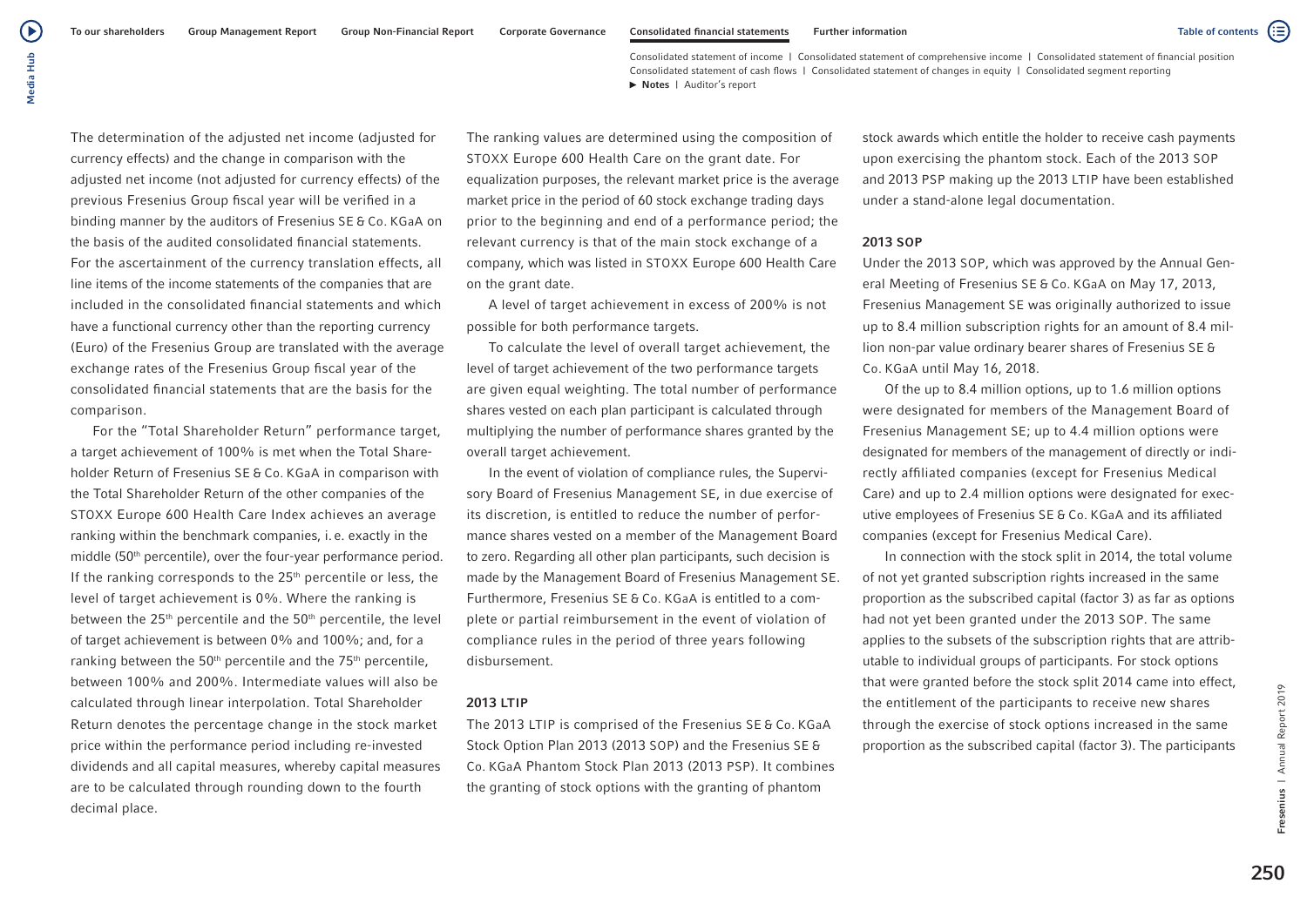are now entitled to receive three bearer ordinary shares of Fresenius SE & Co. KGaA. The exercise price was reduced proportionally.

The granting of the options occurred in five annual tranches, each to the last Monday in July or the first Monday in December. With respect to new options, the Supervisory Board of Fresenius Management SE determined the stock options granted to members of Fresenius Management SE's Management Board, whereas the Management Board of Fresenius Management SE determined the other participants in the 2013 SOP and the stock options granted to them.

The exercise price of an option equals the volume-weighted average stock market price (closing price) of the non-par value ordinary bearer share of Fresenius SE & Co. KGaA in the electronic Xetra trading of Deutsche Börse AG in Frankfurt am Main, or a comparable successor system, on the last 30 calendar days prior to the respective grant date.

Options granted have an eight-year term but can be exercised only after a four-year vesting period. The exercise of options is subject to the condition precedent, in each case, that the annual success target within a four-year waiting period is achieved. The success target is achieved in each case if, after the granting of the options to the respective entitled person, either (i) the consolidated net income attributable to shareholders of Fresenius SE & Co. KGaA according to IFRS, adjusted for extraordinary effects and on a constant currency basis, has increased by at least 8% per annum in comparison to the previous year in each case within the waiting period, or (ii) – if this is not the case – the compounded annual growth rate of the consolidated net income attributable to shareholders of Fresenius SE & Co. KGaA according to IFRS, adjusted for extraordinary effects and on a constant currency basis, during the four years of the waiting period amounts to at least 8%. In the event that the success target within the four-year

waiting period is not achieved for the individual years or for the compounded annual growth rate, the options issued in each case are forfeited in proportion to the non-achievement of the success target within the waiting period, i. e. by one quarter, two quarters, three quarters, or completely. The performance targets for the years 2013 to 2019 were met.

The adjusted net income attributable to shareholders of Fresenius SE & Co. KGaA according to IFRS (currency adjusted) and changes thereto compared to the adjusted net income according to IFRS (without currency adjustment) of the relevant comparison year shall be verified with binding effect in each case by the auditors of Fresenius SE & Co. KGaA on the basis of the audited consolidated financial statements. Upon exercise of vested options, Fresenius SE & Co. KGaA has the right to grant treasury shares in lieu of increasing capital by the issuance of new shares.

After the expiration of the waiting period, all options in respect of which the success target has been achieved may be exercised at any time outside the designated blackout periods.

The last options were granted in 2017.

### 2013 PSP

Fresenius SE & Co. KGaA's 2013 PSP was established in May 2013, together with the 2013 SOP in line with the 2013 LTIP. Awards of phantom stock can be granted on each stock option grant date. Phantom stock awarded under the 2013 PSP may be granted to the members of Fresenius Management SE's Management Board, the members of the management of directly or indirectly affiliated companies (except for Fresenius Medical Care) and to executive employees of Fresenius SE & Co. KGaA and its affiliated companies (except for Fresenius Medical Care).

The holders of phantom stocks, that had been issued before the stock split 2014 came into effect, were granted an economic compensation through retroactively tripling the number of phantom stocks granted before the stock split 2014 came into effect.

As under the 2013 SOP, the Supervisory Board of Fresenius Management SE determined the phantom stocks granted to members of Fresenius Management SE's Management Board, whereas the Management Board of Fresenius Management SE determined the other participants in the 2013 PSP and the phantom stocks granted to them.

Phantom stock awards under the 2013 PSP entitle the holder to receive a cash payment. Each phantom stock award shall entitle the holder to receive the volume-weighted average stock market price (closing price) of the non-par value ordinary bearer share of Fresenius SE & Co. KGaA in the electronic Xetra trading of Deutsche Börse AG in Frankfurt am Main, or a comparable successor system, during the last three months prior to the date the phantom stock is exercised.

The exercise of phantom stock is subject to the condition precedent, in each case, that the annual success target within a four-year waiting period is achieved. The success target is achieved in each case if, after the granting of the subscription rights to the respective entitled person, either (i) the consolidated net income attributable to shareholders of Fresenius SE & Co. KGaA according to IFRS, adjusted for extraordinary effects and on a constant currency basis, has increased by at least 8% per annum in comparison to the previous year in each case within the waiting period, or (ii) – if this is not the case – the compounded annual growth rate of the consolidated net income attributable to shareholders of Fresenius SE & Co. KGaA according to IFRS, adjusted for extraordinary effects and on a constant currency basis, during the four years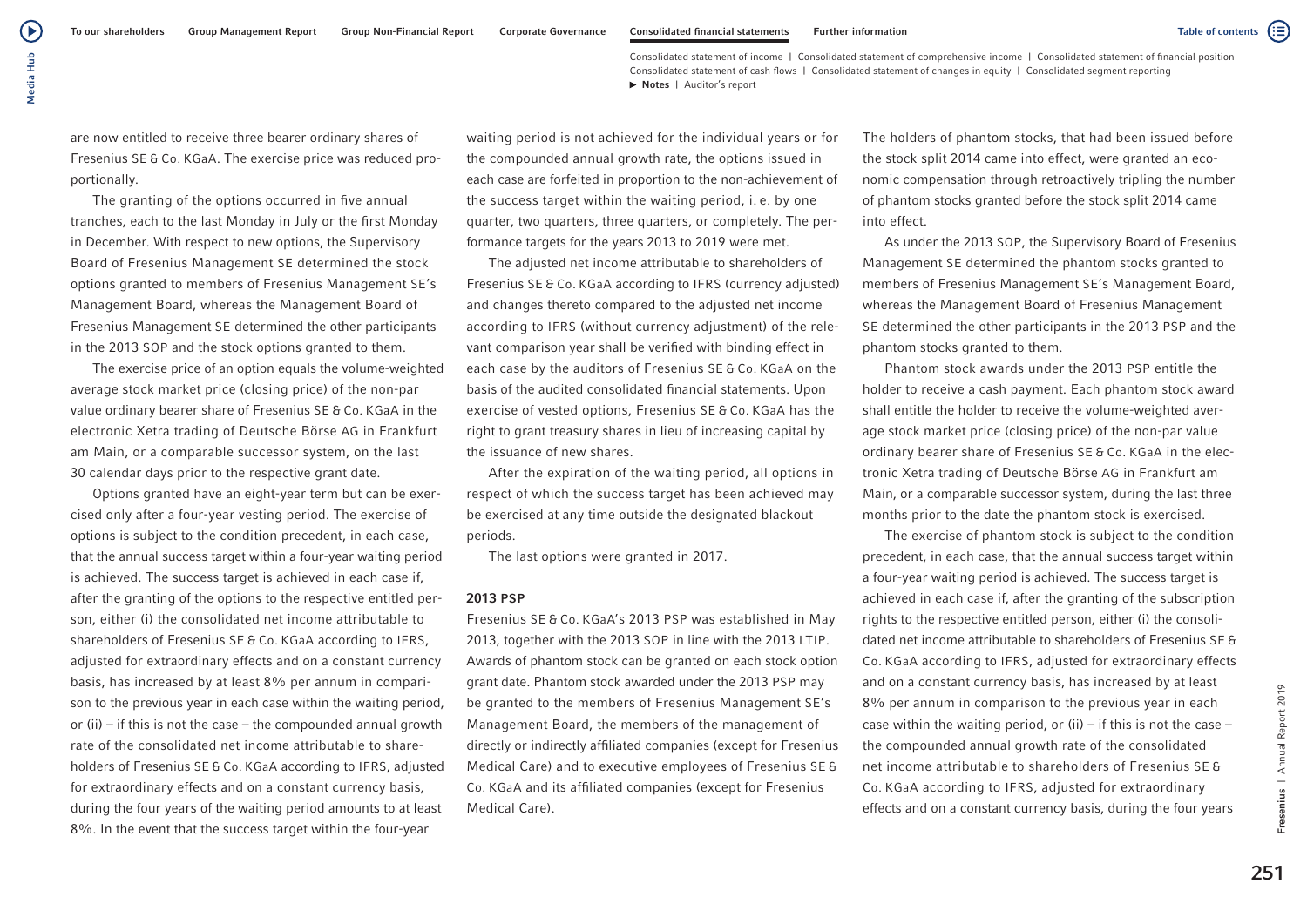of the waiting period amounts to at least 8%. In the event that the success target within the four-year waiting period is not achieved for the individual years or for the compounded annual growth rate, the phantom stock awards issued in each case are forfeited in proportion to the non-achievement of the success target within the waiting-period, i. e. by one quarter, two quarters, three quarters, or completely. The performance targets for the years 2013 to 2019 were met.

The adjusted net income attributable to shareholders of Fresenius SE & Co. KGaA according to IFRS (currency adjusted) and changes thereto compared to the adjusted net income according to IFRS (without currency adjustment) of the relevant comparison year shall be verified with binding effect in each case by the auditors of Fresenius SE & Co. KGaA on the basis of the audited consolidated financial statements.

After the expiration of the waiting period, all exercisable phantom stock will be deemed to be exercised and cashed out on March 1 following the end of the waiting period (or the following banking day).

The last phantom stocks were granted in 2017.

#### Stock Option Plan 2008

Media Hub

Media Hub

(▶

During 2008, Fresenius SE adopted the 2008 Plan to grant subscription rights to members of the Management Board and executive employees of the company and affiliated companies. Under the 2008 Plan, originally, up to 6.2 million options could be issued, which carried the entitlement to exclusively obtain 6.2 million ordinary shares.

For stock options that were granted before the stock split 2014 came into effect, the entitlement of the participants to receive new shares through the exercise of stock options increased in the same proportion as the subscribed capital (factor 3). The participants were then entitled to receive

three bearer ordinary shares of Fresenius SE & Co. KGaA. The maximum number of ordinary shares to be issued increased accordingly. The exercise price was reduced proportionally.

The options granted had a seven-year term but could be exercised only after a three-year vesting period. The vesting of options granted was mandatorily subject to the condition, in each case, that the annual success target within the threeyear vesting period was achieved. For each such year, the success target was achieved if the consolidated net income attributable to shareholders of Fresenius SE & Co. KGaA, adjusted for extraordinary effects, had increased by at least 8% compared to the respective adjusted net income attributable to shareholders of Fresenius SE & Co. KGaA of the previous fiscal year. The adjusted net income attributable to shareholders of Fresenius SE &Co.KGaA was calculated on the basis of the calculation method of the accounting principles according to U.S. GAAP. For the purposes of the 2008 Plan, the adjusted net income attributable to shareholders of Fresenius SE & Co. KGaA was determined and verified with binding effect by Fresenius SE & Co. KGaA's auditor during the audit of the consolidated financial statements. The performance targets were met in all years. If all conditions were fulfilled, stock options could be exercised throughout the year with the exception of certain pre-determined blackout periods.

This stock incentive plan was replaced by the 2013 SOP. The last options were granted in 2012. On December 2, 2019, the term of the options granted under the 2008 Plan expired.

#### Transactions during 2019

On September 9, 2019, Fresenius SE & Co. KGaA awarded 795,741 performance shares under the LTIP 2018, the total fair value at the grant date being €36 million, including

198,415 performance shares or €9 million awarded to the members of the Management Board of Fresenius Management SE. The fair value per performance share at the grant date was €45.36.

During the fiscal year 2019, Fresenius SE & Co. KGaA received cash of €33 million from the exercise of 1,154,825 stock options. The average stock price of the ordinary share at the exercise date was €48.23.

Out of 8,435,555 outstanding stock options issued under the 2013 LTIP, 4,245,296 were exercisable at December 31, 2019. The members of the Fresenius Management SE Management Board held 1,434,375 stock options. 631,021 phantom stocks issued under the 2013 LTIP were outstanding at December 31, 2019. The members of the Fresenius Management SE Management Board held 114,762 phantom stocks. At December 31, 2019, the Management Board members of Fresenius Management SE held 331,849 performance shares and employees of Fresenius SE & Co. KGaA held 993,600 performance shares under the LTIP 2018.

Stock option transactions are summarized as follows:

| Ordinary shares<br>Dec. 31 | Number of options | Weighted-<br>average<br>exercise price<br>in $\epsilon$ | Number of options<br>exercisable |
|----------------------------|-------------------|---------------------------------------------------------|----------------------------------|
| <b>Balance 2017</b>        | 11,763,149        | 52.02                                                   | 3,186,239                        |
| Exercised                  | 1,514,681         | 29.12                                                   |                                  |
| Forfeited                  | 316,125           | 63.19                                                   |                                  |
| Balance 2018               | 9.932.343         | 55.15                                                   | 3,534,981                        |
| Exercised                  | 1.154.825         | 28.47                                                   |                                  |
| Forfeited                  | 341,963           | 66.64                                                   |                                  |
| <b>Balance 2019</b>        | 8,435,555         | 58.34                                                   | 4,245,296                        |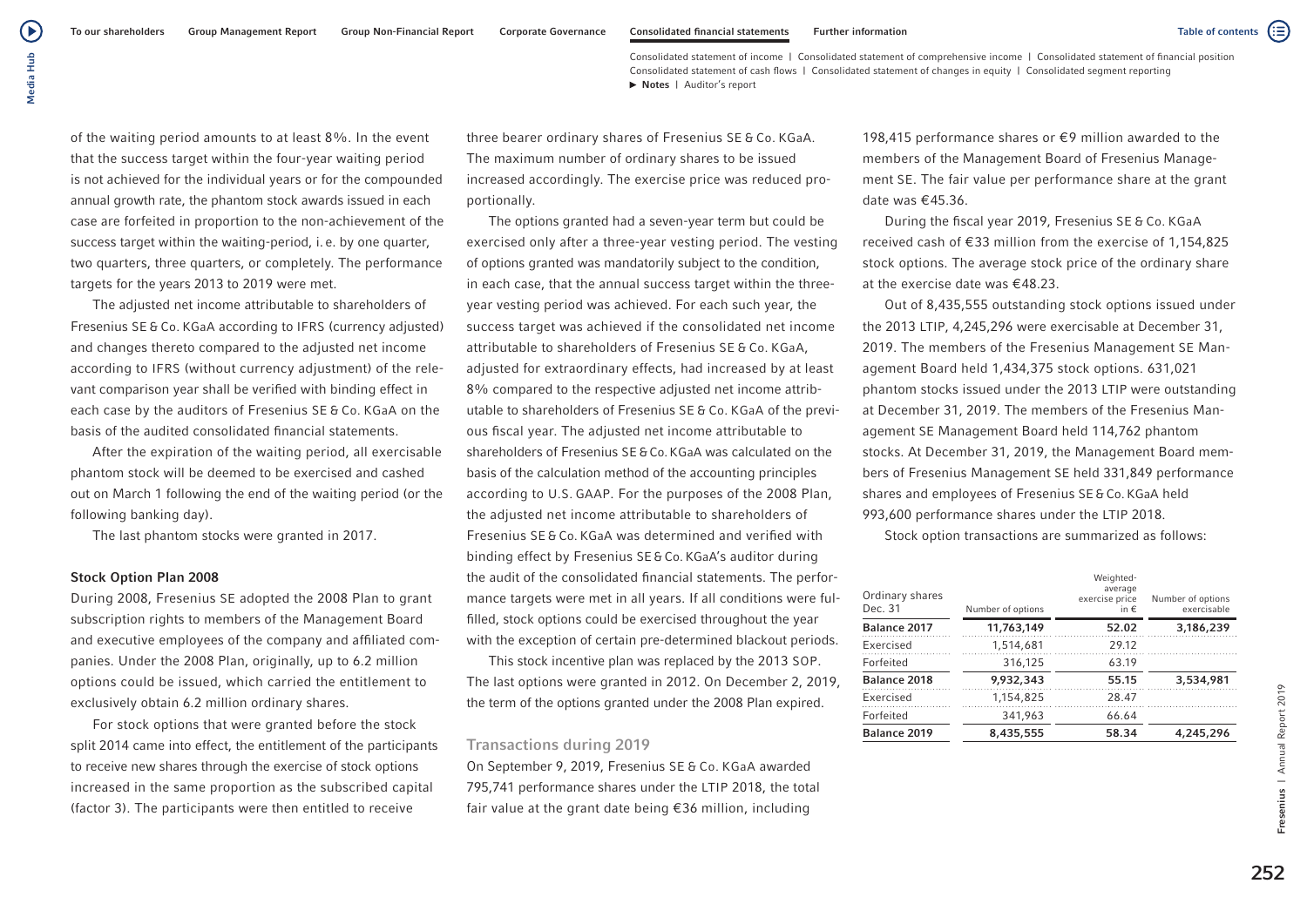(≘) Table of contents

Consolidated statement of income | Consolidated statement of comprehensive income | Consolidated statement of financial position Consolidated statement of cash flows | Consolidated statement of changes in equity | Consolidated segment reporting Notes | Auditor's report

The following table provides a summary of fully vested options outstanding and exercisable for ordinary shares at December 31, 2019:

#### OPTIONS FOR ORDINARY SHARES

|                                             | Options outstanding |                                                               |                                                     | Options exercisable |                                                               |                                                     |
|---------------------------------------------|---------------------|---------------------------------------------------------------|-----------------------------------------------------|---------------------|---------------------------------------------------------------|-----------------------------------------------------|
| Range of<br>exercise price<br>in $\epsilon$ | Number of options   | Weighted-average<br>remaining<br>contractual life<br>in years | Weighted-average<br>exercise price<br>in $\epsilon$ | Number of options   | Weighted-average<br>remaining<br>contractual life<br>in years | Weighted-average<br>exercise price<br>in $\epsilon$ |
| $30.01 - 35.00$                             | 983.311             | 1.64                                                          | 32.30                                               | 983.311             | 1.64                                                          | 32.30                                               |
| $35.01 - 40.00$                             | 1,391,595           | 2.58                                                          | 36.92                                               | 1.391.595           | 2.58                                                          | 36.92                                               |
| $60.01 - 65.00$                             | 1.876.765           | 3.62                                                          | 60.71                                               | 1.845.640           | 3.58                                                          | 60.64                                               |
| $65.01 - 70.00$                             | 2,036,213           | 4.57                                                          | 66.05                                               | 24,750              | 392                                                           | 6799                                                |
| $70.01 - 75.00$                             | 2,147,671           | 5.58                                                          | 74.77                                               |                     |                                                               |                                                     |
|                                             | 8,435,555           | 3.95                                                          | 58.34                                               | 4,245,296           | 2.81                                                          | 46.34                                               |

At December 31, 2019, the aggregate intrinsic value of exercisable options for ordinary shares was €16 million.

At December 31, 2019, total unrecognized compensation cost related to non-vested options granted under the 2013 LTIP was €15 million. This cost is expected to be recognized over a weighted-average period of 1.3 years.

# SHARE-BASED COMPENSATION PLANS OF FRESENIUS MEDICAL CARE AG & CO. KGAA

As of December 31, 2019, Fresenius Medical Care AG & Co. KGaA (FMC-AG & Co. KGaA) has various share-based compensation plans, which may either be equity- or cash-settled.

Fresenius Medical Care AG & Co. KGaA long-term incentive plans during 2016 – 2019

As of May 11, 2016, the issuance of stock options and phantom stocks under the FMC-AG & Co. KGaA Long-Term Incentive Program 2011 (LTIP 2011) is no longer possible. Furthermore, as of January 1, 2019, the issuance of performance shares under the FMC-AG & Co. KGaA Long-Term Incentive Plan 2016 (LTIP 2016) is no longer possible. In order to continue to enable the members of the Management Board, the members of the management boards of affiliated companies and managerial staff members to adequately participate in the

long-term, sustained success of Fresenius Medical Care, successor programs effective January 1, 2019 were introduced. For members of the Management Board, the Supervisory Board of Fresenius Medical Care Management AG (FMC Management AG) has approved and adopted the Fresenius Medical Care Management AG Management Board Long-Term Incentive Plan 2019 (MB LTIP 2019). For the members of the management boards of affiliated companies and managerial staff members, the Management Board of FMC Management AG has approved and adopted the FMC-AG & Co. KGaA Long-Term Incentive Plan 2019 (LTIP 2019).

The MB LTIP 2019, the LTIP 2019 and the LTIP 2016 are variable compensation programs with long-term incentive effects. Similar to the LTIP 2016, which granted so-called performance shares annually or semiannually from 2016 to 2018, pursuant to the MB LTIP 2019 and the LTIP 2019, plan participants may be granted performance shares once or twice during 2019 for the MB LTIP 2019 and throughout 2019 to 2021 for the LTIP 2019. Performance shares are non-equity, cash-settled virtual compensation instruments which may entitle plan participants to receive a cash payment depending on the achievement of pre-defined performance targets further defined below as well as FMC-AG & Co. KGaA's share price development.

For members of the Management Board, the Supervisory Board of FMC Management AG will, in due exercise of its discretion and taking into account the individual responsibility and performance of each Management Board member, determine an initial value for each grant for any awards to Management Board members. For plan participants other than the members of the Management Board, such determination will be made by the Management Board. The initial

253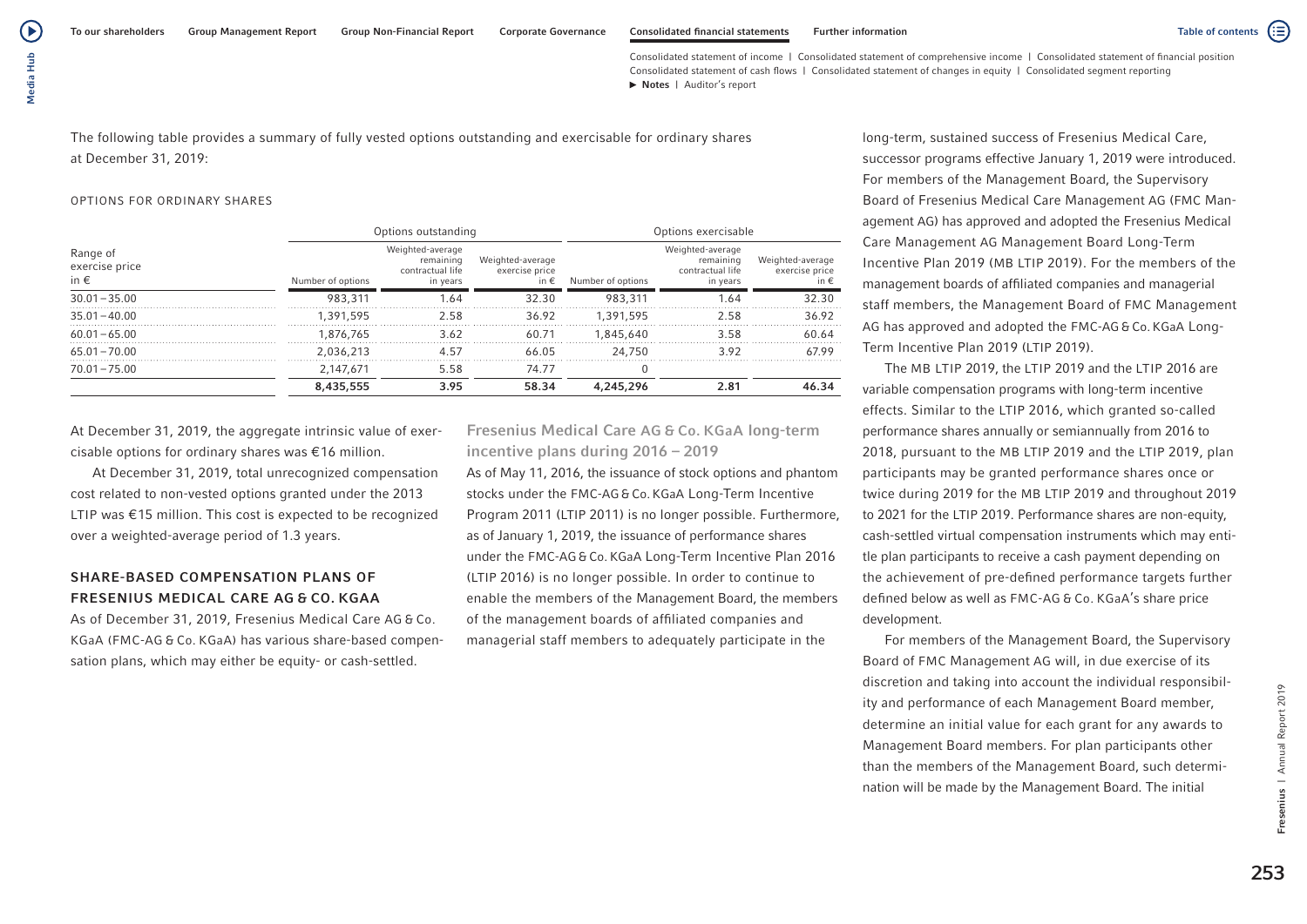grant value is determined in the currency in which the respective participant receives his or her base salary at the time of the grant. In order to determine the number of performance shares each plan participant receives, the respective grant value will be divided by the value per performance share at the time of the grant, which is mainly determined based on the average price of FMC-AG & Co. KGaA's shares over a period of 30 calendar days prior to the respective grant date.

The number of granted performance shares may change over the performance period of three years, depending on the level of achievement of the following: (i) revenue growth at constant currency (revenue growth), (ii) growth of the net income attributable to the shareholders of FMC-AG & Co. KGaA at constant currency (net income growth) and (iii) return on invested capital (ROIC). For the LTIP 2019 exclusively, the level of achievement for performance shares granted in fiscal year 2019 may be subject to an increase if certain targets in relation to the second phase of FMC-AG & Co. KGaA's Global Efficiency Program are achieved (GEP-II targets).

Revenue, net income and ROIC are determined according to FMC-AG & Co. KGaA's consolidated reported and audited figures in Euro for the financial statements prepared in accordance with IFRS, applying the respective plan terms. Revenue growth, net income growth and the fulfillment of the GEP-II targets, for the purpose of the relevant plan, are determined at constant currency.

An annual target achievement level of 100% will be reached for the revenue growth performance target if revenue growth is 7% in each individual year of the three-year performance period; revenue growth of 0% will lead to a target achievement level of 0% and the maximum target achievement level of 200% will be reached in case of revenue growth of at least 16%. If revenue growth ranges between these values, the degree of target achievement will be linearly interpolated between these values.

An annual target achievement level of 100% for the net income growth performance target will be reached if net income growth is 7% in each individual year of the three-year performance period. In case of net income growth of 0%, the target achievement level will also be 0%; the maximum target achievement of 200% will be reached in the case of net income growth of at least 14%. Between these values, the degree of target achievement will be determined by means of linear interpolation.

With regard to ROIC, an annual target achievement level of 100% will be reached if the target ROIC as defined for the respective year is reached. For the MB LTIP 2019 and the LTIP 2019, the target ROIC is 7.9% for 2019 (LTIP 2016: 7.3% in 2016 and increased by 0.2 percentage points for each consecutive year until 2020). A target achievement level of 0% will be reached if the ROIC falls below the target ROIC for the respective year by 0.2 percentage points or more, whereas the maximum target achievement level of 200% will be reached if the target ROIC for the respective year is exceeded by 0.2 percentage points or more. The degree of target achievement will be determined by means of linear interpolation if the ROIC ranges between these values. In case the annual ROIC target achievement level in the third year of a

performance period is equal or higher than the ROIC target achievement level in each of the two previous years of such performance period, the ROIC target achievement level of the third year is deemed to be achieved for all years of the respective performance period.

The achievement level for each of the three performance targets will be weighted annually at one-third to determine the yearly target achievement for each year of the three-year performance period. The level of overall target achievement over the three-year performance period will then be determined on the basis of the mean of these three average yearly target achievements. The overall target achievement can be in a range of 0% to 200%. For the LTIP 2019, the overall target achievement for performance shares granted in fiscal year 2019 shall be increased by 20 percentage points if the GEP-II targets achievement is 100%. In case of a GEP-II targets achievement between 0% and 100%, the respective increase of the overall target achievement will be calculated by means of linear interpolation. The overall target achievement increased by the GEP-II targets achievement shall not exceed 200%.

The number of performance shares granted to the plan participants at the beginning of the performance period will each be multiplied by the level of overall target achievement in order to determine the final number of performance shares.

For the MB LTIP 2019, the final number of performance shares is generally deemed earned four years after the day of a respective grant (the four-year vesting period). The number of such vested performance shares is then multiplied by the average FMC-AG & Co. KGaA share price over a period of 30 days prior to the lapse of this four-year vesting period. The respective resulting amount will then be paid to the plan participants as cash compensation.

| Annual Report 2019

Fresenius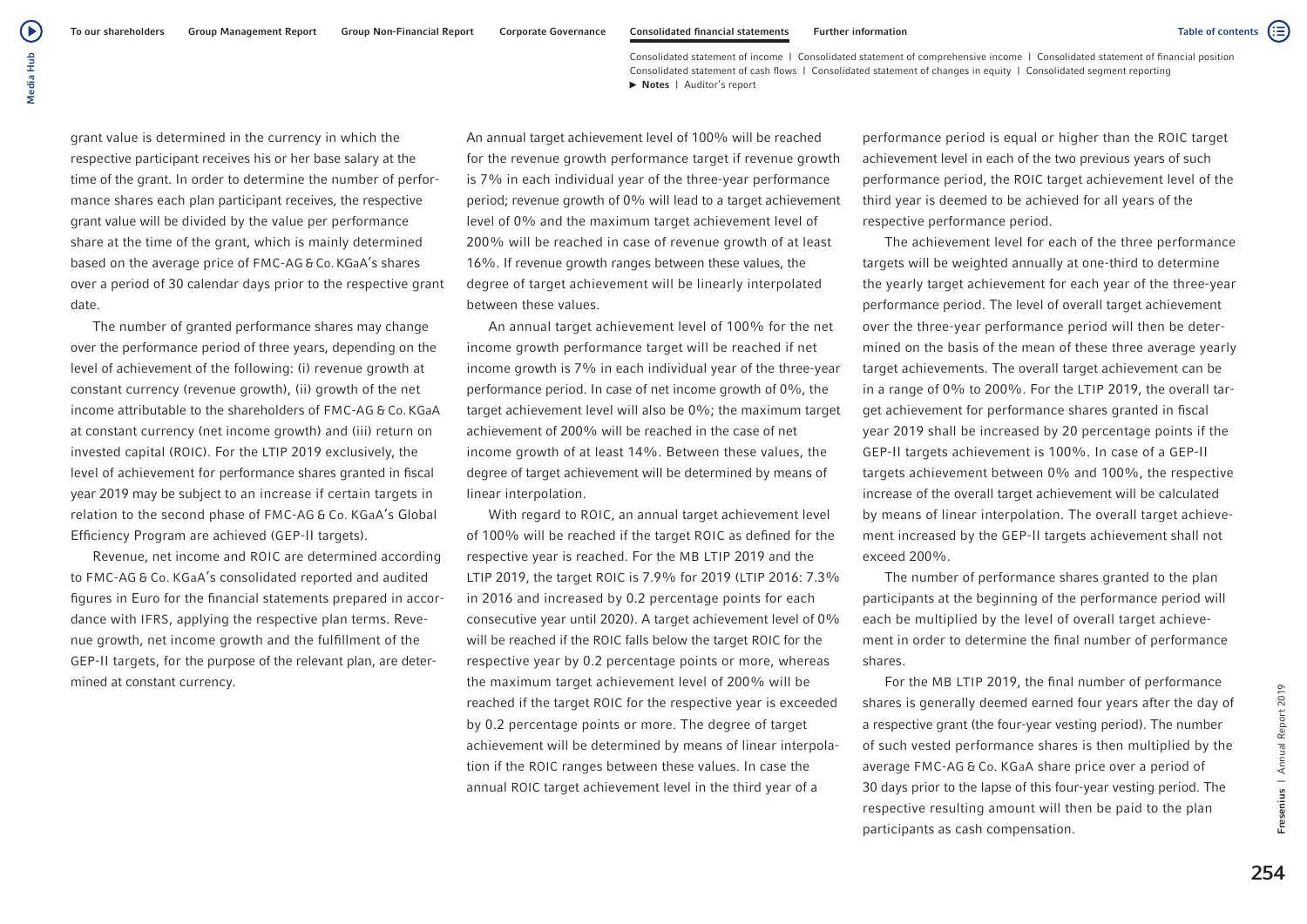$(\textbf{m})$ Table of contents

Consolidated statement of income | Consolidated statement of comprehensive income | Consolidated statement of financial position Consolidated statement of cash flows | Consolidated statement of changes in equity | Consolidated segment reporting Notes | Auditor's report

For plan participants of the LTIP 2019, the final number of performance shares is generally deemed earned three years after the day of a respective grant (the three-year vesting period). The number of such vested performance shares is then multiplied by the average FMC-AG & Co. KGaA share price over a period of 30 days prior to the lapse of this three-year vesting period. The respective resulting amount, which is capped in total at an amount equaling 400% of the grant value received by the participant, will then be paid to the plan participants as cash compensation.

For plan participants of the LTIP 2016, the final number of performance shares is generally deemed earned four years after the day of a respective grant (the four-year vesting period). The number of such vested performance shares is then multiplied by the average FMC-AG & Co. KGaA share price over a period of 30 days prior to the lapse of this four-year vesting period. The respective resulting amount will then be paid to the plan participants as cash compensation.

# Fresenius Medical Care AG & Co. KGaA Long-Term Incentive Program 2011

On May 12, 2011, the Fresenius Medical Care AG & Co. KGaA Stock Option Plan 2011 (2011 SOP) was established by resolution of Fresenius Medical Care AG & Co. KGaA's (FMC-AG & Co.KGaA) Annual General Meeting. The 2011 SOP, together with the Phantom Stock Plan 2011, which was established by resolution of FMC Management AG's Management and Supervisory Boards, forms FMC-AG & Co. KGaA's Long-Term Incentive Program 2011 (LTIP 2011). Under the LTIP 2011,

participants were granted awards, which consisted of a combination of stock options and phantom stocks. The final grant under the LTIP 2011 was made in December 2015. Awards under the LTIP 2011 were subject to a four-year vesting period. Vesting of the awards granted was subject to achievement of pre-defined performance targets. The 2011 SOP was established with a conditional capital increase up to €12 million subject to the issue of up to 12 million non-par value bearer ordinary shares with a nominal value of €1.00 per share.

Stock options granted under the LTIP 2011 have an eightyear term and can be exercised for the first time after a fouryear vesting period. The exercise price of stock options granted under the LTIP 2011 shall be the average stock exchange price on the Frankfurt Stock Exchange of FMC-AG & Co. KGaA's shares during the 30 calendar days immediately prior to each grant date. Stock options granted under the LTIP 2011 to U.S. participants are non-qualified stock options under the United States Internal Revenue Code of 1986, as amended. Stock options under the LTIP 2011 are not transferable by a participant or a participant's heirs, and may not be pledged, assigned, or disposed of otherwise.

Phantom stock awards under the LTIP 2011 entitle the holders to receive payment in euro from FMC-AG & Co. KGaA upon exercise of the phantom stock. The payment per phantom stock in lieu of the issuance of such stock shall be based upon the share price on the Frankfurt Stock Exchange of one of FMC-AG & Co. KGaA's shares on the exercise date. Phantom stock awards have a five-year term and can be exercised for the first time after a four-year vesting period. For participants who are U.S. tax payers, the phantom stock is deemed to be exercised in any event in the month of March following the end of the vesting period.

### Transactions during 2019

During 2019, FMC-AG & Co. KGaA awarded 114,999 performance shares under the MB LTIP 2019 at a measurement date weighted average fair value of €60.70 each and a total fair value of  $E$ 7 million, which will be revalued if the fair value changes. The total fair value will be amortized over the four-year vesting period.

During 2019, FMC-AG & Co. KGaA awarded 817,089 performance shares under the LTIP 2019 at a measurement date weighted average fair value of €62.16 each and a total fair value of  $E$ 51 million, which will be revalued if the fair value changes. The total fair value will be amortized over the three-year vesting period.

During 2019, FMC-AG & Co. KGaA received cash of €17 million from the exercise of stock options. The intrinsic value of stock options exercised in 2019 was €5 million.

In connection with cash-settled share-based payment transactions under the LTIP 2011, the LTIP 2016, the MB LTIP 2019 and the LTIP 2019, FMC-AG & Co. KGaA recognized compensation expense of €41 million and -€5 million (income) for the years ended December 31, 2019 and 2018, respectively.

At December 31, 2019, the members of the Management Board of FMC Management AG held 452,989 stock options and plan participants other than the members of the Management Board held 3,036,000 stock options under the 2011 SOP.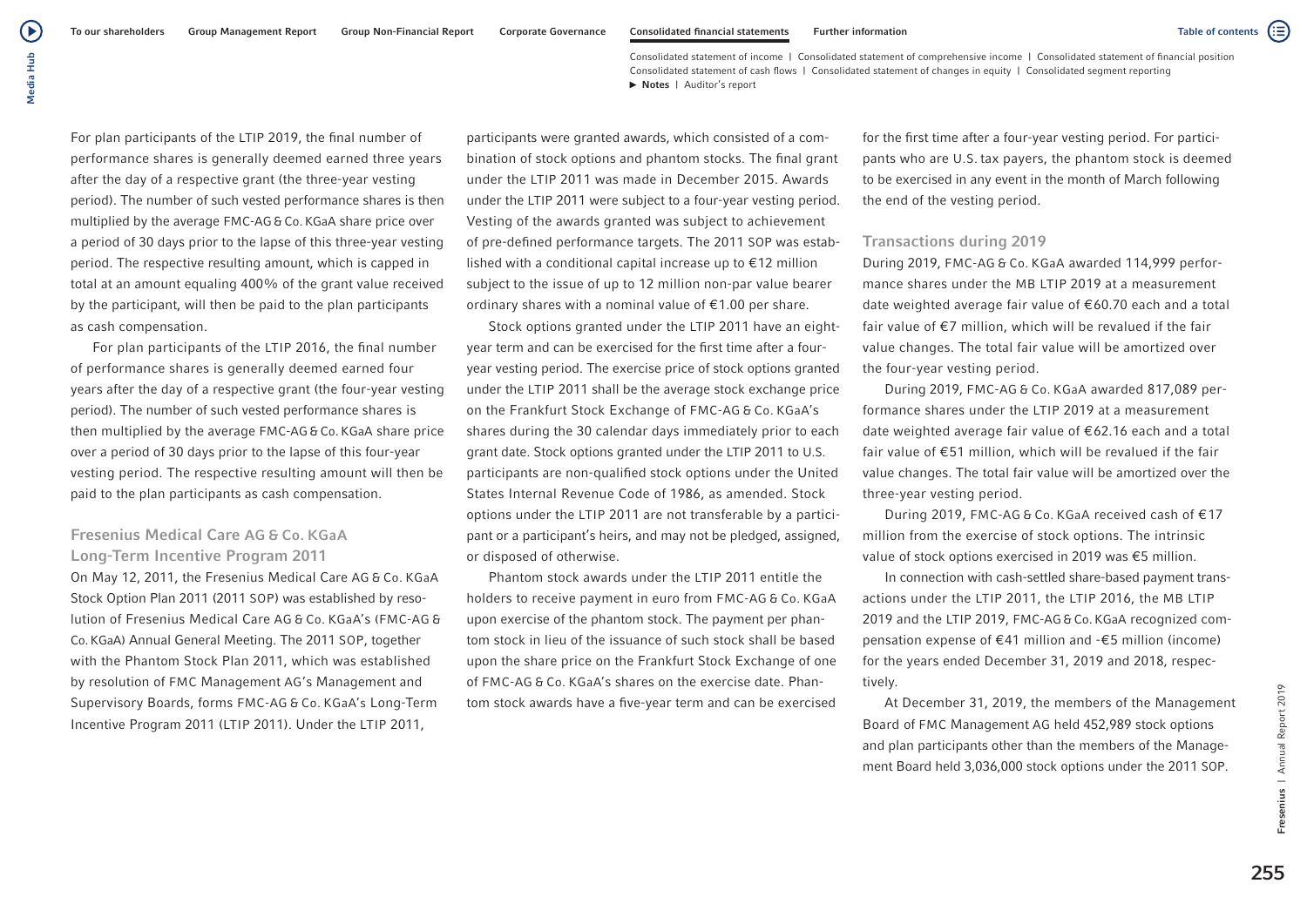⊜ Table of contents

Consolidated statement of income | Consolidated statement of comprehensive income | Consolidated statement of financial position Consolidated statement of cash flows | Consolidated statement of changes in equity | Consolidated segment reporting Notes | Auditor's report

At December 31, 2019, the members of the Management Board of FMC Management AG held 23,336 phantom stocks and plan participants other than the members of the Management Board held 311,650 phantom stocks under the LTIP 2011.

At December 31, 2019, the members of the Management Board of FMC Management AG held 211,878 performance shares and plan participants other than the members of the Management Board held 1,747,142 performance shares under the LTIP 2016.

At December 31, 2019, the members of the Management Board of FMC Management AG held 102,435 performance shares under the MB LTIP 2019. Former members of the Management Board of FMC Management AG held 12,564 performance shares under the MB LTIP 2019.

At December 31, 2019, the plan participants held 797,659 performance shares under the LTIP 2019.

The table below provides reconciliations for options outstanding at December 31, 2019 as compared to December 31, 2018:

|                                                            | Number of options<br>in thousands | Weighted-average<br>exercise price<br>in € |
|------------------------------------------------------------|-----------------------------------|--------------------------------------------|
| Balance at December 31, 2018 (options for ordinary shares) | 3,896                             | 68.85                                      |
| Exercised                                                  | 329                               | 51.72                                      |
| Forfeited                                                  | 78                                | 75.08                                      |
| Balance at December 31, 2019 (options for ordinary shares) | 3,489                             | 70.32                                      |

At December 31, 2019, there were no unrecognized compensation cost related to non-vested options granted under all plans.

Fresenius Management SE as compensation for the Management Board and the Supervisory Board, general partners' fees and other reimbursements of out-of pocket expenses. At

36. RELATED PARTY TRANSACTIONS

In 2019, €16 million (2018: €12 million) were paid to

December 31, 2019, there were outstanding liabilities payable to Fresenius Management SE in the amount of €43 million (December 31, 2018: €38 million), consisting mainly of pension obligations and Management Board compensation.

The aforementioned payments are net amounts. In addition, VAT was paid.

Fresenius Medical Care has entered into exclusive supply agreements to purchase certain pharmaceuticals from its equity method investee Vifor Fresenius Medical Care Renal Pharma Ltd. Under the terms of certain unconditional purchase agreements, Fresenius Medical Care is obligated to purchase approximately €753 million of pharmaceuticals, of which €424 million is committed at December 31, 2019 for 2020. The terms of these agreements run up to five years.

### 37. SUBSEQUENT EVENTS

With the exception of the issuance of bonds as described in note 23, Bonds, there have been no significant changes in the Fresenius Group's operating environment following the end of the fiscal year 2019 until February 19, 2020. No other events of material importance on the assets and liabilities, financial position, and results of operations of the Group have occurred following the end of the fiscal year.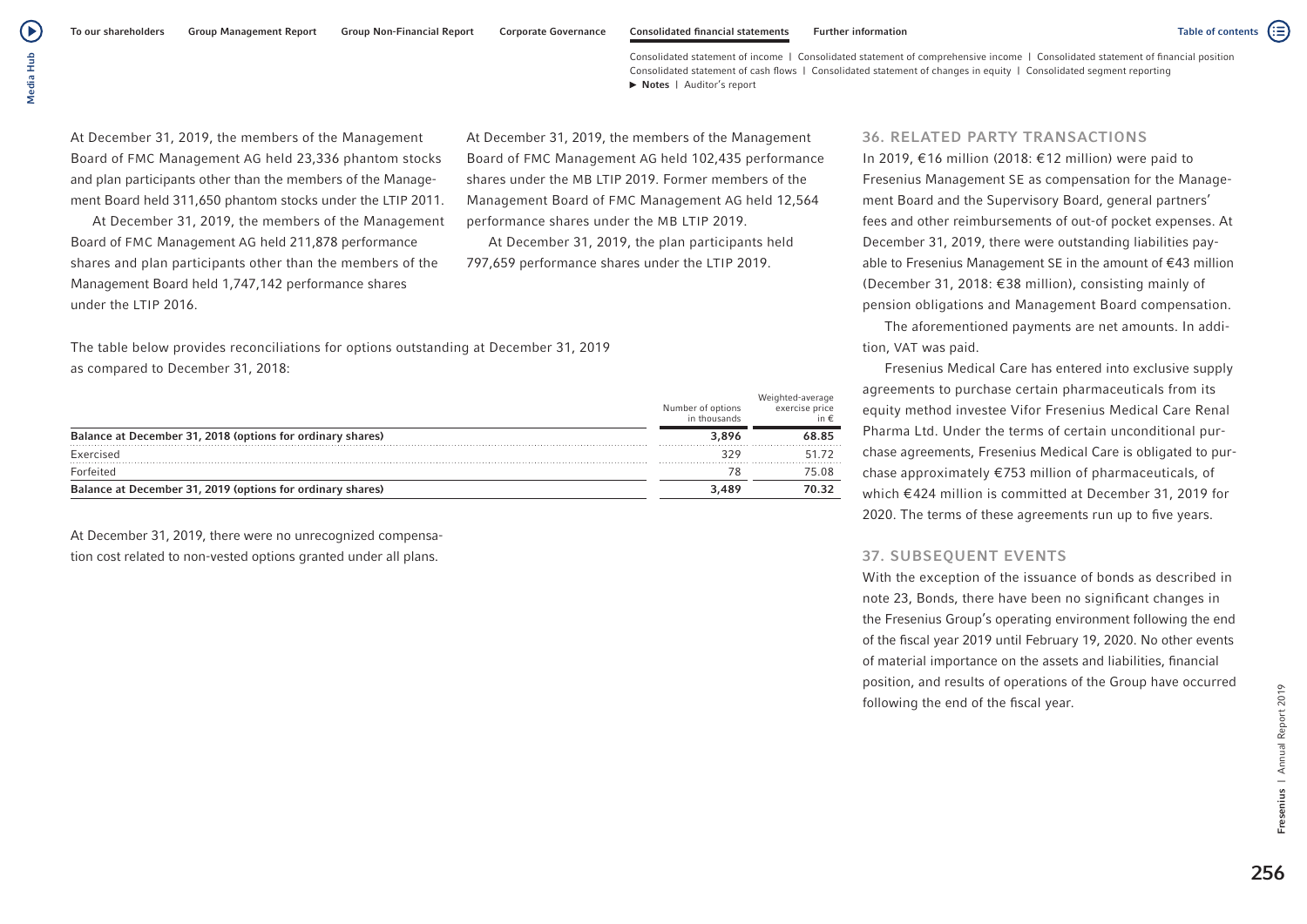$(\textbf{m})$ 

Consolidated statement of income | Consolidated statement of comprehensive income | Consolidated statement of financial position Consolidated statement of cash flows | Consolidated statement of changes in equity | Consolidated segment reporting Notes | Auditor's report

# NOTES IN ACCORDANCE WITH THE GERMAN COMMERCIAL CODE (HGB)

# 38. COMPENSATION OF THE MANAGEMENT BOARD AND THE SUPERVISORY BOARD

Individualized information regarding the compensation of the members of the Management Board and of the Supervisory Board is disclosed in the audited Compensation Report (see page 150ff.), which is part of the Group Management Report.

The compensation of the Management Board is, as a whole, performance-based and geared towards promoting sustainable corporate development. It is composed of three elements:

- ▶ non-performance-based compensation (fixed compensation and fringe benefits)
- ▶ short-term performance-based compensation (one-year variable compensation (bonus))
- ▶ components with long-term incentive effects (multi-year variable compensation comprising performance shares and postponed payments of the one-year variable compensation/of the bonus)

The cash compensation paid to the Management Board for the performance of its responsibilities was €15,468 thousand (2018: €15,760 thousand). Thereof, €6,166 thousand (2018: €6,051 thousand) is not performance-based and €9,302 thousand (2018: € 9,709 thousand) is performance-based. The amount of the performance-based compensation depends on the achievement of targets relating to the net income of the Fresenius Group and business segments. As a long-term incentive component, the members of the Management Board received performance shares in the equivalent value of €11,232 thousand.

The total compensation of the Management Board was €26,872 thousand (2018: €27,322 thousand).

The total compensation paid to the Supervisory Boards of Fresenius SE & Co. KGaA and Fresenius Management SE and their committees was €4,285 thousand in 2019 (2018: €5,185 thousand). Of this amount, €2,775 thousand was fixed compensation (2018: €2,775 thousand), €160 thousand was compensation for committees services (2018: €160 thousand), and €1,350 thousand was variable compensation (2018: €2,250 thousand).

In 2019, based on pension commitments to former members of the Management Board, €1,154 thousand (2018:  $€1,101$  thousand) was paid. The pension obligation for these persons amounted to €24,863 thousand in 2019 (2018: €22,319 thousand).

In the fiscal years 2019 and 2018, no loans or advance payments of future compensation components were made to members of the Management Board of Fresenius Management SE.

### 39. AUDITOR'S FEES

In 2019 and 2018, fees for the auditor KPMG AG Wirtschaftsprüfungsgesellschaft, Berlin (KPMG), and its affiliates were expensed as follows:

|                        | 2019  |         | 2018  |         |
|------------------------|-------|---------|-------|---------|
| $\epsilon$ in millions | Total | Germany | Total | Germany |
| Audit fees             |       |         |       |         |
| Audit-related fees     |       |         |       |         |
| Tax consulting fees    |       |         |       |         |
| Other fees             |       |         |       |         |
| Total auditor's fees   |       |         |       |         |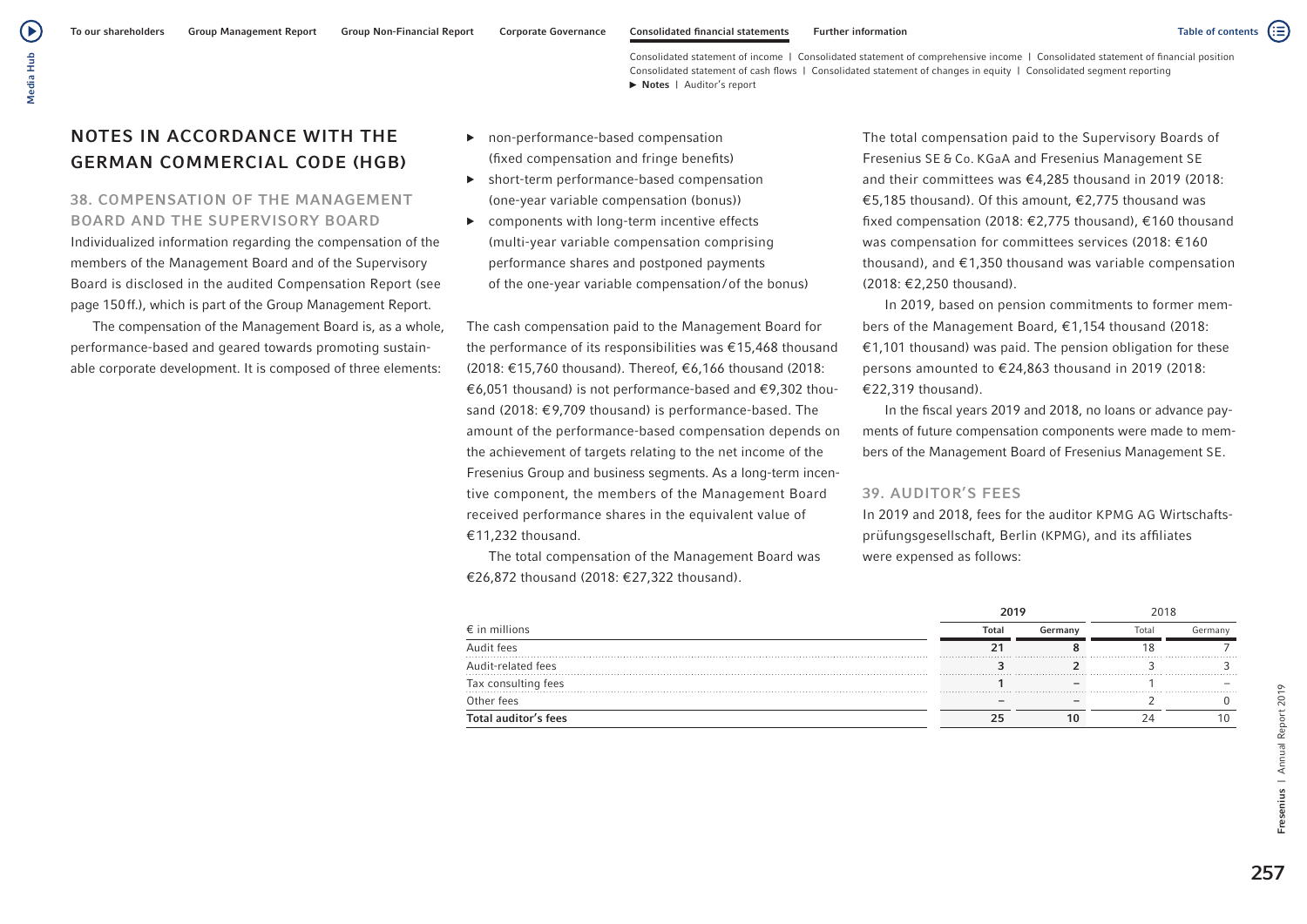▶ Notes | Auditor's report

Consolidated statement of income | Consolidated statement of comprehensive income | Consolidated statement of financial position

Consolidated statement of cash flows | Consolidated statement of changes in equity | Consolidated segment reporting

 $\textcircled{\scriptsize{}}$ Table of contents

Media Hub

Media Hub

 $(\blacktriangleright)$ 

# 41. PROPOSAL FOR THE DISTRIBUTION OF EARNINGS

In the fiscal year 2019, both worldwide and in Germany, audit-related fees and other fees mainly related to the review of quarterly financial statements and audit services in connection with financing activities.

The leading auditor has been responsible for the audit of the

The general partner and the Supervisory Board of Fresenius SE & Co. KGaA propose to the Annual General Meeting that the earnings for 2019 of Fresenius SE & Co. KGaA are distributed as follows:

### 40. CORPORATE GOVERNANCE

consolidated financial statements since 2018.

For each consolidated stock exchange listed entity, the declaration pursuant to Section 161 of the German Stock Corporation Act (Aktiengesetz) has been issued and made available to shareholders on the website of Fresenius SE & Co. KGaA (www.fresenius.com/corporate-governance), and of Fresenius Medical Care AG&Co.KGaA (www.freseniusmedicalcare.com).

### in €

| Payment of a dividend of $\epsilon$ 0.84 per bearer<br>ordinary share on the 557,379,979 ordinary |                |
|---------------------------------------------------------------------------------------------------|----------------|
| shares entitled to dividend                                                                       | 468,199,182.36 |
| Balance to be carried forward                                                                     | 935.018.35     |
| <b>Retained earnings</b>                                                                          | 469.134.200.71 |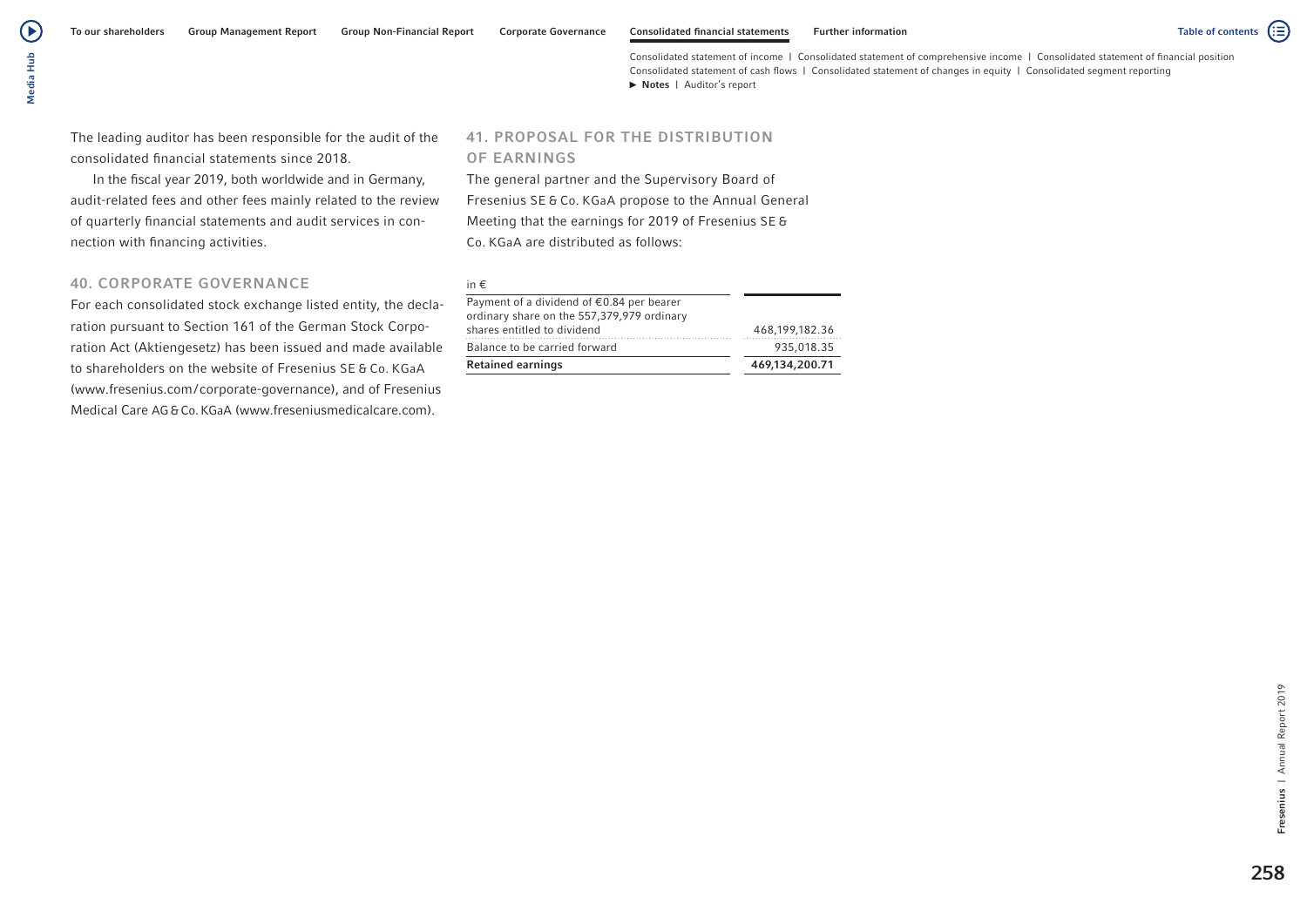$\textcircled{\scriptsize{}}$ Table of contents

Consolidated statement of income | Consolidated statement of comprehensive income | Consolidated statement of financial position Consolidated statement of cash flows | Consolidated statement of changes in equity | Consolidated segment reporting Notes | Auditor's report

### 42. RESPONSIBILITY STATEMENT

"To the best of our knowledge, and in accordance with the applicable reporting principles, the consolidated financial statements give a true and fair view of the assets, liabilities, financial position and profit or loss of the Group, and the

Group management report includes a fair review of the development and performance of the business and the position of the Group, together with a description of the principal opportunities and risks associated with the expected development of the Group."

Bad Homburg v. d. H., February 19, 2020

Fresenius SE & Co. KGaA, represented by: Fresenius Management SE, its general partner

The Management Board

S. Sturm Dr. F. De Meo R. Empey Dr.J. Götz



When Free Powell

M. Henriksson **R. Powell** R. Powell **Dr. E. Wastler**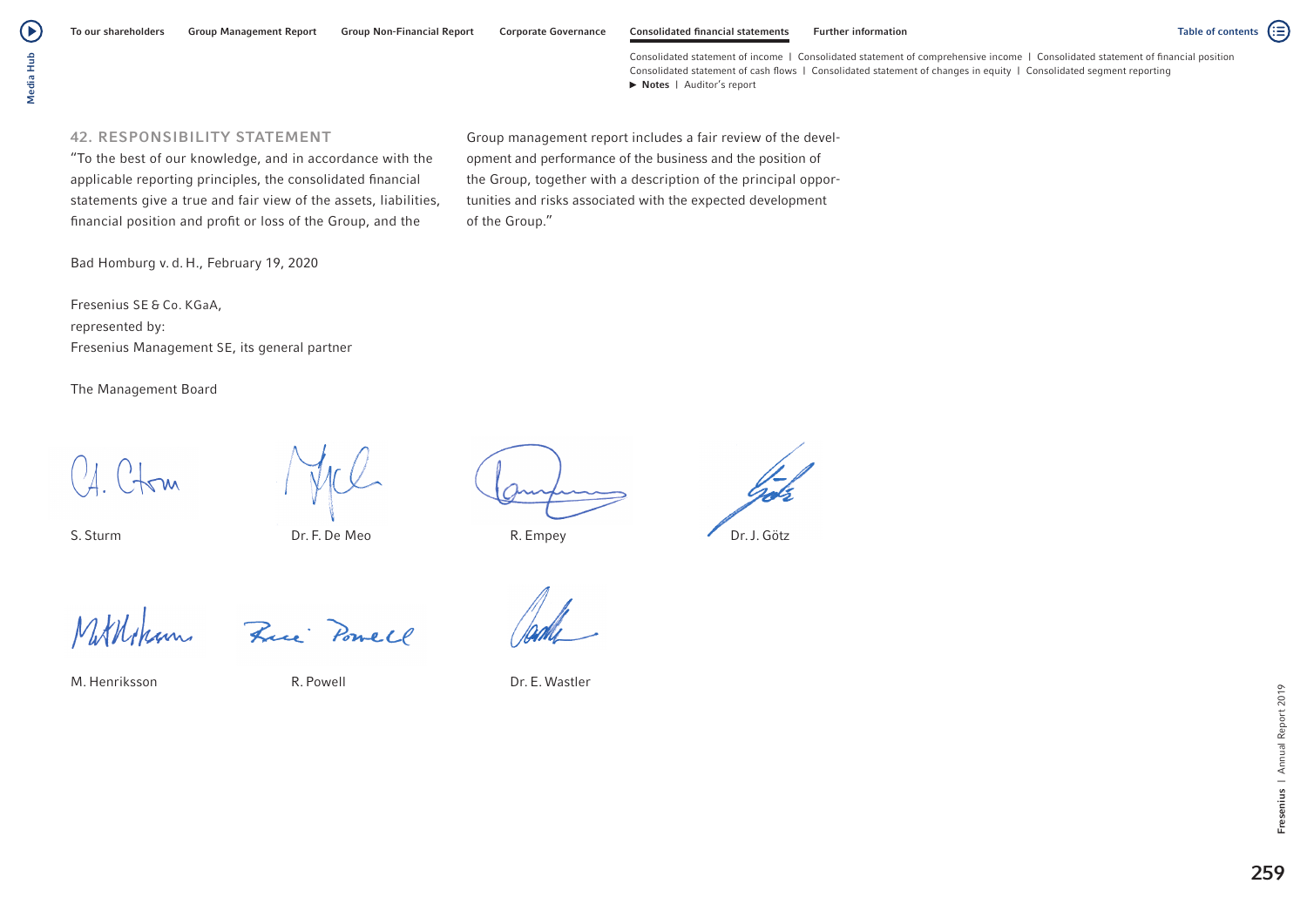$\textcircled{\scriptsize{}}$ 

Consolidated statement of income | Consolidated statement of comprehensive income | Consolidated statement of financial position Consolidated statement of cash flows | Consolidated statement of changes in equity | Consolidated segment reporting Notes ▶ Auditor's report

Note: This is a translation of the German original. Solely the original text in German language is authoritative.

# INDEPENDENT AUDITOR'S REPORT

To Fresenius SE & Co. KGaA, Bad Homburg v. d. Höhe

REPORT ON THE AUDIT OF THE CONSOLIDATED FINANCIAL STATEMENTS AND OF THE GROUP MANAGEMENT REPORT

#### OPINIONS

We have audited the consolidated financial statements of Fresenius SE & Co. KGaA, Bad Homburg v. d. Höhe and its subsidiaries (the Group), which comprise the consolidated statement of financial position as at December 31, 2019, and the consolidated statement of income, the consolidated statement of comprehensive income, consolidated statement of changes in equity and consolidated statement of cash flows for the financial year from January 1, 2019 to December 31, 2019, and notes to the consolidated financial statements, including a summary of significant accounting policies. In addition, we have audited the group management report of Fresenius SE&Co.KGaA for the financial year from January 1, 2019 to December 31, 2019. In accordance with German legal requirements we have not audited the content of those components of the group management report specified in the "Other Information" section of our auditor's report.

In our opinion, on the basis of the knowledge obtained in the audit,

 $\blacktriangleright$  the accompanying consolidated financial statements comply, in all material respects, with the IFRSs as adopted by the EU, and the additional requirements of German commercial law pursuant to Section 315e (1) HGB [Handelsgesetzbuch: German Commercial Code] and, in compliance with these requirements, give a true and fair view of the assets, liabilities, and financial position of the Group as at December 31, 2019, and of its financial performance for the financial year from January 1, 2019 to December 31, 2019, and

 $\blacktriangleright$  the accompanying group management report as a whole provides an appropriate view of the Group's position. In all material respects, this group management report is consistent with the consolidated financial statements, complies with German legal requirements and appropriately presents the opportunities and risks of future development. Our opinion on the group management report does not cover the content of those components of the group management report specified in the "Other Information" section of the auditor´s report.

Pursuant to Section 322 (3) sentence 1 HGB, we declare that our audit has not led to any reservations relating to the legal compliance of the consolidated financial statements and of the group management report.

### BASIS FOR THE OPINIONS

We conducted our audit of the consolidated financial statements and of the group management report in accordance with Section 317 HGB and the EU Audit Regulation No. 537/2014 (referred to subsequently as "EU Audit Regulation") and in compliance with German Generally Accepted Standards for Financial Statement Audits promulgated by the Institut der Wirtschaftsprüfer [Institute of Public Auditors in Germany] (IDW). Our responsibilities under those requirements and

principles are further described in the "Auditor's Responsibilities for the Audit of the Consolidated Financial Statements and of the Group Management Report" section of our auditor's report. We are independent of the group entities in accordance with the requirements of European law and German commercial and professional law, and we have fulfilled our other German professional responsibilities in accordance with these requirements. In addition, in accordance with Article 10 (2) point (f) of the EU Audit Regulation, we declare that we have not provided non-audit services prohibited under Article 5 (1) of the EU Audit Regulation. We believe that the evidence we have obtained is sufficient and appropriate to provide a basis for our opinions on the consolidated financial statements and on the group management report.

# KEY AUDIT MATTERS IN THE AUDIT OF THE CON-SOLIDATED FINANCIAL STATEMENTS

Key audit matters are those matters that, in our professional judgment, were of most significance in our audit of the consolidated financial statements for the financial year from January 1, 2019 to December 31, 2019. These matters were addressed in the context of our audit of the consolidated financial statements as a whole, and in forming our opinion thereon, we do not provide a separate opinion on these matters.

### Impairment of goodwill

For details of the accounting and valuation principles used and the assumptions used, please refer to Note 1. IVa. Information on the amount of goodwill can be found in Note 19 to the consolidated financial statements.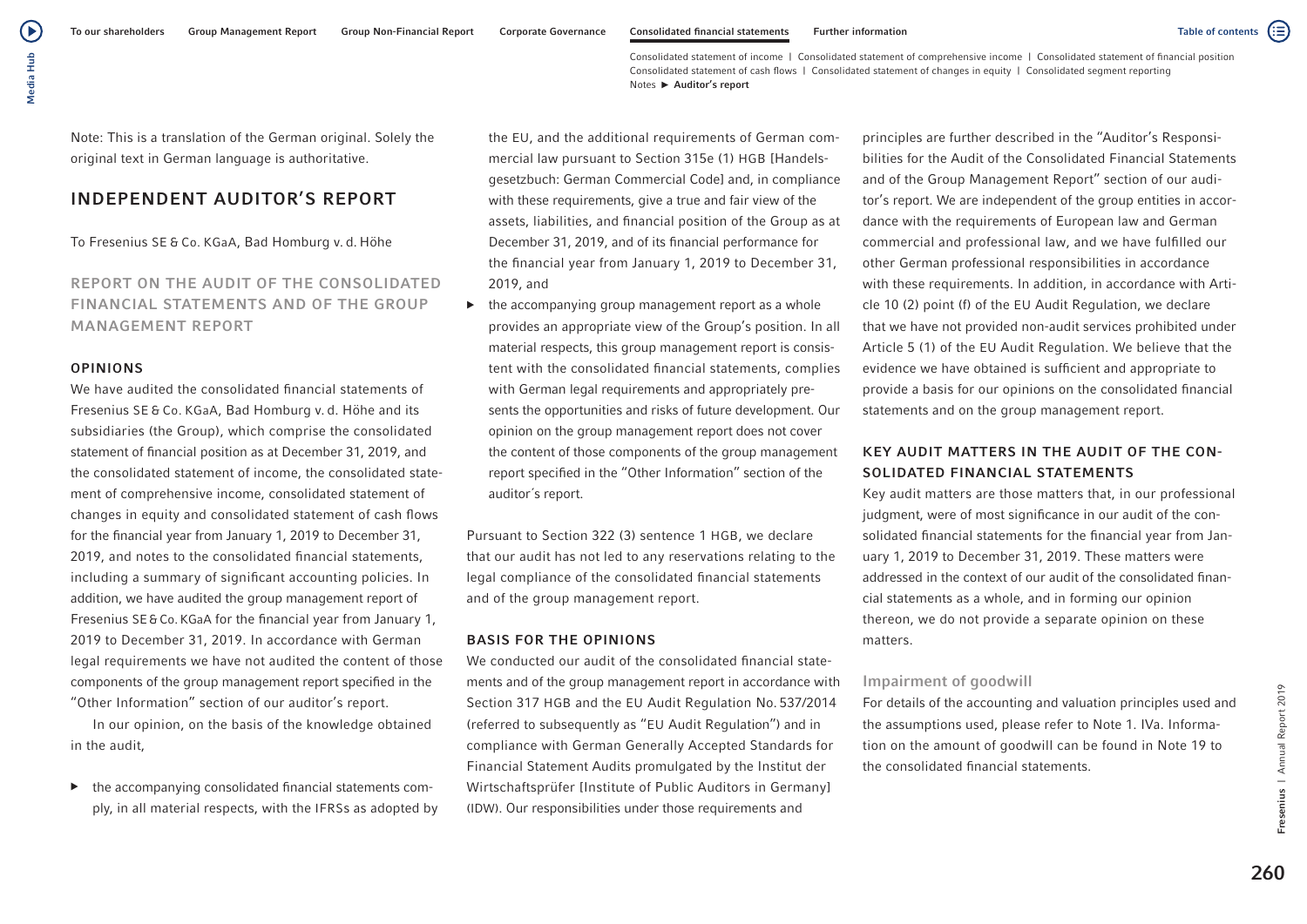(▶

 $(\textbf{m})$ 

Consolidated statement of income | Consolidated statement of comprehensive income | Consolidated statement of financial position Consolidated statement of cash flows | Consolidated statement of changes in equity | Consolidated segment reporting Notes ▶ Auditor's report

#### The financial statement risk

The goodwill reported in the consolidated financial statements of Fresenius SE & Co. KGaA as at December 31, 2019, at €27.7 billion, represents around 41% of the balance sheet total and thus has a material significance for the net assets of the Group.

The goodwill impairment test is complex and largely dependent on estimates of future business performance by the legal representatives of the company, the interest rate used to discount future cash inflows, and other estimates. These assumptions are inherently subject to uncertainties. There is a risk for the consolidated financial statements that appropriate impairments are not recognized.

In addition, there is a risk that the required information for the impairment test of goodwill, provided within the notes to the consolidated financial statements, may not be appropriate.

### Our audit approach

When testing for impairment of goodwill, we have convinced ourselves of the reasonableness of significant value-determining assumptions and parameters. We have assessed the adequacy of the controls established by the company to ensure that the assumptions and parameters used, including the budget and projections, based on developments in the relevant markets are regularly updated by the legal representatives, and approved by the Supervisory Board. We have reconciled the budgetary calculations underlying the Discounted Cash Flow calculations with the budget for the years 2020 – 2022 and the mid-term planning for the following years.

Furthermore, we have convinced ourselves of the company's previous forecasting quality by comparing plans from previous financial years with the actual results achieved and analyzing deviations.

We evaluated the material value assumptions and parameters of the underlying discount rate (WACC) and growth rates, using our valuation specialists taking into account market data and tracking the underlying valuation methods. Since even small changes in the parameters used can have a significant impact on the valuation result, we conducted our own sensitivity analyzes, in particular for the cash-generating units with a tendency to be low, in order to simulate the effects of changing individual parameters.

Finally, we assessed whether the disclosures within the notes to the consolidated financial statements on the fair value of goodwill are appropriate.

### Our observations

The valuation method is consistent with the valuation principles to be applied. The assumptions and parameters underlying the valuation are in total appropriate.

The disclosures within the notes to the consolidated financial statements required for the impairment test of goodwill are appropriate.

# Financial reporting of significant company transactions in the financial year

Please refer to the note 1 III a) in the notes to the consolidated financial statements for more information on the accounting policies applied. Disclosures on significant acquisitions and sales of the Fresenius Group can be found in the notes to the consolidated financial statements under note 2. For information

on the risks associated with acquisitions and divestitures, please refer to the description of the financial position (in the "Investments and acquisitions" section), as well as the risk report (in the "Risks from acquisitions" section) in the group management report.

### The financial statement risk

On February 21, 2019, Fresenius Medical Care acquired all the outstanding shares in NxStage at a price of USD 30 per ordinary share. The total purchase price for the acquisition less the cash funds acquired amounted to approx. USD 1,976 million (EUR 1,741 million as of the acquisition date). Taking into account the acquired net assets of USD 774 million (EUR 683 million as of the acquisition date), goodwill amounts to USD 1,202 million (EUR 1,058 million as of the acquisition date).

The acquired identifiable assets and assumed liabilities are usually recognized at fair value pursuant to IFRS 3 on the date of acquisition. Fresenius Medical Care engaged an external expert to determine and measure the identifiable assets acquired and the liabilities assumed.

The identification and measurement of acquired assets and assumed liabilities is complex and based on assumptions of management that require judgment. The key assumptions relate to revenue growth, the gross margin adjusted for synergies from savings effects in production, and the discount rate.

There is the risk for the consolidated financial statements that the assets acquired and liabilities assumed are identified improperly or measured inaccurately. There is also the risk that the disclosures in the notes to the consolidated financial statements are not sufficiently detailed and appropriate.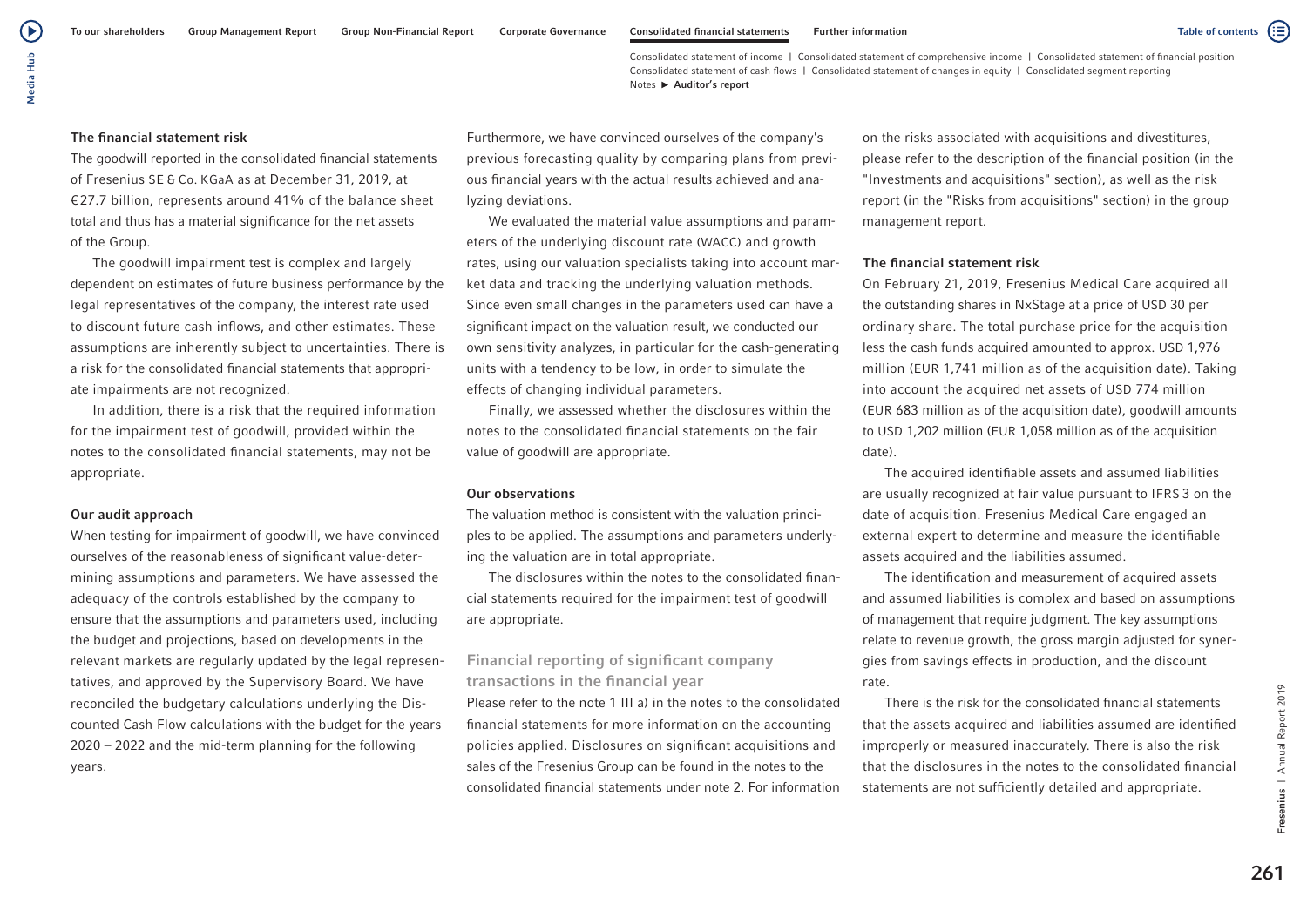#### Our audit approach

We assessed the process for identifying the assets acquired and liabilities assumed in terms of conformity with the requirements of IFRS 3 using our knowledge of Fresenius Medical Care's business model. Fresenius Medical Care has implemented controls to ensure that the acquired assets and liabilities are fully identified and measured correctly and that the disclosures in the notes to the consolidated financial statements are sufficiently detailed and appropriate. We reviewed the design and effectiveness of these controls.

With the involvement of our own valuation experts, we assessed the appropriateness of the key assumptions as well as the identification and calculation methods used, among other things. We initially obtained an understanding of the acquisition by interviewing employees in the Finance and M&A departments as well as by assessing the relevant contracts.

We assessed the competence, professional skills and impartiality of the independent expert engaged by Fresenius Medical Care. We investigated the measurement methods used for their compliance with the accounting policies.

We evaluated the rates used by Fresenius Medical Care for revenue growth and for the gross margin by comparing these with the historical revenue and gross margins of NxStage and of comparable companies from the medical device industry and health care sector. We verified the planned synergies from savings effects in production based on an inspection of invoices and unit costs for products selected based on risk criteria. In addition, we reviewed presentations from Fresenius Medical Care discussing detailed plans for product improvements and compared the expected future production volumes with the production volumes of the current

reporting year. With the involvement of our own valuation experts, we assessed the appropriateness of the discount rate.

We recalculated the valuation model to assess the computational accuracy. Finally, we assessed whether the disclosures in the notes regarding the acquisition of NxStage were sufficiently detailed and appropriate.

#### Our observations

The approach used for identifying and measuring the assets acquired and liabilities assumed is appropriate and in line with the accounting policies to be applied. The key assumptions are appropriate and they are properly presented in sufficient detail in the notes to the consolidated financial statements.

### Recoverability of trade receivables

Please refer to the note 1 IV c) in the notes to the consolidated financial statements for more information on the accounting policies applied. Disclosures on the amount of receivables as of December 31, 2019, can be found in the notes to the consolidated financial statements under note 15.

#### The financial statement risk

Trade receivables after allowances amounted to EUR 7.2 billion as at 31 December 2019 and represent 11% of the balance sheet total. Determining allowances for doubtful accounts

requires extensive estimates and the exercise of judgment by management.

The major debtors or debtor groups of trade receivables as of December 31, 2019, are the US Medicare and Medicaid health care programs (14%), private insurers in the USA (7%) and public health authorities in the Madrid region (14%).

Deterioration in the aging of receivables and collection difficulties could necessitate an increase in the estimate of allowances for doubtful accounts. Additional expenses for uncollectible receivables could have a significant negative impact on future operating results.

There is the risk for the consolidated financial statements that allowances for receivables have been understated as of the reporting date. There is also the risk that the required disclosures in the notes are not appropriate.

#### Our audit approach

To assess the measurement of trade receivables, we verified the appropriateness of the key value-determining assumptions. We evaluated the appropriateness of the controls established by the Company that are intended to ensure that the underlying assumptions and estimates are regularly adjusted to current developments and findings.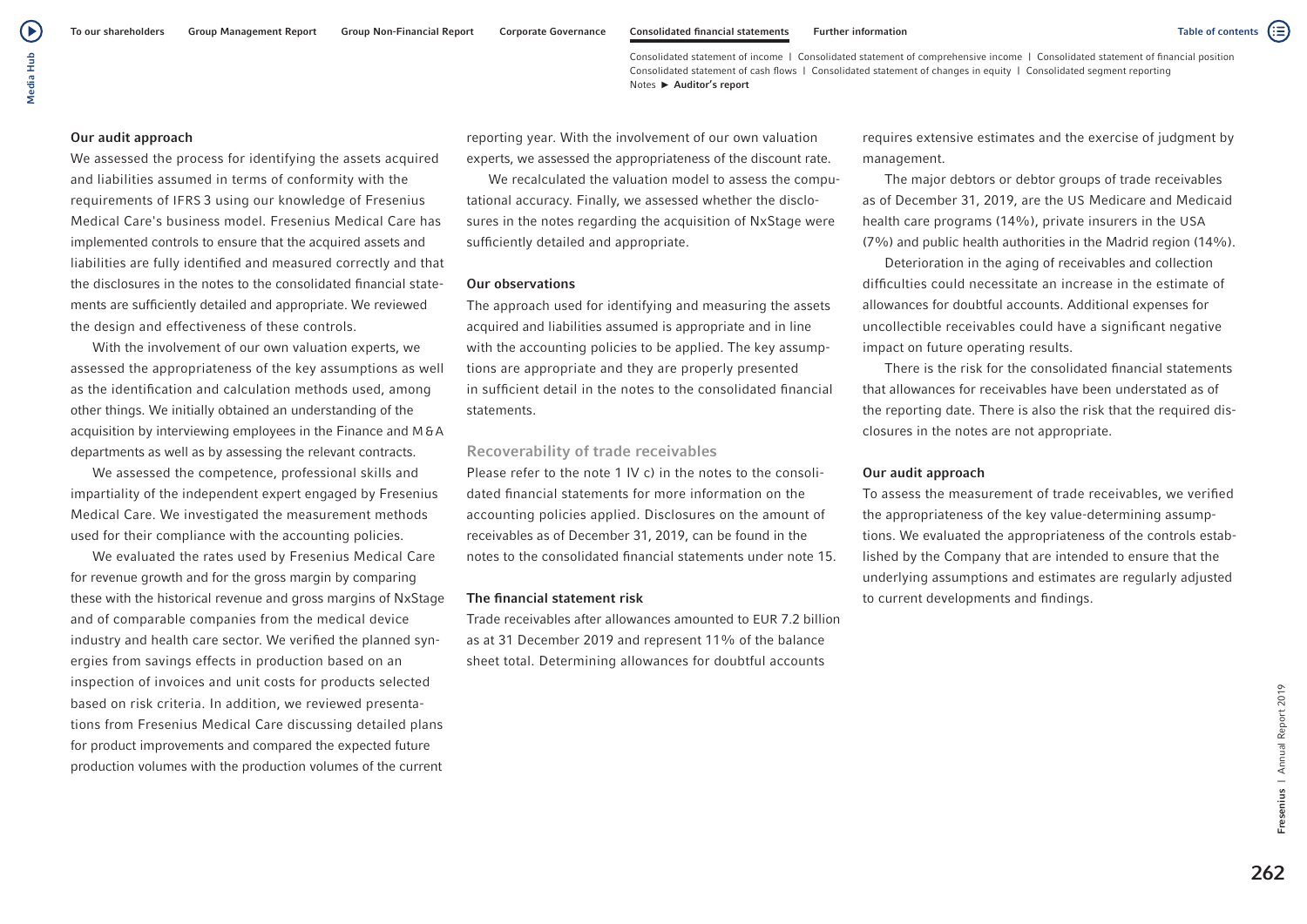$(\textbf{m})$ 

Consolidated statement of income | Consolidated statement of comprehensive income | Consolidated statement of financial position Consolidated statement of cash flows | Consolidated statement of changes in equity | Consolidated segment reporting Notes ▶ Auditor's report

The other information also includes:

- ▶ the separate non-financial group report, which is published with the group management report, and
- $\blacktriangleright$  the remaining parts of the annual report.

The other information does not include the consolidated financial statements, the group management report information audited for content and our auditor's report thereon.

Our opinions on the consolidated financial statements and on the group management report do not cover the other information, and consequently we do not express an opinion or any other form of assurance conclusion thereon.

In connection with our audit, our responsibility is to read the other information and, in so doing, to consider whether the other information

- $\triangleright$  is materially inconsistent with the consolidated financial statements, with the group management report information audited for content or our knowledge obtained in the audit, or
- ▶ otherwise appears to be materially misstated.

In accordance with our engagement, we conducted a separate assurance engagement of the separate Group non-financial report. Please refer to our assurance report dated February 19, 2020, for information on the nature, scope and findings of this assurance engagement.

# RESPONSIBILITIES OF MANAGEMENT AND THE SUPERVISORY BOARD FOR THE CONSOLIDATED FINANCIAL STATEMENTS AND THE GROUP MANAGEMENT REPORT

Management is responsible for the preparation of the consolidated financial statements that comply, in all material respects, with IFRSs as adopted by the EU and the additional requirements of German commercial law pursuant to Section 315e (1) HGB and that the consolidated financial statements, in compliance with these requirements, give a true and fair view of the assets, liabilities, financial position, and financial performance of the Group. In addition, management is responsible for such internal control as they have determined necessary to enable the preparation of consolidated financial statements that are free from material misstatement, whether due to fraud or error.

In preparing the consolidated financial statements, management is responsible for assessing the Group's ability to continue as a going concern. They also have the responsibility for disclosing, as applicable, matters related to going concern. In addition, they are responsible for financial reporting based on the going concern basis of accounting unless there is an intention to liquidate the Group or to cease operations, or there is no realistic alternative but to do so.

Furthermore, management is responsible for the preparation of the group management report that, as a whole, provides an appropriate view of the Group's position and is, in all material respects, consistent with the consolidated financial statements, complies with German legal requirements,

(▶ Media Hub Media Hub

> We also verified the quality of the estimates requiring judgment by comparing the allowances recognized in the past with the actual collectibility of the receivables and by analyzing deviations.

> On the basis of this information, we assessed the assumptions and estimates made to assess the recoverability of trade receivables and reviewed the calculation of the respective allowances for computational accuracy.

Finally, we assessed whether the disclosures in the notes on the recoverability of trade receivables are appropriate.

### Our observations

The approach underlying the measurement of trade receivables is in line with the applicable accounting policies. The assumptions used for measurement are appropriate overall.

The related disclosures in the notes are appropriate.

### OTHER INFORMATION

Management respectively supervisory board are responsible for the other information. The other information comprises the following components of the group management report, whose content was not audited:

▶ the corporate governance statement referred to in the group management report,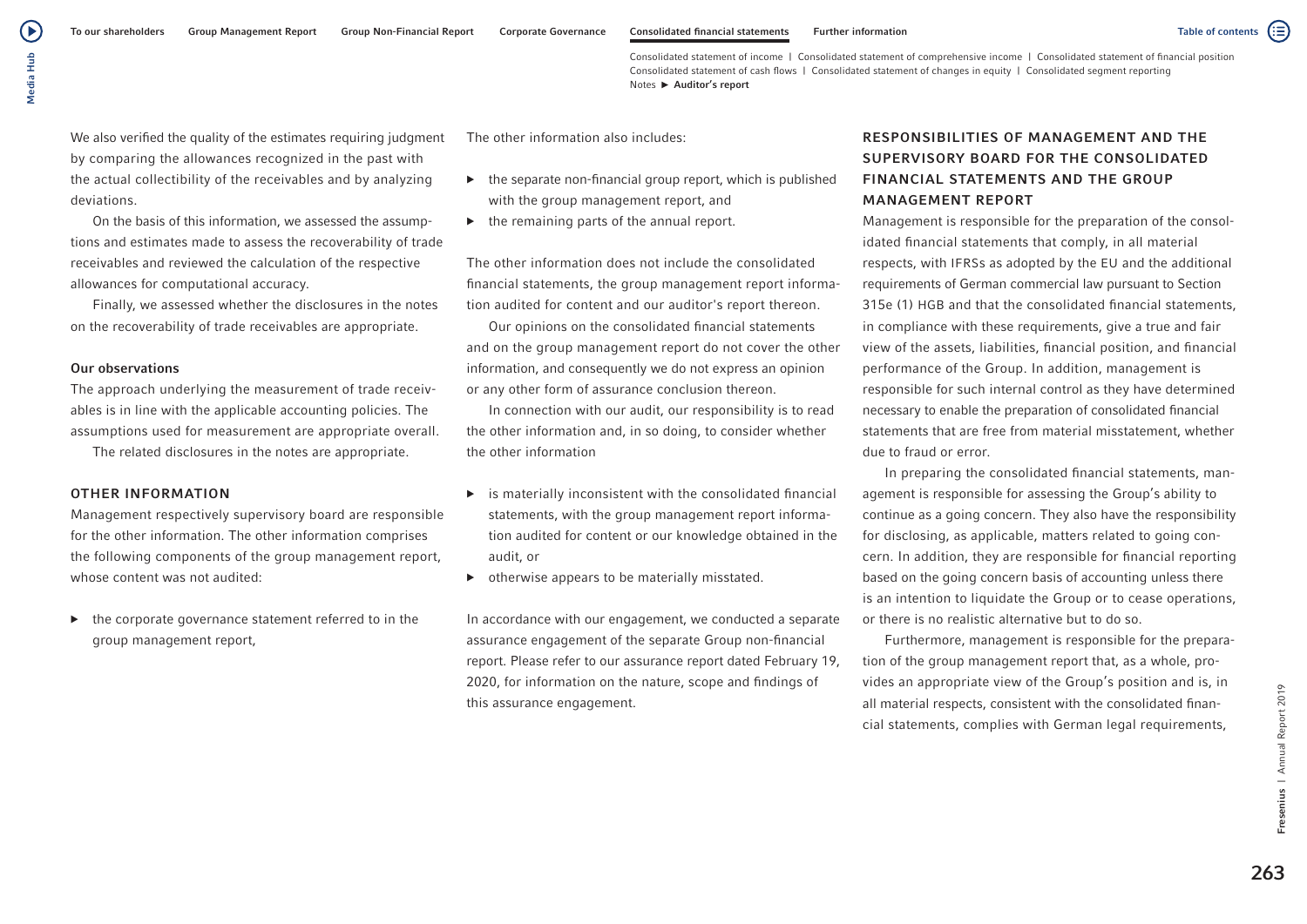$(\textbf{m})$ 

Consolidated statement of income | Consolidated statement of comprehensive income | Consolidated statement of financial position Consolidated statement of cash flows | Consolidated statement of changes in equity | Consolidated segment reporting Notes ▶ Auditor's report

and appropriately presents the opportunities and risks of future development. In addition, management is responsible for such arrangements and measures (systems) as they have considered necessary to enable the preparation of a group management report that is in accordance with the applicable German legal requirements, and to be able to provide sufficient appropriate evidence for the assertions in the group management report.

The supervisory board is responsible for overseeing the Group's financial reporting process for the preparation of the consolidated financial statements and of the group management report.

# AUDITOR'S RESPONSIBILITIES FOR THE AUDIT OF THE CONSOLIDATED FINANCIAL STATEMENTS AND OF THE GROUP MANAGEMENT REPORT

Our objectives are to obtain reasonable assurance about whether the consolidated financial statements as a whole are free from material misstatement, whether due to fraud or error, and whether the group management report as a whole provides an appropriate view of the Group's position and, in all material respects, is consistent with the consolidated financial statements and the knowledge obtained in the audit, complies with the German legal requirements and appropriately presents the opportunities and risks of future development, as well as to issue an auditor's report that includes our opinions on the consolidated financial statements and on the group management report.

Reasonable assurance is a high level of assurance, but is not a guarantee that an audit conducted in accordance with Section 317 HGB and the EU Audit Regulation and in compliance with German Generally Accepted Standards for Financial Statement Audits promulgated by the Institut der

Wirtschaftsprüfer (IDW) will always detect a material misstatement. Misstatements can arise from fraud or error and are considered material if, individually or in the aggregate, they could reasonably be expected to influence the economic decisions of users taken on the basis of these consolidated financial statements and this group management report.

We exercise professional judgment and maintain professional skepticism throughout the audit. We also:

- ▶ Identify and assess the risks of material misstatement of the consolidated financial statements and of the group management report, whether due to fraud or error, design and perform audit procedures responsive to those risks, and obtain audit evidence that is sufficient and appropriate to provide a basis for our opinions. The risk of not detecting a material misstatement resulting from fraud is higher than for one resulting from error, as fraud may involve collusion, forgery, intentional omissions, misrepresentations, or the override of internal controls.
- ▶ Obtain an understanding of internal control relevant to the audit of the consolidated financial statements and of arrangements and measures (systems) relevant to the audit of the group management report in order to design audit procedures that are appropriate in the circumstances, but not for the purpose of expressing an opinion on the effectiveness of these systems.
- $\blacktriangleright$  Evaluate the appropriateness of accounting policies used by management and the reasonableness of estimates made by management and related disclosures.
- Conclude on the appropriateness of management's use of the going concern basis of accounting and, based on the audit evidence obtained, whether a material uncertainty exists related to events or conditions that may cast significant doubt on the Group's ability to continue as a going concern. If we conclude that a material uncertainty exists, we are required to draw attention in the auditor's report to the related disclosures in the consolidated financial statements and in the group management report or, if such disclosures are inadequate, to modify our respective opinions. Our conclusions are based on the audit evidence obtained up to the date of our auditor's report. However, future events or conditions may cause the Group to cease to be able to continue as a going concern.
- ▶ Evaluate the overall presentation, structure and content of the consolidated financial statements, including the disclosures, and whether the consolidated financial statements present the underlying transactions and events in a manner that the consolidated financial statements give a true and fair view of the assets, liabilities, financial position and financial performance of the Group in compliance with IFRSs as adopted by the EU and the additional requirements of German commercial law pursuant to Section 315e (1) HGB.